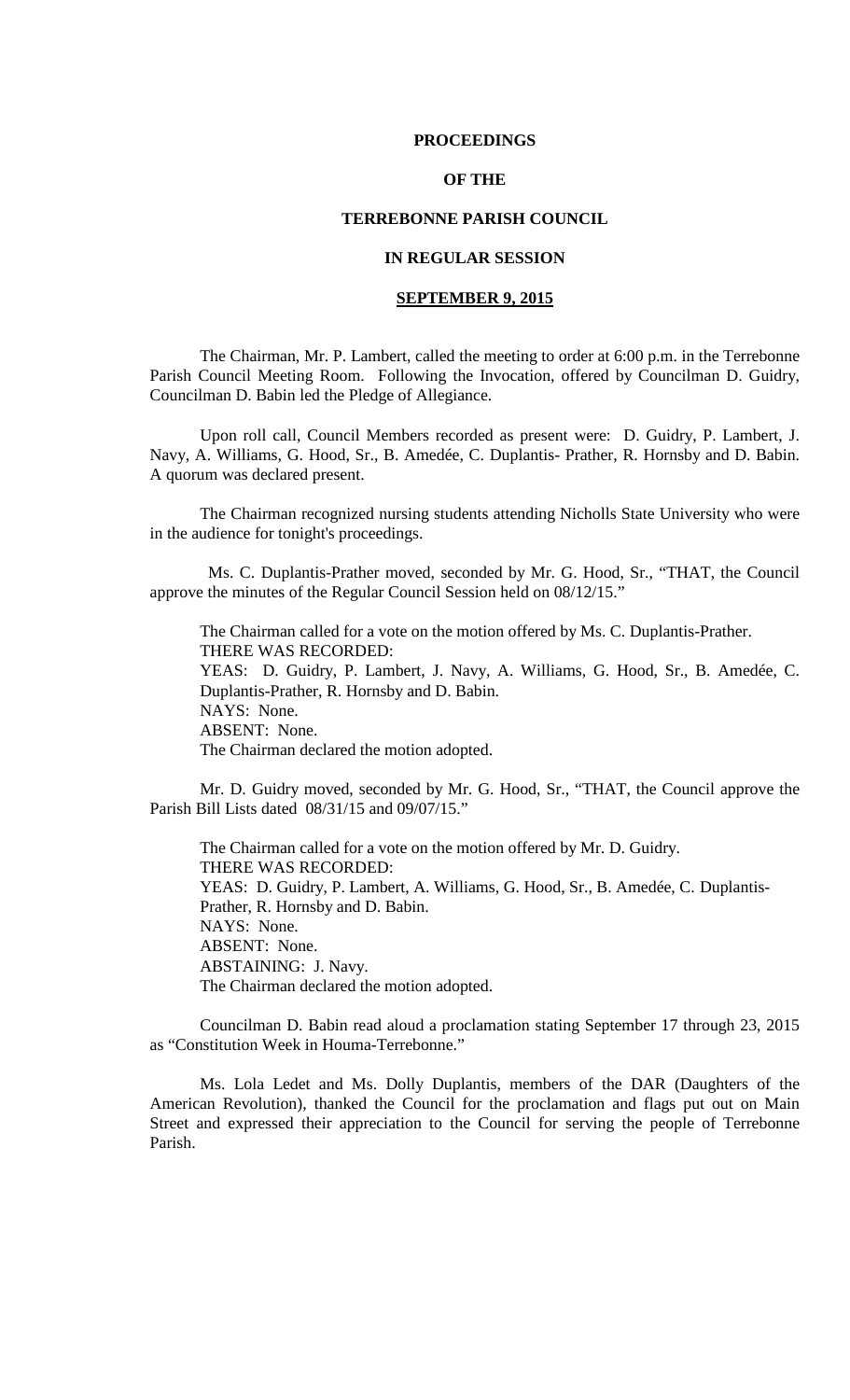# OFFERED BY: Ms. C. Duplantis-Prather SECONDED BY: Mr. D. Guidry

## RESOLUTION NO. 15-460

A resolution authorizing the Parish President to execute the Department of Health and Hospitals Office of Public Health Strategic National Stockpile (SNS)/Cities Readiness Initiative (CRI) Grant – LAGOV: 2000115918 DHH: 060899 Agency #326 in the amount of \$21,707.00 for the expenses of the planning and processing of the 48 hour Mass Antibiotic Dispensing plan for the Terrebonne Parish Office of Homeland Security and Emergency Preparedness.

WHEREAS, the Parish has received a grant from the Department of Health and Hospitals Office of Public Health Strategic National Stockpile (SNS)/Cities Readiness Initiative (CRI) in the amount of \$21,707.00, which the period of this grant expires March 31, 2016, and

WHEREAS, the Parish agrees to apply said funds towards the planning and processing of the 48 hour Mass Antibiotic Dispensing plan expenses related directly to the operations of the Parish's Office of Emergency Preparedness Department.

BE IT RESOLVED, by the Terrebonne Parish Council, on behalf of the Terrebonne Parish Consolidated Government, does authorize Parish President Michel H. Claudet to execute any and all documents relative to this grant.

THERE WAS RECORDED: YEAS: D. Guidry, P. Lambert, J. Navy, A. Williams, G Hood, Sr., B. Amedée, C. Duplantis-Prather, R. Hornsby, and D. Babin, NAYS: None. ABSTAINING: None. ABSENT: None. The Chairman declared the resolution adopted on this, the 9th day of September 2015.

The following resolution was offered by Mr. D. Guidry and seconded by Mr. G.

Hood, Sr.:

## **RESOLUTION NO. 15-461**

A resolution approving the holding of an election in Fire Protection District No. 5 of the Parishes of Terrebonne and Lafourche, State of Louisiana, on Saturday, November 21, 2015, to authorize the renewal of a special tax therein.

WHEREAS, the Board of Commissioners of Fire Protection District No. 5 of the Parishes of Terrebonne and Lafourche, State of Louisiana (the "Governing Authority"), acting as the governing authority of Fire Protection District No. 5 of the Parishes of Terrebonne and Lafourche, State of Louisiana (the "District"), adopted a resolution on August 31, 2015, calling a special election in the District on Saturday, November 21, 2015, to authorize the renewal of a special tax therein; and

WHEREAS, the governing authority of the District has requested that this Parish Council, acting as the governing authority of the Parish of Terrebonne, State of Louisiana, give its consent and authority for the District to hold the aforesaid election, and in the event that the election carries, to continue to levy and collect the special tax provided for therein; and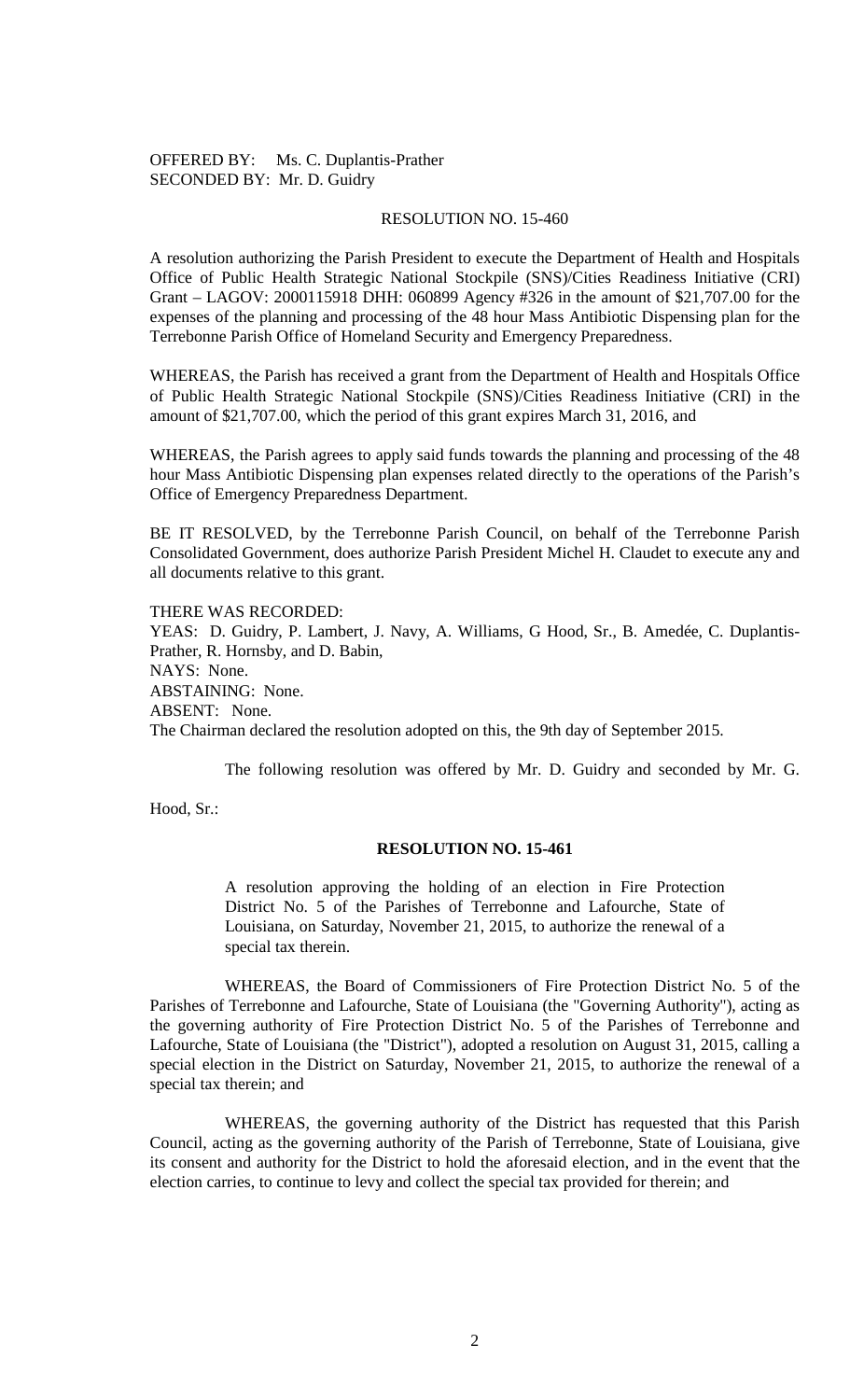WHEREAS, as required by Article VI, Section 15 of the Constitution of the State of Louisiana of 1974, it is now the desire of this Parish Council to approve the holding of said election and in the event that the election carries, to continue to levy and collect the special tax provided for therein;

NOW, THEREFORE, BE IT RESOLVED by the Parish Council of the Parish of

Terrebonne, State of Louisiana, acting as the governing authority of said Parish, that:

SECTION 1. In compliance with the provisions of Article VI, Section 15 of the constitution of the State of Louisiana of 1974, and in accordance with the request of the Board of Commissioners of Fire Protection District No. 5 of the Parishes of Terrebonne and Lafourche, State of Louisiana, this Parish Council hereby approves the holding of an election in the District, on Saturday, November 21, 2015, at which election there will be submitted the following proposition, to-wit:

# MILLAGE PROPOSITION (RENEWAL)

Shall Fire Protection District No. 5 of the Parishes of Terrebonne and Lafourche, State of Louisiana (the "District"), continue to levy and collect a special tax of sixteen (16) mills on all property subject to taxation in said District (an estimated \$252,000 reasonably expected at this time to be collected from the levy of the tax for an entire year), for a period of ten (10) years, beginning with the year 2017 and ending with the year 2026, for the purpose of acquiring, constructing, maintaining and operating the District's fire protection and emergency medical service facilities, for purchasing fire trucks and other fire fighting or emergency medical service equipment and paying the cost of obtaining water for fire protection purposes, including charges for fire hydrant rentals and service?

SECTION 2. In the event the election carries, this Parish Council does hereby

further consent to and authorize the District to continue to levy and collect the special tax

provided for therein.

THERE WAS RECORDED: YEAS: D. Guidry, P. Lambert, J. Navy, A. Williams, G Hood, Sr., B. Amedée, C. Duplantis-Prather, R. Hornsby, and D. Babin, NAYS: None. ABSTAINING: None. ABSENT: None. The Chairman declared the resolution adopted on this, the 9th day of September 2015.

And the resolution was declared adopted on this, the  $9<sup>th</sup>$  day of September, 2015.

The following resolution was offered by Mr. D. Babin and seconded by Mr. D. Guidry

and Mr. G. Hood, Sr.:

#### RESOLUTION NO. 15-462

A resolution approving the holding of an election in Schriever Fire Protection District of the Parish of Terrebonne, State of Louisiana, on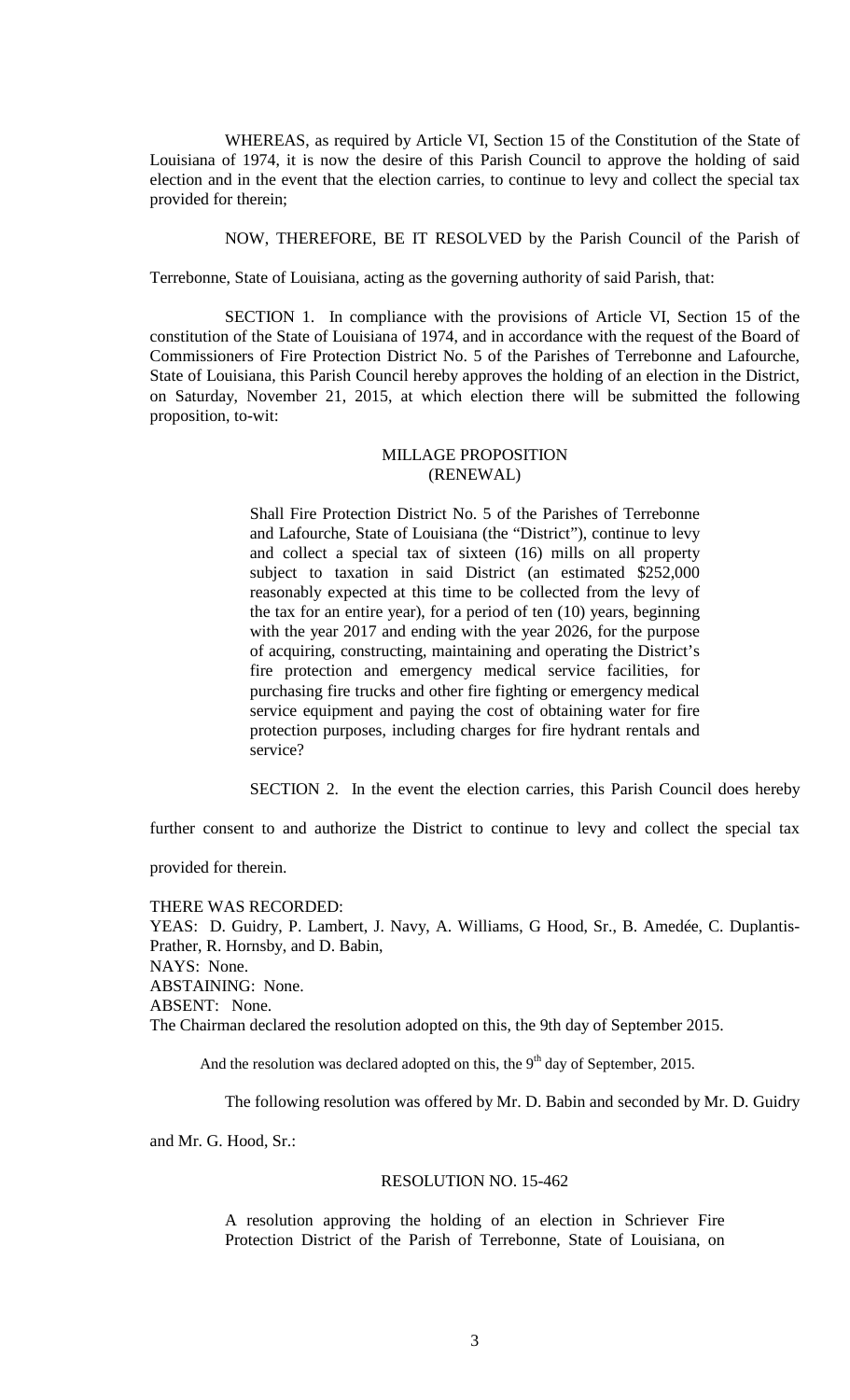Saturday, November 21, 2015, to authorize the levy of a special tax therein.

WHEREAS, the Board of Commissioners of Schriever Fire Protection District of the Parish of Terrebonne, State of Louisiana (the "Governing Authority"), acting as the governing authority of Schriever Fire Protection District of the Parish of Terrebonne, State of Louisiana (the "District"), adopted a resolution on September 1, 2015, calling a special election in the District on Saturday, November 21, 2015, to authorize the levy of a special tax therein; and

WHEREAS, the governing authority of the District has requested that this Parish Council, acting as the governing authority of the Parish of Terrebonne, State of Louisiana, give its consent and authority for the District to hold the aforesaid election, and in the event that the election carries, to levy and collect the special tax provided for therein; and

WHEREAS, as required by Article VI, Section 15 of the Constitution of the State of Louisiana of 1974, it is now the desire of this Parish Council to approve the holding of said election, and in the event that the election carries, to levy and collect the special tax provided for therein;

NOW, THEREFORE, BE IT RESOLVED by the Parish Council of the Parish of Terrebonne, State of Louisiana, acting as the governing authority of said Parish, that:

SECTION 1. In compliance with the provisions of Article VI, Section 15 of the Constitution of the State of Louisiana of 1974, and in accordance with the request of the Board of Commissioners of Schriever Fire Protection District of the Parish of Terrebonne, State of Louisiana, this Parish Council hereby approves the holding of an election in the District, on Saturday, November 21, 2015, at which election there will be submitted the following proposition, to-wit:

## PROPERTY TAX PROPOSITION

Shall the Schriever Fire Protection District of the Parish of Terrebonne, State of Louisiana (the "District"), to levy a special tax of fifteen (15) mills on all the property subject to taxation in the District (an estimated \$892,000 reasonably expected at this time to be collected from the levy of the tax for an entire year) for a period of ten (10) years, beginning with the year 2017 and ending with the year 2026, for the purpose of acquiring, constructing, improving, maintaining and/or operating fire protection and emergency medical service facilities, for purchasing fire trucks and other fire fighting or emergency medical service equipment in and for the district, and paying the cost of obtaining water for fire protection purposes, including charges for fire hydrant rentals and service?

SECTION 2. In the event the election carries, this Parish Council does hereby further consent to and authorize the District, to levy and collect the special tax provided for therein.

This resolution having been submitted to a vote, the vote thereon was as follows:

THERE WAS RECORDED: YEAS: D. Guidry, P. Lambert, J. Navy, A. Williams, G Hood, Sr., B. Amedée, C. Duplantis-Prather, R. Hornsby, and D. Babin, NAYS: None. ABSTAINING: None. ABSENT: None. And the resolution was declared adopted on this, the  $9<sup>th</sup>$  day of September, 2015.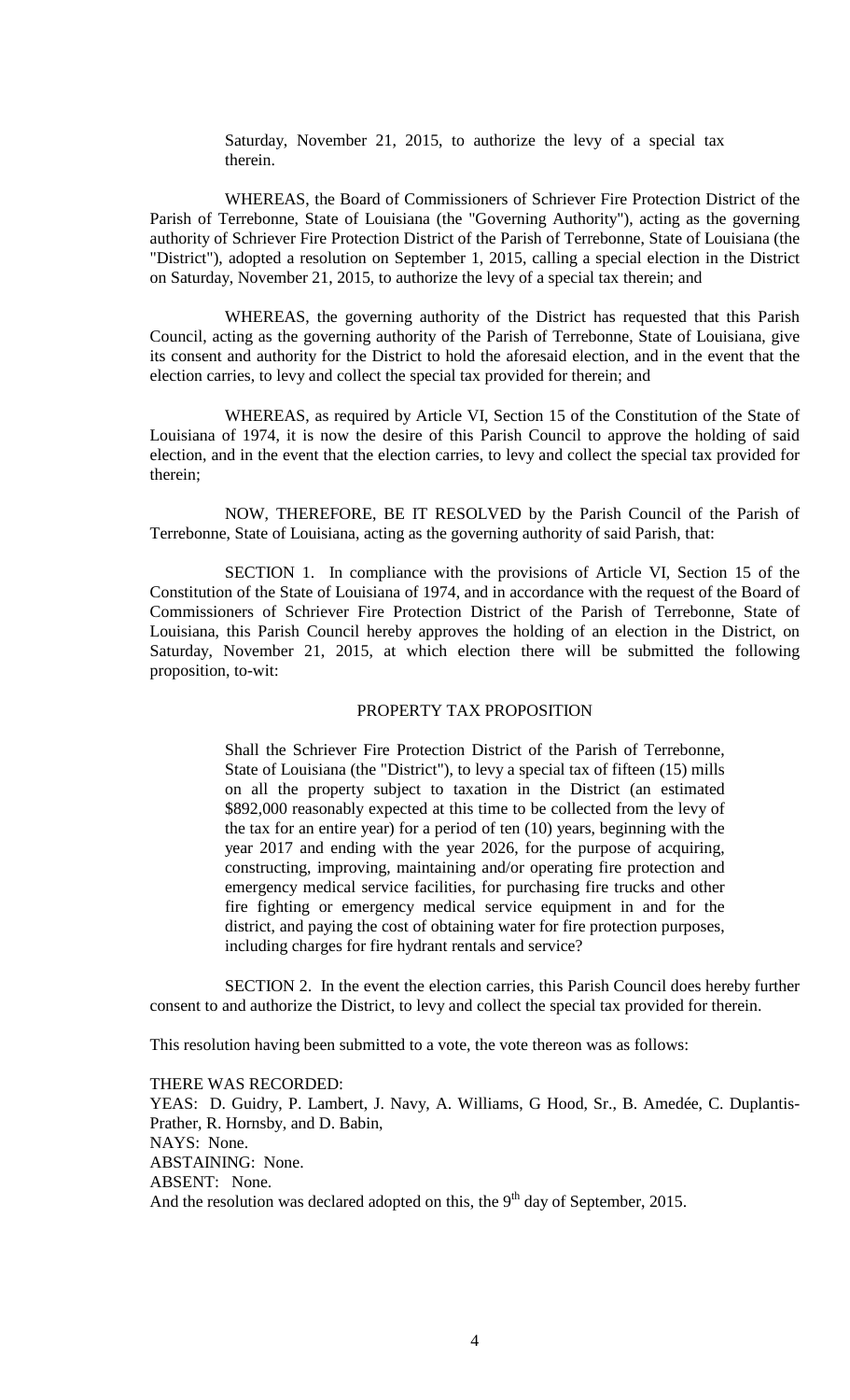# **NOTATION: RESOLUTION NO. 15-463 NOT ASSIGNED**

The Chairman acknowledged Mr. Darryl Cunningham, Jr., Vice President of the Houma Police Association, who addressed the Council relative to the matter of Houma Police Pay. Mr. Cunningham, Jr. asked for an update on the aforementioned raises.

Parish President M. Claudet stated that the budget is currently being worked on and that some information should be available after the budget is completed in two weeks.

Upon questioning from Councilman G. Hood, Sr. regarding if Mr. Cunningham, Jr. was currently "working", Mr. Cunningham answered that he was currently on shift.

The Chairman called for a report on the Budget and Finance Committee meeting held on 09/08/15, whereupon the Committee Chairman noting ratification of minutes calls public hearings on September 23, 2015 at 6:30 p.m., rendered the following:

#### BUDGET & FINANCE COMMITTEE

#### SEPTEMBER 9, 2015

The Chairman, John Navy, called the Budget & Finance Committee meeting to order at 5:33 p. m. in the Terrebonne Parish Council Meeting Room with an Invocation offered by Committee member A. Williams and the Pledge of Allegiance by Committee member C. Duplantis-Prather. Upon roll call, Committee Members recorded as present were: D. Guidry, P. Lambert, J. Navy, A. Williams, Capt. Greg Hood, Sr., B. Amedèe, C. Duplantis-Prather, R. Hornsby and D. Babin. A quorum was declared present.

OFFERED BY: Ms. A. Williams SECONDED: Mr. D. Babin

## RESOLUTION NO. 15-464

## A RESOLUTION AUTHORIZING THE PARISH PRESIDENT TO EXECUTE A COOPERATIVE ENDEAVOR AGREEMENT BETWEEN TERREBONNE PARISH CONSOLIDATED GOVERNMENT and HANS GEIST FOR SERVICES FOR THE HISTORIC HOUMA MURAL PROJECT

WHEREAS, Article VII, Section 14 of the Louisiana Constitution provides that "[F]or a public purpose, the state and its political subdivisions or political corporations may engage in cooperative endeavors with each other, with the United States or its agencies, or with any public or private association, corporation or individual"; and

WHEREAS, the Terrebonne Parish Consolidated Government has received from an anonymous donor a donation in the amount of \$60,000.00 and plans to dedicate it to the commission of a mural depicting the history of the City of Houma and The Parish of Terrebonne; and

WHEREAS, the proposed mural will enhance the experience of visitors to Terrebonne Parish, reflecting the historic events of the development of the Houma-Terrebonne area; and

WHEREAS, TPCG is authorized to provide for cultural development and economic development of our historic district; and

WHEREAS, the Terrebonne Parish Consolidated Government has obtained a written commitment from Champagne Cosmetology Institute, LLC, to the TPCG for the installation and maintenance of the said Historic Houma mural on the west facing wall of 7928 Main Street in Houma, Louisiana; and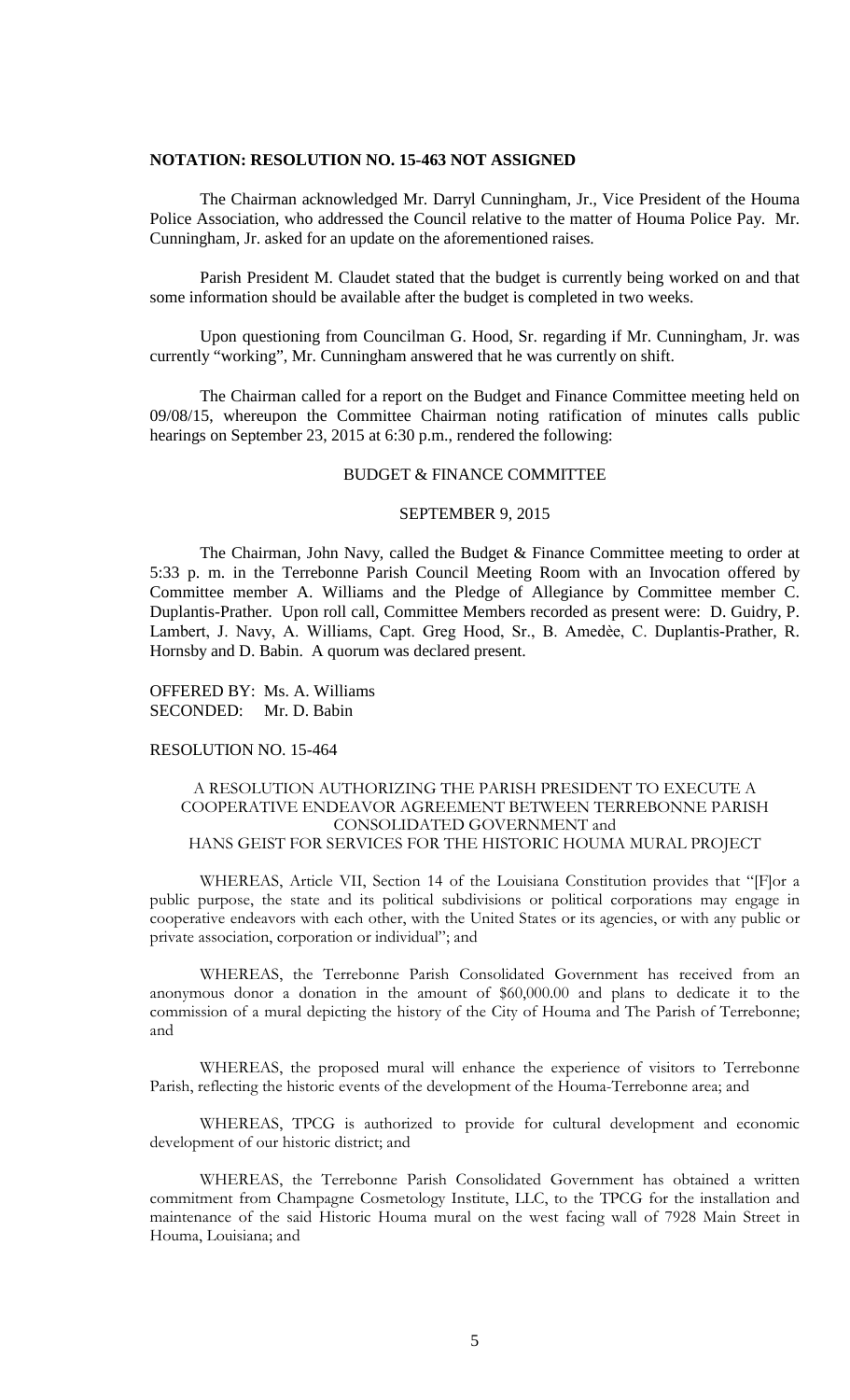WHEREAS, TPCG has historically commissioned Hans Geist to paint murals in the downtown Houma; and

WHEREAS, TPCG desires to commission, and Hans Geist has accepted the commission of, the said Historic Houma mural for the price of \$60,000.00; and

WHEREAS, TPCG believes that the placement and maintenance of the mural for the price of \$60,000.00, from the donated funds will serve a public purpose and have a public benefit which is not gratuitous; and

NOW THEREFORE, BE IT RESOLVED by the Terrebonne Parish Council on behalf of Terrebonne Parish Consolidated Government that the Parish President, Michel Claudet, is hereby authorized to execute a cooperative endeavor agreement between the Terrebonne Parish Consolidated Government and Hans Geist for Services for The Historic Houma Mural Project, containing substantially the same terms as those set out in the attached agreement, subject to approval by legal counsel for TPCG; and

#### THERE WAS RECORDED:

YEAS: D. Guidry, P. Lambert, J. Navy, A. Williams, G. Hood, B. Amedée C. Duplantis-Prather, R. Hornsby, and D. Babin, NAYS: None. ABSTAINING: None. ABSENT: None. The Chairman declared the resolution adopted on this, the 8th day of September 2015.

Parish President Michel Claudet announced that aforementioned project was funded with donations from a private individual and not from the general fund account.

Committee member A. Williams wished Committee member Danny Babin a "Happy Birthday".

Committee Chairman J. Navy stated that he requested that the item – (Discussion and possible action with respect to appointing members of the Revenue Review Committee) - be placed on the agenda because approximately eight members from the past committee have expressed their interest in serving on this committee. Mr. Navy explained that by establishing this committee now, gives the members insight on upcoming budget information and/or get them acquainted and familiar with the other aspects of business in Terrebonne Parish; noting that this committee is to be fully established in 2016.

Discussion ensued with Committee members questioning whether or not the Revenue Review Committee would be established this year or the upcoming fiscal year; stating that if anyone from the public is interested in serving on this Revenue Review Committee, you can contact any Council member or the Council Office for information.

Mr. G. Hood, Sr. moved, seconded by Ms. A. Williams, "THAT, the Budget and Finance Committee establish a 12 to 15 member Revenue Review Committee, including the past eight committee members and incorporating new members that are interested in serving for the 2016 Fiscal Year."

The Chairman called for a vote on the motion offered by Mr. G. Hood, Sr. THERE WAS RECORDED: YEAS: D. Guidry, P. Lambert, J. Navy, A. Williams, G. Hood, Sr., B. Amedèe, C. Duplantis-Prather, R. Hornsby and D. Babin. NAYS: None. ABSENT: None. The Chairman declared the motion adopted.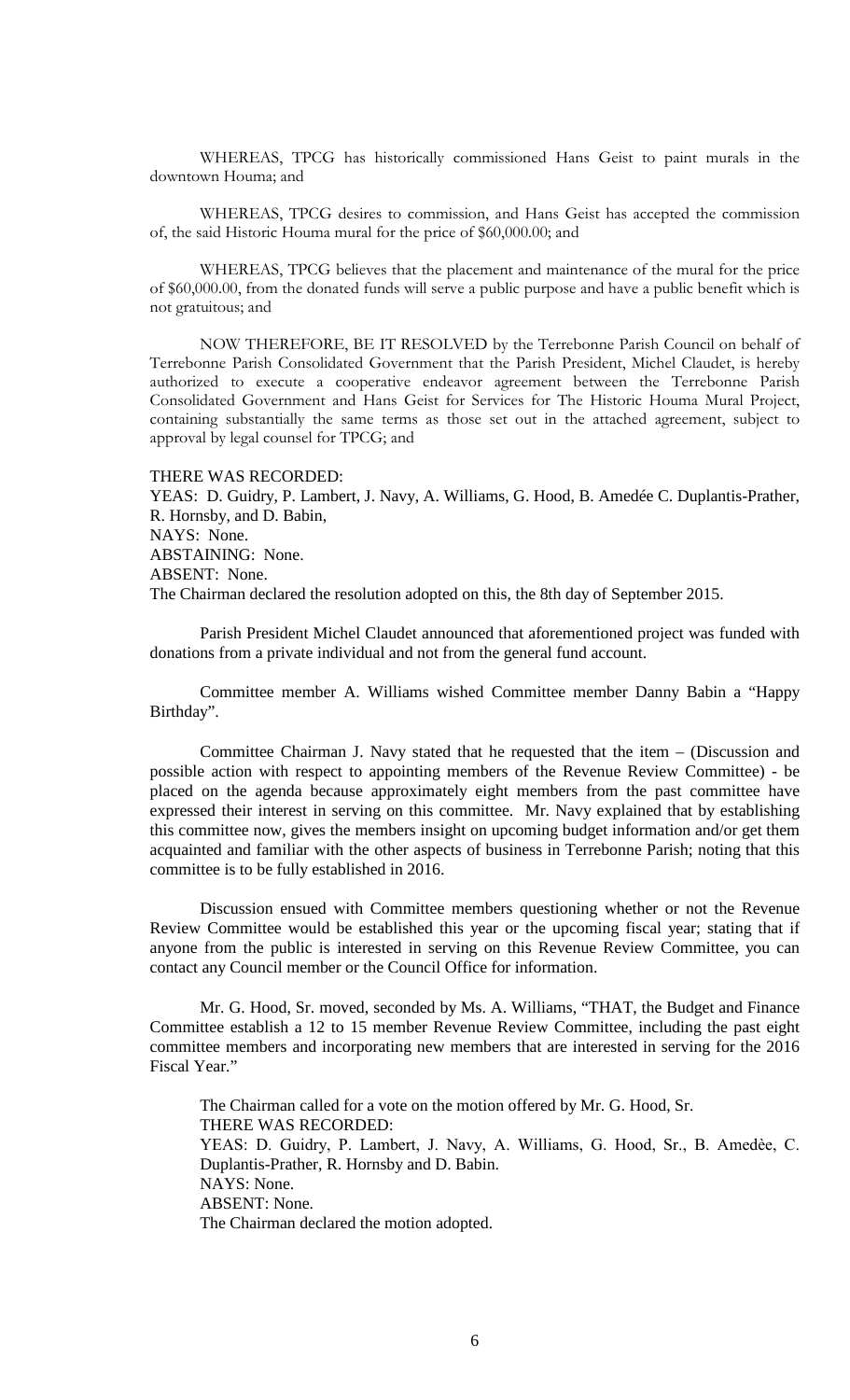OFFERED BY: Mr. G. Hood, Sr. SECONDED: Ms. C. Duplantis-Prather

#### RESOLUTION NO. 15-465

WHEREAS, prices were obtained by the Gravity Drainage Division, Public Works Department for the installation of box culverts, and

WHEREAS, after careful review by Rory Sons, Gravity Drainage Superintendent and Gregory Bush, Public Works Director it has been determined that the quoted price of Forty-five Thousand Dollars and Zero Cents (\$45,000.00) from Jesse Doiron, Inc. for the installation of two (2) box culverts should be accepted as per the attached documents and

WHEREAS, the Parish Administration has recommended the acceptance of the price for the installation of box culverts at the estimated cost of Forty-five Thousand Dollars and Zero Cents (\$45,000.00) as per the attached documents.

NOW, THEREFORE BE IT RESOLVED by the Terrebonne Parish Council, on behalf of the Terrebonne Parish Consolidated Government, that the recommendation of the Parish Administration be approved and that the proposed price for the installation of the aforementioned box culverts be accepted as per the attached forms.

#### THERE WAS RECORDED:

YEAS: D. Guidry, P. Lambert, J. Navy, A. Williams, G. Hood, B. Amedée C. Duplantis-Prather, R. Hornsby, and D. Babin, NAYS: None. ABSTAINING: None. ABSENT: None. The Chairman declared the resolution adopted on this, the 8th day of September 2015.

Ms. C. Duplantis-Prather, moved and seconded by Mr. G. Hood, Sr., "THAT, the Budget and Finance Committee introduce an ordinance to amend the 2015 Adopted Operating Budget, Budgeted Positions, Parish Compensation Plan and the 5-Year Capital Outlay of the Parish for the following items and provide for the related matters:

- I. Parishwide Recreation/Administration Parking Lot, \$20,500
- II. Road Lighting District #1, Ad Valorem Taxes, \$11,880
- III. Juvenile Detention, Budgeted Position, -0- Impact
- IV. Prisoner's Medical Department, Budgeted Position, -0- Impact
- V. Fireman's Skate Park, \$10,000 Bequeath

and call a public hearing on September 23, 2015 at 6:30 p.m."

The Chairman called for a vote on the motion offered by Ms. C. Duplantis-Prather. THERE WAS RECORDED: YEAS: D. Guidry, P. Lambert, J. Navy, A. Williams, G. Hood, Sr., B. Amedèe, C. Duplantis-Prather, R. Hornsby and D. Babin. NAYS: None. ABSENT: None. The Chairman declared the motion adopted.

Mr. G. Hood, Sr. moved, seconded by Ms. A. Williams, "THAT, there being no further business to come before the Budget & Finance Committee, the meeting be adjourned."

The Chairman called for a vote on the motion offered by Mr. G. Hood, Sr.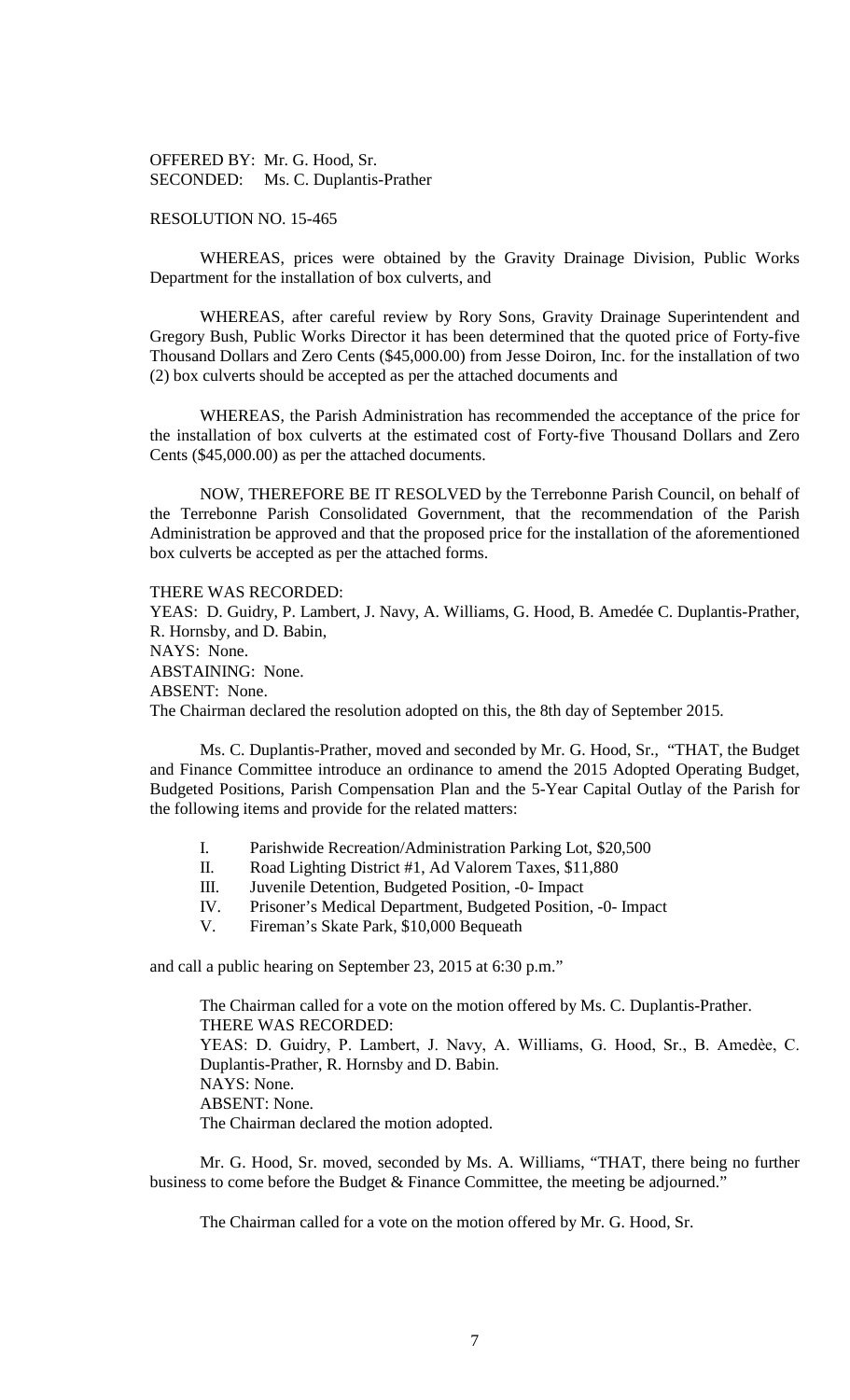THERE WAS RECORDED: YEAS: D. Guidry, P. Lambert, J. Navy, A. Williams, G. Hood, Sr., B. Amedèe, C. Duplantis-Prather, R. Hornsby and D. Babin. NAYS: None. ABSENT: None. The Chairman declared the motion adopted and the meeting was adjourned at 5:41p.m.

John Navy, Chairman

Tammy E. Triggs, Minute Clerk

Mr. J. Navy moved, seconded by Mr. D. Babin, "THAT, the Council accept and ratify the minutes of the Budget and Finance Committee meeting held on 09/08/15."

The Chairman called for a vote on the motion offered by Mr. J. Navy. THERE WAS RECORDED: YEAS: D. Guidry, P. Lambert, J. Navy, A. Williams, G. Hood, Sr., B. Amedée, C. Duplantis-Prather, R. Hornsby and D. Babin. NAYS: None. ABSENT: None. The Chairman declared the motion adopted.

The Chairman called for a report on the Policy, Procedure and Legal Committee meeting held on 09/08/15, whereupon the Committee Chairman rendered the following:

### POLICY, PROCEDURE, & LEGAL COMMITTEE

#### SEPTEMBER 8, 2015

The Chairman, Greg Hood, Sr., called the Policy, Procedure, & Legal Committee meeting to order at 5:44 p. m. in the Terrebonne Parish Council Meeting Room with an Invocation offered by Committee member J. Navy and the Pledge of Allegiance led by Committee B. Amedèe. Upon roll call, Committee Members recorded as present were: D. Guidry, P. Lambert, J. Navy, A. Williams, Capt. Greg Hood, Sr., HPD Ret., B. Amedѐe, C. Duplantis-Prather, R. Hornsby and D. Babin. A quorum was declared present.

Ms. C. Duplantis-Prather moved, seconded by Mr. R. Hornsby, "THAT, the Policy, Procedure, & Legal Committee authorize the TPCG to co-sponsor, insurance and security or other allowable provisions for the 2015 Stella Learning Center's Bike-A-Thon to be held at the Houma-Terrebonne Civic Center on October 18, 2015."

The Chairman called for the vote on the motion offered by Ms. C. Duplantis-Prather. THERE WAS RECORDED: YEAS: D. Guidry, P. Lambert, J. Navy, A. Williams, G. Hood, Sr., C. Duplantis-Prather, R. Hornsby and D. Babin. NAYS: None. ABSENT: None. ABSTAINING: B. Amedèe. The Chairman declared the motion adopted.

Ms. April Moore, Ms. Tammy Degruise and Ms. Sarah Foret, representatives from the Stella Learning Center, thanked Administration and the Council for their support. Ms. Moore and Ms. Degruise explained that Stella Learning Center is a non-profit organization that service children with autism and other related behavior disorders using a scientific approach. Their learning center has been in existence for three years and the cosponsorship that they are seeking is for their Bike-A-Thon. This event will be held at the Houma Terrebonne Civic Center with an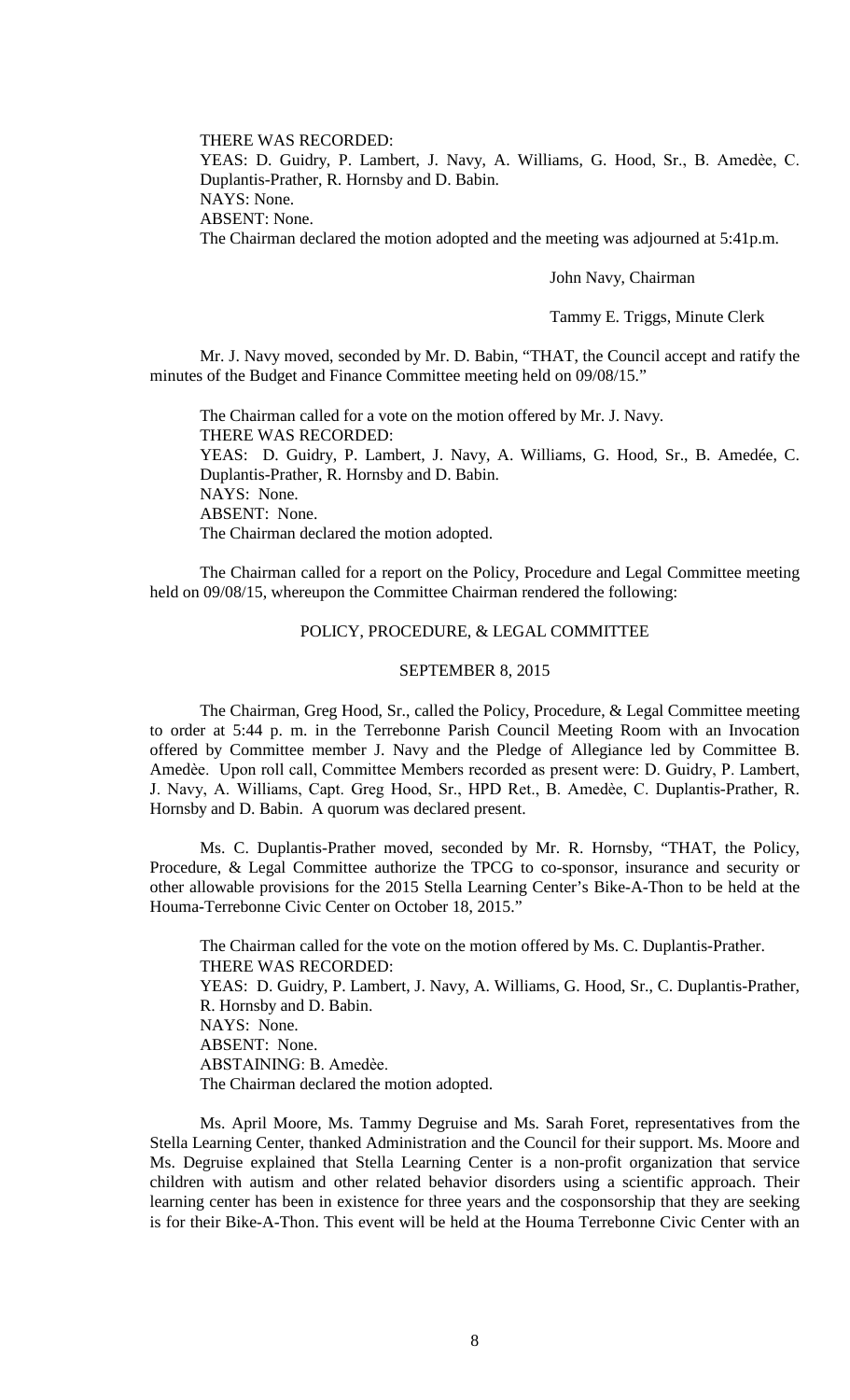area designated just for the Bike-A-Thon; noting that other sponsors and/or activities, such as My Heart's Desire and a Child Safety booth, will be there to help bring awareness to autism and other behavior related disorders.

Parish President Michel Claudet explained that the cosponsorship awarded through the parish is for in-kind services only and is limited to the amount of \$600.00.

Committee member C. Duplantis-Prather thanked the staff of the Stella Learning Center for all that they do and for bringing autism awareness to the public.

 Mr. D. Guidry moved, seconded by Mr. R. Hornsby, "THAT, the Policy, Procedure, & Legal Committee authorize the TPCG to co-sponsor the annual Chauvin Culture and Heritage Festival on October 17 and 18, 2015 at the Ward 7 Citizen Hall and Grounds in Chauvin."

The Chairman called for the vote on the motion offered by Mr. D. Guidry. THERE WAS RECORDED: YEAS: D. Guidry, P. Lambert, J. Navy, A. Williams, G. Hood, Sr., B. Amedẻe, C. Duplantis-Prather, R. Hornsby and D. Babin. NAYS: None. ABSENT: None. The Chairman declared the motion adopted.

Ms. A. Williams moved, seconded by Ms. C. Duplantis-Prather, "THAT, the Policy, Procedure and Legal Committee approve the co-sponsorship of the Terrebonne Parish Children and Youth Services Planning Board's first annual Bayou Tou Dou event to be held on October 18, 2015 on Main Street in front of MacDonell Children's Home."

The Chairman called for the vote on the motion offered by Ms. A. Williams. THERE WAS RECORDED: YEAS: D. Guidry, P. Lambert, J. Navy, A. Williams, G. Hood, Sr., B. Amedẻe, C. Duplantis-Prather, R. Hornsby and D. Babin. NAYS: None. ABSENT: None. The Chairman declared the motion adopted.

Mr. D. Guidry, moved, seconded by Mr. R. Hornsby, "THAT, there being no further business to come before the Policy, Procedure, & Legal Committee, the meeting be adjourned."

The Chairman called for the vote on the motion offered by Mr. D. Guidry. THERE WAS RECORDED:

YEAS: D. Guidry, P. Lambert, J. Navy, A. Williams, G. Hood, Sr., B. Amedée, C. Duplantis-Prather, R. Hornsby and D. Babin.

NAYS: None.

ABSENT: None.

The Chairman declared the motion adopted and the meeting was adjourned at 5:51 p.m.

Greg Hood, Sr., Chairman

Tammy E. Triggs, Minute Clerk

Mr. G. Hood, Sr. moved, seconded by Mr. D. Guidry, "THAT, the Council accept and ratify the minutes of the Policy, Procedure & Legal Committee meeting held on 09/08/15."

The Chairman called for a vote on the motion offered by Mr. G. Hood, Sr. THERE WAS RECORDED: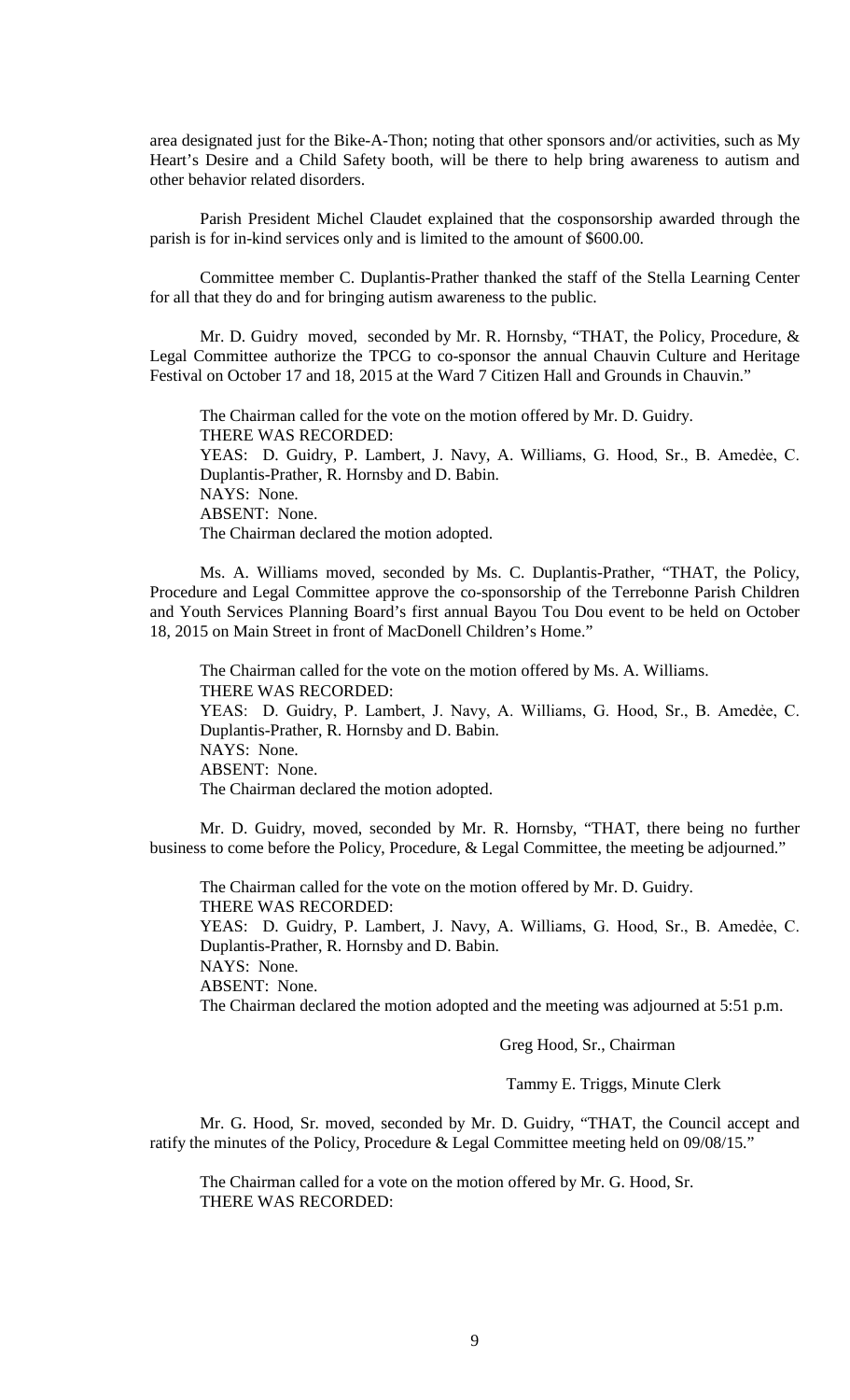YEAS: D. Guidry, P. Lambert, J. Navy, A. Williams, G. Hood, Sr., B. Amedée, C. Duplantis-Prather, R. Hornsby and D. Babin. NAYS: None. ABSENT: None. The Chairman declared the motion adopted.

The Chairman called for a report on the Public Services Committee meeting held on 09/08/15, whereupon the Committee Chairwoman noting ratification of minutes calls public hearings on September 23, 2015 at 6:30 p.m., rendered the following:

## PUBLIC SERVICES COMMITTEE

#### SEPTEMBER 8, 2015

The Chairwoman, A. Williams, called the Public Services Committee meeting to order at 5:54 p. m. in the Terrebonne Parish Council Meeting Room with an Invocation led by Committee member J. Navy and the Pledge of Allegiance by Committee member C. Duplantis-Prather. Upon roll call, Committee Members recorded as present were: D. Guidry, P. Lambert, J. Navy, A. Williams, Capt. Greg Hood, Sr., HPD Ret., B Amedѐe, C. Duplantis-Prather, R. Hornsby and D. Babin. A quorum was declared present.

Committee member D. Babin explained that since the recent adoption of Ordinance No. 8578 (Establishing a "No Parking Zone" along the south side of Onezia Street in Dulac), other residents in this area have expressed their opposition to the "No Parking Zone".

Mr. D. Babin moved, seconded by Mr. D. Guidry, "THAT, the Public Services Committee accept the petition submitted by the residents of Onezia Street in Dulac opposing the "No Parking Zone", introduce an ordinance to rescind Ordinance No. 8578 – that Established a "No Parking Zone" along the south side of Onezia Street in Dulac) and call a public hearing on September 23, 2015 at 6:30 p.m."

The Chairwoman called for a vote on the motion offered by Mr. D. Babin. THERE WAS RECORDED: YEAS: D. Guidry, P. Lambert, J. Navy, A. Williams, G. Hood, Sr., B. Amedèe, C. Duplantis-Prather, R. Hornsby and D. Babin. NAYS: None. ABSENT: None. The Chairwoman declared the motion adopted.

OFFERED BY: Mr. G. Hood, Sr. SECONDED: Ms. C. Duplantis-Prather

RESOLUTION NO. 15-466

A resolution authorizing the execution of Change Order No. 1 for the Construction Agreement for Parish Project No. 13-BRG-47, Westside Blvd Bridge, Terrebonne Parish, Louisiana.

WHEREAS, the Terrebonne Parish Consolidated Government awarded the construction to Gray Construction Corporation, for Parish Project No. 13-BRG-47, Westside Blvd Bridge, Terrebonne Parish, Louisiana, and

WHEREAS, the Parish is desirous of completing the construction of the Westside Blvd Bridge Project, and

WHEREAS, the Parish declared a public emergency to repair Buquet Street Bridge, and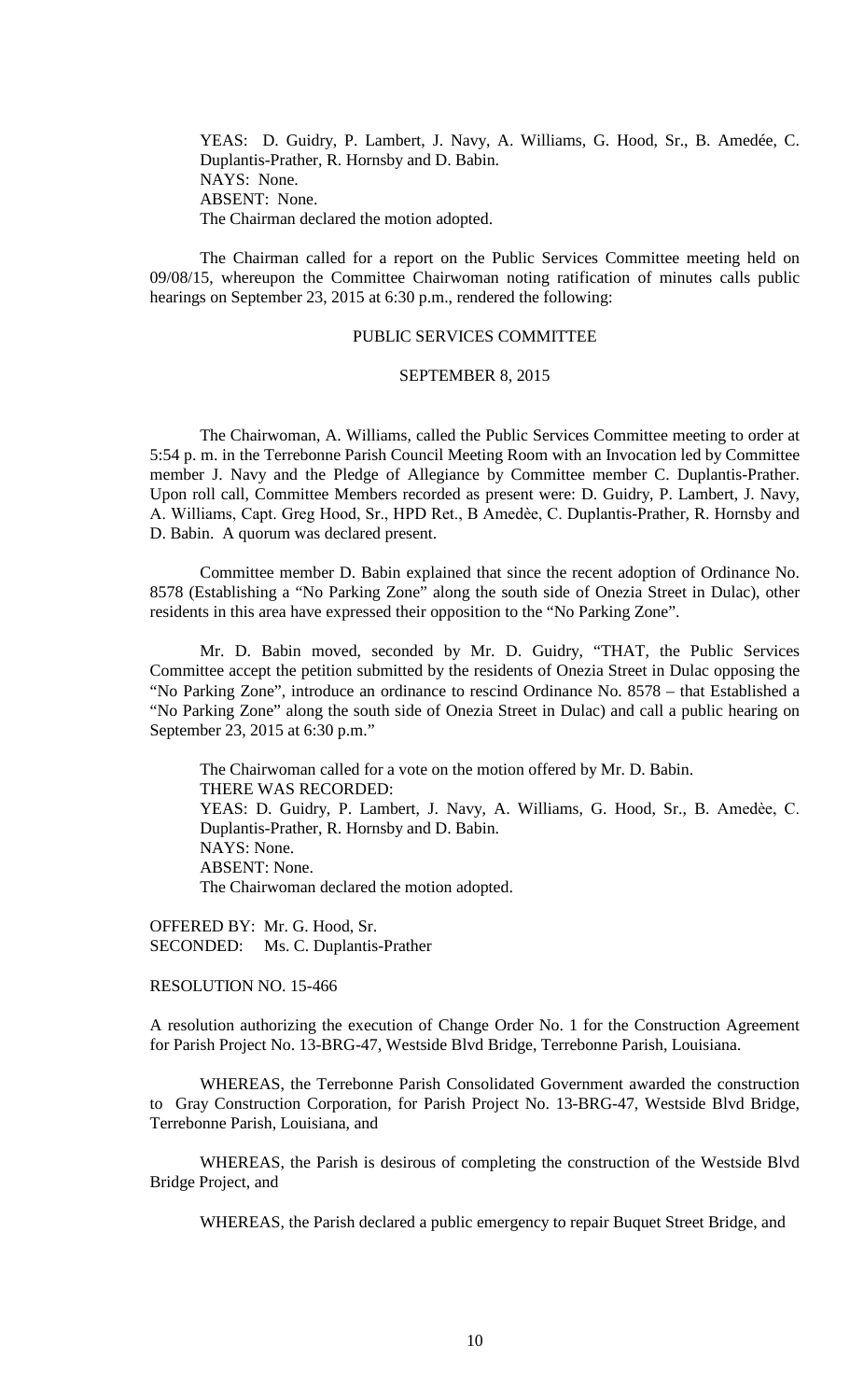WHEREAS, the Parish directed the Contractor to start construction on the Buquet Street Bridge so that the bridge can serve as a detour for the construction of the Westside Blvd Bridge, and

WHEREAS, the Parish ordered that the contract time be suspended until the emergency has subsided, and

WHEREAS, the Engineer recommends a time extension of One Hundred and Five (105) calendar days due to the Certification of Public Emergency Executive Order, and

WHEREAS, Change Order No. 1 had been recommended by the Engineer, Providence/GSE Associates, LLC, for this project.

NOW, THEREFORE BE IT RESOLVED that the Terrebonne Parish Council on behalf of the Terrebonne Parish Consolidated Government, does hereby approve and authorize the execution by Terrebonne Parish President Michel Claudet of Change Order No. 1 to the construction agreement with Gray Construction Corporation for Parish Project No. 13-BRG-47, Westside Blvd. Bridge, Terrebonne Parish, Louisiana, for a increase of One Hundred and Five (105) calendar days to the project, and

BE IT FURTHER RESOLVED that a certified copy of the resolution be forwarded to Engineer, Providence/GSE Associates, LLC

THERE WAS RECORDED:

YEAS: D. Guidry, P. Lambert, J. Navy, A. Williams, G. Hood, B. Amedée C. Duplantis-Prather, R. Hornsby, and D. Babin, NAYS: None. ABSTAINING: None. ABSENT: None. The Chairwoman declared the resolution adopted on this, the 8th day of September 2015.

OFFERED BY: Mr. R. Hornsby SECONDED: Mr. G. Hood, Sr.

RESOLUTION NO. 15-467

A resolution authorizing the execution of Change Order No. 7 for the Construction Agreement for Parish Project No. 98-WID-25, Hollywood Road Widening, Terrebonne Parish, Louisiana.

WHEREAS, the Terrebonne Parish Consolidated Government entered into a contract dated January 23, 2014 with Conti Enterprises, Inc., Recordation Number 1447003, for Parish Project No. 98- WID-25, Hollywood Road Widening, Terrebonne Parish Consolidated Government, Terrebonne Parish, Louisiana, and

WHEREAS, the Contractor was excavating and installing sheet piling where the 24" SFM is located, and

WHEREAS, the surrounding surface started to sloughing off and heaving semi-solids up from the bottom, and

WHEREAS, the Engineer directed the Contractor to call in a soil boring crew to collect soil samples and analyze the material, and

WHEREAS, a pay item was create to compensate the contractor for the vertical soil borings that was done as directed by the Engineer, and

WHEREAS, this change order also includes a Gravity Sewer Repair and CIPP Linear deduct due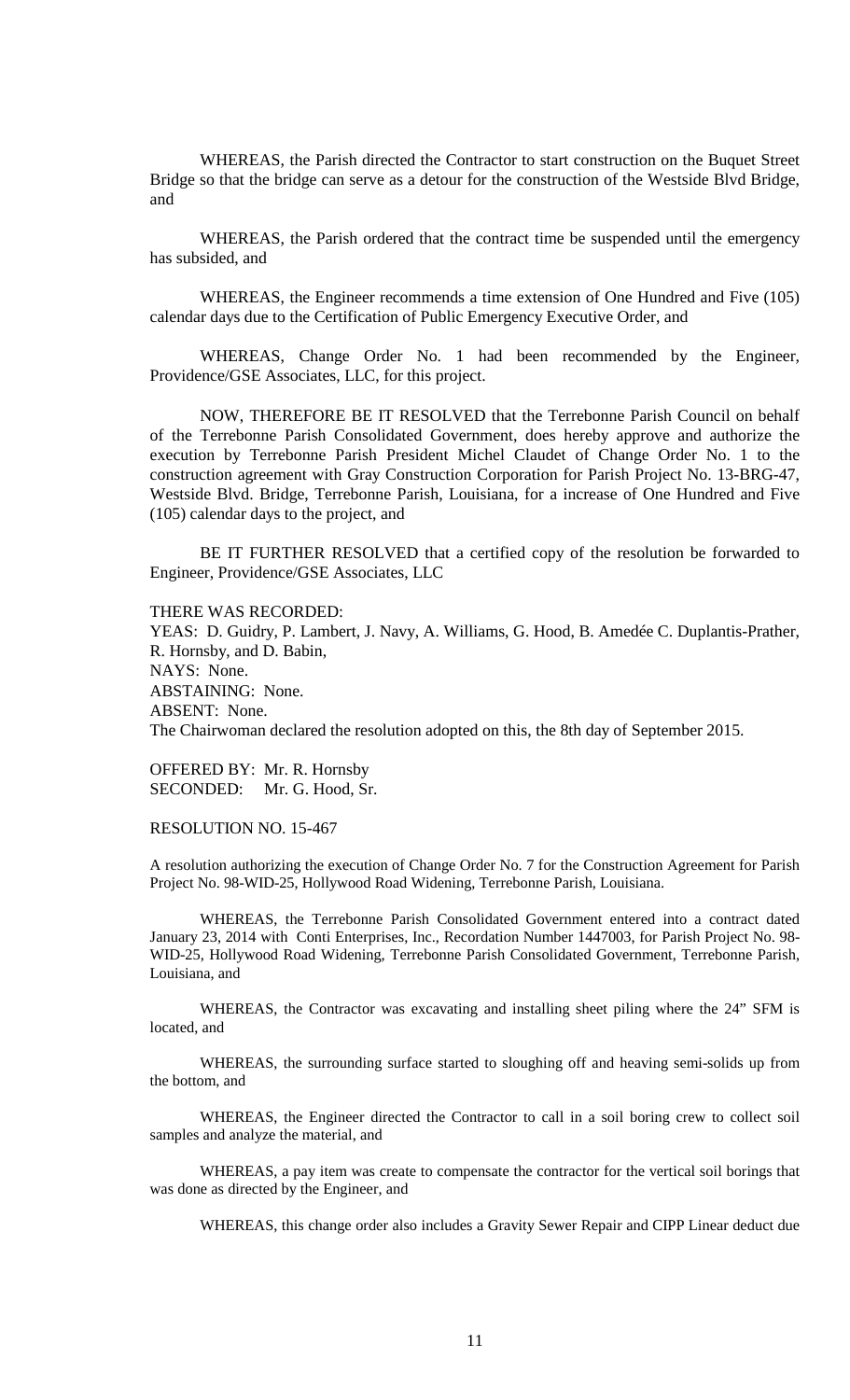to a plan change as described in Change Order No. 7, and

WHEREAS, this change order has been recommended so as to adjust the contract item quantities to allow payment to the contractor as described on the attached Change Order No. 7 for the above referenced project, and

WHEREAS, this change order will increase the overall contract price by Sixty-Two Thousand, Eight Hundred and Thirty-Seven Dollars and Ninety-Six Cents (\$62,837.96), and

WHEREAS, this Change Order No. 7 had been recommended by the Engineer, Providence/GSE Associates, LLC, for this project.

NOW, THEREFORE BE IT RESOLVED that the Terrebonne Parish Council on behalf of the Terrebonne Parish Consolidated Government, does hereby approve and authorize the execution by Terrebonne Parish President Michel Claudet of Change Order No. 7 to the construction agreement with Conti Enterprises, Inc. for Parish Project No. 98-WID-25, Hollywood Road Widening, Terrebonne Parish, Louisiana, for an increase to the contract amount of Sixty-Two Thousand, Eight Hundred and Thirty-Seven Dollars and Ninety-Six Cents (\$62,837.96), and

BE IT FURTHER RESOLVED that a certified copy of the resolution be forwarded to Engineer, Providence/GSE Associates, LLC.

THERE WAS RECORDED:

YEAS: D. Guidry, P. Lambert, J. Navy, A. Williams, G. Hood, B. Amedée C. Duplantis-Prather, R. Hornsby, and D. Babin, NAYS: None. ABSTAINING: None. ABSENT: None. The Chairwoman declared the resolution adopted on this, the 8th day of September 2015.

OFFERED BY: Mr. D. Guidry SECONDED: Mr. R. Hornsby

RESOLUTION NO. 15-468

A resolution ratifying the appointment of the firm of T. Baker Smith, LLC to provide professional services for the Jeff Drive Reconstruction; and authorizing execution of an agreement for these services.

WHEREAS, Terrebonne Parish Consolidated Government is desirous of reconstructing Jeff Drive due to the failure of the roadway, and

WHEREAS, the Terrebonne Parish Consolidated Government is desirous of appointing a firm to provide professional services for the project entitled Jeff Drive Reconstruction, and

WHEREAS, the firm of T. Baker Smith, LLC has been selected by Terrebonne Parish President Michel Claudet to provide the professional services relative to said project, and

NOW, THEREFORE BE IT RESOLVED that the Terrebonne Parish Council does hereby ratify the appointment of the firm of T. Baker Smith, LLC by Terrebonne Parish President Michel Claudet for professional services for the Jeff Drive Reconstruction, and

BE IT FURTHER RESOLVED that the Terrebonne Parish Council, on behalf of the Terrebonne Parish Consolidated Government, does hereby authorize the execution of an agreement with the firm of T. Baker Smith, LLC by Terrebonne Parish President Michel Claudet.

THERE WAS RECORDED: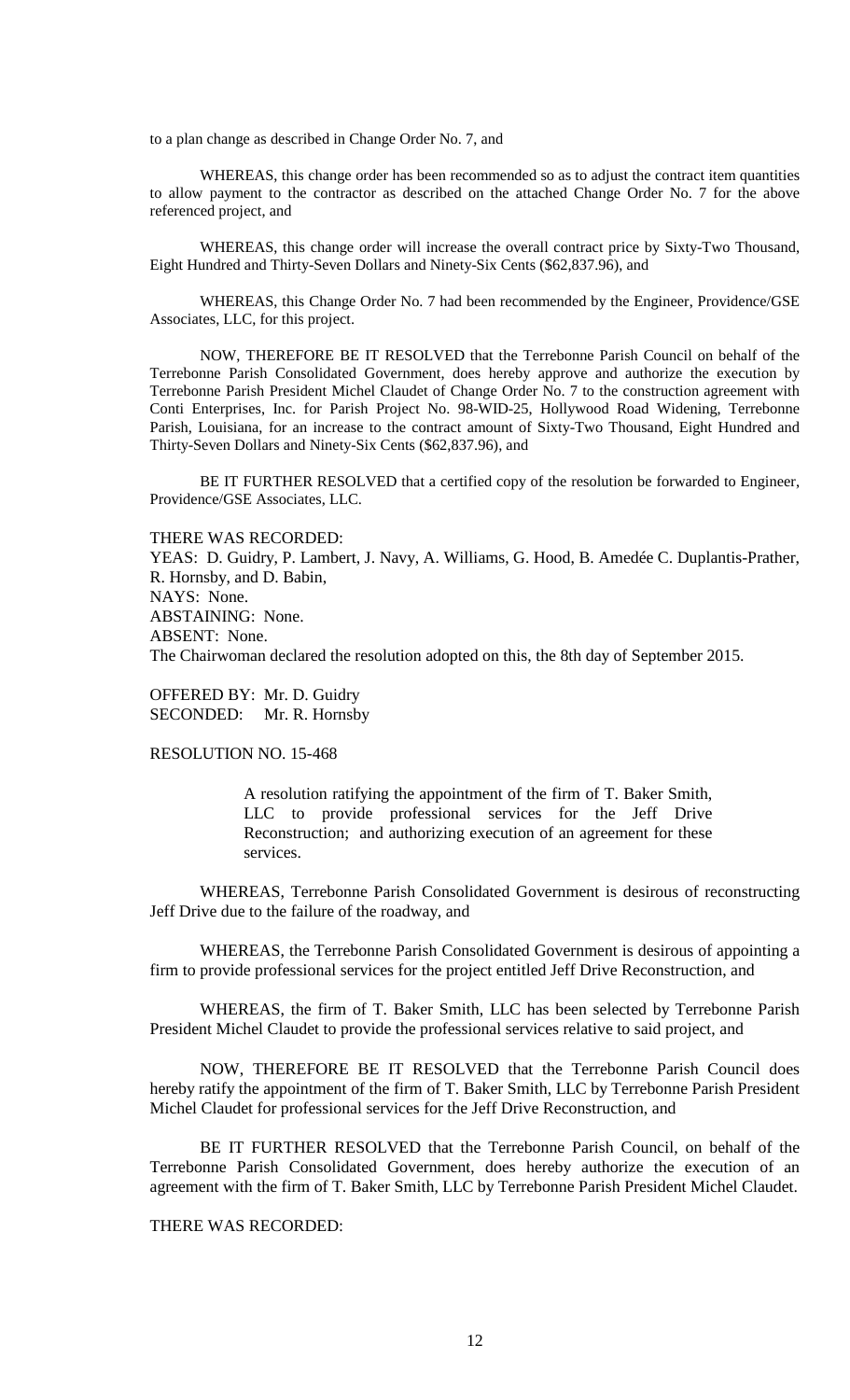YEAS: D. Guidry, P. Lambert, J. Navy, A. Williams, G. Hood, B. Amedée C. Duplantis-Prather, R. Hornsby, and D. Babin, NAYS: None. ABSTAINING: None. ABSENT: None. The Chairwoman declared the resolution adopted on this, the 8th day of September 2015.

OFFERED BY: Mr. G. Hood, Sr. SECONDED: Ms. B. Amedẻe

# RESOLUTION NO. 15-469

A RESOLUTION authorizing the execution of Change Order No. 2 (Balancing) for the Construction Agreement for Parish Project No. 13-RDS-53, Turning Lanes For Bayou Gardens Boulevard at St. Louis Canal Road Project, Terrebonne Parish, Louisiana.

WHEREAS, the Terrebonne Parish Consolidated Government entered into a contract dated December 29, 2014, with LA Contracting Enterprise, LLC for Turning Lanes For Bayou Gardens Boulevard at St. Louis Canal Road Project, Parish Project No. 13-RDS-53, Terrebonne Parish, Louisiana, and

WHEREAS, it is necessary to adjust and balance contract quantities with installed quantities, and

WHEREAS, this change order is necessary in order to increase the contract by \$2,691.45, and

WHEREAS, this Balancing Change Order No. 2 has been recommended by the ENGINEER for this project, Milford & Associates, Inc.

NOW, THEREFORE BE IT RESOLVED that the Terrebonne Parish Council, on behalf of the Terrebonne Parish Consolidated Government, does hereby approve and authorize the execution by Terrebonne Parish President Michel Claudet of Change Order No. 2 to the construction agreement with LA Contracting Enterprise, LLC. for Turning Lanes For Bayou Gardens Boulevard at St. Louis Canal Road Project for an increase of Two Thousand Six Hundred Ninety-One Dollars and Forty-Five Cents (\$2,691.45), and

BE IT FURTHER RESOLVED that a certified copy of the resolution be forwarded to the Engineer, Milford & Associates, Inc.

THERE WAS RECORDED:

YEAS: D. Guidry, P. Lambert, J. Navy, A. Williams, G. Hood, B. Amedée C. Duplantis-Prather, R. Hornsby, and D. Babin, NAYS: None. ABSTAINING: None.

ABSENT: None.

The Chairwoman declared the resolution adopted on this, the 8th day of September 2015.

Committee member C. Duplantis-Prather requested Item No. 6 – (Introduce an ordinance that will establish a "No Parking Zone" on a portion of Dunn Street) be pulled from tonight's agenda and place on the next Public Services Committee agenda corrected."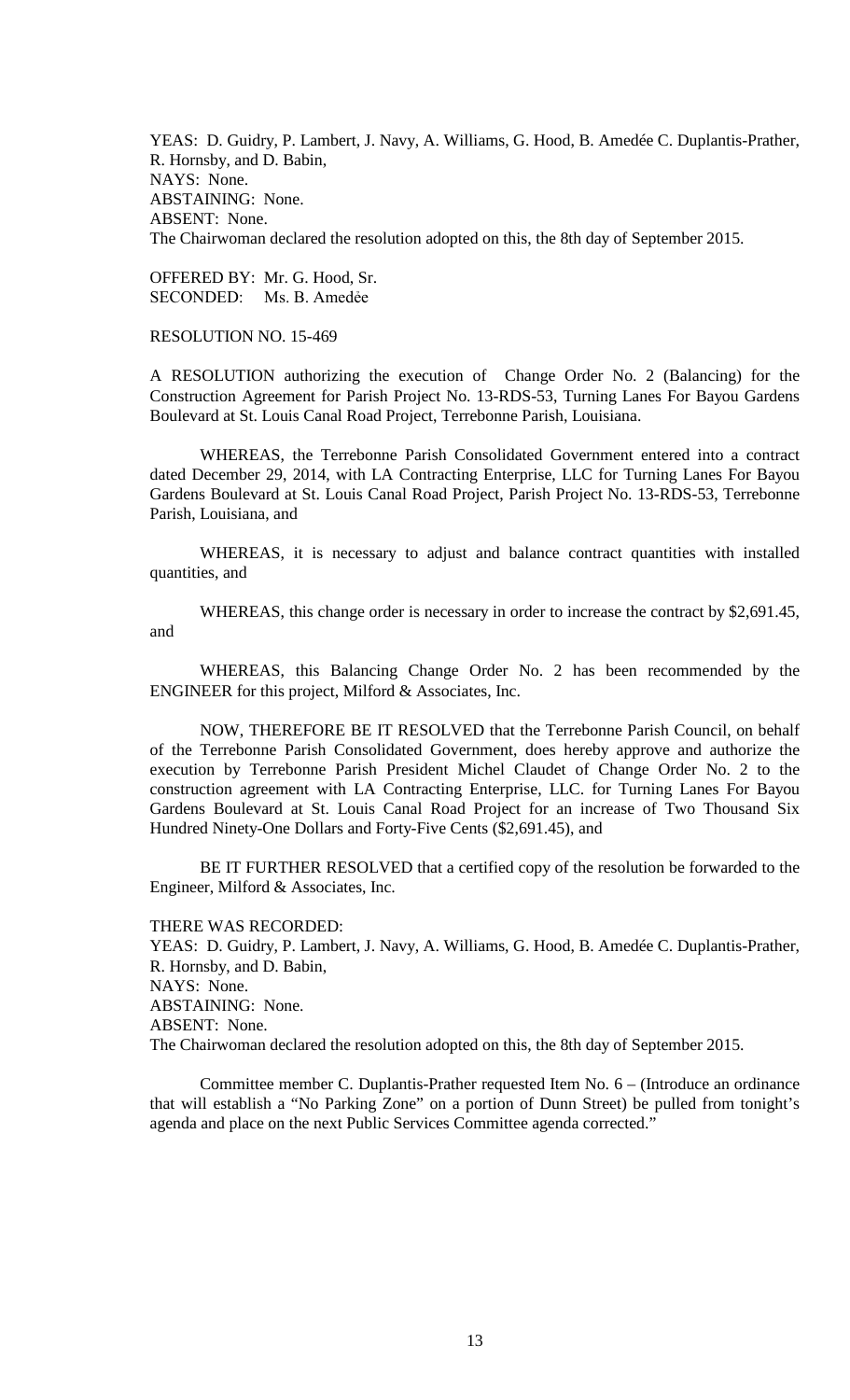OFFERED BY: Mr. D. Guidry SECONDED: Mr. D. Babin

RESOLUTION NO. 15-470

A RESOLUTION AUTHORIZING THE PARISH PRESIDENT TO EXECUTE THE SUPPLEMENTAL PROMOTIONAL FUND GRANT AGREEMENT FOR THE SUPPLEMENTAL GULF TOURISM AND SEAFOOD PROMOTIONAL FUND GRANT; AND TO ADDRESS OTHER MATTERS RELATIVE THERETO.

WHEREAS, BP Exploration and Production Inc., a Delaware has been named as defendants in the Deepwater Horizon Oil Spill in the Gulf of Mexico on April 20, 2010, and

WHEREAS, on May 4, 2012, BP, Lead Class Counsel, the Trustee and J. P. Morgan Trust Company entered into the Deepwater Horizon Economic and Property Damages Trust Agreement creating the Settlement Trust, and

WHEREAS, Terrebonne Parish Consolidated Government has previously obtained funds for promotional services through one or more prior promotional fund grant agreements, and now desires to obtain additional funds for promotional services.

NOW THEREFORE, BE IT RESOLVED by the Terrebonne Parish Council, on behalf of the Terrebonne Parish Consolidated Government, that this resolution is to authorize the Parish President to execute the Supplemental Promotional Fund Grant Agreement for the Supplemental Gulf Tourism and Seafood Promotional Fund Grant

#### THERE WAS RECORDED:

YEAS: D. Guidry, P. Lambert, J. Navy, A. Williams, G. Hood, B. Amedée C. Duplantis-Prather, R. Hornsby, and D. Babin, NAYS: None. ABSTAINING: None. ABSENT: None. The Chairwoman declared the resolution adopted on this, the 8th day of September 2015.

Mr. G. Hood, Sr. moved, seconded by Mr. R. Hornsby, "THAT, there being no further business to come before the Public Services Committee, the meeting be adjourned."

The Chairwoman called for the vote on the motion offered by Mr. G. Hood, Sr. THERE WAS RECORDED: YEAS: D. Guidry, P. Lambert, J. Navy, A. Williams, G. Hood, Sr., B. Amedée, C. Duplantis-Prather, R. Hornsby and D. Babin. NAYS: None.

ABSENT: None.

The Chairwoman declared the motion adopted and the meeting was adjourned at 5:58 p.m.

Arlanda Williams, Chairwoman

Tammy E. Triggs, Minute Clerk

Ms. A. Williams moved, seconded by Ms. C. Duplantis-Prather, "THAT, the Council accept and ratify the minutes of the Public Services Committee meeting held on 09/08/15."

The Chairman called for a vote on the motion offered by Ms. A. Williams.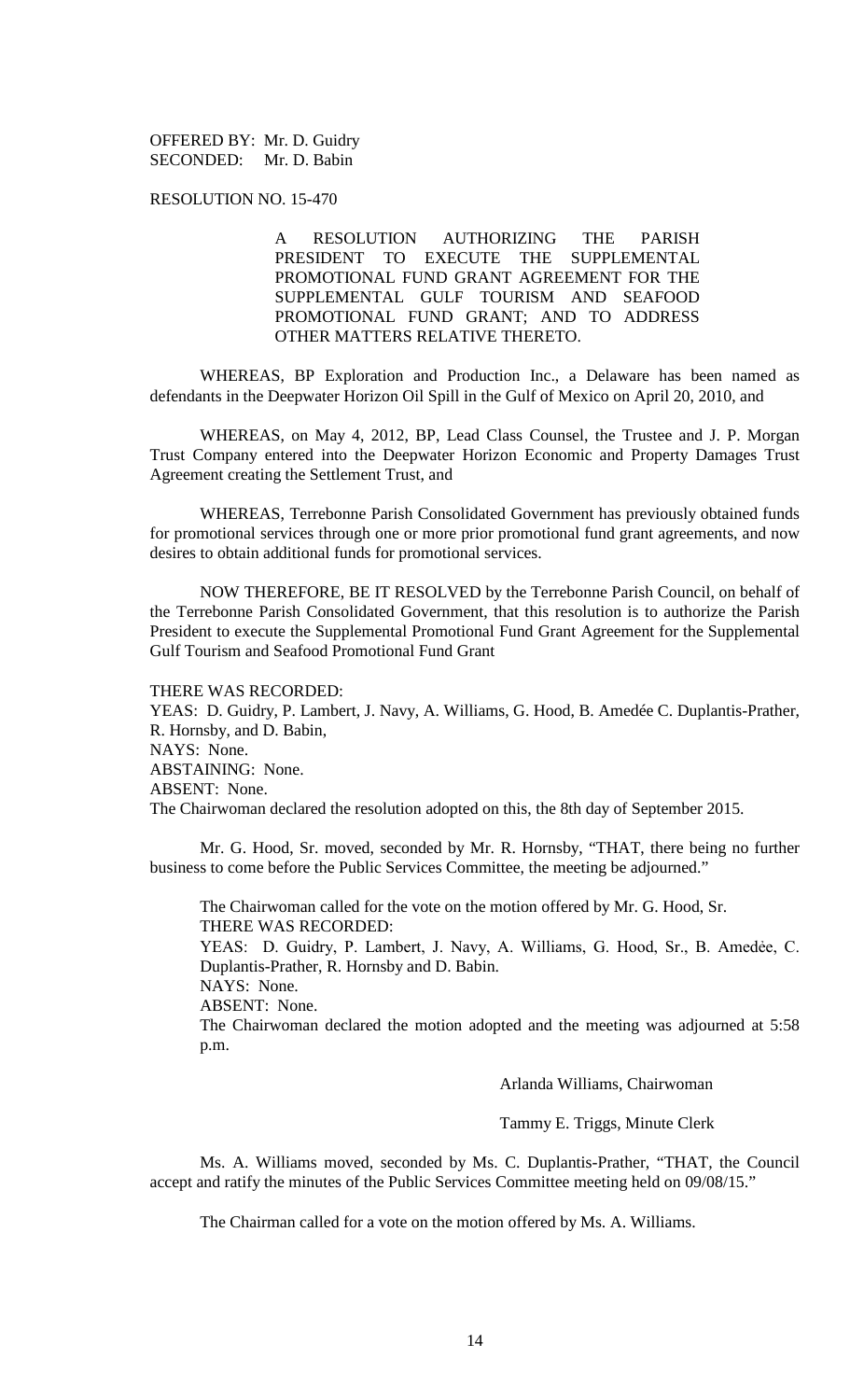THERE WAS RECORDED: YEAS: D. Guidry, P. Lambert, J. Navy, A. Williams, G. Hood, Sr., B. Amedée, C. Duplantis-Prather, R. Hornsby and D. Babin. NAYS: None. ABSENT: None. The Chairman declared the motion adopted.

The Chairman called for a report on the Community Development and Planning Committee meeting held on 09/08/15, whereupon the Committee Chairwoman rendered the following:

# COMMUNITY DEVELOPMENT & PLANNING COMMITTEE

#### SEPTEMBER 8, 2015

The Chairwoman, C. Duplantis-Prather, called the Community Development & Planning Committee meeting to order at 6:00 p. m. in the Terrebonne Parish Council Meeting Room with an Invocation offered by Committee member J. Navy and the Pledge of Allegiance by Committee member G. Hood, Sr. Upon roll call, Committee Members recorded as present were: D. Guidry, P. Lambert, J. Navy, A. Williams, Capt. Greg Hood, Sr., HPD Ret., B. Amedèe, C. Duplantis-Prather, R. Hornsby and D. Babin. A quorum was declared present.

OFFERED BY: Mr. R. Hornsby SECONDED: Mr. G. Hood, Sr.

RESOLUTION NO. 15-471

WHEREAS, the U.S. Department of Housing and Urban Development requires Public Housing Agency's to have an Administrative Plan and Family Self Sufficiency Plan, to ensure compliance with federal laws, regulations and notices and must establish policy and procedures to clarify federal requirement and to ensure consistency in program day to day operation,

WHEREAS, changes that are required in certain aspects of the program are to be submitted for approval,

WHEREAS, Terrebonne Parish Consolidated Government Section 8 Program would amend the current Administrative Plan to reflect these changes,

WHEREAS, Terrebonne Parish Consolidated Government updated the Family Self Sufficiency Action Plan to reflect changes in the execution of the program,

NOW, THEREFORE BE IT RESOLVED, that the Terrebonne Parish Council, on behalf of the Terrebonne Parish Consolidated Government, does hereby adopt the current changes to the Terrebonne Parish Consolidated Government Section 8 Program Administrative Plan and Family Self Sufficiency Action Plan.

THERE WAS RECORDED:

YEAS: D. Guidry, P. Lambert, J. Navy, A. Williams, G. Hood, B. Amedée C. Duplantis-Prather, R. Hornsby, and D. Babin, NAYS: None. ABSTAINING: None. ABSENT: None. The Chairwoman declared the resolution adopted on this, the 8th day of September 2015.

OFFERED BY: Mr. D. Babin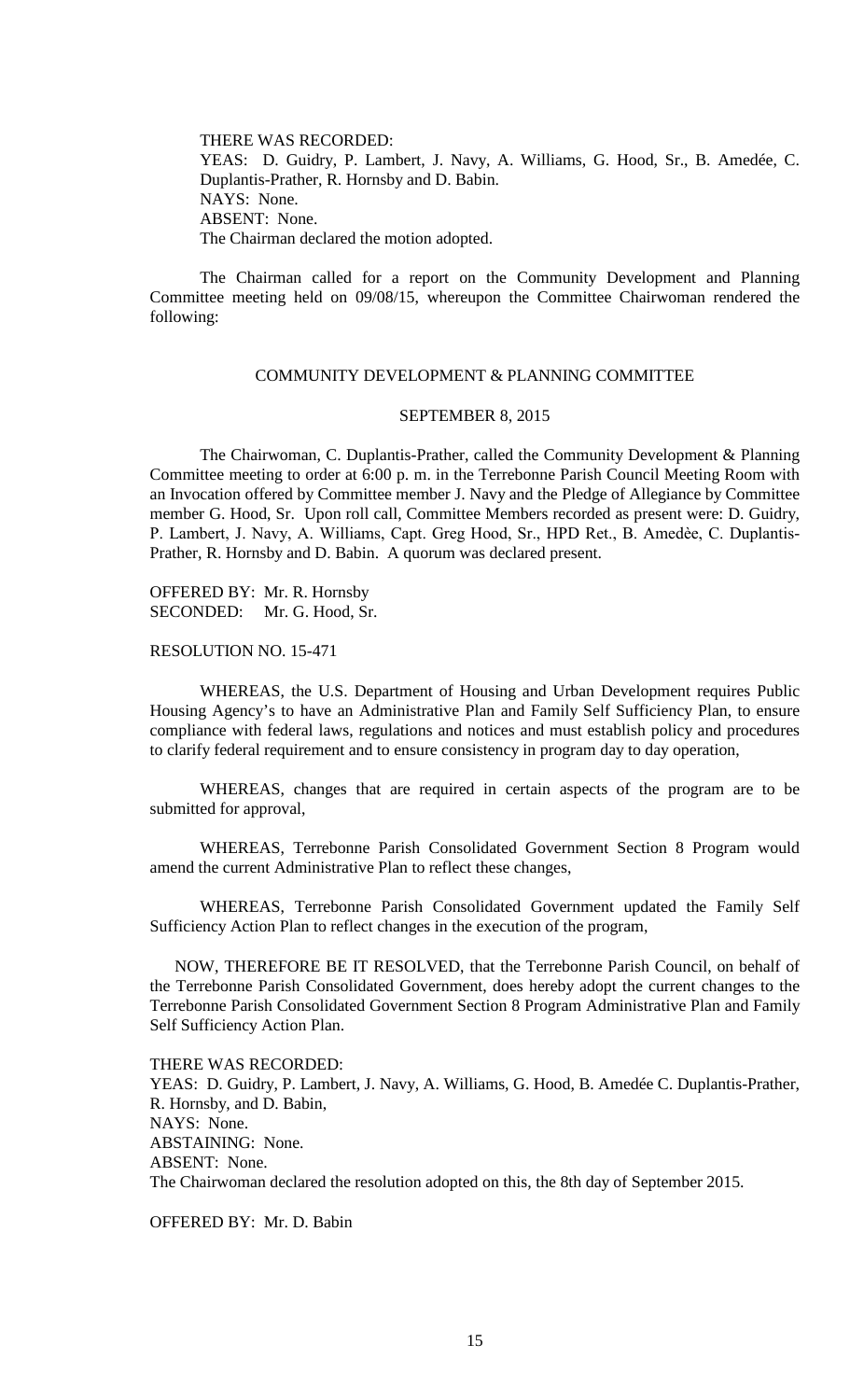### SECONDED: Mr. P. Lambert and Mr. R. Hornsby

## RESOLUTION NO. 15-472

A RESOLUTION OBLIGATING THE NECESSARY FUNDING UNDER THE TERREBONNE PARISH FLOOD HAZARD MITIGATION GRANT PROGRAM/HURRICANE ISAAC, PROJECT NO 4080-109-0001 AND THE CDBG ISAAC LOW-TO-MODERATE INCOME (LMI) COST SHARE PROGRAM TO COMPLETE THE STRUCTURE ELEVATION OF 1921 BAYOU DULARGE ROAD, THERIOT LA 70397.

WHEREAS, the Terrebonne Parish Consolidated Government has been formally notified by FEMA that the Hurricane Gustav Flood Hazard Mitigation Grant Program (HMGP), Project No. 1786-109-0001, can proceed with the mitigation of the following property;

Address: 1921 Bayou Dularge Road Theriot, LA 70397

Owned by: Hubert, Jr. and Debra Champagne; and

WHEREAS, the Parish has received application approval from the State of Louisiana Office of Community Development Disaster Recovery Unit to provide the 25% nonfederal share through the Community Development Block Grant (CDBG) Isaac LMI Cost Share program for this eligible owner; and

WHEREAS, under the administrative guidance of Solutient, the required "elevation packet" has been prepared and executed for the property owner recommending elevation through the HMGP program.

NOW, THEREFORE, BE IT RESOLVED, by the Terrebonne Parish Council that the necessary funding under the Terrebonne Parish Flood Hazard Mitigation Grant Program/Hurricane Isaac, Project No. 4080-109-0001 and the CDBG Isaac LMI Cost Share program be hereby obligated to mitigate the property above.

#### THERE WAS RECORDED:

YEAS: D. Guidry, P. Lambert, J. Navy, A. Williams, G. Hood, B. Amedée C. Duplantis-Prather, R. Hornsby, and D. Babin, NAYS: None. ABSTAINING: None. ABSENT: None. The Chairwoman declared the resolution adopted on this, the 8th day of September 2015.

OFFERED BY: Mr. D. Guidry SECONDED: Mr. P. Lambert

## RESOLUTION NO. 15-473

A RESOLUTION OBLIGATING THE NECESSARY FUNDING UNDER THE TERREBONNE PARISH FLOOD HAZARD MITIGATION GRANT PROGRAM/HURRICANE ISAAC, PROJECT NO 4080-109-0001 AND CDBG ISAAC LOW-TO-MODERATE INCOME (LMI) COST SHARE PROGRAM TO COMPLETE THE STRUCTURE ELEVATION OF 3000 POLAR, HOUMA, LA 70363.

WHEREAS, the Terrebonne Parish Consolidated Government has been formally notified by FEMA that the Hurricane Isaac Flood Hazard Mitigation Grant Program (HMGP), Project No. 4080-109-0001, can proceed with the mitigation of the following property and;

WHEREAS, the Parish has received a release of funds from the Louisiana Office of Community Development to expend CDBG Isaac LMI Cost Share Program funds for: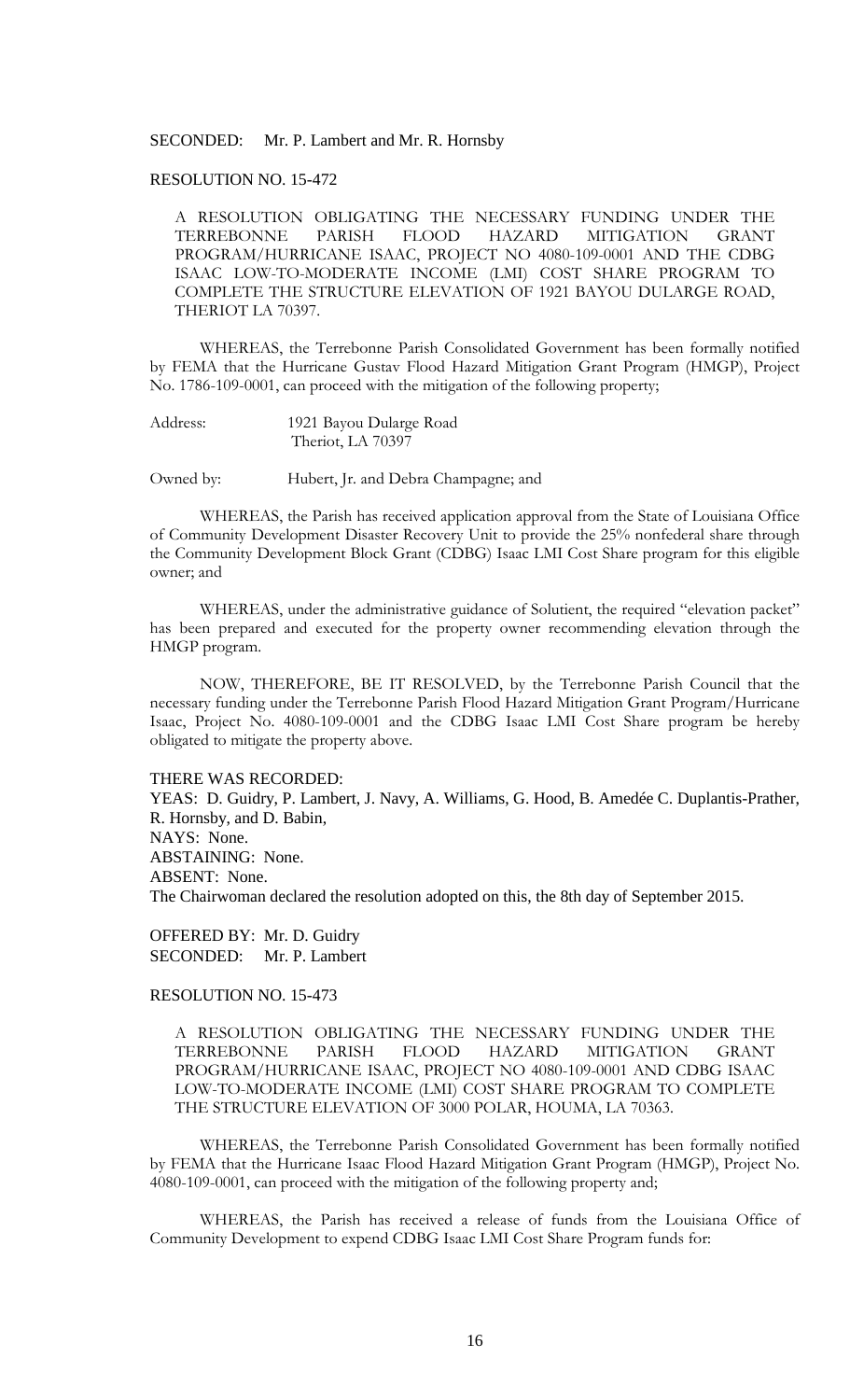Address: 3000 Poplar Houma, LA 70363

Owned by: Michael J. Tivet;

WHEREAS, under the administrative guidance of Solutient, the required "elevation packet" has been prepared and executed for the property owner recommending elevation through the HMGP program.

NOW, THEREFORE, BE IT RESOLVED, by the Terrebonne Parish Council, (Community Development and Planning Committee), on behalf of the Terrebonne Parish Consolidated Government, that the necessary funding under the Terrebonne Parish Flood Hazard Mitigation Grant Program/Hurricane Isaac, Project No. 4080-109-0001 and CDBG Isaac LMI Cost Share Program be hereby obligated to mitigate the property above.

#### THERE WAS RECORDED:

YEAS: D. Guidry, P. Lambert, J. Navy, A. Williams, G. Hood, B. Amedée C. Duplantis-Prather, R. Hornsby, and D. Babin, NAYS: None. ABSTAINING: None. ABSENT: None. The Chairwoman declared the resolution adopted on this, the 8th day of September 2015.

OFFERED BY: Ms. A. Williams SECONDED: Mr. G. Hood, Sr.

## RESOLUTION NO. 15-474

A RESOLUTION TO ADOPT THE DISPOSITION PLAN TO AUTHORIZE THE SALE OR OTHER APPROPRIATE USE OF THE PROPERTIES ACQUIRED UNDER THE TERMS AND CONDITIONS OF THE COMMUNITY DEVELOPMENT BLOCK GRANT (CDBG) BUYOUT PROGRAM; TO AUTHORIZE THE PARISH PRESIDENT TO EXECUTE ANY AND ALL DOCUMENTS NECESSARY TO EFFECT THE DISPOSITION.

WHEREAS, the Terrebonne Parish Consolidated Government has acquired approximately 22 properties under the HUD CDBG Buyout Program as authorized and monitored by the State of Louisiana Office of Community Development Disaster Recovery Unit (OCD/DRU); and

WHEREAS, the Parish is not allowed to create a land bank of properties and must sell or otherwise properly dispose of the properties within three years of purchase; and

WHEREAS, the Parish is allowed to sell the properties for redevelopment; and

WHEREAS, certain restrictions outlined in the Acknowledgement of Conditions for Purchase (see attached) are required to fulfill the project requirements; and

WHEREAS, the Disposition Plan (see attached) has been reviewed and approved by the OCD/DRU,

NOW, THEREFORE, BE IT RESOLVED by the Terrebonne Parish Council to adopt the Disposition Plan for the properties acquired under the terms and conditions of the Gustav/Ike Recovery Plan CDBG Buyout Program; and authorizing the Parish President to execute any and all documents necessary to effect the dispositions.

#### THERE WAS RECORDED:

YEAS: D. Guidry, P. Lambert, J. Navy, A. Williams, G. Hood, B. Amedée C. Duplantis-Prather, R. Hornsby, and D. Babin,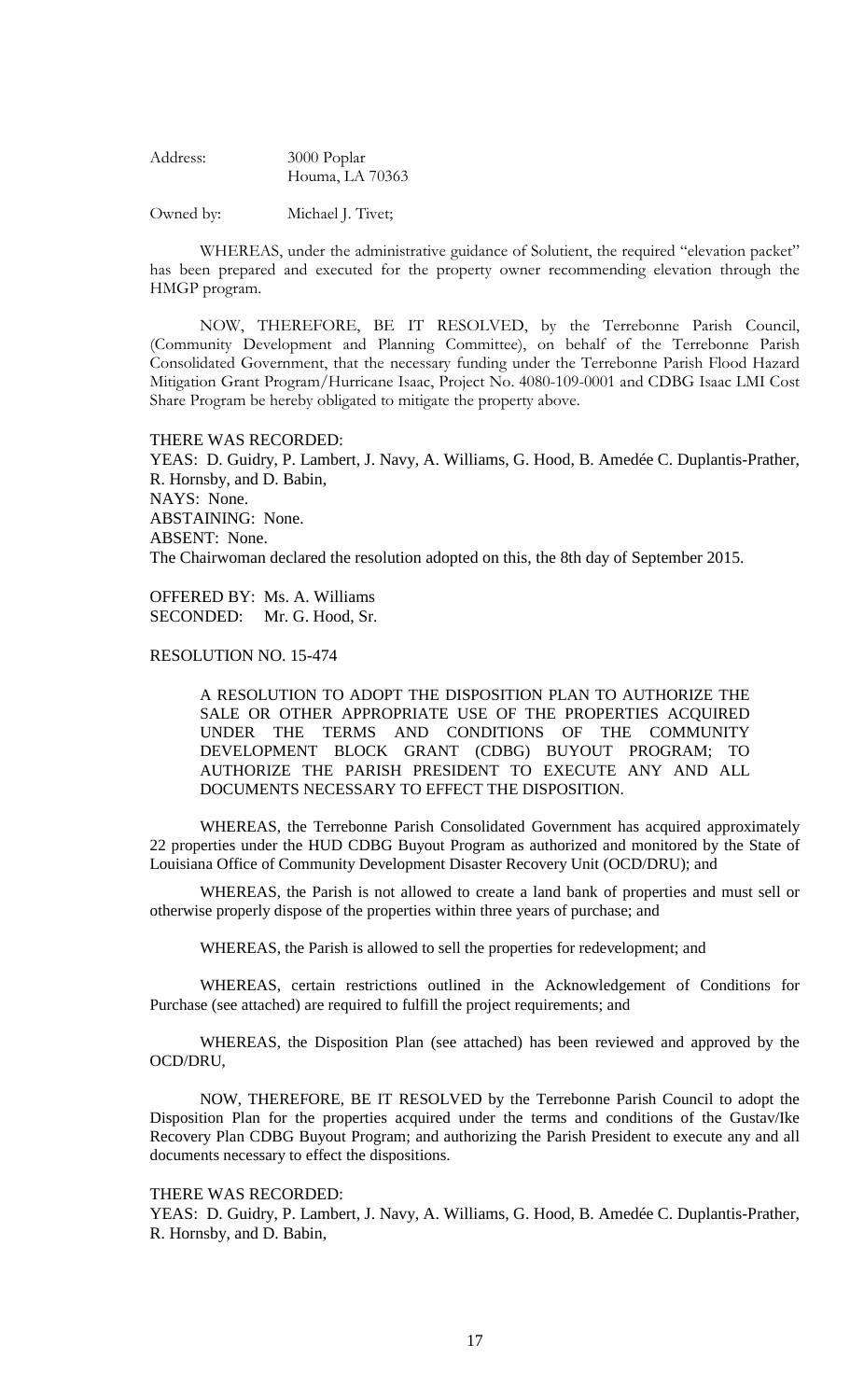NAYS: None. ABSTAINING: None. ABSENT: None. The Chairwoman declared the resolution adopted on this, the 8th day of September 2015.

Mr. G. Hood, Sr. moved, seconded by Mr. R. Hornsby, "THAT, there being no further business to come before the Community Development & Planning Committee, the meeting be adjourned."

The Chairwoman called for the vote on the motion offered by Mr. G. Hood, Sr. THERE WAS RECORDED:

YEAS: D. Guidry, P. Lambert, J. Navy, A. Williams, G. Hood, Sr., B. Amedèe, C. Duplantis-Prather, R. Hornsby and D. Babin.

NAYS: None.

ABSENT: None.

The Chairwoman declared the motion adopted and the meeting was adjourned at 6:03 p.m.

C. Duplantis-Prather, Chairwoman

Tammy E. Triggs, Minute Clerk

Ms. C. Duplantis-Prather moved, seconded by Ms. A. Williams, "THAT, the Council accept and ratify the minutes of the Community Development and Planning Committee meeting held on 09/08/15."

The Chairman called for a vote on the motion offered by Ms. C. Duplantis-Prather. THERE WAS RECORDED: YEAS: D. Guidry, P. Lambert, J. Navy, A. Williams, G. Hood, Sr., B. Amedée, C. Duplantis-Prather, R. Hornsby and D. Babin. NAYS: None. ABSENT: None. The Chairman declared the motion adopted.

Mr. D. Guidry moved, seconded by Mr. G. Hood, Sr., "THAT, the Council approve the following street light list:

INSTALL 6 STREET LIGHTS IN NEWLY ACCEPTED SUBDIVISION, DEROCHE ESTATES (ORD. 8610); ENTERGY; RLD #3A; ENTERGY; CHRISTA DUPLANTIS-PRATHER

INCREASE STREET LIGHT WATTAGE TO 250-WATTS **OR LED PILOT PROGRAM**  ALL LIGHTS ON NORMAN STREET; CITY OF HOUMA; RLD #3A; JOHN NAVY INCREASE STREET LIGHT WATTAGE TO 250-WATTS **OR LED PILOT PROGRAM**  LIGHTS ALONG BOURG STREET BETWEEN DIVISION AVENUE AND LEE STREET; CITY OF HOUMA; RLD #3A; JOHN NAVY

INCREASE STREET LIGHT WATTAGE TO 250 WATTS- **OR LED PILOT PROGRAM** LIGHTS ALONG CENTER STREET; CITY OF HOUMA; RLD #3A; JOHN NAVY INCREASE STREET LIGHT WATTAGE TO 250 WATTS **OR LED PILOT PROGRAM** LIGHTS ALONG DIVISION STREET; CITY OF HOUMA; RLD #3A; JOHN NAVY."

The Chairman called for a vote on the motion offered by Mr. D. Guidry. THERE WAS RECORDED:

YEAS: D. Guidry, P. Lambert, J. Navy, A. Williams, G. Hood, Sr., B. Amedée, C. Duplantis-Prather, R. Hornsby and D. Babin. NAYS: None.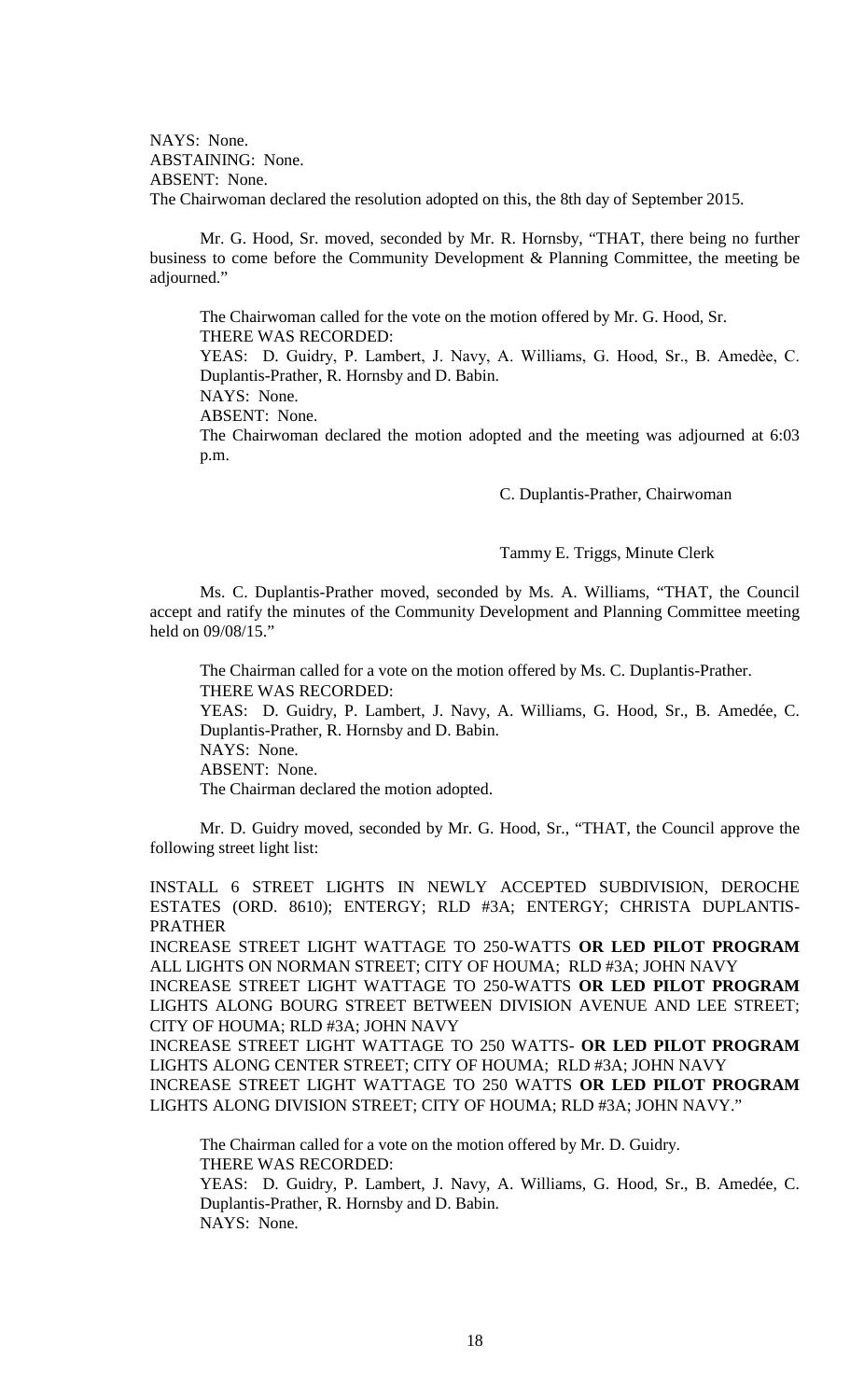ABSENT: None. The Chairman declared the motion adopted.

Ms. B. Amedée moved, seconded by Mr. D. Babin, "THAT, the Council hold nominations open for the one long-standing vacancy on the Bayou Blue Fire Protection District Board until the next Council meeting."

The Chairman called for a vote on the motion offered by Ms. B. Amedée. THERE WAS RECORDED: YEAS: D. Guidry, P. Lambert, J. Navy, A. Williams, G. Hood, Sr., B. Amedée, C. Duplantis-Prather, R. Hornsby and D. Babin. NAYS: None. ABSENT: None. The Chairman declared the motion adopted.

Ms. A. Williams moved, seconded by Mr. D. Guidry, "THAT, the Council accept the following to serve on the TEDA (Terrebonne Economic Development Authority) Board: Parish President's recommendation to appoint Mr. Kerry Chauvin; SCIA's recommendations to appoint Mr. Chad Hebert to serve three terms, Mr. Tommy Guarisco to serve two terms and Mr. Robert LeBlanc to serve one term; Houma-Terrebonne Chamber of Commerce's recommendations to appoint Mr. Mike Lewis to serve - terms, Mr. Chris Lapeyre to serve - terms and Mr. Nicholas Hebert to serve - terms; and the Council to appoint Mr. Ivan Hayes Williams to serve two terms and Mr. Clarence Williams to serve the remainder of his current term on the TEDA Board; noting that Mr. Delvin Howard has withdrew his application." \**(Motion Amended After Discussion)*

Upon questioning from Councilwoman B. Amedée, Councilwoman A. Williams explained for clarification that Mr. Clarence Williams is currently serving the last of his three terms which will expire in of 2016, and at that time he will no longer be eligible to serve on the TEDA Board.

Discussion ensued regarding the Mr. Chris Lapeyre's application which had not been turned in due to him being out of town.

\*Ms. A. Williams amended the motion, seconded by Mr. D. Guidry, "THAT, the Council accept the following to serve on the TEDA (Terrebonne Economic Development Authority) Board: Parish President's recommendation to appoint Mr. Kerry Chauvin; SCIA's recommendations to appoint Mr. Chad Hebert to serve three terms, Mr. Tommy Guarisco to serve two terms and Mr. Robert LeBlanc to serve one term; Houma-Terrebonne Chamber of Commerce's recommendations to appoint Mr. Mike Lewis, Mr. Chris Lapeyre **(pending he submits a new application within seven days of his return)** and Mr. Nicholas Hebert; and the Council to appoint Mr. Ivan Hayes Williams to serve two terms and Mr. Clarence Williams to serve the remainder of his current term on the TEDA Board; noting that Mr. Delvin Howard has withdrew his application."

The Chairman called for a vote on the motion offered by Ms. A. Williams. THERE WAS RECORDED: YEAS: R. Hornsby, D. Babin, D. Guidry, P. Lambert, J. Navy, A. Williams, G. Hood, Sr., B. Amedée and C. Duplantis. NAYS: None. ABSENT: None. The Chairman declared the motion adopted.

Mr. D. Babin moved, seconded by Mr. G. Hood, Sr., "THAT, the Council open nominations for the one expiring term on the Houma Board of Adjustments, nominate Mr. Joe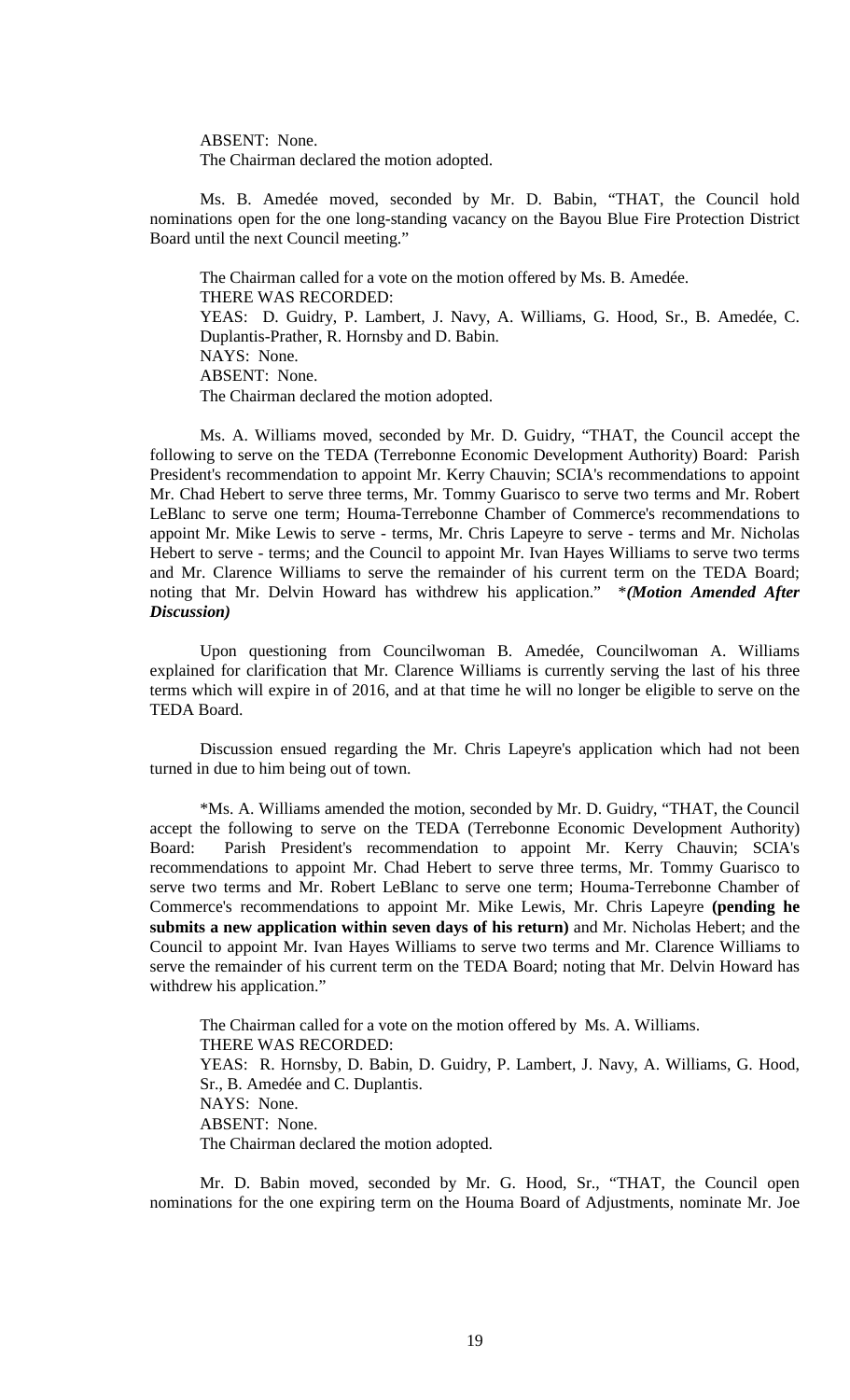Harris; close nominations and reappoint Mr. Joe Harris to serve another term on the Houma Board of Adjustments."

The Chairman called for a vote on the motion offered by Mr. D. Babin. THERE WAS RECORDED: YEAS: D. Guidry, P. Lambert, J. Navy, A. Williams, G. Hood, Sr., B. Amedée, C. Duplantis-Prather, R. Hornsby and D. Babin. NAYS: None. ABSENT: None. The Chairman declared the motion adopted.

Mr. D. Guidry moved, seconded by Mr. G. Hood, Sr., "THAT, the Council hold nominations open for the one vacancy due to a resignation on the Terrebonne Parish Tree Board until the next Council meeting."

The Chairman called for a vote on the motion offered by Mr. D. Guidry. THERE WAS RECORDED: YEAS: D. Guidry, P. Lambert, J. Navy, A. Williams, G. Hood, Sr., B. Amedée, C. Duplantis-Prather, R. Hornsby and D. Babin. NAYS: None. ABSENT: None. The Chairman declared the motion adopted.

Mr. D. Babin moved, seconded by Ms. A. Williams, "THAT, the Council open nominations on the Recreation District No. 10 Board for the one expiring term on 9/11/15; nominate Mr. Arthur Bishop; close nominations and reappoint Mr. Arthur Bishop to serve another term on the Recreation District 10 Board."

The Chairman called for a vote on the motion offered by Mr. D. Babin. THERE WAS RECORDED: YEAS: D. Guidry, P. Lambert, J. Navy, A. Williams, G. Hood, Sr., B. Amedée, C. Duplantis-Prather, R. Hornsby and D. Babin. NAYS: None. ABSENT: None. The Chairman declared the motion adopted.

Mr. G. Hood, Sr. moved, seconded by Ms. C. Duplantis-Prather, "THAT, the Council open nominations on the Terrebonne Parish Veterans' Memorial District for the three expiring terms on 9/15/15; nominate Mr. C.J. Christ, Mr. Will Theriot and Mr. Cliff Chaisson; close nominations and reappoint Mr. C.J. Christ and Mr. Will Theriot and appoint Mr. Cliff Chaisson to serve a term on the Terrebonne Parish Veterans' Memorial District."

The Chairman called for a vote on the motion offered by Mr. G. Hood, Sr. THERE WAS RECORDED: YEAS: D. Guidry, P. Lambert, J. Navy, A. Williams, G. Hood, Sr., B. Amedée, C. Duplantis-Prather, R. Hornsby and D. Babin. NAYS: None. ABSENT: None. The Chairman declared the motion adopted.

Mr. D Babin moved, seconded by Ms. C. Duplantis-Prather, "THAT, the Council open nominations on the Recreation District No. 11 Board for the one vacancy due to resignation; that Mr. Ronald Rainey, Sr., Ms. Telisa Clark and Ms. Shannon Eaton be nominated for said position; close nominations and that a voice vote of the Council be taken to determine who will fill said vacancy."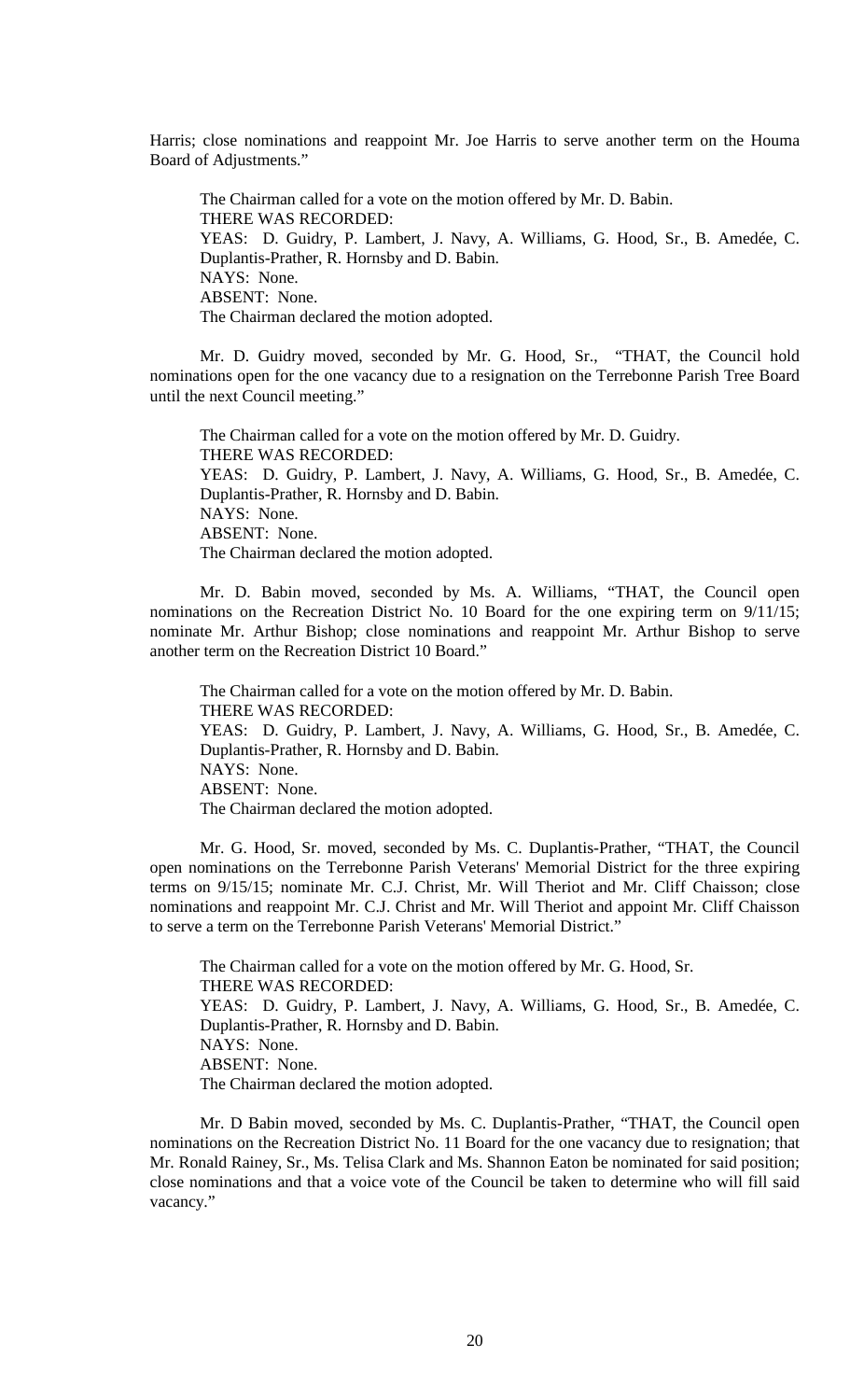The Chairman called for a vote on the motion offered by Mr. D. Babin. THERE WAS RECORDED: YEAS: D. Guidry, P. Lambert, J. Navy, A. Williams, G. Hood, Sr., B. Amedée, C. Duplantis-Prather, R. Hornsby and D. Babin. NAYS: None. ABSENT: None. The Chairman declared the motion adopted.

Voting to appoint Mr. Ronald Rainey, Sr. A. Williams

Voting to appoint Ms. Telisa Clark J. Navy

Voting to appoint Ms. Shannon Eaton D. Guidry P. Lambert G. Hood, Sr. B. Amedée C. Duplantis-Prather R. Hornsby D. Babin

Council Minute Clerk K. Cologne announced the votes tallied for the one vacancy on the on the Recreation District No. 11 Board and they were recorded as follows: one (1) vote for Mr. Ronald Rainey, Sr., one (1) vote for Ms. Telisa Clark and seven (7) votes for Ms. Shannon Eaton.

The Chairman stated that, as per the above voice vote, Ms. Shannon Eaton is appointed to serve a term on the Recreation District No. 11 Board.

The Chairman acknowledged Ms. Shannon Eaton, who thanked the Council for her appointment and stated that she is excited to be a bigger part of the community.

Councilman R. Hornsby encouraged Ms. Eaton to get familiar with the by-laws for the Recreation District No. 11 Board.

Councilman D. Guidry thanked and congratulated Ms. Eaton for her interest and appointment on the Recreation District No. 11 Board.

The Chairman announced the following vacancies, which he noted will be handled as per usual procedure:

- Two expiring terms on 10/11/15 on the Recreation District No. 4 Board.
- One vacancy representing a Veterans' Organization domiciled in Terrebonne Parish on the Terrebonne Parish Veterans' Memorial District.
- One expiring term on 10/15/15 on the Houma-Terrebonne Airport Commission.

Councilman J. Navy explained that the proposed dog park is being changed from the East Park location to the Houma Airbase and expressed that this will help to begin the revitalization of the Houma Airbase. He explained many options to be explored within the Houma Airbase which he believes will benefit the community and suggested that a master plan be implemented.

Councilman J. Navy acknowledged Mr. Jonathan Foret, Director of South Louisiana Wetland Discovery Center, who presented the Council with many ideas including a splash park to be implemented at the Houma Airbase. Mr. Foret explained that the Airbase is a large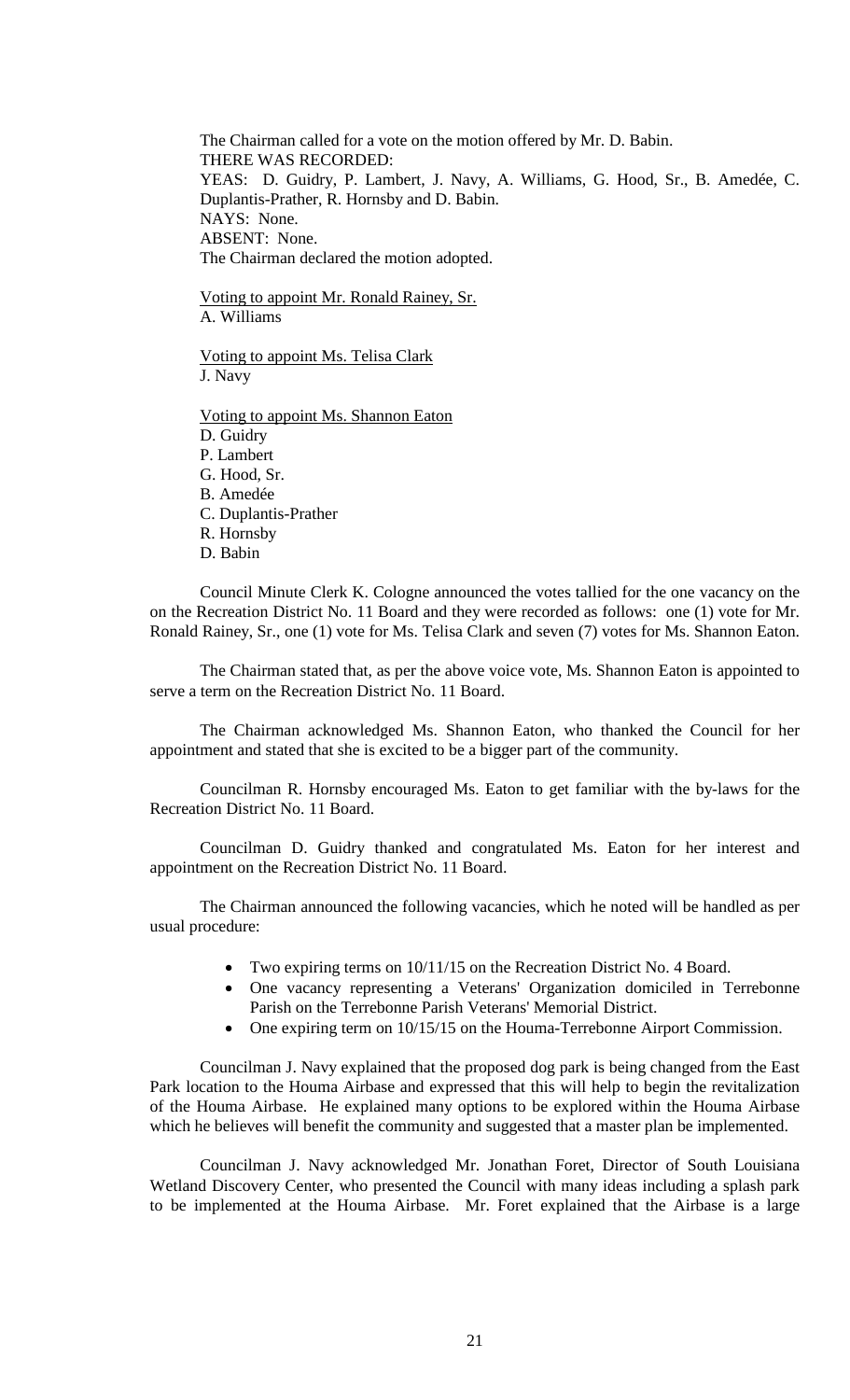beautiful area that could host many festivals and activities, including ones that are outgrowing Downtown Houma.

Several Council members thanked Mr. Foret for his continued hard work and dedication to Terrebonne Parish.

Discussion ensued relative to the revitalization of the Houma Airbase and the benefits it would bring to Terrebonne Parish and the community.

Ms. C. Duplantis-Prather moved, seconded by Mr. D. Babin and Mr. G. Hood, Sr., "THAT, it now being 6:43 p.m., the Council open public hearings."

The Chairman called for a vote on the motion offered by Ms. C. Duplantis-Prather. THERE WAS RECORDED: YEAS: D. Guidry, P. Lambert, J. Navy, A. Williams, G. Hood, Sr., B. Amedée, C. Duplantis-Prather, R. Hornsby and D. Babin. NAYS: None. ABSENT: None. The Chairman declared the motion adopted.

The Chairman recognized the public for comments on the following:

A. A proposed ordinance that will authorize the acquisition of structures and land located at 620 Woodside Dr. in Houma, under the terms and conditions of the CDBG Buyout Program; to authorize the Parish President to execute any and all documents to effect the acquisition.

There were no comments from the public on the proposed ordinance.

Mr. D. Guidry moved, seconded by Ms. A. Williams, "THAT, the Council close the aforementioned public hearing."

The Chairman called for a vote on the motion offered by Mr. D. Guidry. THERE WAS RECORDED: YEAS: D. Guidry, P. Lambert, J. Navy, A. Williams, G. Hood, Sr., B. Amedée, C. Duplantis-Prather, R. Hornsby and D. Babin. NAYS: None. ABSENT: None. The Chairman declared the motion adopted.

OFFERED BY: Mr. D. Guidry SECONDED BY: Mr. R. Hornsby

#### ORDINANCE NO. 8612

**AN ORDINANCE TO AUTHORIZE THE ACQUISITION OF STRUCTURES AND LANDS UNDER THE TERMS AND CONDITIONS OF THE COMMUNITY DEVELOPMENT BLOCK GRANT (CDBG) BUYOUT PROGRAM; AND TO AUTHORIZE THE PARISH PRESIDENT TO EXECUTE ANY AND ALL DOCUMENTS NECESSARY TO AFFECT ALL ACTIVITIES RELATED TO THE ACQUISITION.**

**WHEREAS, the Terrebonne Parish Consolidated Government was advised by consultants, Leidos, Inc. as part of the implementation of the Gustav/Ike Recovery Plan CDBG Buyout Program project management duties that as the property and its owners have been deemed to be responsive and compliant with all federal, state and local guidelines for eligibility in this program; and**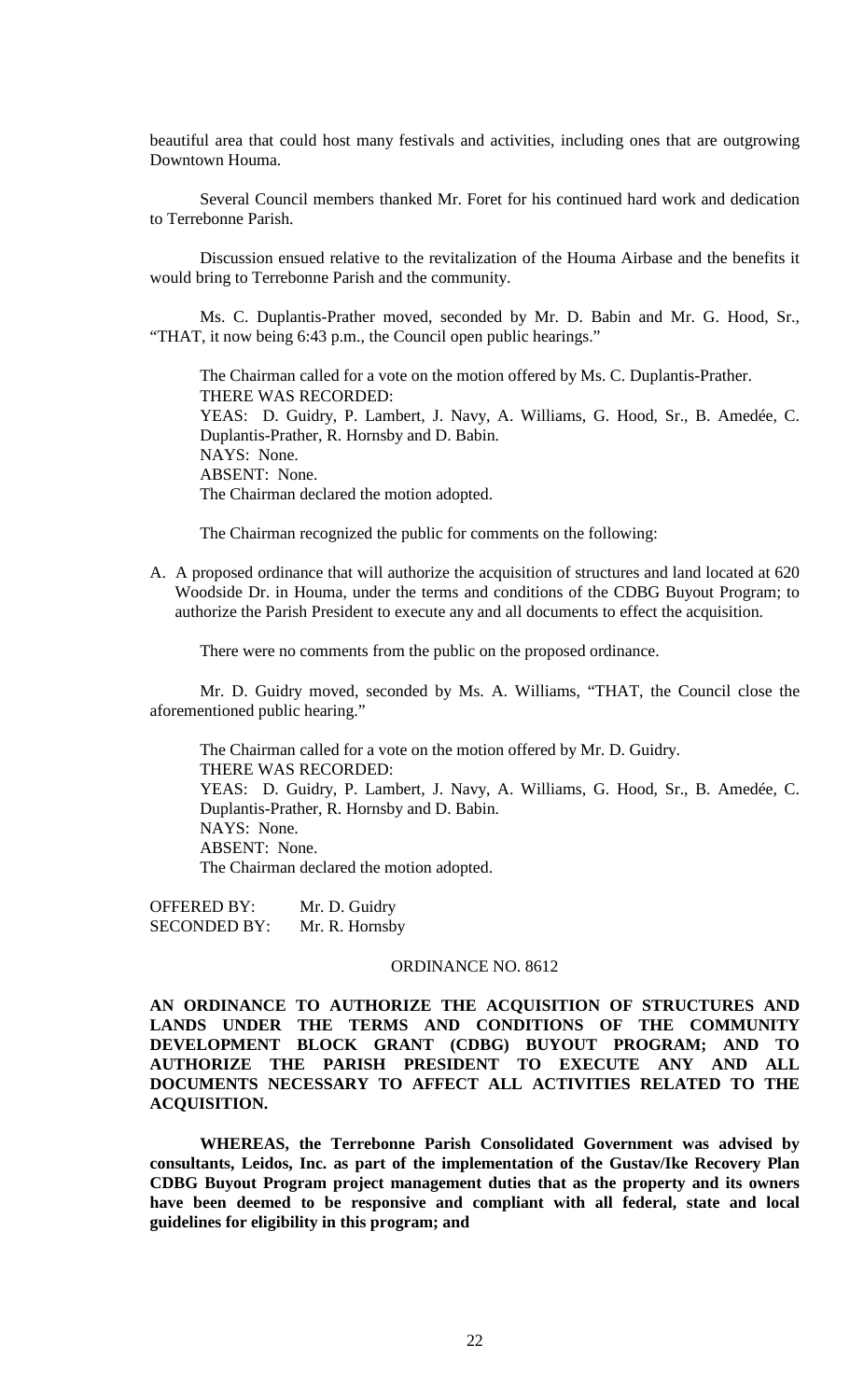**WHEREAS, the property owners have executed all necessary documents agreeing to sell all structures and lands located at the address and for the amount stipulated below:**

| Owner(s) and address:                 |                                                                                                          | 620 Woodside, Houma, LA 79363           |
|---------------------------------------|----------------------------------------------------------------------------------------------------------|-----------------------------------------|
|                                       |                                                                                                          | Easton J. & Crystal Solet, Jr., owners; |
| <b>Appraised Value:</b>               |                                                                                                          | \$125,000.00                            |
| <b>Estimated Total Project Costs:</b> |                                                                                                          | \$155,425.00                            |
| <b>Offer Amount:</b>                  |                                                                                                          | \$125,000.00                            |
| <b>Legal Description:</b>             | Lot twenty-seven $(27)$ of block seven $(7)$ of addendum no. three $(3)$ ,<br>Roberta Grove Subdivision. |                                         |

#### **SECTION I**

NOW, THEREFORE, BE IT ORDAINED by the Terrebonne Parish Council in regular session convened, and on behalf of the Terrebonne Parish Consolidated Government, that notice is hereby given to adopt an ordinance to authorize the acquisition of structures and lands under the terms and conditions of the Gustav/Ike Recovery Plan CDBG Buyout Program is hereby authorized; and that the Parish President, Michel H. Claudet, is hereby authorized to execute any and all documents necessary to effect acquisition.

#### SECTION II

If any word, clause, phrase, section or other portion of this ordinance shall be declared null, void, invalid, illegal, or unconstitutional, the remaining words, clauses, phrases, sections and other portions of this ordinance shall remain in full force and effect, the provisions of this ordinance hereby being declared to be severable.

## SECTION III

This ordinance shall become effective upon approval by the Parish President or as otherwise provided in Section 2-13(b) of the Home Rule Charter for a Consolidated Government for Terrebonne Parish, whichever occurs sooner.

This ordinance, having been introduced and laid on the table for at least two weeks, was voted upon as follows:

THERE WAS RECORDED: YEAS: D. Guidry, P. Lambert, J. Navy, A. Williams, G. Hood, Sr., B. Amedée, C. Duplantis-Prather, R. Hornsby, and D. Babin,. NAYS: None. NOT VOTING: None. ABSTAINING: None. ABSENT: None. The Chairman declared the ordinance adopted on this, the 9th day of September 2015.

The Chairman recognized the public for comments on the following:

B. A proposed ordinance that will amend the Code of Ordinances of Terrebonne Parish, Louisiana Chapter 18, Motor Vehicles and Traffic, Article V, Stopping, Standing Parking, to remove the distinction, as necessary, between application of offenses within the City or Parish Wide.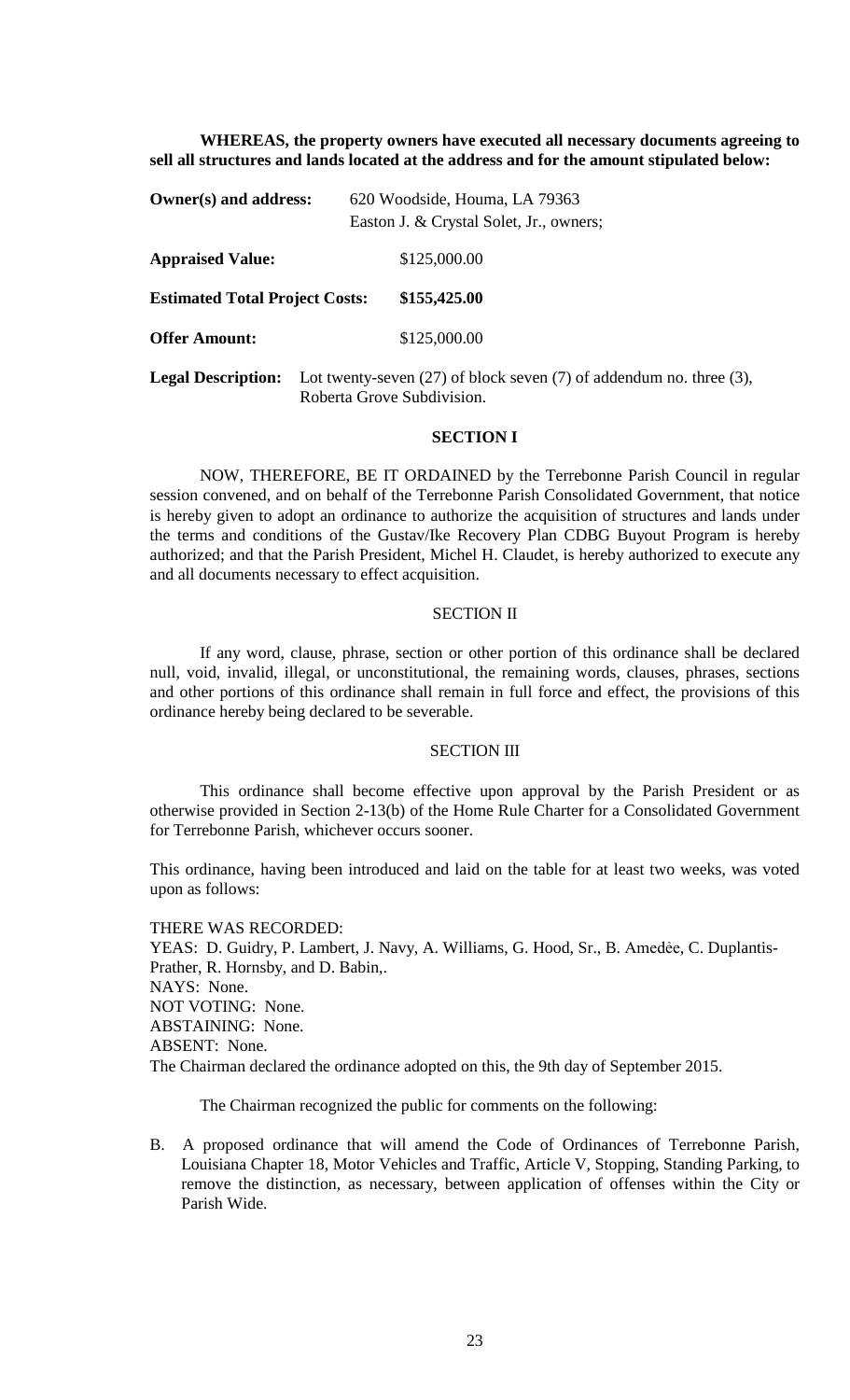There were no comments from the public on the proposed ordinance.

Mr. G. Hood, Sr. moved, seconded by Ms. B. Amedée, "THAT, the Council close the aforementioned public hearing."

The Chairman called for a vote on the motion offered by Mr. G. Hood, Sr. THERE WAS RECORDED: YEAS: D. Guidry, P. Lambert, J. Navy, A. Williams, G. Hood, Sr., B. Amedée, C. Duplantis-Prather, R. Hornsby and D. Babin. NAYS: None. ABSENT: None. The Chairman declared the motion adopted.

OFFERED BY: Mr. G. Hood, Sr. SECONDED BY: Ms. A. Williams

# ORDINANCE NO. 8613

# **AN ORDINANCE TO AMEND THE CODE OF ORDINANCES OF TERREBONNE PARISH, LOUISIANA CHAPTER 18, MOTOR VEHICLES AND TRAFFIC, ARTICLE V, STOPPING, STANDING PARIKING TO REMOVE DISTINCTIONS, AS NECESSARY, BETWEEN APPLICATION OF OFFENSES WITHIN THE CITY OR PARISH WIDE, AND TO PROVIDE FOR RELATED MATTERS.**

WHEREAS, The Terrebonne Parish Council on behalf of the Terrebonne Parish Consolidated Government desires to amend the parish code relative to Chapter 18 Motor Vehicles and Traffic, Article V. Stopping, Standing and Parking to remove the old code distinctions indicated by division title, between offenses applicable only within the City of Houma and those that are parish wide; and

WHEREAS, upon adoption of this ordinance, only those offenses that expressly indicate application solely within the City of Houma shall be so limited; and

NOW, THEREFORE, BE IT ORDAINED by the Terrebonne Parish Council, on behalf of the Terrebonne Parish Consolidated Government, that the Parish Code Chapter 18 Article V is amended as to the following provisions as more fully set out in the amended Attachment A (using strikethrough to indicate deletions and underling to indicate additions):

Summary of changes:

General parish and city distinctions are removed as to Sec. 18-221 through 18-297 including Section 18-246 regarding Blocking Driveways.

Section 18-224 relative to the Basement of the Courthouse Annex and Section 18-249 relative to Stopping and Parking Buses are also removed as obsolete.

### SECTION II

If any word, clause, phrase, section or other portion of this ordinance shall be declared null, void, invalid, illegal, or unconstitutional, the remaining words, clauses, phrases, sections and other portions of this ordinance shall remain in full force and effect, the provisions of this ordinance hereby being declared to be severable.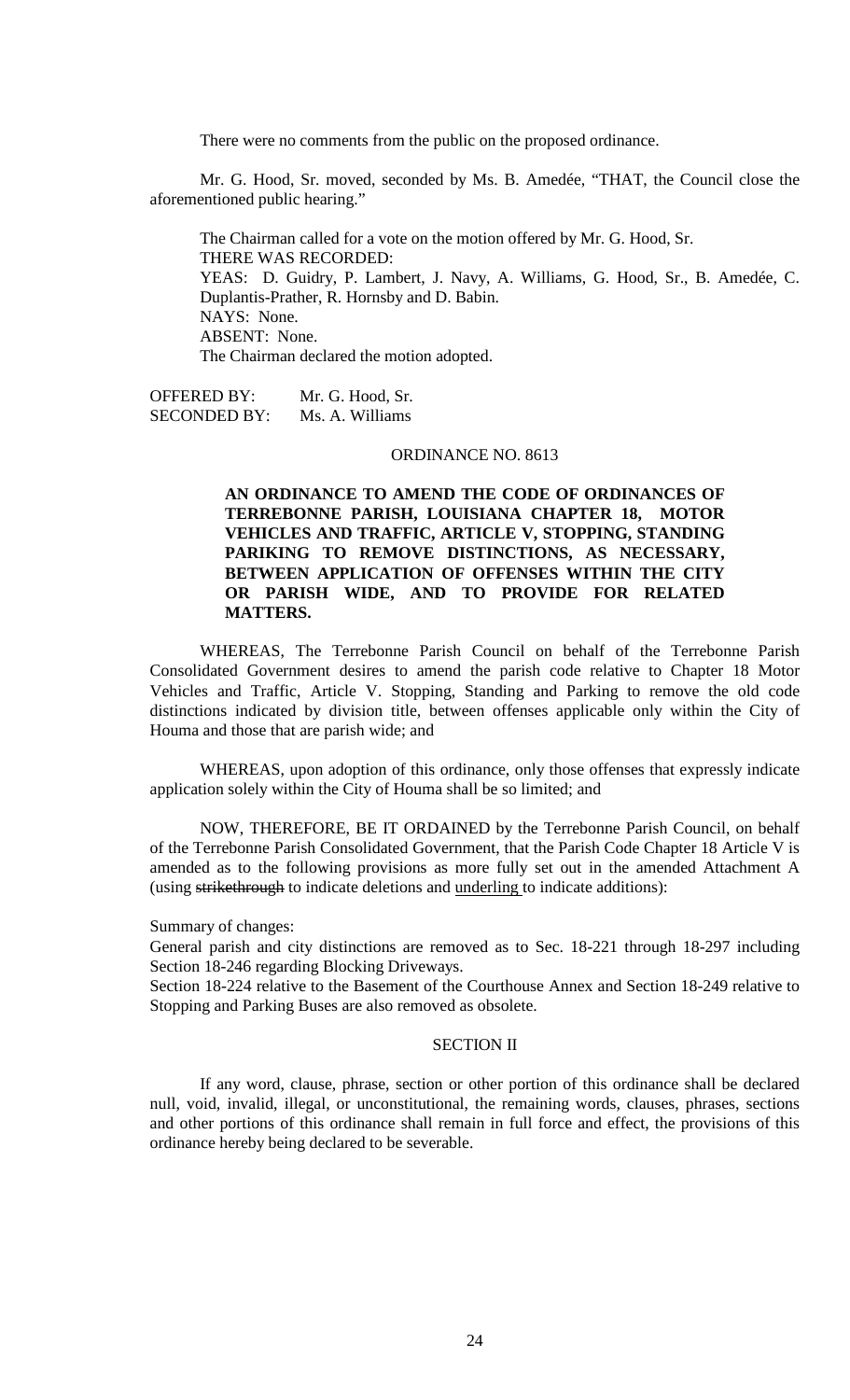#### SECTION III

This ordinance shall become effective upon approval by the Parish President or as otherwise provided in Section 2-13(b) of the Home Rule Charter for a Consolidated Government for Terrebonne Parish, whichever occurs sooner.

This ordinance, having been introduced and laid on the table for at least two weeks, was voted upon as follows:

THERE WAS RECORDED:

YEAS: D. Guidry, P. Lambert, J. Navy, A. Williams, G. Hood, Sr., B. Amedée, C. Duplantis-Prather, R. Hornsby, and D. Babin,. NAYS: None. NOT VOTING: None. ABSTAINING: None. ABSENT: None. The Chairman declared the ordinance adopted on this, the 9th day of September 2015.

> PETE LAMBERT, CHAIRMAN TERREBONNE PARISH COUNCIL

 $\overline{\phantom{a}}$  ,  $\overline{\phantom{a}}$  ,  $\overline{\phantom{a}}$  ,  $\overline{\phantom{a}}$  ,  $\overline{\phantom{a}}$  ,  $\overline{\phantom{a}}$  ,  $\overline{\phantom{a}}$  ,  $\overline{\phantom{a}}$  ,  $\overline{\phantom{a}}$  ,  $\overline{\phantom{a}}$  ,  $\overline{\phantom{a}}$  ,  $\overline{\phantom{a}}$  ,  $\overline{\phantom{a}}$  ,  $\overline{\phantom{a}}$  ,  $\overline{\phantom{a}}$  ,  $\overline{\phantom{a}}$ 

VENITA H. CHAUVIN COUNCIL CLERK TERREBONNE PARISH COUNCIL

\_\_\_\_\_\_\_\_\_\_\_\_\_\_\_\_\_\_\_\_\_\_\_\_\_\_\_\_\_\_\_\_\_\_\_

\* \* \* \* \* \* \* \* \*

Date and Time Delivered to Parish President:

\_\_\_\_\_\_\_\_\_\_\_\_\_\_\_\_\_\_\_\_\_\_\_\_\_\_\_\_\_\_\_\_\_\_\_\_\_

Approved \_\_\_\_\_\_\_\_\_\_\_\_\_\_\_\_\_\_\_\_\_\_\_\_\_\_\_\_\_\_\_\_\_\_\_\_\_\_\_Vetoed

Michel H. Claudet, Parish President Terrebonne Parish Consolidated Government

Date and Time Returned to Council Clerk:

\* \* \* \* \* \* \* \* \*

\_\_\_\_\_\_\_\_\_\_\_\_\_\_\_\_\_\_\_\_\_\_\_\_\_\_\_\_\_\_\_\_\_\_\_\_\_\_\_\_\_

I, VENITA H. CHAUVIN, Council Clerk for the Terrebonne Parish Council, do hereby certify that the foregoing is a true and correct copy of an Ordinance adopted by the Assembled Council in Regular Session on September 9, 2015, at which meeting a quorum was present.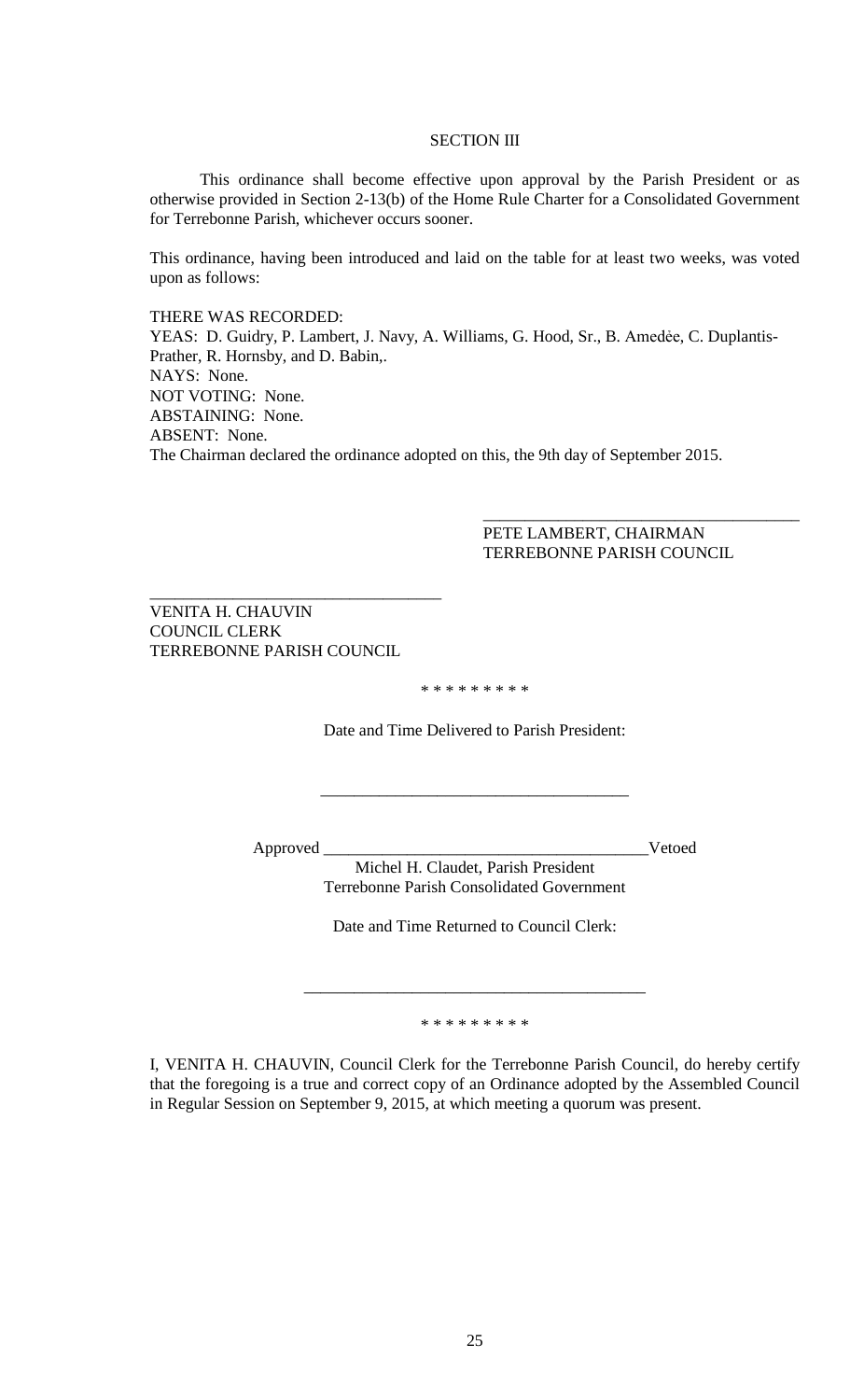VENITA H. CHAUVIN COUNCIL CLERK TERREBONNE PARISH COUNCIL

\_\_\_\_\_\_\_\_\_\_\_\_\_\_\_\_\_\_\_\_\_\_\_\_\_\_\_\_\_\_\_\_\_\_\_\_\_\_\_\_\_\_

# **ATTACHMENT A**

- ARTICLE V. [STOPPING, STANDING AND PARKING](https://www.municode.com/library/la/terrebonne_parish/codes/code_of_ordinances?nodeId=PTIIPACO_CH18MOVETR_ARTVSTSTPA)
- [DIVISION 1. -](https://www.municode.com/library/la/terrebonne_parish/codes/code_of_ordinances?nodeId=PTIIPACO_CH18MOVETR_ARTVSTSTPA_DIV1GE) GENERALLY
- Sec. 18-196. [Owner responsible for violations.](https://www.municode.com/library/la/terrebonne_parish/codes/code_of_ordinances?nodeId=PTIIPACO_CH18MOVETR_ARTVSTSTPA_DIV1GE_S18-196OWREVI)
- Sec. 18-197. [Handicapped parking zones.](https://www.municode.com/library/la/terrebonne_parish/codes/code_of_ordinances?nodeId=PTIIPACO_CH18MOVETR_ARTVSTSTPA_DIV1GE_S18-197HAPAZO)
- Sec. 18-198. [Fire protection areas.](https://www.municode.com/library/la/terrebonne_parish/codes/code_of_ordinances?nodeId=PTIIPACO_CH18MOVETR_ARTVSTSTPA_DIV1GE_S18-198FIPRAR)
- [Sec. 18-199. -](https://www.municode.com/library/la/terrebonne_parish/codes/code_of_ordinances?nodeId=PTIIPACO_CH18MOVETR_ARTVSTSTPA_DIV1GE_S18-199LO) Loading.
- Sec. 18-200. [Parking to wash, repair car, display for sale prohibited.](https://www.municode.com/library/la/terrebonne_parish/codes/code_of_ordinances?nodeId=PTIIPACO_CH18MOVETR_ARTVSTSTPA_DIV1GE_S18-200PAWARECADISAPR)
- Sec. 18-201. [Owner responsible for illegal parking.](https://www.municode.com/library/la/terrebonne_parish/codes/code_of_ordinances?nodeId=PTIIPACO_CH18MOVETR_ARTVSTSTPA_DIV1GE_S18-201OWREILPA)
- Sec. 18-202. [Parking of truck tractors, semitrailers, boats, freight-carrying vehicles, tow trucks,](https://www.municode.com/library/la/terrebonne_parish/codes/code_of_ordinances?nodeId=PTIIPACO_CH18MOVETR_ARTVSTSTPA_DIV1GE_S18-202PATRTRSEBOFRRRVETOTRDUTRUTTRBOTREQTRHOTRTRMOHOSIVEPR)  [dump trucks, utility trailers, boat trailers, equipment trailers, house or travel trailers, motor homes](https://www.municode.com/library/la/terrebonne_parish/codes/code_of_ordinances?nodeId=PTIIPACO_CH18MOVETR_ARTVSTSTPA_DIV1GE_S18-202PATRTRSEBOFRRRVETOTRDUTRUTTRBOTREQTRHOTRTRMOHOSIVEPR)  [or similar vehicles](https://www.municode.com/library/la/terrebonne_parish/codes/code_of_ordinances?nodeId=PTIIPACO_CH18MOVETR_ARTVSTSTPA_DIV1GE_S18-202PATRTRSEBOFRRRVETOTRDUTRUTTRBOTREQTRHOTRTRMOHOSIVEPR) prohibited.
- [Secs. 18-203—18-220. -](https://www.municode.com/library/la/terrebonne_parish/codes/code_of_ordinances?nodeId=PTIIPACO_CH18MOVETR_ARTVSTSTPA_DIV1GE_SS18-203--18-220RE) Reserved.

# • [DIVISION 2. -](https://www.municode.com/library/la/terrebonne_parish/codes/code_of_ordinances?nodeId=PTIIPACO_CH18MOVETR_ARTVSTSTPA_DIV2PA) PARISH

- Sec. 18-221. [Parking near boat ramp.](https://www.municode.com/library/la/terrebonne_parish/codes/code_of_ordinances?nodeId=PTIIPACO_CH18MOVETR_ARTVSTSTPA_DIV2PA_S18-221PANEBORA)
- Sec. 18-222. [Maximum amount of parking.](https://www.municode.com/library/la/terrebonne_parish/codes/code_of_ordinances?nodeId=PTIIPACO_CH18MOVETR_ARTVSTSTPA_DIV2PA_S18-222MAAMPA)
- Sec. 18-223. [No-parking zones.](https://www.municode.com/library/la/terrebonne_parish/codes/code_of_ordinances?nodeId=PTIIPACO_CH18MOVETR_ARTVSTSTPA_DIV2PA_S18-223RKZO)
- Sec. 18-224. [Basement of the courthouse annex.](https://www.municode.com/library/la/terrebonne_parish/codes/code_of_ordinances?nodeId=PTIIPACO_CH18MOVETR_ARTVSTSTPA_DIV2PA_S18-224BACOAN)
- Sec. 18-224 -Reserved.
- Sec. 18-225. [Parish parking lots.](https://www.municode.com/library/la/terrebonne_parish/codes/code_of_ordinances?nodeId=PTIIPACO_CH18MOVETR_ARTVSTSTPA_DIV2PA_S18-225PAPALO)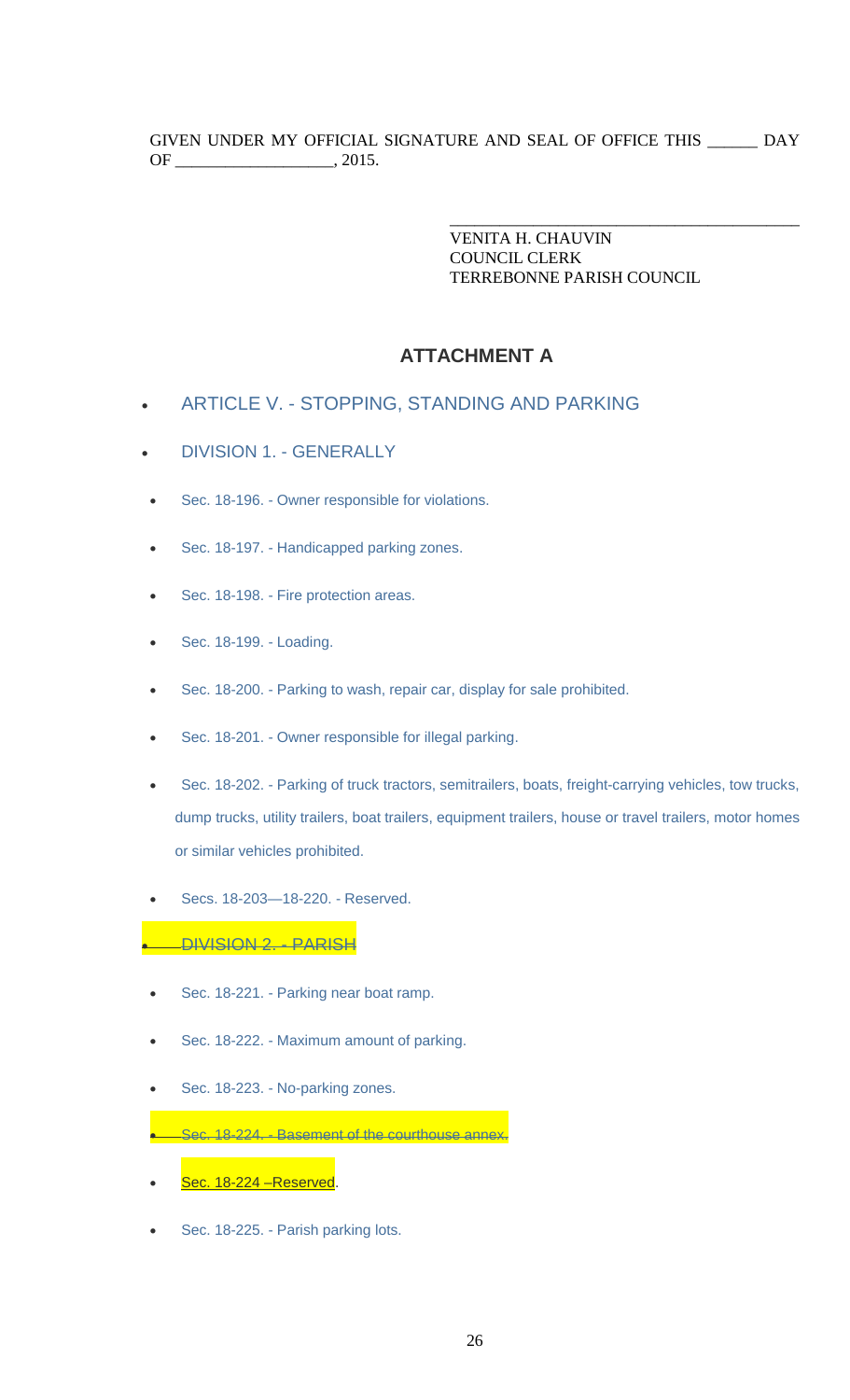- Sec. 18-226. [Thirty-minute parking limit.](https://www.municode.com/library/)
- [Secs. 18-227—18-240. -](https://www.municode.com/library/) Reserved.

### • [DIVISION 3. -](https://www.municode.com/library/la/terrebonne_parish/codes/code_of_ordinances?nodeId=PTIIPACO_CH18MOVETR_ARTVSTSTPA_DIV3CI) CITY

- [Sec. 18-241. -](https://www.municode.com/library/) Definition.
- Sec. 18-242. [Manner of parking.](https://www.municode.com/library/)
- Sec. 18-243. [Designation, use of freight/school zones.](https://www.municode.com/library/la/terrebonne_parish/codes/code_of_ordinances?nodeId=PTIIPACO_CH18MOVETR_ARTVSTSTPA_DIV3CI_S18-243DEUSFRSCZO)
- Sec. 18-244. [Regulations at specific locations.](https://www.municode.com/library/)
- Sec. 18-245. [Parking near theaters, dancing pavilions, hotels.](https://www.municode.com/library/)
- Sec. 18-246. [Blocking driveways.](https://www.municode.com/library/la/terrebonne_parish/codes/code_of_ordinances?nodeId=PTIIPACO_CH18MOVETR_ARTVSTSTPA_DIV3CI_S18-246BLDR)
- Sec. 18-247. [No parking at any time.](https://www.municode.com/library/la/terrebonne_parish/codes/code_of_ordinances?nodeId=PTIIPACO_CH18MOVETR_ARTVSTSTPA_DIV3CI_S18-247NOPAANTI)
- Sec. 18-248. [Overnight parking.](https://www.municode.com/library/)

• Sec. 18-249. - [Stopping and parking buses.](https://www.municode.com/library/)

- [Secs. 18-249—18-265. -](https://www.municode.com/library/) Reserved.
- **DIVISION 2. IMPOUNDING VEHICLES (CITY**
- [Sec. 18-266. -](https://www.municode.com/library/) Authorized.
- Sec. 18-267. [Towing and storage charges.](https://www.municode.com/library/la/terrebonne_parish/codes/code_of_ordinances?nodeId=PTIIPACO_CH18MOVETR_ARTVSTSTPA_DIV4IMVECI_S18-267TOSTCH)
- Sec. 18-268. [Notice to owner; redemption authorized.](https://www.municode.com/library/)
- Sec. 18-269. [Disposition of unclaimed vehicles.](https://www.municode.com/library/)
- [Secs. 18-270—18-285. -](https://www.municode.com/library/) Reserved.
- **DIVISION 3. PARKING METERS (CITY**
- [Sec. 18-286. -](https://www.municode.com/library/) Definition.
- Sec. 18-287. [Violations, penalty.](https://www.municode.com/library/)
- Sec. 18-288. [Purpose of receipts.](https://www.municode.com/library/la/terrebonne_parish/codes/code_of_ordinances?nodeId=PTIIPACO_CH18MOVETR_ARTVSTSTPA_DIV5PAMECI_S18-288PURE)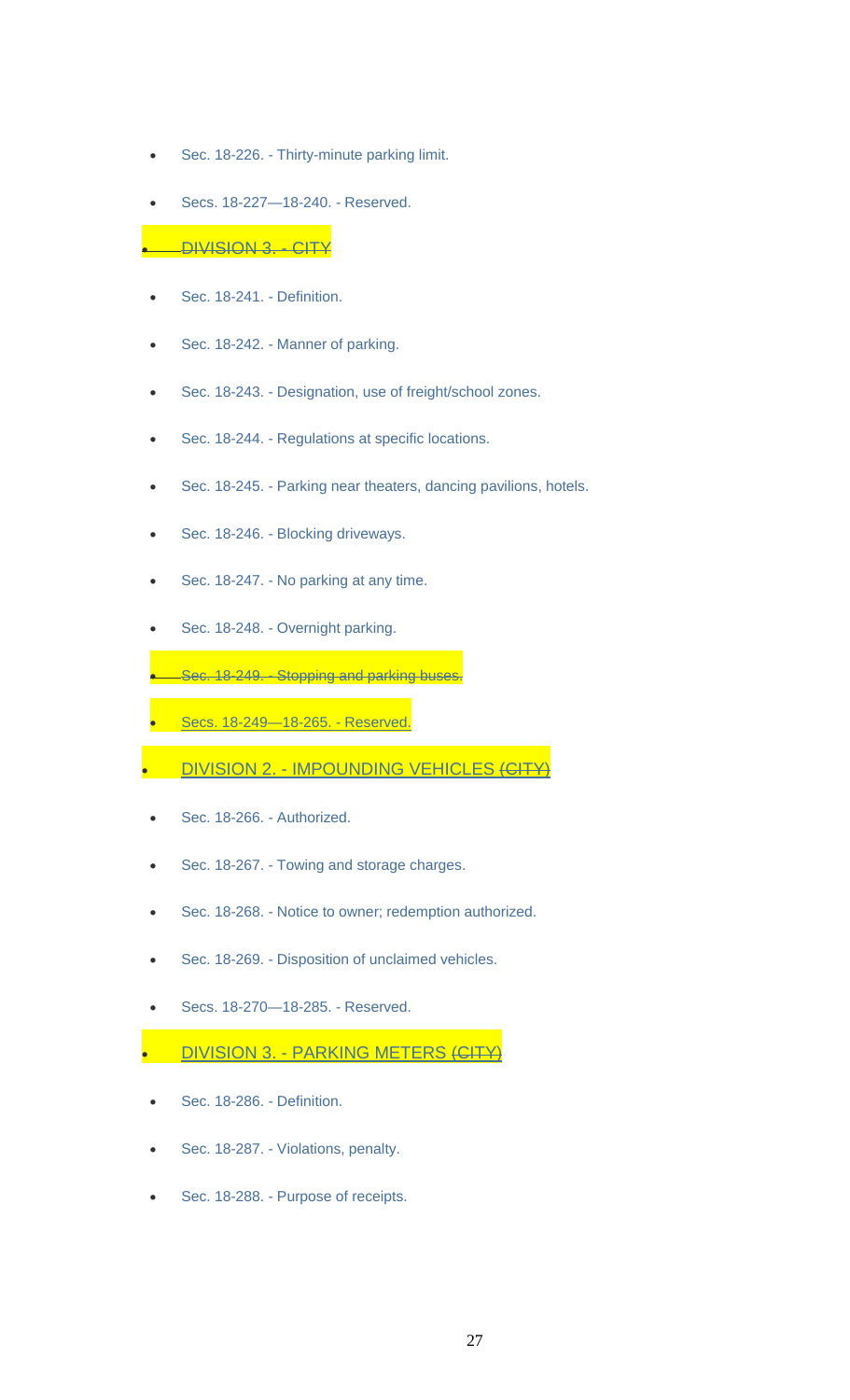- Sec. 18-289. [Designation of zones, streets.](https://www.municode.com/library/)
- Sec. 18-290. [Installation, maintenance, construction of meters.](https://www.municode.com/library/)
- Sec. 18-291. [Deposit of coins required.](https://www.municode.com/library/)
- Sec. 18-292. Manner of parking; illegal [parking; responsibility of vehicle owner.](https://www.municode.com/library/)
- Sec. 18-293. [Summons on illegally parked vehicles; fine; court appearance.](https://www.municode.com/library/)
- Sec. 18-294. [Impounding violating vehicles.](https://www.municode.com/library/)
- Sec. 18-295. [Presumption in reference to illegal parking.](https://www.municode.com/library/)
- [Sec. 18-296. -](https://www.municode.com/library/) Citation tags.
- Sec. 18-297. [Damaging, tampering with meters.](https://www.municode.com/library/)

# • **RTICLE V. - STOPPING, STANDING AND PARKIN[G\[4\]](https://www.municode.com/library/%23fn_66)**

# • **DIVISION 1. - GENERALLY**

# • **Sec. 18-196. - Owner responsible for violations.**

No person shall permit any vehicle registered in his name to stand or be parked in any street in the city in violation of this division or any ordinance regulating the stopping, standing or parking of vehicles.

(City Code 1965, § 22-41)

# • **Sec. 18-197. - Handicapped parking zones.**

(a)

The parish government as to public property, and owners or their agents as to private property, shall clearly designate, by proper signs, ramps and/or markings, certain areas to be reserved for the exclusive use of vehicles bearing special state-approved handicapped license plates or disabled veterans license plates, or state-approved hang tags properly displayed. The following are hereby designated as handicapped parking zones:

Belanger Street, the fourth parking meter from its intersection with Barrow Street shall be removed and said space designated as a "Reserved - Handicapped Parking" space.

In front of 720 Verret Street.

Verret Street, the first two parking spaces on the right side of the 600 block, beginning at the intersection of Verret Street and Barrow Street.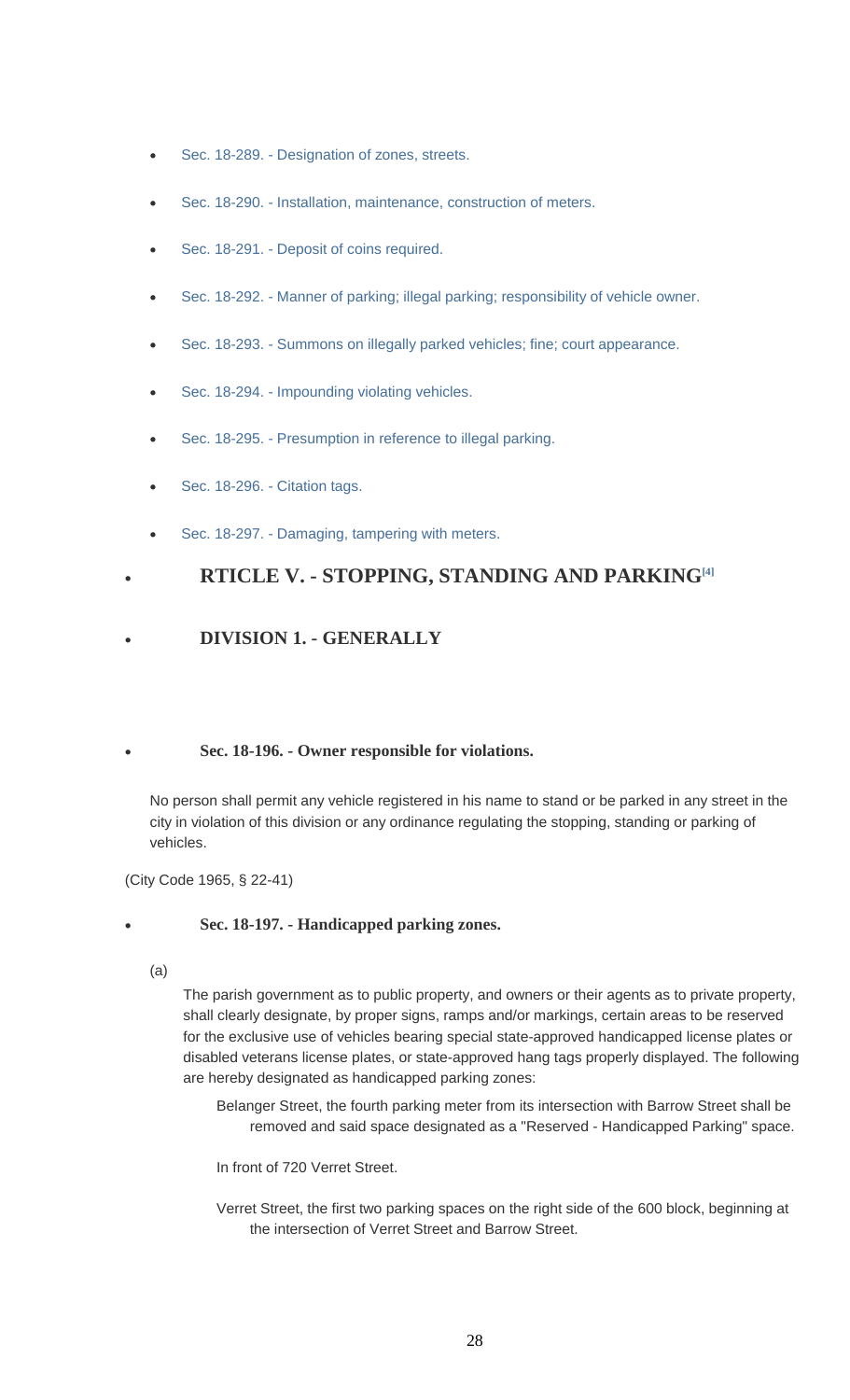The south side of Barrow Street from the intersection of Barrow and Verret Streets.

- The parking space directly in front of 276 Gabasse Street shall be declared as "Handicapped Parking Only" and appropriate "Handicapped Only Parking" signs shall be erected and maintained along said roadway. Any vehicle traveling on Gabasse Street shall adhere to the provisions of this section.
- The portion of Belanger Street directly in front of 630 Belanger Street shall be declared as a "Handicapped Parking Only" zone, and appropriate "Handicapped Only Parking" signs shall be erected and maintained at this location. Any vehicle traveling on Belanger Street shall adhere to the provisions of this section.

In front of 621 School Street.

(b)

No vehicle shall be parked in a clearly marked, handicapped parking space, on either public or private property, unless the parked vehicle bears a state-issued handicapped photo ID card placed face up on the dashboard of the parked vehicle. The parked vehicle must also have a state-issued handicapped parking license plate, or a state-issued disabled veteran license plate, or a state-approved handicapped parking hang tag. If a handicapped parking hang tag is used, the hang tag shall be visibly displayed on the driver's side dashboard, or the rear view mirror over the dash board.

(c)

No vehicle shall be used to block access to a handicapped parking space or handicapped accessibility area unless the vehicle bears a state-approved handicapped license plate or a special state-approved handicapped parking card appropriately displayed.

(d)

The city police department shall enforce the provisions of this section within the urban services district and the sheriff's office shall enforce this section within the parish of Terrebonne whether the violation occurs on public or private property.

(e)

Any vehicle parked in violation of the provisions of this section may be towed to a storage area designated by the appropriate parish government office, and the owner of the vehicle shall be required to pay the cost of towing and storage to the parish government.

(f)

If the violator parking the vehicle is not present, the registered owner, upon conviction, shall be guilty of a misdemeanor and shall be ordered to pay a fine of up to one hundred dollars (\$100.00). In addition to such fine, the offender may also be required to pay the towing fee and any storage costs which are incurred.

(City Code 1965, § 22-49; Parish Code 1979, § 12-24; Ord. No. 4563, 10-10-90; Ord. No. 5377, § I, 3-8-95; Ord. No. 5803, § I, 6-25-97; Ord. No. 6343, § I, 12-6-00; Ord. No. 6414, § 1, 5-9-01; Ord. No. 7078, § I, 1-11-06; Ord. No. 7372, § I, 10-24-07; Ord. No. 7732, § I, 10-28-09; Ord. No. 8020, § I, 8- 10-11; Ord. No. 8450, § I, 7-23-14; Ord. No. 8575, § I, 7-22-15)

**State Law reference—** Parking spaces for certain disabled persons, R.S. 40:1742; license plates or hang tags for handicapped persons or disabled veterans, R.S. 47:463.4.

# • **Sec. 18-198. - Fire protection areas.**

(a)

As used in this section, the following terms shall have the meaning ascribed thereto: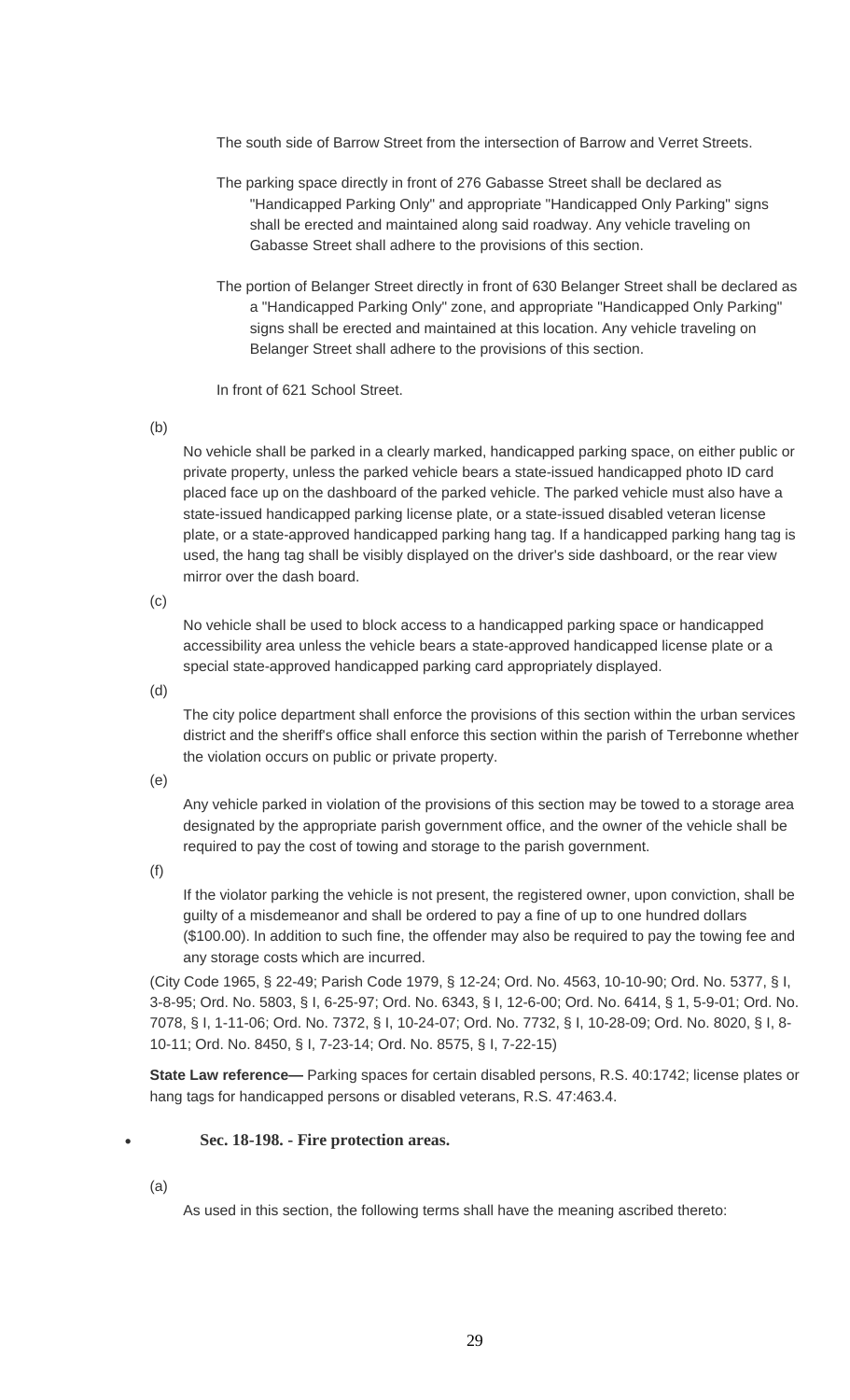*Fire lane* means an unobstructed lane to be used as access for firefighting and emergency equipment.

*Fire protection devices* means sprinkler and stand-pipe fire department connections, fire hose cabinets or shed, fire extinguishers, or any other devices so marked and designated for fire protection or fire department use.

*Motor vehicle* means any automobile, truck, motorcycle, trailer or mobile home.

(b)

The parking, stopping or standing of any motor vehicles, or any other means of obstructing fire lanes, fire hydrants or fire protection devices on private property as designated shall be prohibited at all times, except as provided in this section, to preserve the health, welfare and safety of the citizens of the parish. Any vehicle or property found to be obstructing a fire lane, fire hydrant or fire protection device shall be towed away, removed or issued a citation for such violation.

(c)

The establishment and designation of fire lanes shall be the responsibility of the owners and/or managers of private property requesting the establishment and designation of same. The owners and/or managers of such private property shall submit a plan which clearly designates the fire lanes and fire protection devices on such property:

(1)

When located within the urban services district, to the chief of the fire department of the urban services district for approval thereof and to the chief of police of the urban services district for enforcement thereof; or

(2)

When located outside the urban services district, to the sheriff of the parish for his approval and enforcement thereof.

(d)

Upon approval of the establishment and designation of the plan, it shall be the responsibility of the owners and/or managers of the private property to erect and maintain such signs designated on the plan thereof in the designated fire lanes and areas.

(e)

Parking or stopping in the areas designated as fire lanes shall be allowed only in the following instances:

(1)

The owner or proprietor of any business establishment as covered in this section is hereby authorized to utilize the area immediately adjacent to his loading dock or service entrance for the purpose of loading or unloading delivery trucks, service vehicles or other vehicles used in the conduct of his business.

(2)

The owner or proprietor of any business establishment is authorized to utilize the area adjacent to an entrance to load or unload customer vehicles where heavy or bulky merchandise must be handled. However, in all cases the driver of a customer vehicle must attend the vehicle while the merchandise is being loaded or unloaded and such loading or unloading area must be designated and marked as such.

(3)

The above service vehicles, trucks, customer vehicles, etc., shall be moved when loaded and/or unloaded.

(f)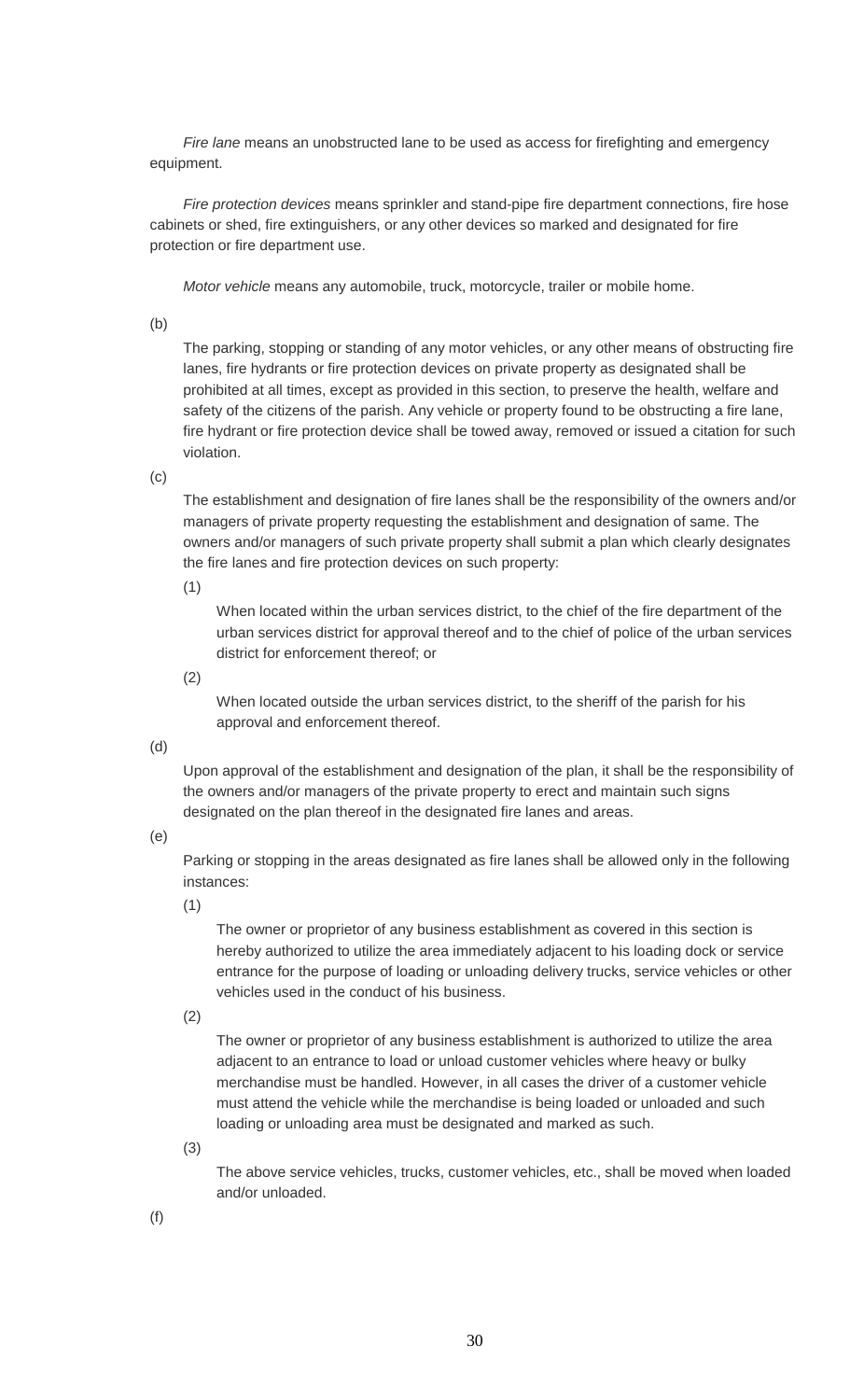The owner of any personal property or motor vehicle, or the operator thereof, found in violation of this section shall be subject to the penalties provided in [section 1-6,](https://www.municode.com/library/) as well as all costs incurred and applicable for towing and storage of the personal property or motor vehicle involved.

(Parish Code 1979, § 12-26; Ord. No. 4563, 10-10-90)

**Cross reference—** Fire protection and prevention, [Ch. 8.](https://www.municode.com/library/)

**State Law reference—** Parking near fire hydrant or fire station, R.S. 32:143(A)(4), (10).

## • **Sec. 18-199. - Loading.**

In places where and at hours when stopping for the loading or unloading of merchandise or materials is permitted, vehicles used for the transportation of merchandise or materials may back into the curb to take on or discharge loads.

(City Code 1965, § 22-43; Parish Code 1979, § 12-19; Ord. No. 4563, 10-10-90)

**State Law reference—** Loading and unloading vehicles on state highways, R.S. 48:342.

• **Sec. 18-200. - Parking to wash, repair car, display for sale prohibited.**

No person shall stand or park a vehicle upon any roadway for the principal purpose of:

(1)

Displaying it for sale;

(2)

Washing, greasing or repairing such vehicle except repairs necessitated by an emergency. (City Code 1965, § 22-50; Parish Code 1979, § 12-20; Ord. No. 4563, 10-10-90)

**State Law reference—** Regulation of parking on state highways, R.S. 48:342.

# • **Sec. 18-201. - Owner responsible for illegal parking.**

No person shall permit any vehicle registered in his name to stand or be parked in any street in this parish in violation of any of the ordinances of this parish regulating the standing or parking of vehicles.

(City Code 1965, § 22-41; Parish Code 1979, § 12-23; Ord. No. 4563, 10-10-90)

**State Law reference—** "Owner" of vehicle defined, R.S. 32:1(45).

• **Sec. 18-202. - Parking of truck tractors, semitrailers, boats, freight-carrying vehicles, tow trucks, dump trucks, utility trailers, boat trailers, equipment trailers, house or travel trailers, motor homes or similar vehicles prohibited.**

(a)

No person shall park or leave standing on any street or portion thereof a truck tractor, semitrailer, boat, freight-carrying vehicle, tow truck, dump truck, utility trailer, boat trailer, equipment trailer, house or travel trailer, motor home or similar vehicles. The prohibition in this subsection shall not apply to the parking or standing of such a vehicle for the purpose of making pickups or deliveries from or to any building or structure located on any street or portion thereof.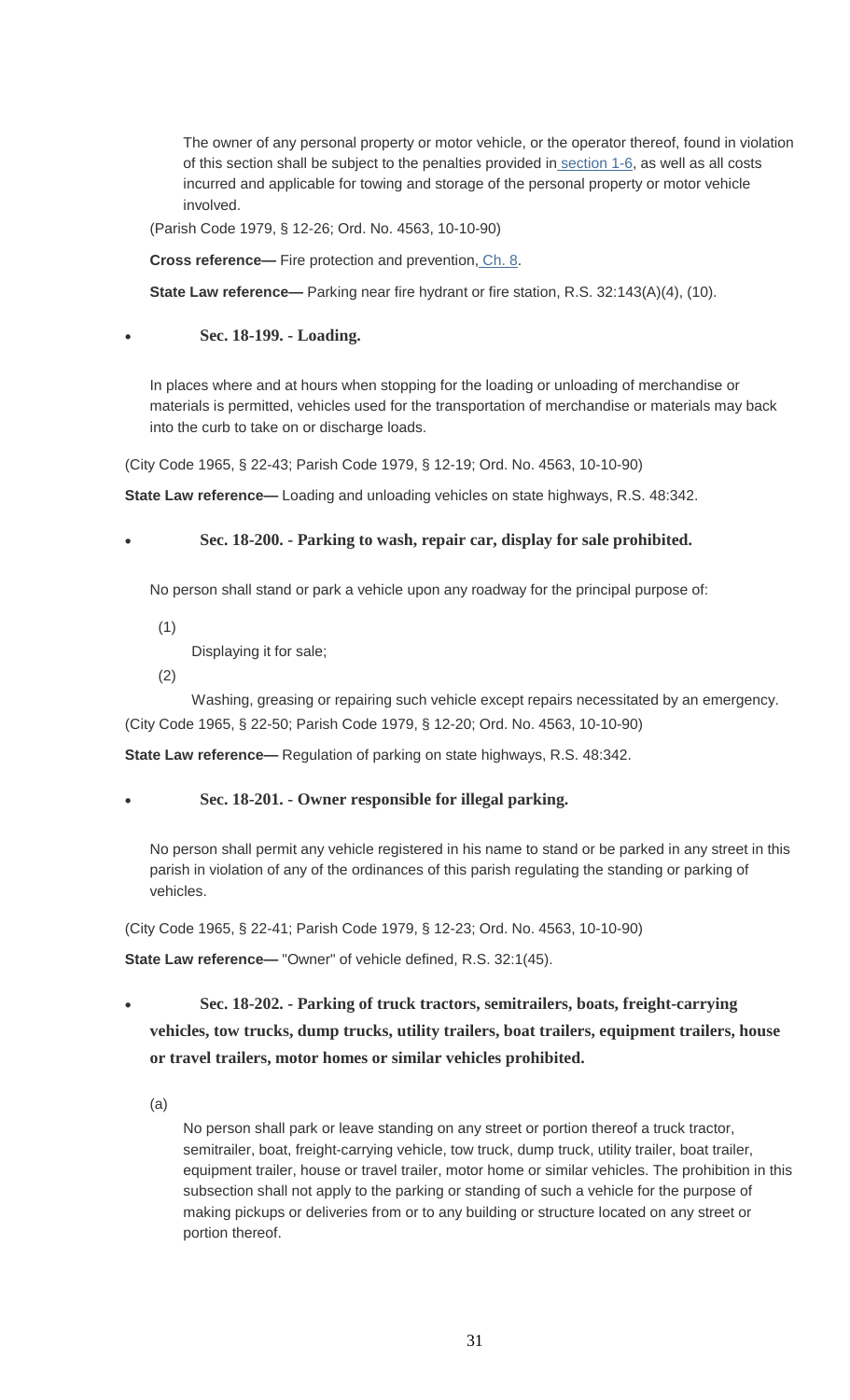(b)

Any person violating any provision of this section shall be fined not less than one hundred dollars (\$100.00) for each offense.

(Ord. No. 7026, § I, 8-10-05)

• **Secs. 18-203—18-220. - Reserved.**

# • **DIVISION 2. - PARISH**

# • **Sec. 18-221. - Parking near boat ramp.**

No person shall park a vehicle within twenty (20) feet of an outboard motorboat launching ramp.

(Parish Code 1979, § 12-21)

**Cross reference—** Boats and waterways, [§ 22-226](https://www.municode.com/library/) et seq.

**State Law reference—** Local regulation of vessels and motorboats, R.S. 34:27.

# • **Sec. 18-222. - Maximum amount of parking.**

No person shall park a vehicle upon a street or parish road for longer than twenty-four (24) consecutive hours.

(Parish Code 1979, § 12-22)

**State Law reference—** Stopping, standing or parking outside business or residence district, R.S. 32:141; unattended motor vehicles, R.S. 32:145.

# • **Sec. 18-223. - No-parking zones.**

(a)

*Generally.* The following shall be "no-parking" zones:

On public right-of-way for the portion of property between Main Street and Bayou Terrebonne, which extends a twenty-foot road right-of-way from the northern end of Canal Street to Bayou Terrebonne (Ord. No. 7188)

- Acadian Villa Street, on the eastern side between Louisa Street and Gloria Street (Ord. No. 7224)
- Alma Street, both sides, between Monarch Drive and Westside Boulevard
- Alma Street, western side, along the frontage of Southland Woods Subdivision where Bristol Boulevard intersects Alma Street (Ord. No. 7629)

Andrew Dale Drive, the entire length of the right side (Ord. No. 6844)

B Street between Kenney Street and Funderburk Avenue (Ord. No. 6990)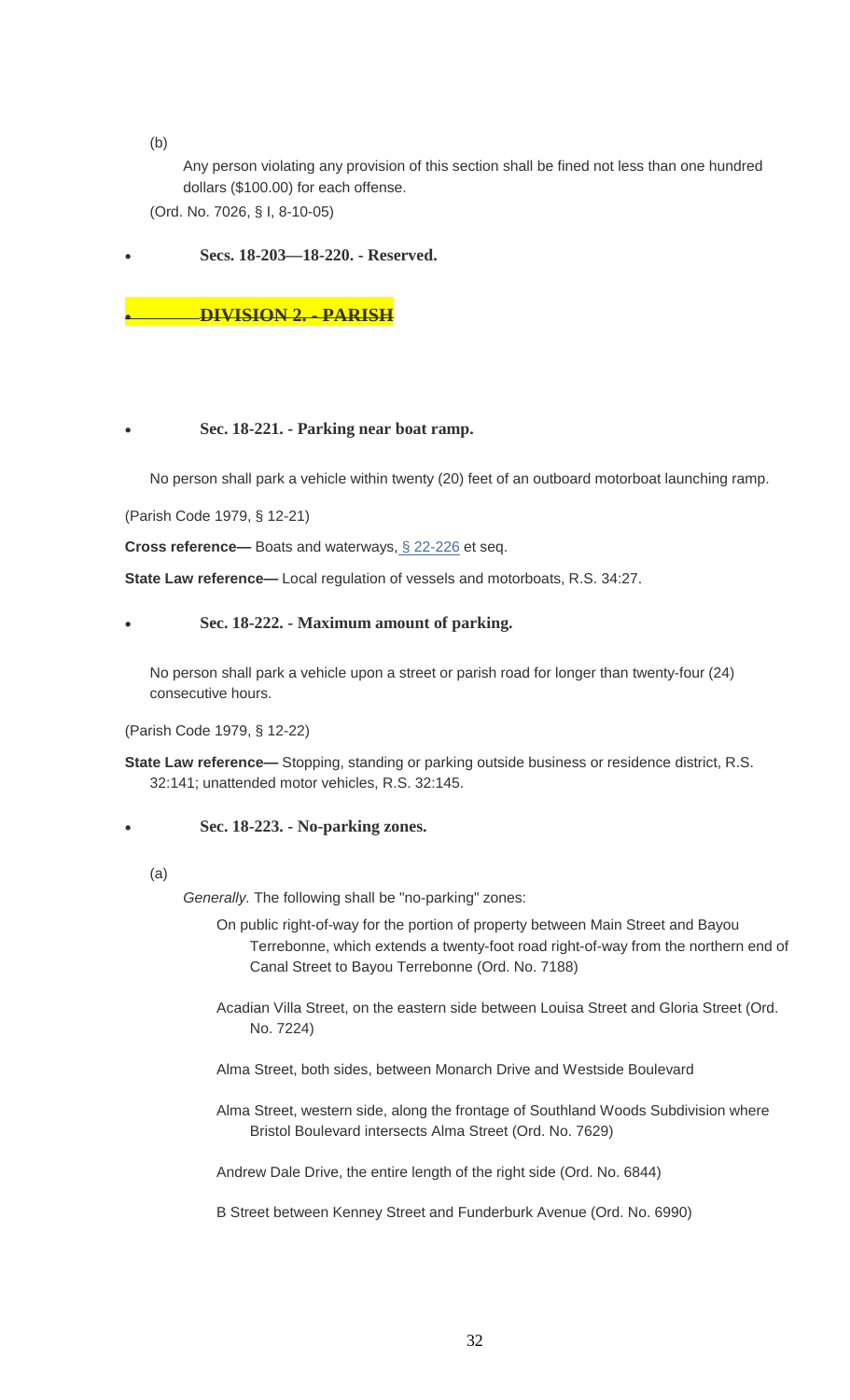Baker Drive, that portion west of 3595 Baker Drive

Barataria Avenue, from Main Street to Hobson Street, two-hour parking zone (Ord.No. 7991)

Barrow Street, the parking place located at 243 Barrow Street

Bayou Blue Avenue, the southern side

Bayou Gardens Boulevard Bridge, both sides

Bayouside Drive, the east side, in front of 4845 Bayouside Drive

- Bayouside Drive, both sides, from the Smithridge Bridge to Van Street
- Belanger Street, north side starting from the rear of 7834 Main Street and ending at the intersection of Church Street
- Bourg Drive and John Birch Avenue, all approaches to the intersection, for a distance of twenty-five (25) feet, between the hours of 6:00 a.m. to 8:30 a.m. and 2:00 p.m. to 4:00 p.m.
- Broadmoor Avenue, the east side, in front of the Broadmoor Elementary School, and both sides of Funderburk Avenue for a distance of one hundred (100) feet from its intersection with Broadmoor Avenue
- Broadmoor Avenue, the west side, in front of the Broadmoor Elementary School adjacent to the school side loading zone between the hours of 7:00 a.m. to 9:00 a.m. and 2:00 p.m. to 4:00 p.m.
- Broadmoor Heights Subdivision, the twenty-four (24) feet on the east side of Lot 6, Block 23, Addendum No. 5, and twelve (12) feet on the east side of Lot 13, Block 20, Addendum No. 5
- Buquet Street, both sides, from its intersection with McCoy Street, one hundred (100) feet on each side of such intersection
- Burkwall Drive, along the inside curb of the entire street
- Carlos Street, both sides
- Caroll Street, both sides
- Catherine Drive, both sides, from Cypress Village Drive to the Bayou Black Recreation Property
- Champion Drive, the entire length of the right side (Ord. No. 6678)
- Clay Street, both sides, beginning at the end of Clay Street and ending one hundred (100) feet from that point

Clinton Street, the right side

Crochetville Road, at the bus turnarounds (Ord. No. 6812)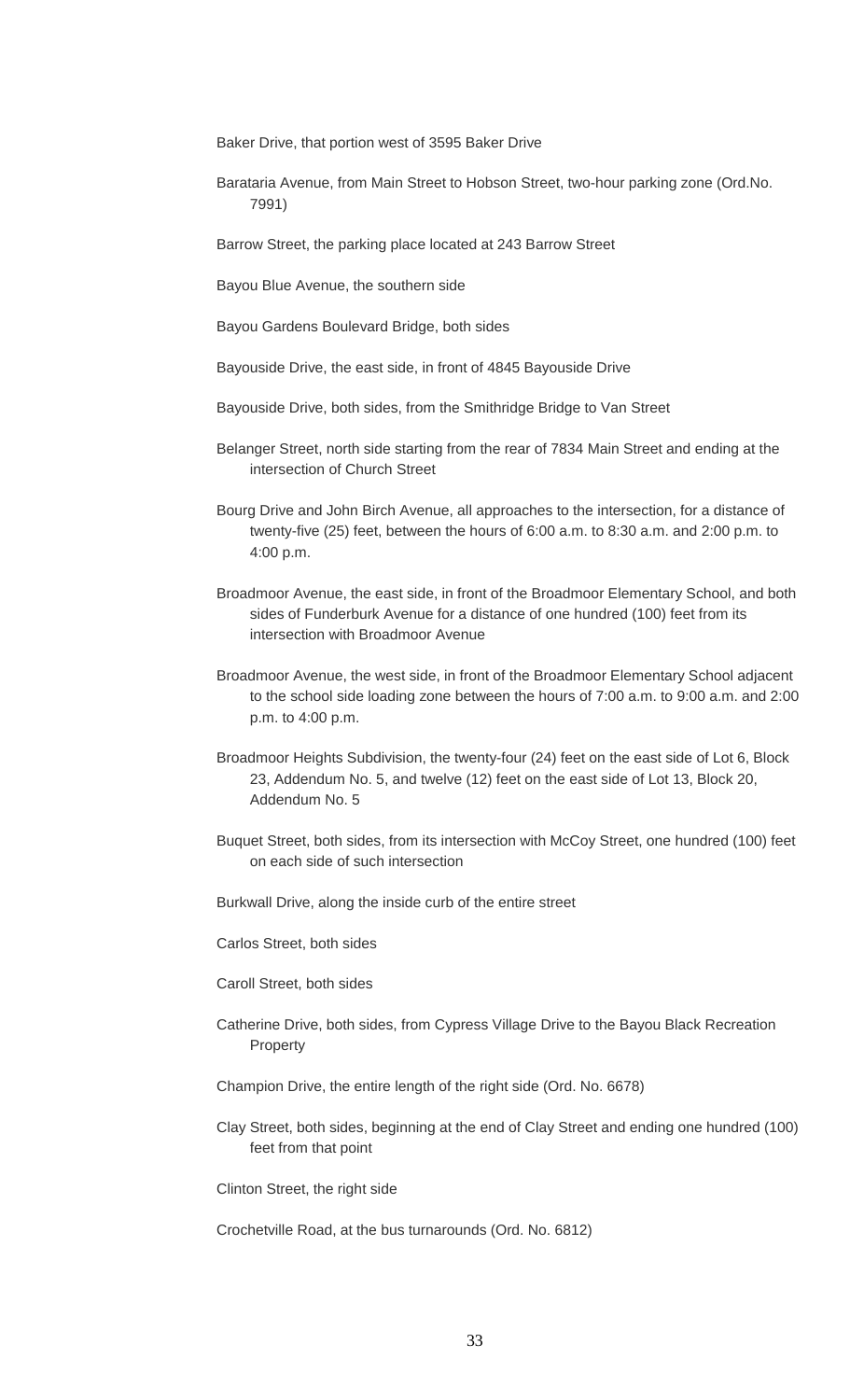- Cross Street, the east side (opposite the ball field) beginning at the intersection with Dolphin Street and continuing for three hundred (300) feet (Ord. No. 6871)
- Cross Street and Dolphin Street, those portions located in front of the Montegut Baseball Complex and on the opposite side of the street from the complex
- Crozier Drive, along the circle at the end (Ord. No. 6755)
- Cypress Street, beginning at its intersection with Highway 55, the first one hundred (100) feet thereof
- D Street, both sides, between Mire Street and Funderburk Avenue (Ord. No. 6995)
- D Street, back side (500 block of Funderburk), between Funderburk Avenue and Mire **Street**
- Deadwood Bridge, fifty (50) feet, both sides
- Deadwood Road, both sides, for a distance of one-half (½) mile from its intersection with Highway 20
- Denley Road, along both sides, located between Picone Road and Industrial Boulevard.
- Dr. Hugh St. Martin Road, from its intersection with State Highway 56 to the south side of 100 Dr. Hugh St. Martin Road
- Douglas Drive, left side of the right turn at the beginning of Douglas Drive near LA 24 from the corner of the turn for a distance of one hundred (100) feet in both directions
- Dupre Lane, the first five hundred (500) feet of the north side
- Eagle Drive, the stub-out side of the intersection of Eagle Drive and Broadmoor Avenue (Ord. No. 6127)
- East Street between Isaac and Isabel Streets (Ord. No. 7136)
- Edna Street, at the end (Ord. No. 6851)
- Ellender Street, north side from Grand Caillou Road at the pedestrian crosswalk to Honduras School
- Eureka Drive, the south side, between its intersection with Highway 24 and the first stop sign between the hours of 7:00 a.m. and 2:30 p.m. on school days (Ord. No. 6014)
- Falgout Canal Road, for a distance of one hundred (100) feet on both sides of its intersection with Cyprien Drive (Ord. No. 6437)
- Fane Street, along the south side, traveling west from the intersection of Fane and Suthon Avenue (Ord. No. 5996)

Fieldcrest Drive, that portion from Allen Street to the Fieldcrest Drive cul-de-sac

Friendswood Drive, in front of 3627, 3637, 3639, 3641 and 3643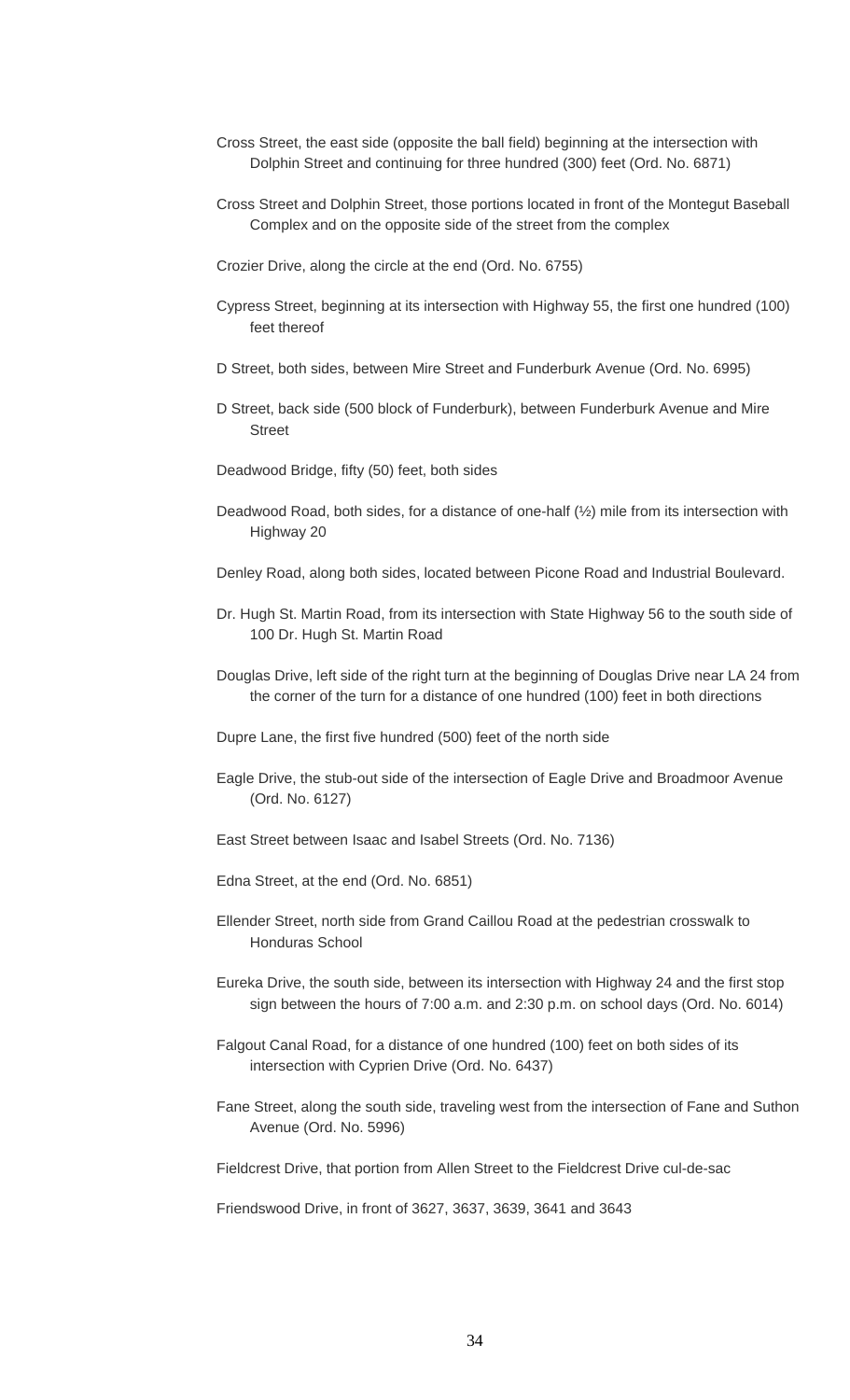Funderburk Avenue, 408 (Ord. No. 6989)

Grace Street, that portion of the "school side" from its intersection with Guidry Street to fifty (50) feet past the Bourg Elementary School, between the hours of 7:00 a.m. to 9:00 a.m. and 2:00 p.m. to 4:00 p.m.

Gray Street, the entire right side

The curb between the driveways of 637 and 639 Hall Street (Ord. No. 6537)

Hampton Street, the right-hand side of the first block

- Harding Drive, southern portion, for a distance of two hundred (200) feet from its intersection with West Park
- Hayes Street, both sides, beginning at its intersection with Prospect Boulevard and continuing for a distance of three hundred (300) feet

Henderson Street, both sides

Highland Drive, both sides of the first block

- Highland Drive, to remove the "No Parking" zone from the right side of the 100 block, except for that portion between the property line of [106](https://www.municode.com/library/) and to [108](https://www.municode.com/library/) Highland Drive's intersection with West Park Avenue
- HMS Drive, both sides for a distance of twenty-five (25) feet on both approaches to the curve
- Industrial Boulevard, both sides, from a distance of one hundred fifty (150) feet on the approaches to both driveways of South Louisiana Medical Center

Jeanett Street, both sides

Joann Street, the entire length of the right side (Ord. No. 6844)

John Street, along the north side of the street

Johnson Ridge Lane and Livas Lane, the first one hundred (100) feet thereof

Jolie Oaks Boulevard, both sides of 135, 136 and 140 Jolie Oaks Boulevard

"K" Street, both sides of the last one hundred (100) feet (tow-away zone)

Kenney Street, the residential side of the 900 block, even with the Broadmoor Park

Kenney Street, south side from "K" Street to Broadmoor Avenue

Kevin Street, at the bus turnarounds (Ord. No. 6812)

Killarney Loop, the left side, between house numbers 2 and 4

The front of #11 Kingsridge Loop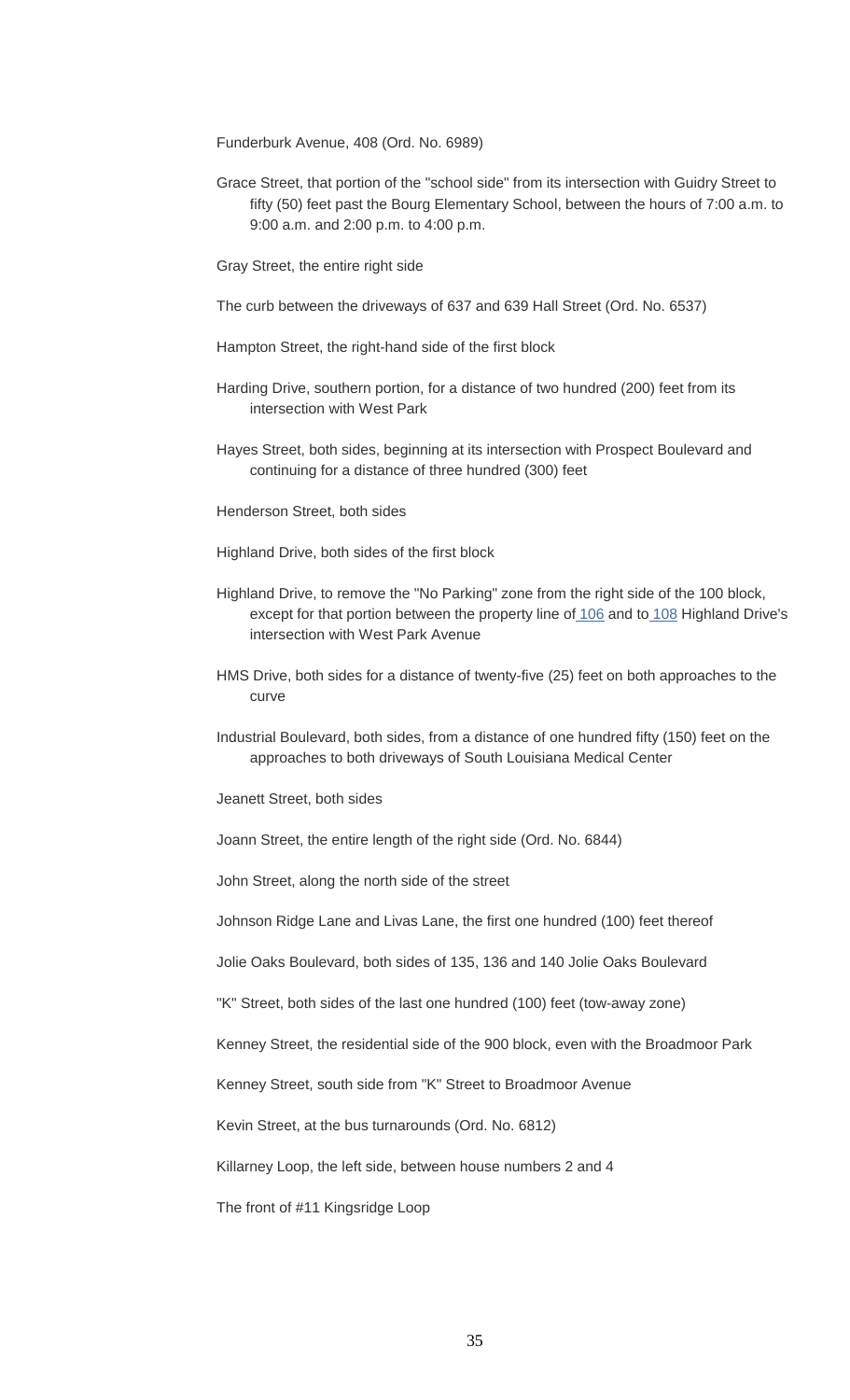Kirkglen Drive

Kraemer Street, the left side (Ord. No. 6034)

- Kraemer Street, the right side (Ord. No. 6058)
- Lacey Lane, both sides, within one hundred (100) feet of its intersection with the Isle of Cuba Road
- Lashbrooke Street, the north side
- Lashbrooke Street, the first one hundred (100) feet of both sides on each side of its intersection with Taylor Street
- Laura Lynn Lane
- Lee Avenue, in front of 1017
- Liberty Street, the west side, traveling south from the intersection of Belanger Street to the intersection of Verret Street (Ord. No. 6006)
- Linda Street, western side, from the first driveway on the north end to Malibou Boulevard (Ord. No. 7016)
- Linda Street, eastern side, from Malibou Boulevard to Everett Drive between the hours of 7:00 p.m. and 7:00 a.m. (Ord. No. 7016)
- Linda Street, between Malibu Drive and Everett Drive (Ord. No. 6917)
- Linda Street, both sides, for a distance of two hundred fifty (250) feet north of its intersection with Richard Drive for a distance of one hundred twenty-five (125) feet (Ord. No. 5916)
- Lynn Street, the mailbox side
- Magnolia Courtyard, even-numbered side (Ord. No. 7196, § I, 9-27-06)
- Main Project Road, both sides, for a distance of one hundred (100) feet beginning at the Jubilee Shop Rite, going towards Highway 311
- Marcel Lane, left side of the entire length
- Mary Kay Lane, both sides
- McCoy Street, both sides, from its intersection with Buquet Street, one hundred (100) feet on each side of intersection
- Megan Drive, the first three hundred (300) feet along both sides
- Along Memory Lane from the beginning at the property line closest to East Street, and then proceeding a distance of approximately one hundred seventy-five (175) to the first residential use (Ord. No. 6582)

Merlin Street, the north side (Ord. No. 5939)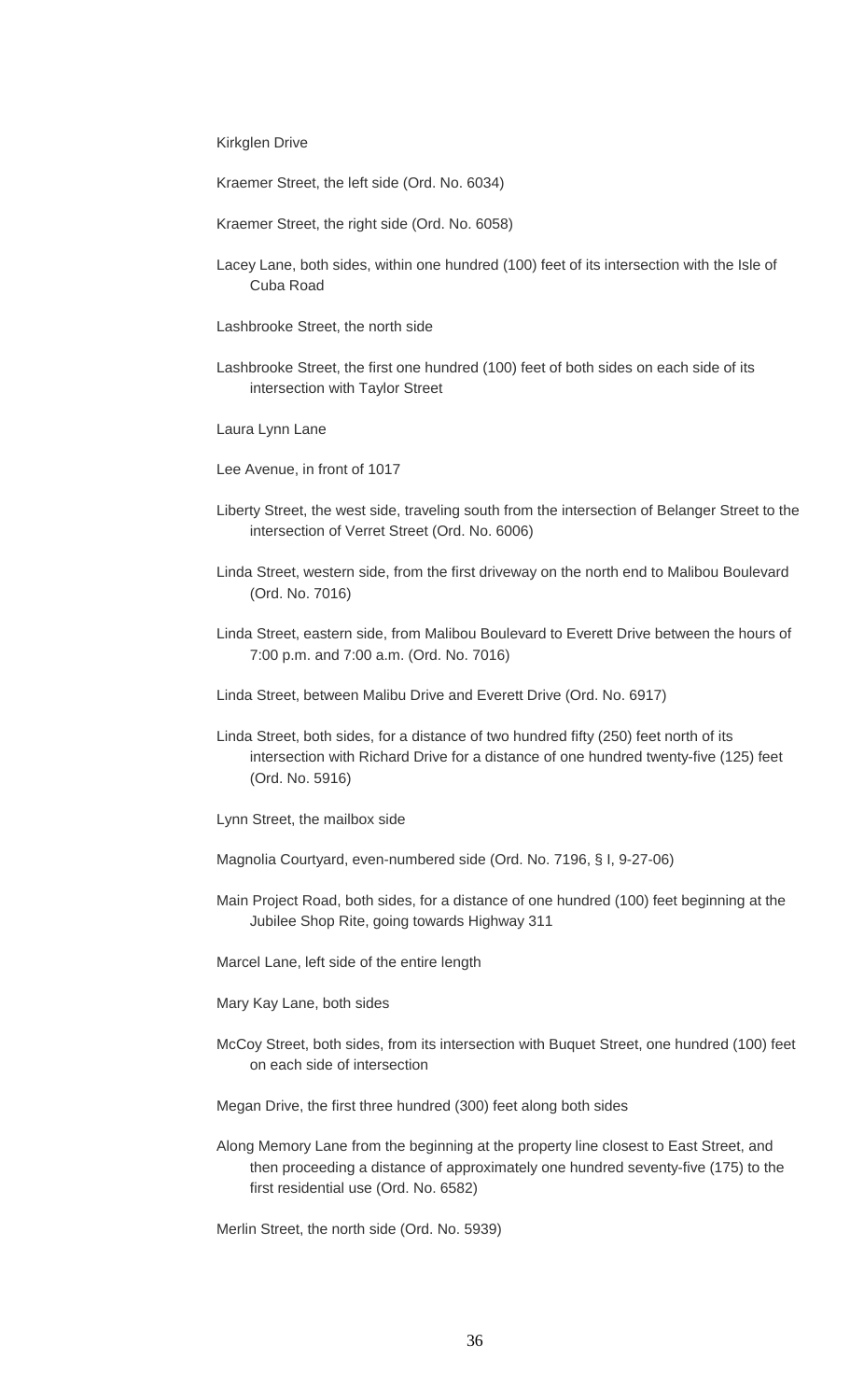Merlin Street, the first five hundred (500) feet of the south side

Mildred Street, both sides

Miles Street, the north side, between Dunn Street and the Intracoastal Canal

Mire Street, all approaches to the intersection with J Court, for a distance of 50 feet

Mobile Estates Drive, the entire of the right side (Ord. No. 6678)

Mona Kay Lane, the neutral ground

Morrison Avenue and Eighth Street, the northeast corner of the intersection thereof, at a distance of one hundred (100) feet along the north side of Eighth Street and one hundred (100) feet along the east side of Morrison Avenue

Moses Street, both sides

- Naquin Street, for a distance of ten (10) feet on both sides of its intersection with Garner Street, be painted yellow to prevent vehicles from parking (Ord. No. 6439)
- North Bayou Black Drive, both sides, for a distance of fifty (50) feet on both approaches to 4738 North Bayou Black Drive (Ord. No. 7255, § I, 1-24-07)

Old Bridge Road, the entire length of both sides (Ord. No. 6718)

- Parish Road No. 10 (Falgout Canal Road), the southwest approach to the pontoon bridge, for a distance of five hundred (500) feet
- Park Avenue, along the northerly right-of-way in a westerly direction for a distance of three hundred forty-one (341) feet from the center line of Stovall Street to the center line of Morrison Avenue
- Park Avenue, that section of roadway in front of 7402 (Ord. No. 7974)
- Park Avenue, both sides, from the St. Louis Canal Bridge to St. Louis Street

Patrick Place, both sides of the entire length

- Point Street, from the intersection of Barrow Street for a distance of forty (40) feet
- Prevost Drive, both sides, from its intersection with West Park Avenue to the back property line of the Southland Ball Field
- Prevost Drive, that portion of the right-hand side (even number homes) from the back property line of the Southland Ball Field to the intersection with Alma Street
- P.R. No. 15, one hundred (100) feet on both approaches to the Jarvis Bridge

Quartermill Lane, the entire left side of the "stubout" portion. (Ord. No. 7753)

RJ Drive, the side along the boundary of 315 RJ Drive (Ord. No. 7261, § I, 2-14-07)

Romano Street, both sides, from its intersection with St. Patrick Street to its dead end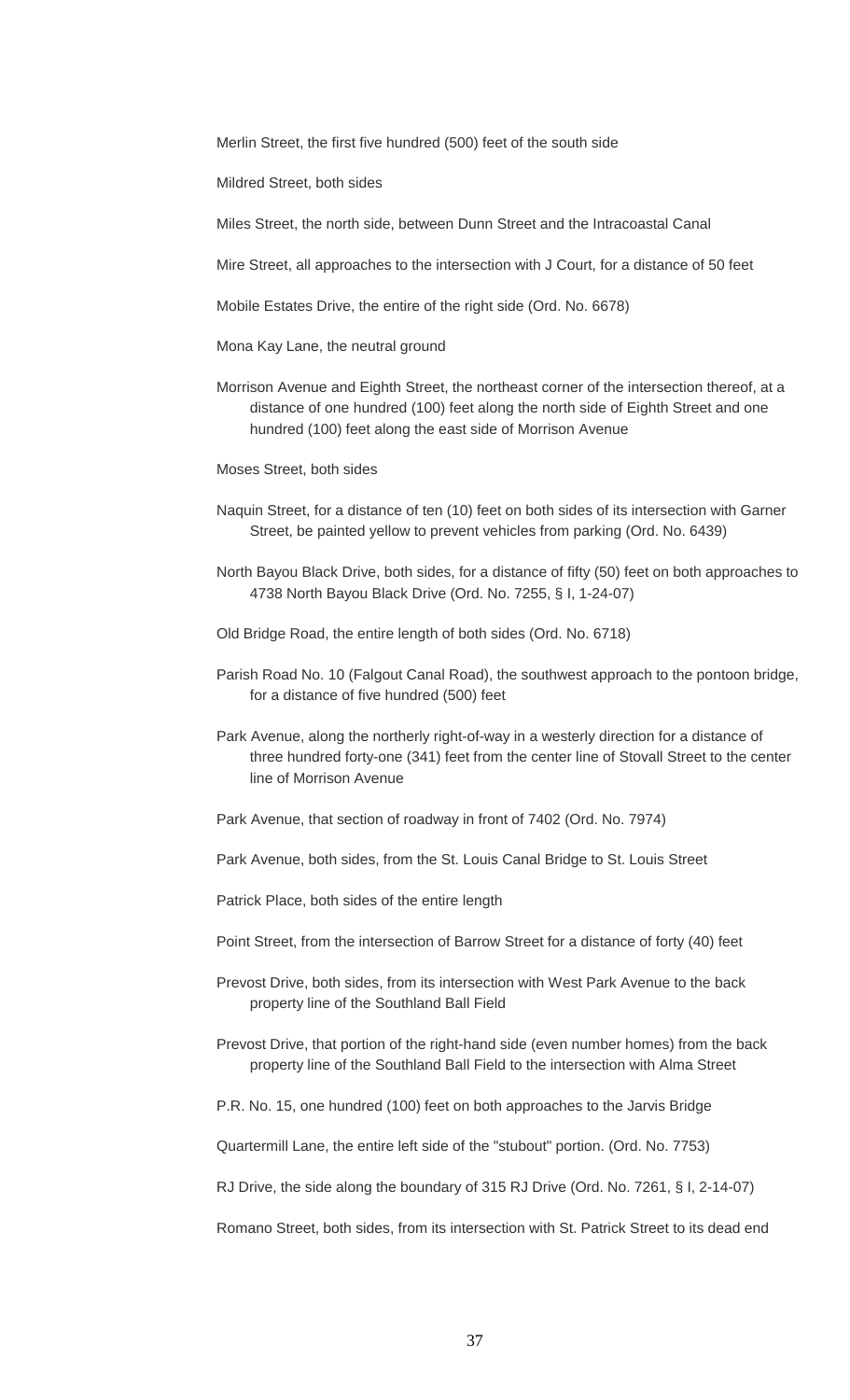Red Street, the entire right side

- Regal Row, both sides between Museum Drive and Regency Lane (Ord. No. 6921)
- Richard Drive, the north and south sides, for a distance of seventy-five (75) feet from its intersection with Linda Street (Ord. No. 5916)
- Rose Street, the north side, from the intersection of Cypress Village Drive to the Bayou Black Recreation property
- Royce Street, both sides, the last one hundred (100) feet
- Rue Isabella, from Bayou Gardens Boulevard to Rue Max
- Saxony Drive, the entirety, based on the width of the street
- School Street, the north side, traveling west from the intersection of Liberty Street to the first driveway (Ord. No. 6006)
- Southdown Mandalay Road, the one hundred (100) feet in front of the Bayou Black Recreation Center
- Southdown West Boulevard from St. Charles Street to Levee Drive
- Southland Circle, that portion on the Bayou Gardens Apartments side from B Street to the first parking lot
- Southwood Drive, both sides of the entire length of the top T portion
- St. Francis Street, the roadside in front of 302 St. Francis Street
- St. George Road, north side for a distance of 550 feet beginning at its intersection with West Main (Ord. No. 7021)
- St. Louis Street, the first one hundred sixty (160) feet along the southeastern side (Ord. No. 7975)
- St. Louis Street, the last twenty-five (25) feet on the right side
- Stella Street, the left side of the first one hundred (100) feet of the southern portion, beginning at its intersection with Clinton Street (Ord. No. 6151)
- Thomas Street, along the north side of the street
- Verna Street, right-hand side, from its intersection with Westview Drive running southeasterly a distance of one hundred thirty (130) feet to the dead-end of Verna **Street**
- Vicari Street, the west side, between Lincoln and Hampton
- Vice Road, at the bus turnarounds (Ord. No. 6812)

Village Drive, both sides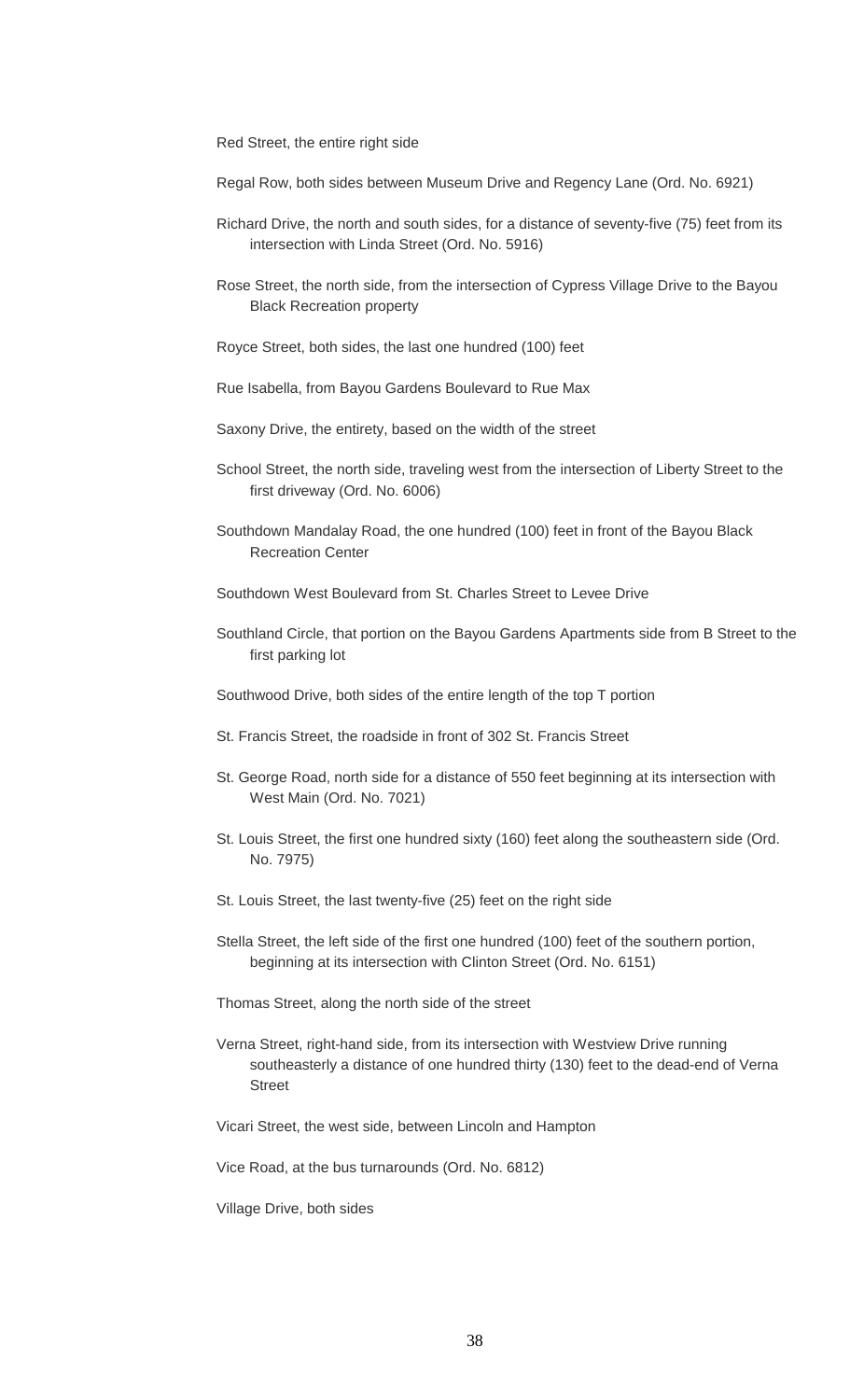Vincent Street, at the bus turnarounds (Ord. No. 6812)

Warren Street (in Smithridge) (Ord. No. 6416)

Westside Boulevard, westbound side, from the funeral home to the Sports Shack

Westside Boulevard, that portion of both sides from its intersection with West Park Avenue to the first driveway of the Westside Shopping Center

Westview Drive, both sides, for sixty (60) feet from the intersection of Linda Street (Ord. No. 7016)

[105](https://www.municode.com/library/) Westwood Drive (Ord. No. 8266)

Williams Avenue, the portion of road between 211 and 213 Williams Avenue

(b)

*On pavement.* The following area is hereby designated as a no parking on pavement zone, and appropriate signs shall be erected and maintained along such roadway to create and maintain such intersection; any vehicle traveling in such area shall respect the no parking on pavement signs erected and maintained under the provisions of this subsection:

*Reserved.*

(c)

*Fire lanes.* The following are hereby designated as no-parking fire lane zones, and appropriate signs shall be erected and maintained along such roadways to create and maintain such zones; any vehicle traveling on such streets shall respect the "no parking: fire lane" signs erected and maintained under the provisions of this subsection:

Ann Carol Street (right side of the last block)

Fairlane Drive (entire right side)

Gray Street (entire right side)

Jarvis Street (eastern and southern portion)

Jennings Lane (west side)

Marietta Place (right lane)

Mary Street (north side)

Merlin Street (right side, on that portion after the first five hundred twenty-eight (528) feet)

Moss Street (west side)

Park Drive (north side) across from Schriever Recreation Center

Porche Lane (entire right side)

Red Street (entire right side)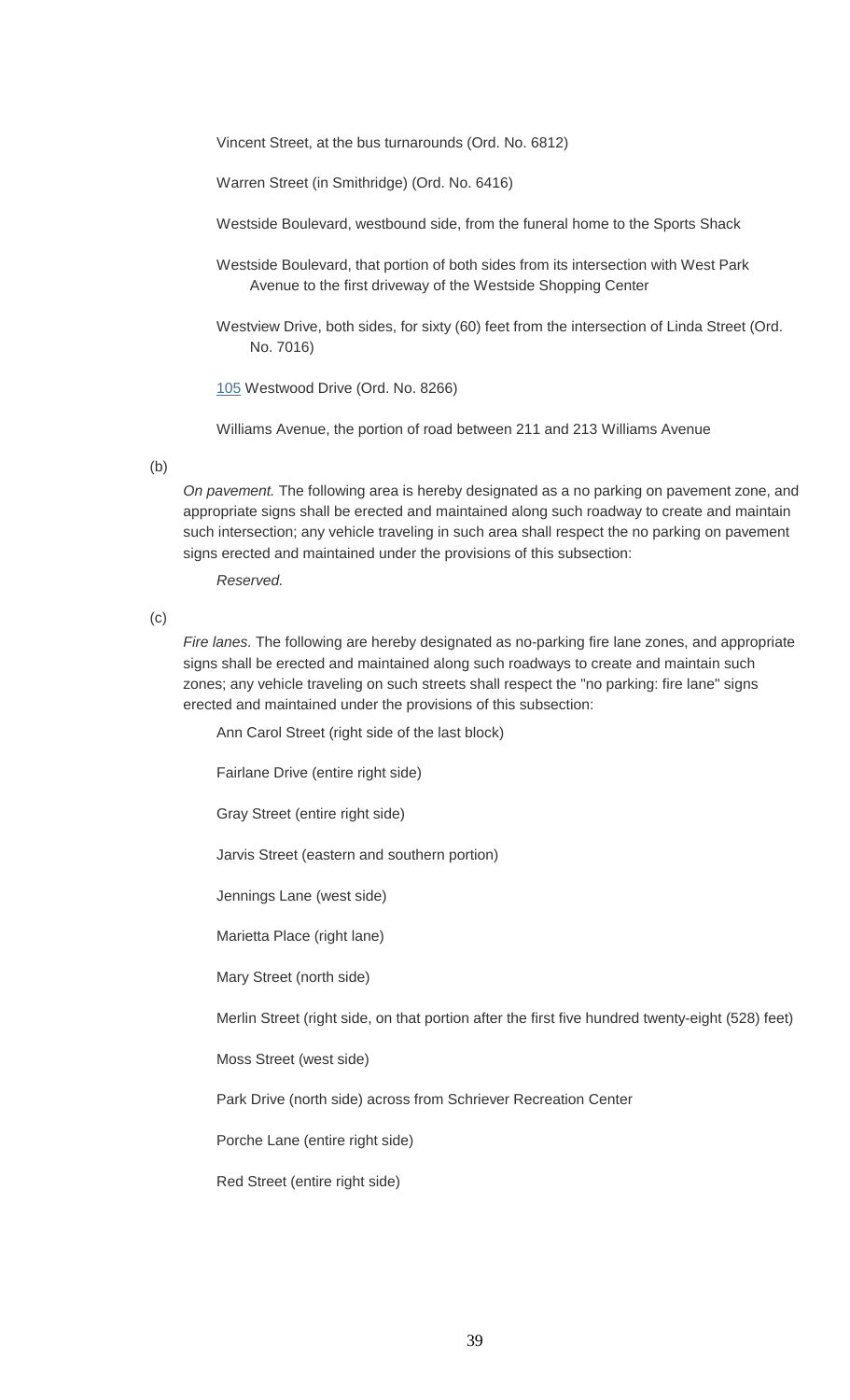Royce Street beginning at its intersection with Kevin Street and continuing in a northeasterly direction for ninety (90) feet

Willowdale Drive (entire right side)

(d)

*Neutral grounds.* All neutral grounds or medians in the parish are hereby designated as no parking zones, and appropriate signs shall be erected and maintained along the roadways to create and maintain such areas; any vehicle traveling on such streets with neutral grounds or medians shall respect the "no parking" signs erected and maintained under the provisions of this subsection.

(e)

*Commercial vehicles.* On the following streets or portions of streets, parking of commercial vehicles is prohibited:

Adeline Drive, both sides

Berwood Drive, both sides

Crestwood Drive, both sides

(f)

*Bus turnaround zone.*

At the end of Ja-Don Drive

(g)

*No parking zones.* The current "launch parking only" sign located at the Texas Gulf Road Boat Launch shall hereby [be] removed and a "no parking" zone is hereby created and appropriate "no parking" signs shall be erected and maintained in a manner which would prevent motorists from parking twenty (20) to thirty (30) feet in any direction of the existing boat launches. Any vehicle utilizing the Texas Gulf Road Boat Launch shall respect the signs erected and maintained under the provisions of this section.

(Parish Code 1979, § 12-25; Ord. No. 4075, § I, 10-14-87; Ord. No. 4084, § I, 10-28-87; Ord. No. 4161, 4-27-88; Ord. No. 4184, § I, 6-8-88; Ord. No. 4227, § I, 9-14-88; Ord. No. 4233, § I, 9-28-88; Ord. No. 4239, § I, 10-12-88; Ord. No. 4302, § I, 3-8-89; Ord. No. 4326, § I, 5-24-89; Ord. No. 4360, § I, 7-26-89; Ord. No. 4385, § I, 9-13-89; Ord. No. 4386, § I, 9-13-89; Ord. No. 4419, § I, 11-8-89; Ord. No. 4482, § I, 4-25-90; Ord. No. 4483, § I, 4-25-90; Ord. No. 4543, § I, 9-12-90; Ord. No. 4562, § I, 10-10-90; Ord. No. 4591, § I, 11-28-90; Ord. No. 4605, § I, 1-9-91; Ord. No. 4641, § I, 4-10-91; Ord. No. 4647, § I, 4-24-91; Ord. No. 4651, § I, 5-8-91; Ord. No. 4668, § I, 6-12-91; Ord. No. 4686, § I, 7-24-91; Ord. No. 4720, § I, 10-9-91; Ord. No. 4729, § I, 11-6-91; Ord. No. 4772, § I, 2-12-92; Ord. No. 4824, § I, 4-22-92; Ord. No. 4843, 5-27-92; Ord. No. 4894, 7-29-92; Ord. No. 4964, § I, 12-2-92; Ord. No. 4998, § I, 2-10-93; Ord. No. 5006, § I, 2-24-93; Ord. No. 5016, § I, 3-24-93; Ord. No. 5022, § I, 4-14-93; Ord. No. 5048, § I, 6-23-93; Ord. No. 5052, § I, 6-23-93; Ord. No. 5134, § I, 10-13-93; Ord. No. 5183, § I, 1-26-94; Ord. No. 5246, § I, 5-25-94; Ord. No. 5292, § I, 8-24-94; Ord. No. 5306, § I, 9-28-94; Ord. No. 5307, § I, 9-28-94; Ord. No. 5439, § I, 7-12-95; Ord. No. 5454, § I, 8-23-95; Ord. No. 5474, § I, 9-27-95; Ord. No. 5504, § I, 11-8-95; Ord. No. 5525, § I, 12-13-95; Ord. No. 5527, § I, 12-13-95; Ord. No. 5532, § I, 1-24-96; Ord. No. 5579, § I, 4-10-96; Ord. No. 5590, § I, 4- 24-96; Ord. No. 5591, § I, 4-24-96; Ord. No. 5654, § I, 8-28-96; Ord. No. 5682, § I, 10-9-96; Ord. No. 5683, § I, 10-9-96; Ord. No. 5708, § I, 12-4-96; Ord. No. 5759, § I, 3-26-97; Ord. No. 5778, § I, 5-14- 97; Ord. No. 5779, § I, 5-14-97; Ord. No. 5790, § I, 5-28-97; Ord. No. 5794, § I, 6-11-97; Ord. No. 5802, § I, 6-25-97; Ord. No. 5808, § I, 7-9-97; Ord. No. 5816, § I, 8-13-97; Ord. No. 5820, § I, 8-27- 97; Ord. No. 5832, § I, 9-24-97; Ord. No. 5872, § I, 1-28-98; Ord. No. 5880, § I, 2-11-98; Ord. No. 5916, § I, 6-10-98; Ord. No. 5939, § I, 8-12-98; Ord. No. 5996, § I, 12-2-98; Ord. No. 6006, § I, 1-13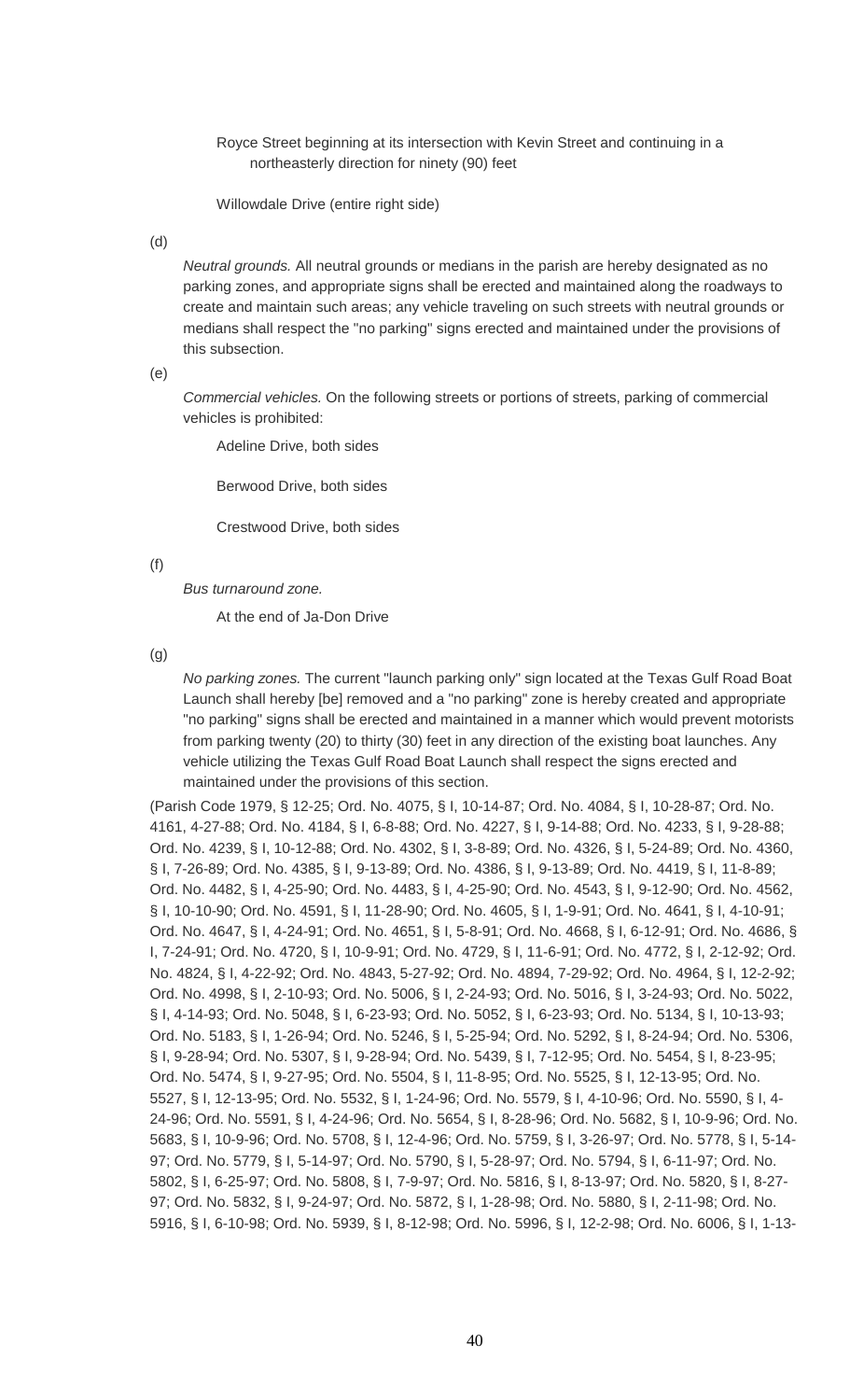99; Ord. No. 6014, § I, 2-10-99; Ord. No. 6034, § I, 3-10-99; Ord. No. 6058, § I, 5-12-99; Ord. No. 6127, § I, 10-27-99; Ord. No. 6151, § I, 12-15-99; Ord. No. 6222, § I, 4-26-00; Ord. No. 6235, § I, 5- 10-00; Ord. No. 6338, § I, 11-8-00; Ord. No. 6376, § I, 1-24-01; Ord. No. 6437, § 1, 6-27-01; Ord. No. 6439, § 1, 6-27-01; Ord. No. 6416, § 1, 5-9-01; Ord. No. 6486, § I, 9-26-01; Ord. No. 6537, § I, 12-19-01; Ord. No. 6574, § I, 3-13-02; Ord. No. 6582, § I, 3-27-02; Ord. No. 6678, § I, 9-11-02; Ord. No. 6718, § I, 2-12-03; Ord. No. 6755, § I, 4-23-03; Ord. No. 6764, § I, 6-11-03; Ord. No. 6797, § I, 9-24-03; Ord. No. 6812, § I, 10-22-03; Ord. No. 6844, § I, 2-11-04; Ord. No. 6851, § I, 2-25-04; Ord. No. 6871, § I, 5-26-04; Ord. No. 6917, § I, 9-22-04; Ord. No. 6921, § I, 10-13-04; Ord. No. 6989, § I, 5-11-05; Ord. No. 6990, § I, 5-11-05; Ord. No. 6995, § I, 5-25-05; Ord. No. 7016, § I, 7-13-05; Ord. No. 7021, § I, 7-27-05; Ord. No. 7054, § I, 10-26-05; Ord. No. 7066, § I, 12-7-05; Ord. No. 7136, § I, 6-14-06; Ord. No. 7188, § I, 9-13-06; Ord. No. 7196, § I, 9-27-06; Ord. No. 7197, § I, 9-27-06; Ord. No. 7224, § I, 11-29-06; Ord. No. 7240, § I, 12-20-06; Ord. No. 7241, § I, 12-20-06; Ord. No. 7255, § I, 1-24-07; Ord. No. 7261, § I, 2-14-07; Ord. No. 7296, § I, 5-9-07; Ord. No. 7353, § I, 9-26-07; Ord. No. 7406, § I, 1-9-08; Ord. No. 7482, § I, 7-9-08; Ord. No. 7555, § 1, 11-5-08; Ord. No. 7563, § 1, 11-19-08; Ord. No. 7629, § I, 4-22-09; Ord. No. 7753, § I, 12-2-09; Ord. No. 7907, § I, 10-13-10; Ord. No. 7974, § I, 4-13-11; Ord. No. 7975, § I, 4-13-11; Ord. No. 7991, § I, 5-25-11; Ord. No. 8027, § I, 8-10-11; Ord. No. 8266, § I, 3-13-13; Ord. No. 8296, § I, 5-22-13; Ord. No. 8383, § I, 1-8-14; Ord. No. 8408, § I, 3-26-14; Ord. No. 8439, § I, 6-25-14; Ord. No. 8467, § I, 10-8-14; Ord. No. 8478, § I, 10-22-14; Ord. No. 8479, § I, 10-22-14; Ord. No. 8503, § I, 1-13-15; Ord. No. 8560, § I, 5-27-15)

**State Law reference—** Stopping, standing or parking prohibited in specified places, R.S. 32:143.

#### Sec. 18-224 --Reserved

• **Sec. 18-224. - Basement of the courthouse annex.**

 $\overline{(a)}$ 

The parish government shall designate and mark with signs parking spaces which are to be reserved for parish councilmembers, administrative personnel and other government personnel in the basement of the parish courthouse annex for use solely by the persons for whom such spaces are reserved.

 $\overline{4}$ 

Any person who parks a vehicle in violation of the reserved parking allocations made by the Terrebonne Parish Consolidated Government shall, upon conviction, be guilty of a misdemeanor and shall be subject to a fine of not less than two hundred dollars (\$200.00) nor more than five hundred dollars (\$500.00) or be imprisoned in the parish jail for not more than thirty (30) days, or both, at the discretion of the court.

(Parish Code 1979, § 12-27)

**State Law reference—** Providing quarters for court and parish officers, R.S. 33:41713; providing parish courthouse, R.S. 33:4715.

#### • **Sec. 18-225. - Parish parking lots.**

(a)

It shall be unlawful for any person to park an unauthorized motorized vehicle in any parking lot owned and/or leased by the parish government, dedicated as a "Restricted: Parish Employees/Elected Officials Only"/"No Public Parking" parking lot and marked as such by a visible sign indicating the purpose and use of the parking lot.

(b)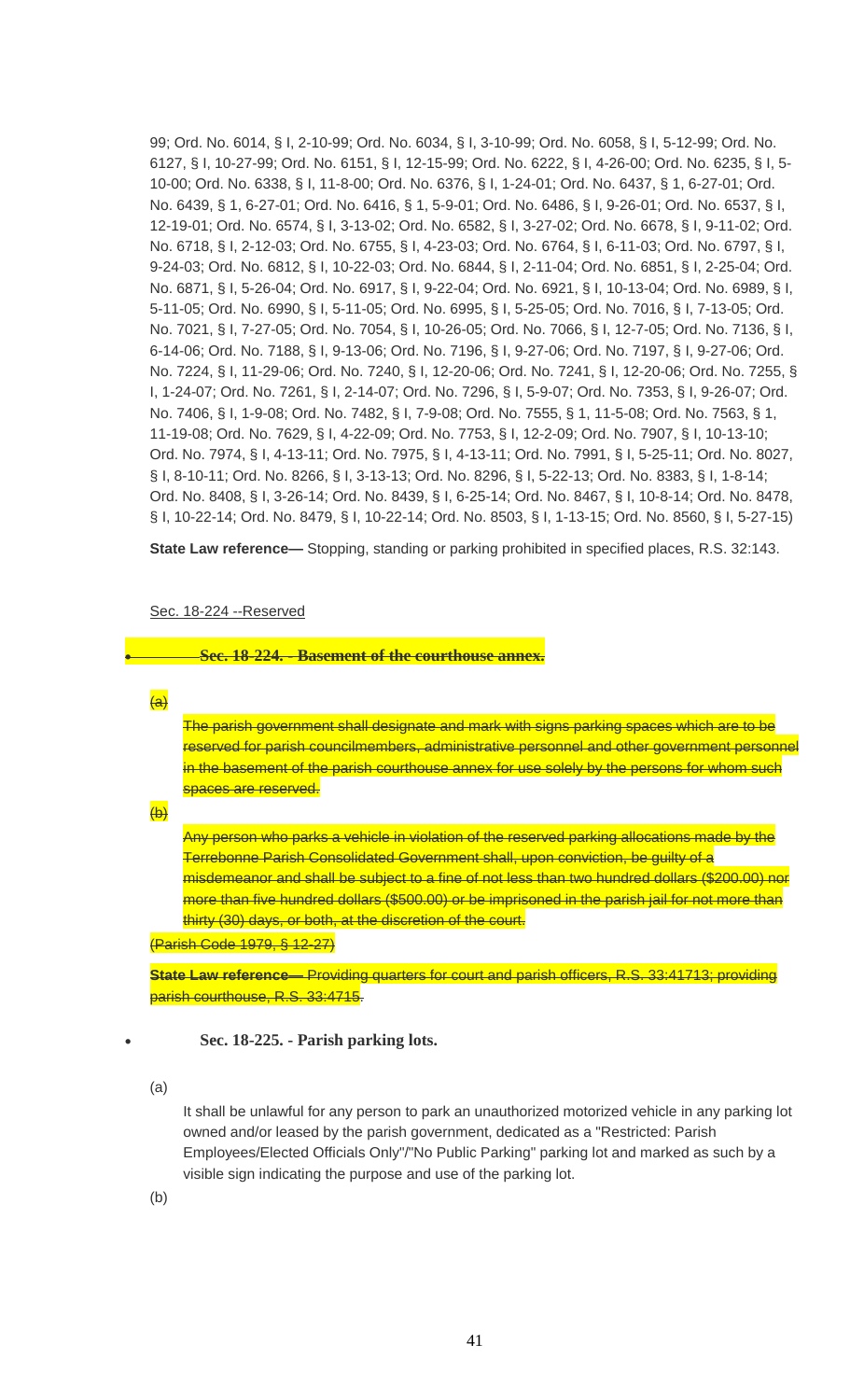Any unauthorized vehicle parked in a properly designated restricted parish parking lot shall be subject to being towed away at the owner's expense. Any person who parks a vehicle in violation of the reserved parking allocations made by the parish government shall, upon conviction, be guilty of a misdemeanor and shall be subject to a fine of not less than twenty-five dollars (\$25.00) nor more than one hundred dollars (\$100.00) or be imprisoned in the parish jail for not more than thirty (30) days, or both, at the discretion of the court.

(c)

Any person who parks a vehicle in violation of the established two-hour limitation for parking between the hours of 7:30 a.m. and 4:30 p.m. in the TPCG parking lot located at 8026 Main Street shall, upon conviction, be guilty of a misdemeanor and shall be subject to the following penalties:

(1)

First offense: A fine of not less than twenty-five dollars (\$25.00), or be imprisoned in the parish jail for not more than two (2) days, or both, at the discretion of the court.

(2)

Subsequent offense: A fine of not less than one hundred dollars (\$100.00), or be imprisoned in the parish jail for not more than five (5) days, or both, at the discretion of the court.

(Parish Code 1979, § 12-28; Ord. No. 5201, § I, 2-23-94; Ord. No. 7282, § I, 3-28-07)

**State Law reference—** Local regulation of the standing or parking of vehicles, R.S. 32:41(A)(1), 32:42(A).

# • **Sec. 18-226. - Thirty-minute parking limit.**

The following shall be 30-minute parking limit zones:

The twelve (12) parking spaces located on Verret Street between Grinage Street and Lafayette Street, adjacent to the Allen J. Ellender Federal Building.

(Ord. No. 5303, § I, 9-14-94; Ord. No. 7099, § I, 3-22-06; Ord. No. 8404, § I, 3-12-14))

• **Secs. 18-227—18-240. - Reserved.**

• **DIVISION 3. - CITY**

## • **Sec. 18-241. - Definition.**

For the purposes of this division, the term "park" or "parking" shall be construed to mean allowing a vehicle to remain on the same side of the block, whether such vehicle has been moved in the interval or not, during the same day for a time exceeding the limit prescribed by this division.

(City Code 1965, § 22-40)

**State Law reference—** "Park" or "parking" defined, R.S. 32:1(47).

• **Sec. 18-242. - Manner of parking.**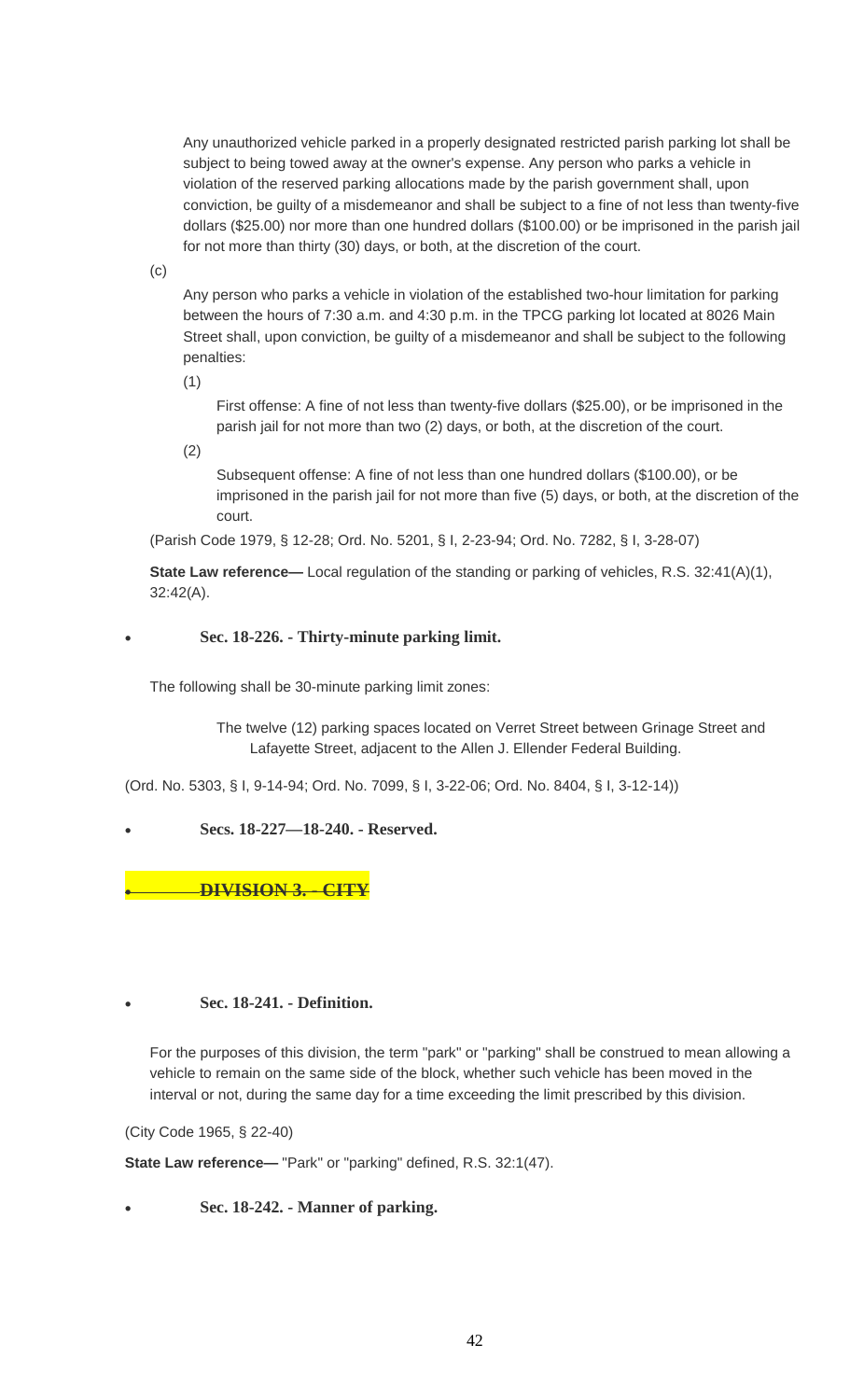No person shall stand or park a vehicle in a roadway other than parallel with the edge of the roadway, headed in the direction of traffic, and with the curbside wheels of the vehicle within twelve (12) inches of the edge of the roadway, except that where streets have been marked for angle parking, vehicles shall be parked at the angle indicated by such markings. If parking spaces have been marked off, each vehicle shall be parked entirely within a single space.

(City Code 1965, § 22-42)

**State Law reference—** Parking near curb, R.S. 32:144(A).

## • **Sec. 18-243. - Designation, use of freight/school zones.**

(a)

*Freight zones.* There shall be provided, where necessary, freight zones for the purpose of loading and unloading commercial vehicles, which vehicles may be parked in the designated freight zones upon paying the fee designated for the streets named. The freight zones shall be marked by painting the area with yellow paint or otherwise posting it with signs. It shall be a violation of this Code for any person to park a vehicle within a freight zone, except to load or unload freight or merchandise; said vehicle shall not occupy such freight zone for a longer period than is actually necessary to load or unload such freight or merchandise.

- The east side of Canal Street, for a distance of forty (40) feet, beginning at Point Street to the first utility pole shall hereby be established as a "30-Minute Unloading Zone".
	- To create a "30-Minute Unloading Zone" in a forty-foot area in front of 124 Carroll Street.
	- To authorize the designation of that portion of the west side of Roussell Street from its intersection of Main Street to the rear of the current structure located at 7886 Main Street as a "30-Minute Loading/Unloading Zone" and to authorize the installation of the appropriate signs.
	- To establish the area along the south bound side of 315 Barrow Street as a "Freight: Loading/Unloading Zone".
	- To establish a "30-Minute Unloading Zone" along the south side of Gautreaux Street starting at a point eighty-five (85) feet from its intersection with Dupont Street extending for thirty-six (36) feet.
	- To establish the area along the south side of High Street, directly in front of 620 High Street, as a "30-Minute Loading/Unloading Zone".
- (b)

*School zones.* The following locations are hereby designated as "No Parking: School Loading and Unloading Zones," and appropriate signs shall be erected and maintained along the roadways:

Belanger Street, the entire block between Gabasse Street and Barrow Street, with the exception of the first parking space nearest Barrow Street which shall be designated for handicapped parking.

(City Code 1965, § 22-77; Ord. No. 5843, § I, 11-5-97; Ord. No. 6012, § I, 1-27-99; Ord. No. 6421, § 1, 5-23-01; Ord. No. 6532, § I, 12-19-01; Ord. No. 6554, § I, 2-6-02; Ord. No. 6728, § I, 2-26-03; Ord. No. 8133, § I, 6-13-12; Ord. No. 8372, § I, 11-20-13)

**State Law reference—** Loading and unloading on state highways, R.S. 48:342.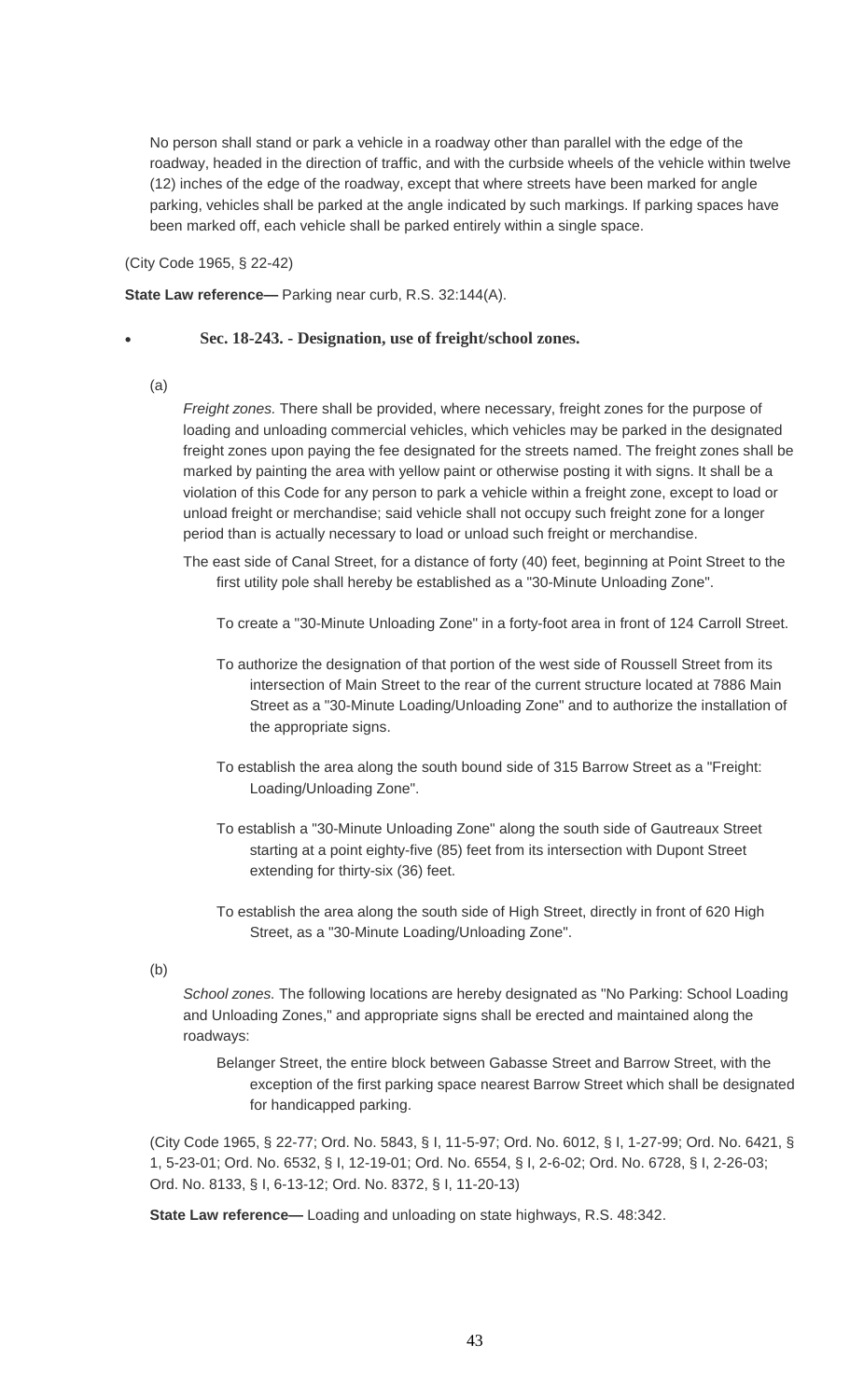# • **Sec. 18-244. - Regulations at specific locations.**

The parish council may from time to time regulate, restrict or prohibit the standing or parking of vehicles on specified streets or parts of streets or in specified areas. Signs or markings shall be installed and maintained giving notice of such regulations, restrictions and prohibitions, and it shall be unlawful for any person to violate or fail to comply with any such sign or marking.

(1)

Grinage Street, east side, from Verret Street to Point Street - "No Parking Monday—Friday between 7:00 a.m.—9:00 a.m. and 2:00 p.m.—4:00 p.m."

(City Code 1965, § 22-45; Ord. No. 8396, § I, 2-12-14)

**State Law reference—** Stopping, standing or parking prohibited in specified places, R.S. 32:143.

# • **Sec. 18-245. - Parking near theaters, dancing pavilions, hotels.**

It shall be unlawful for any person to park any vehicle or obstruct any entrance to any theater, moving picture house, dancing pavilion or hotel within twenty (20) feet from the center line of such entrance, except for the purpose of letting down or taking on passengers when such places are in operation, it being the intent of this section to have a clearance of forty (40) feet at each entrance when such places are in operation.

(City Code 1965, § 22-46)

**State Law reference—** Loading and unloading vehicles on state highways, R.S. 48:342.

## • **Sec. 18-246. - Blocking driveways.**

It shall be unlawful for any person to park any vehicle on any public street in the city in front of or at the entrance of any driveway.

(City Code 1965, § 22-47)

**State Law reference—** Parking in front of driveway, R.S. 32:143(A)(2).

## • **Sec. 18-247. - No parking at any time.**

(a)

It shall be unlawful for the owner or operator of any vehicle to park any vehicle, or to allow any vehicle under his control to be parked on any neutral ground which is that portion of a street between the roadway and the property line, or between two (2) roadways in boulevards, or on the inside lane of any boulevard, or to park at any time on the designated sides of the following streets:

Academy Street, between 1414 and 1416 Academy Street (Ord. No. 8243)

Acadian Drive, on the east side footage between 1814 and 1818 Acadian Drive, for the approximate distance of one hundred eighty-five (185) feet (Ord. No. 7785)

Acadian Drive, south side, from its intersection with Odette Street easterly for a distance of six hundred seventy-three (673) feet

Adoue Street, east side, from Main Street to south end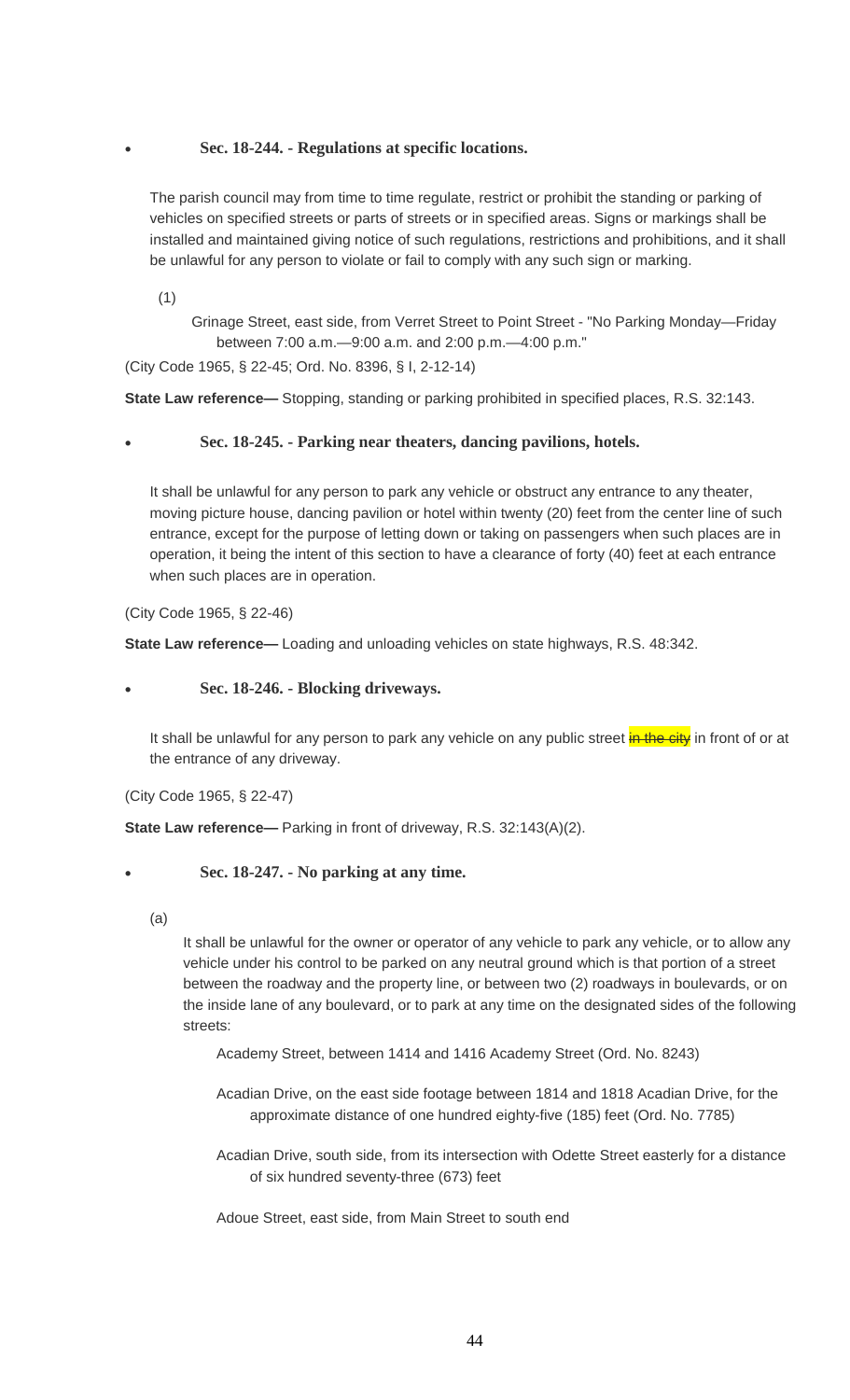- Agnes Street, westernmost side, from its intersection with Grand Caillou Road to its intersection with Woodlawn Bayou
- Authement Street, west side, from Main Street for a distance of seventy-five (75) feet

Ash Street, east side, from Park Avenue to north side of Lucy Street

- Aycock Street, Nos. 817 and 823
- Aycock Street, east side, from the existing no parking zone for a distance of forty (40) feet, or just past the residence located at 817 Aycock Street
- Baker Street, south side
- Banks Avenue, both sides, from the property line closest to Senator Street and then proceeding for a distance of one hundred twenty (120) feet past the Church
- Barataria Avenue, west side, from Main Street to southern corporate limits
- Barrow Street, the right side, beginning at its intersection of Dupont Street and continuing for fifty (50) feet
- Barrow Street, east side, from Main Street to a point sixty (60) feet north thereof; west side, from Main Street to Park Avenue; and on both sides from a point fifty (50) feet north of Bond Street to a point fifty (50) feet south of Honduras Street
- Barrow Street, east side, the two (2) parking spaces which are located on each side of the intersection of Barrow Street and School Street
- Barrow Street, east side, commencing one hundred (100) feet north of the center line of Wood Street, for a distance of fifty-three (53) feet six (6) inches
- Barrow Street, in front of the St. Matthews School/Church between the hours of 2:30 and 4:40 p.m.
- Belanger Street, the seventy-five (75) feet of the 800 block on the east side of the exit driveway of the north parking lot of Terrebonne General Medical Center
- Belanger Street, north side, from Goode Street to Barrow Street; south side, from Barrow Street to Dunn Street
- Belanger Street, northerly right-of-way in a westerly direction, for a distance of sixty-five (65) feet from its intersection with the center line of Church Street
- Bond Street, south side, from Lafayette Street to Division Avenue
- Bonvillain Street, east and west sides, from Dupont Street to Bayou LaCarpe
- Brittany Street, that portion between its intersection with St. Malo Street and Cherbourg Street, and that section on the northern side of the frontage of 200 Cherbourg Street, for a distance of 80 feet where Cherbourg Street intersects with Brittany Street. (Ord. No. 7774)
- Buron Street, north side, from Mahler Street to Grand Caillou Road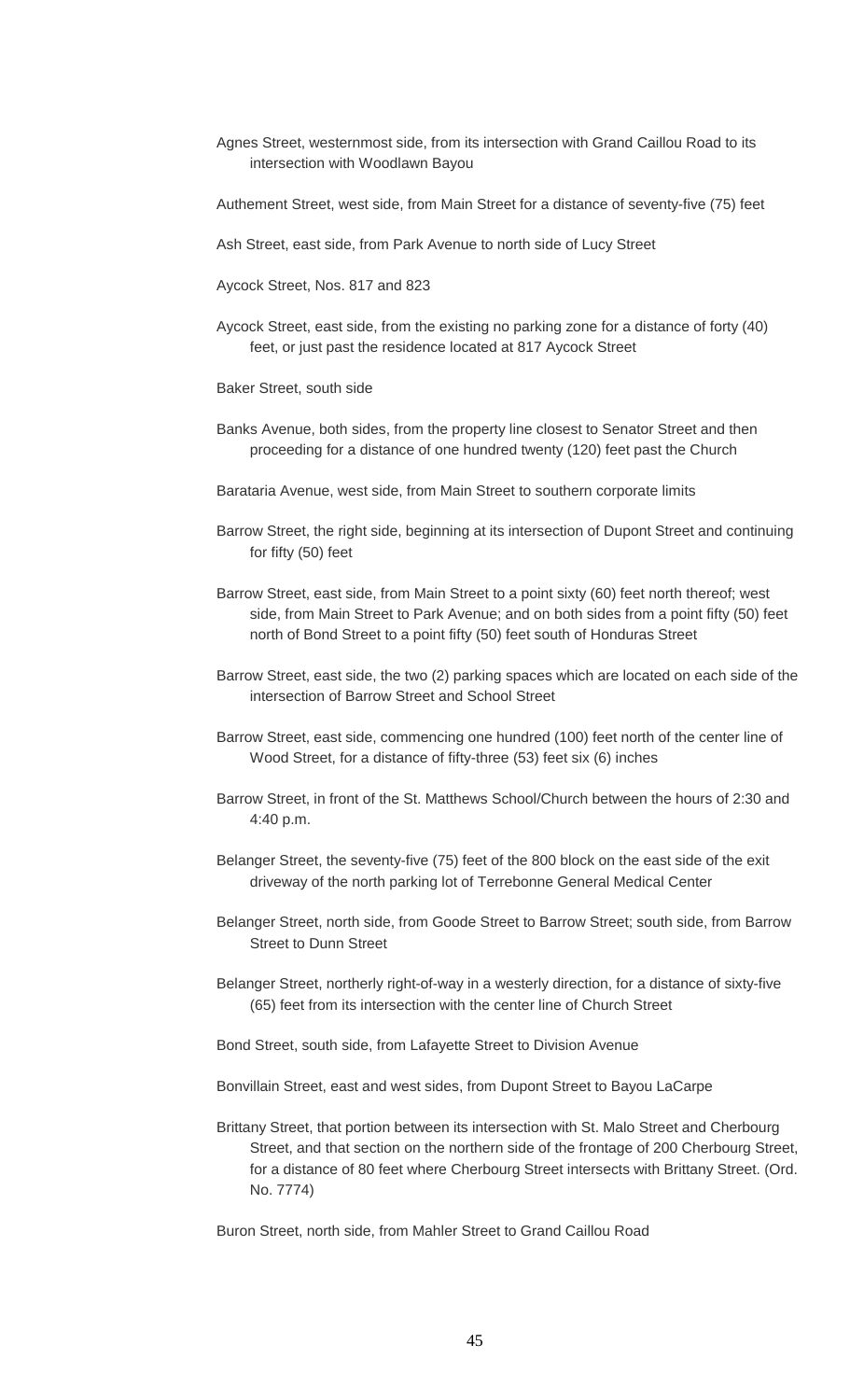- Buron Street, south side, from Grand Caillou Road to Louise Street
- Cadiere Street, easternmost side, from its intersection with Park Avenue to its intersection with Nick Street and on the easternmost and westernmost sides, from its intersection with Nick Street to the northernmost end of Cadiere Street
- Camellia Avenue, both sides, from its intersection with Rosemary Avenue in front of 3202 and 3203 Camellia Avenue (Ord. No. 8197)
- Canal Street, easterly right-of-way, from its intersection with Bond Street in a southerly direction a distance of one hundred sixty-three (163) feet from the center line of the right-of-way of Bond Street
- Canal Street, west side, from Main Street to southern corporate limits
- Canal Street, 819 Canal Street to the rear of the New Salem Baptist Church parking lot
- Cenac Street, west side, from Park Avenue to Bayou Terrebonne
- Central Avenue, west side, from Pear Street to a point one hundred eighty (180) feet south thereof; east and west sides, from Park Avenue to a point seventy-five (75) feet north thereof
- Church Street, east side, from Park Avenue to Bayou Terrebonne and from School Street to Verret Street; west side, from Park Avenue to Bayou Terrebonne
- Church Street, first parking space on the left at its intersection with Belanger Street
- Clay Street, the western side, between the hours of 7:00 a.m. and 4:00 p.m., from the northernmost corner of the Section 8 Housing Building to the intersection of Wallis Street
- Columbus Street, east side, from Main Street to a point thirty-three (33) feet south thereof; west side, from Main Street to a point sixty (60) feet south thereof
- Commerce Street, south side, from Barrow Street to a point three hundred (300) feet west thereof
- Crescent Boulevard, left side of both travel lanes, between Lafayette Street and Barrow Street (Ord. No. 7830)
- Division Avenue, east side, the first one hundred forty (140) feet of the 900 block (freight zone)
- Donovan Road, both sides of the last one hundred (100) feet
- Dunn Street, east side, from Main Street to Verret Street
- Dunn Street, west side, from Main Street to a point one hundred eight (108) feet south thereof
- Dunn Street, west side, from Verret Street to Bourg Street
- Dupont Street, both sides, from Barrow Street to Menville Street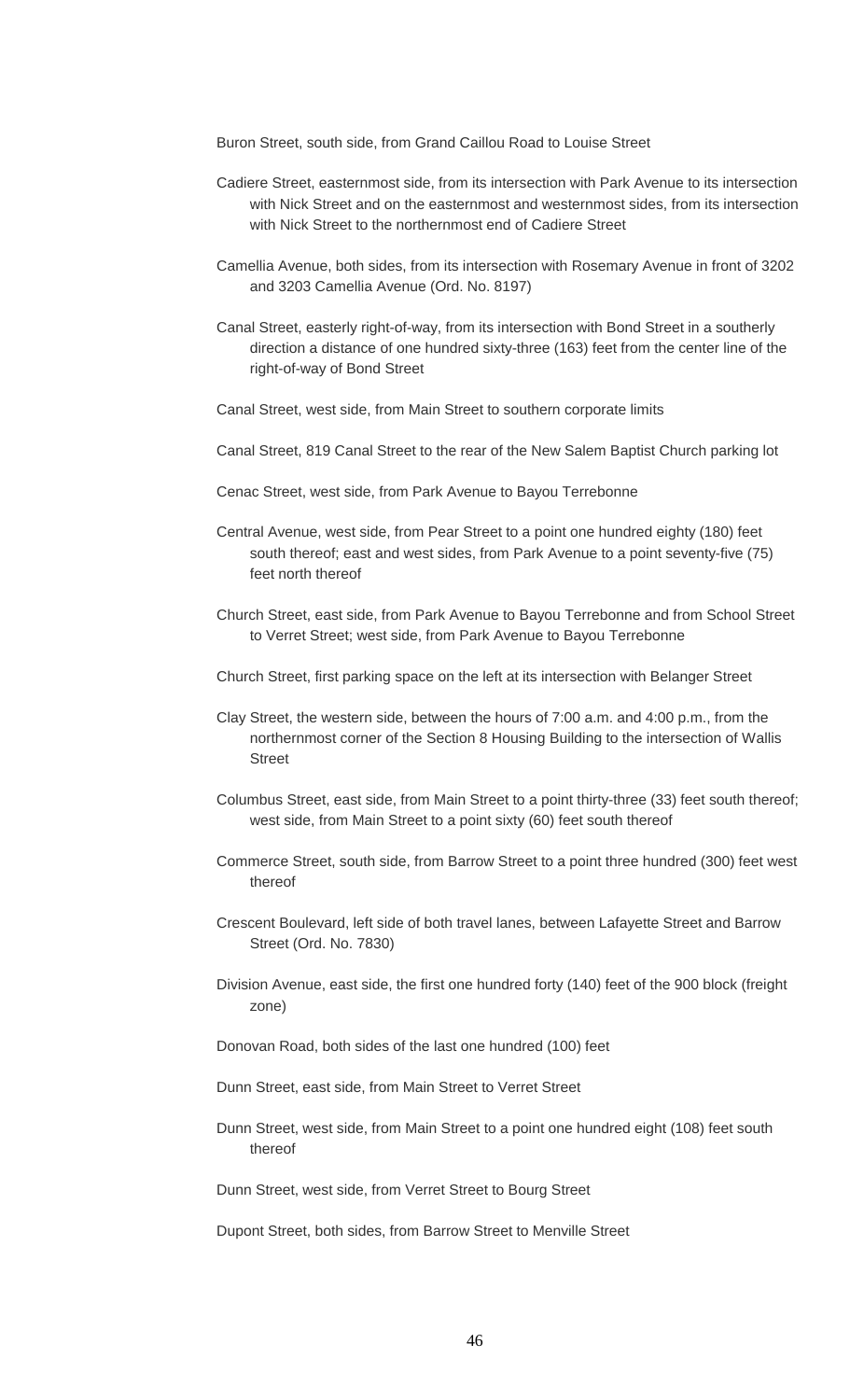- Elizabeth Street, both sides, from Williams Avenue, westerly for a distance of one hundred eighteen (118) feet seven (7) inches
- Engeron Street, east side, the one-hundred-twenty-foot zone in front of the residence located at 517 Engeron Street
- Gabasse Street, east side, from the southernmost right-of-way of Main Street southward to the northernmost right-of-way of Belanger Street
- Gabasse Street, east side, from Main Street to Point Street; west side, from Main Street to Bayou Terrebonne
- Garnet Street, west side, from Park Avenue to Elm Street; east side, from Park Avenue to a point seventy-five (75) feet north thereof
- Gautreaux Street, east side, from Barrow Street to Dupont Street
- Geist Street, west side, from Bayou Black Drive to South Street
- General Bragg Street, northerly right-of-way in a westerly direction, a distance of two hundred eighteen (218) feet from its intersection with Smith Lane
- Gibb Street, south side, in an easterly direction, a distance of two hundred fifty-four (254) feet from the center line of North Van Avenue to the center line of its intersection with Peters Street
- Gouaux Avenue, east side, from its intersection with the center line of the right-of-way of Cherry Street, northerly a distance of fifty (50) feet

Gouaux Avenue, east side of 228

Gouaux Avenue, west side, from Park Avenue to north corporate limits

Grand Caillou Road, both sides, along the 1500 block

- Grand Caillou Road, southernmost lane, or more particularly by the third lane farthest from the center line of the southern portion of such road, from East Tunnel Boulevard to North and/or South Van Avenue
- Grande Street, that portion beginning at its intersection with Grand Caillou Road and proceeding for a distance of one hundred (100) feet
- Grinage Street, the western portion between Bond Street and Honduras Street (Ord. No. 6882)
- Grinage Street, that portion from the Bond Street intersection, and then proceeding a distance of one hundred (100) feet
- Grinage Street, east side, from Main Street to Bayou Terrebonne

Gum Street, south side, from Palm Avenue, a distance of fifty (50) feet

Hellier Street, that portion from [103](https://www.municode.com/library/) to [107](https://www.municode.com/library/)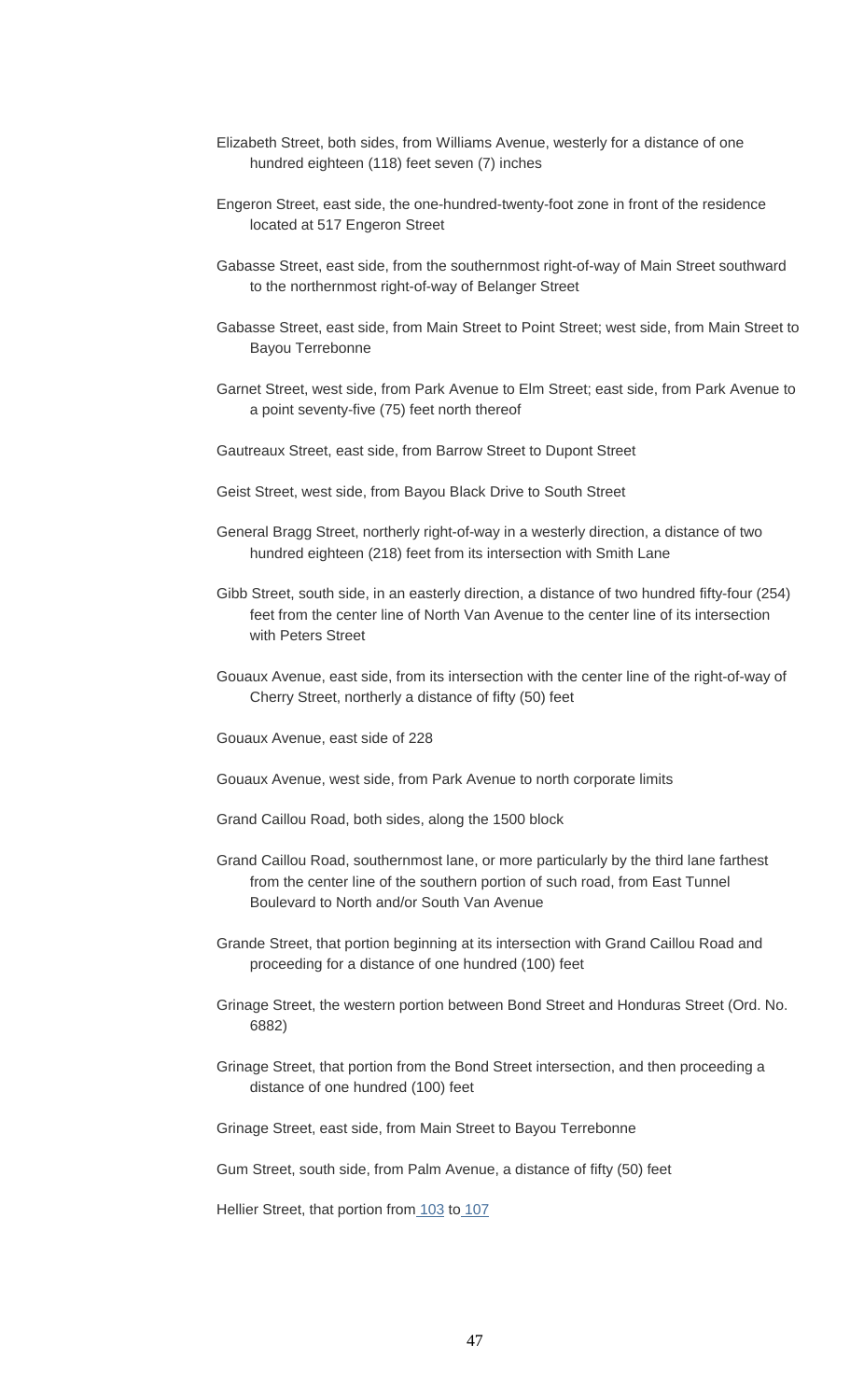- High Street, north side, from Canal Street to Barataria Avenue
- High Street, between Lafayette Street and Gabasse Street
- Honduras Street, north side, between Honduras Street and Lafayette Street
- Houma Street, approximately fifteen (15) feet of depth and the width of the end of the street
- Houma Street, that portion from the beginning of the property line closest to Liberty Street, and then proceeding east, to the first residence, (a distance of approximately eighty (80) feet)
- Josephine Street, south side, from Williams Avenue, westerly for a distance of two hundred thirty-four (234) feet nine (9) inches
- King Street, from the property line closest to Main Street and then proceeding for a distance of one hundred twenty (120) feet past the King Street Park
- Laban Avenue, to the northernmost boundary of 1414 Laban Avenue
- Lafayette Street, east side, from Park Avenue to Honduras Street; west side, from Main Street to Park Avenue; and on both sides, from a point fifty (50) feet north of Bond Street to a point fifty (50) feet south of Honduras Street
- Leona Street, along the easterly and westerly rights-of-way, from its intersection with Main Street in a southerly direction a distance of fifty-four (54) feet from the center line of the right-of-way of Main Street
- Levron Street, west side, from Madison Street to south end; east side, from Hobson Street to a point forty-four (44) feet north thereof
- Levron Street, east side, from Hobson Street, extending in a southerly direction, for five hundred (500) feet
- Liberty Street, west side, from Main Street to Saint Anthony Street
- Lucius Street, south side, from Suthon Avenue to west side
- Magnolia Street, northerly side, from Barrow Street to Lafayette Street
- Main Street, north side, from Barrow Street to a point one hundred fifty (150) feet east of Gabasse Street; from Roussell Street to a point seventy-five (75) feet west thereof, and from Lafayette Street to a point sixty (60) feet west thereof; and south side, from a point one hundred (100) feet east of Gabasse Street to a point one hundred thirtytwo (132) feet east of Barrow Street
- Main Street, north side of the 400 block, beginning at the imaginary center line of Goode Street and continuing for forty-seven (47) feet in a westerly direction
- Main Street, south side, from its intersection with Barrow Street to its intersection with Gabasse Street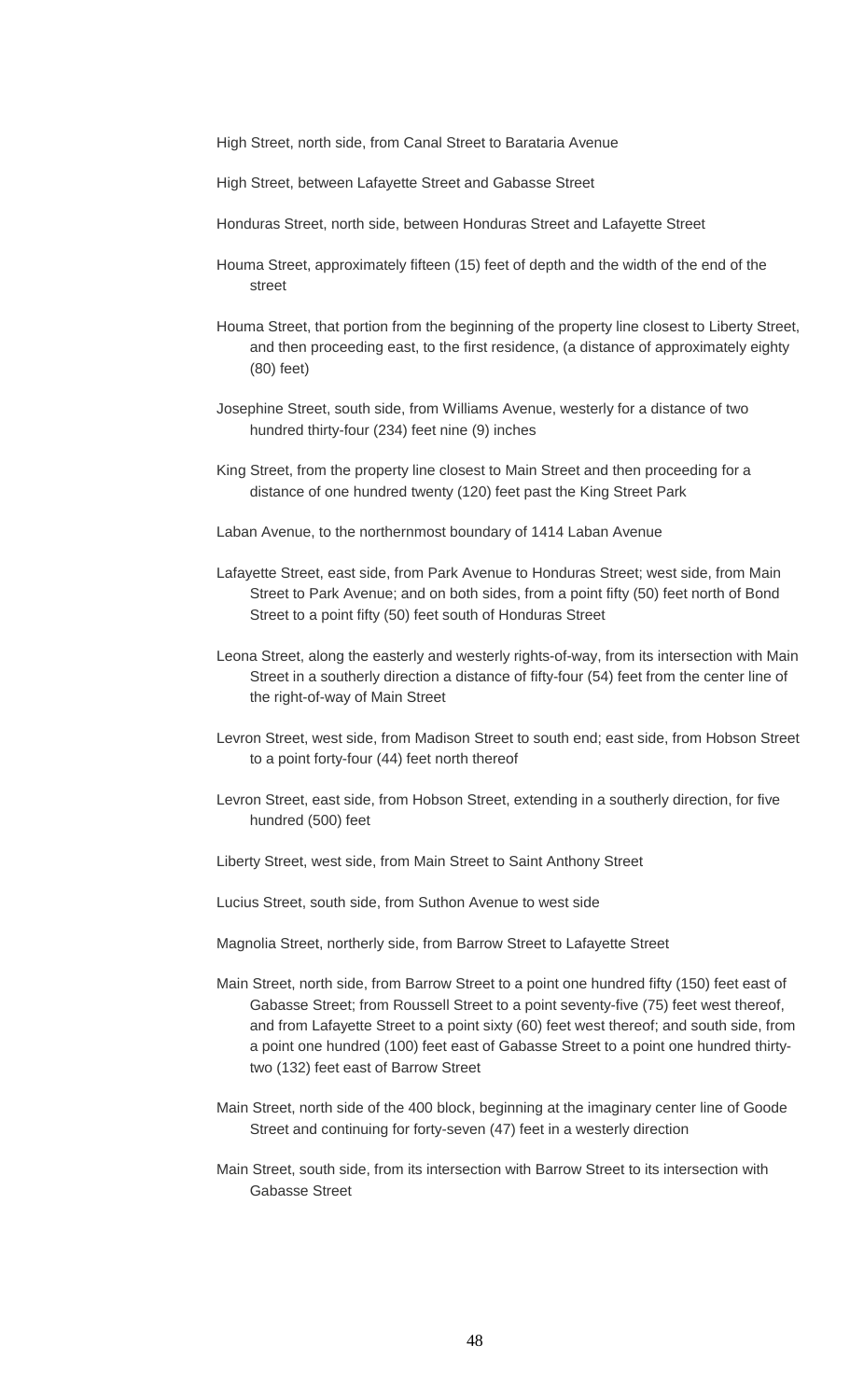- Main Street, south side, from Roussell Street, easterly for a distance of two hundred eighty-five (285) feet
- Main Street, northernmost side, from its intersection with St. Charles Street to its intersection with Adone Street
- Main Street, south side, from St. Charles Street to Morgan Street
- Maple Avenue, both sides, from Park Avenue to a point seventy-five (75) feet north thereof

McKinley Street, the western side of the entire length (Ord. No. 6903)

Mildred Street, both sides

Miles Street, north side, between Dunn Street and the Intracoastal Canal

Naquin Street, east side, from Main Street to south corporate limits

New Orleans Boulevard, next to neutral ground, from Park Avenue to Legion Avenue

- Nick Street, northernmost side, from its intersection with St. Michel Street to its intersection with Connely Street
- Oak Street, west side, from Park Avenue, northerly a distance of eighty-seven (87) feet
- Oak Street and Georgia Street, on the Georgia Street side
- Odette Street, west side, from East Tunnel Boulevard to the end of Odette Street at Porche Motor Company
- Palm Avenue, east side, from Gum Street, northerly a distance of seventy-five (75) feet
- Palm Street, the west side of the block between Cypress and Gum Streets
- Park Avenue, north side, from Central Avenue to a point sixty (60) feet east of Suthon Avenue, and from Williams Avenue to Ruth Street; south side, from a point fifty (50) feet east of Suthon Avenue to the Intracoastal Canal
- Park Avenue, along the northerly right-of-way from the center line of Stoval Street, in a westerly direction a distance of three hundred forty-one (341) feet, to the center line of Morrison Avenue
- Park Avenue, along the southerly right-of-way of the 600 block, from its intersection with Morrison Avenue in an easterly direction a distance of sixty-seven (67) feet and along the 700 block from its intersection with Morrison Avenue in a westerly direction a distance of forty (40) feet from the center line of Morrison Avenue
- Pear Street, south side, from Central Avenue to a point forty-two (42) feet west of Wright Avenue
- Pecan Street, both sides, the first seventy-five (75) feet thereof beginning at the intersection of Pecan Street and Park Avenue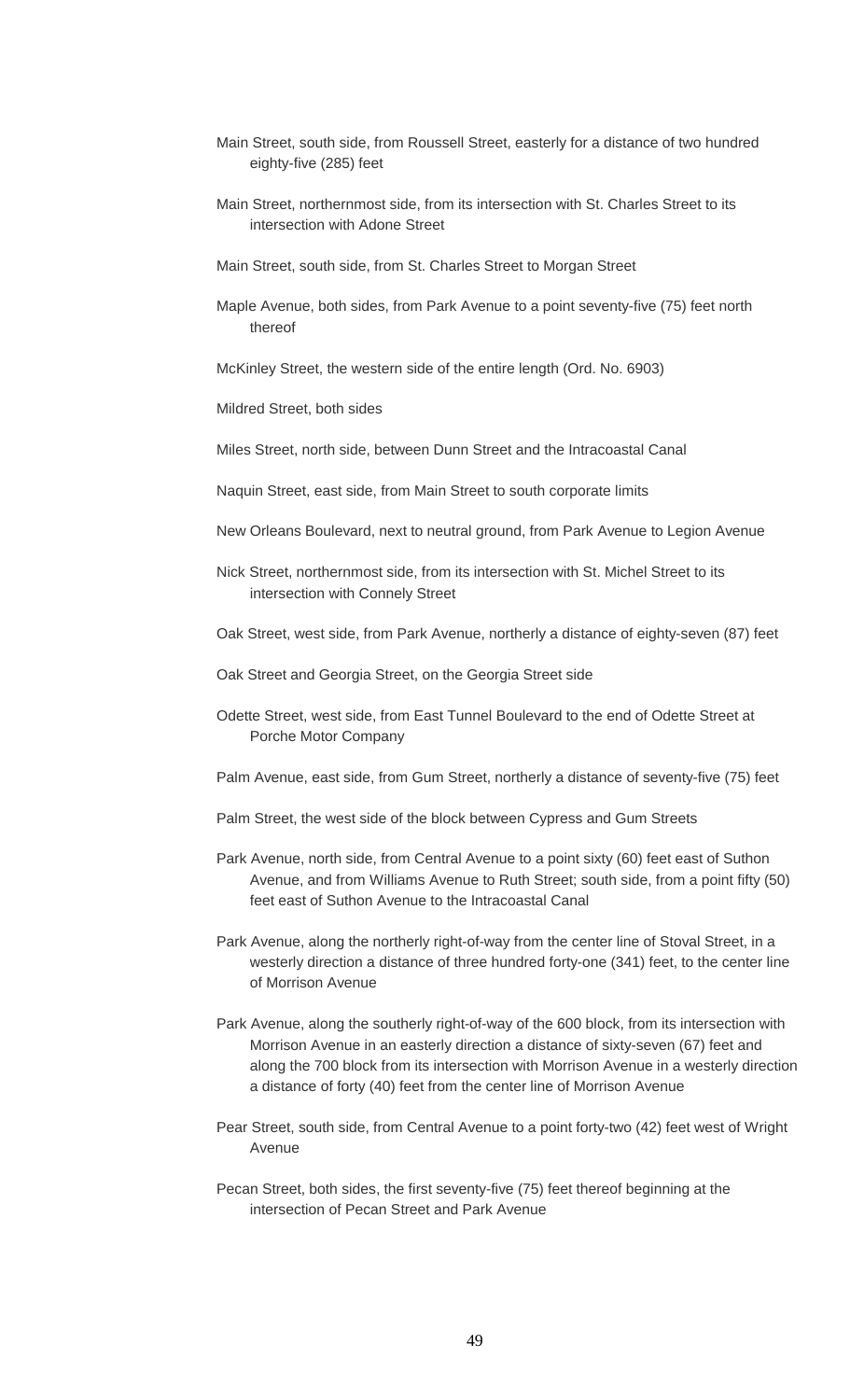Pecan Street, the east side, on the last one-half block of Pecan Street

- Percy Avenue, along the southerly right-of-way in a westerly direction from the center line of its intersection with Leslie Street a distance of one hundred twenty-five (125) feet
- Pine Avenue, along the southerly right-of-way from the center line of its intersection with Boston Lane a distance of three hundred sixty-five (365) feet to the center line of its intersection with Barrow Street
- Pitre Street, entire east side
- Point Street, left side, from Dunn Street going one hundred twenty (120) feet toward the Intracoastal Canal
- Point Street, north side, the thirty-five-foot section across from its intersection with Aycock Street
- Point Street, south side, from Grinage Street to Aycock Street
- Polk Street, both sides, that portion between Highway 311 and Valhi Boulevard

Polk Street, east side, from Main Street to south end

- Railroad Avenue, the east side, between Hobson Street and West Tunnel Boulevard
- Rosemary Avenue, east side, for a distance of eighty-six (86) feet beginning at 222 Rosemary Avenue and continuing to the corner of Senator Circle
- Roussell Street, east and west sides, from its intersection with Belanger Street to its intersection with Main Street
- Roussell Street, east side, from Bayou Terrebonne to Belanger Street, and from Wood Street to a point one hundred (100) feet south thereof; west side, from Main Street to a point one hundred forty (140) feet south thereof, and from Verret Street to Wood Street
- Ruth Street, west side, from Park Avenue to Legion Avenue; east side, from Park Avenue to a point one hundred (100) feet north thereof
- St. Charles Street, east and west sides, from Main Street to south corporate limits
- St. Pius Street, along the easterly right-of-way, in a southerly direction, a distance of thirty (30) feet from its intersection with Acadian Drive
- Samuel Street, left side, for its entire length
- Samuel Street, the entire right side and that portion of the left side beginning at a point three hundred (300) feet from its intersection with Main Street and continuing to the end
- San Antonio Boulevard, east and west sides, from its intersection with St. Charles Street to its intersection with Galveston Drive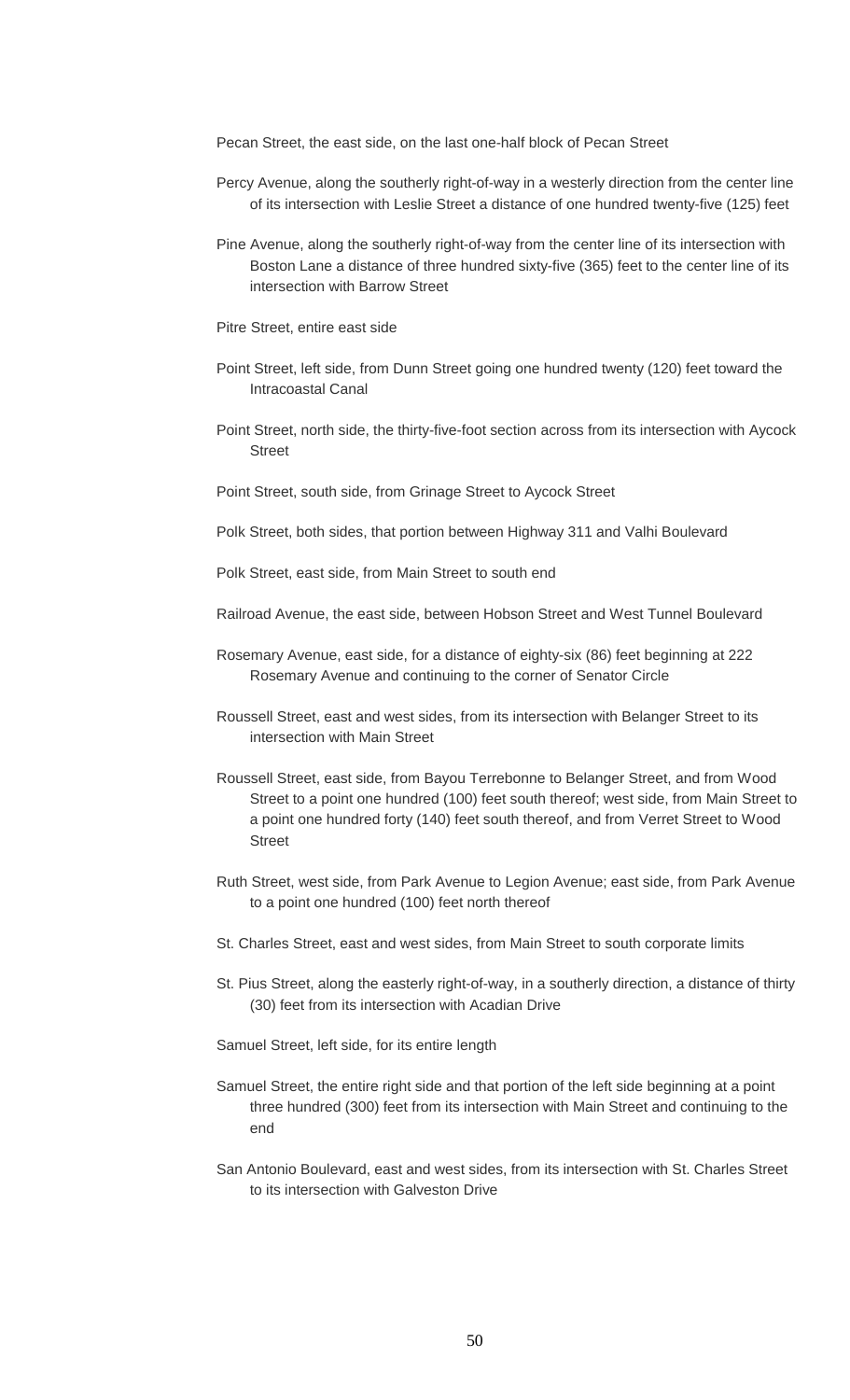- School Street, north side, from the center line of Roussell Street west for a distance of seventy-two (72) feet
- School Street, south side, from Canal Street to Dunn Street
- Scott Lane, from Park Avenue to the north property line of the Houma Housing Authority
- Scott Lane, the odd numbered side of that portion from the beginning of the rear property line of the commercial business closest to West Park Avenue and then proceeding for a distance of approximately five hundred (500) feet
- Senator Street, that portion of the north side of from the property line closest to East Street and then proceeding for a distance of two hundred twenty (220) feet past the Emanuel Baptist Church
- Short Street, southernmost side, from its intersection with Division Avenue to its intersection with Dunn Street
- Simmons Drive, north and south sides, from Saadi Street to Beatrice Street
- Smith Lane, east side, from Main Street to south end
- Southdown West Boulevard, both sides, from its intersection with St. Charles Street westward for a distance of six hundred seventy-three point fifty-seven (673.57) feet
- Stovall Street, along the westerly right-of-way in a northerly direction, a distance of sixtyfour (64) feet from its intersection with the center line of Park Avenue
- Stovall Street, from the end of the existing "No Parking Zone" to its intersection with Park Avenue
- Suthon Avenue, east and west sides, from Park Avenue to a point seventy-five (75) feet north thereof
- T. Baker Street, entire north side, from Ruth Street to Williams Avenue (Ord. No. 7825)
- T. Baker Street, entire south side, from Ruth Street to Williams Avenue (Ord. No. 8332)
- Truman Street, the south side, for the entire length (Ord. No. 5995)
- Verret Street, at the side entrance of a structure situated at 501 Roussell Street
- Verret Street, between the AT&T electronic gate and the driveway for 629 Verret Street (Ord. No. 7835)
- Verret Street, directly in front of 1106 Verret Street (Ord. No. 6965)
- Verret Street, that portion directly in front of the St. Francis de Sales Cathedral between the two (2) driveways
- Walnut Street, right-of-way, from its intersection with Park Avenue in a northerly direction a distance of seventy-five (75) feet from the center line of the right-of-way of Park Avenue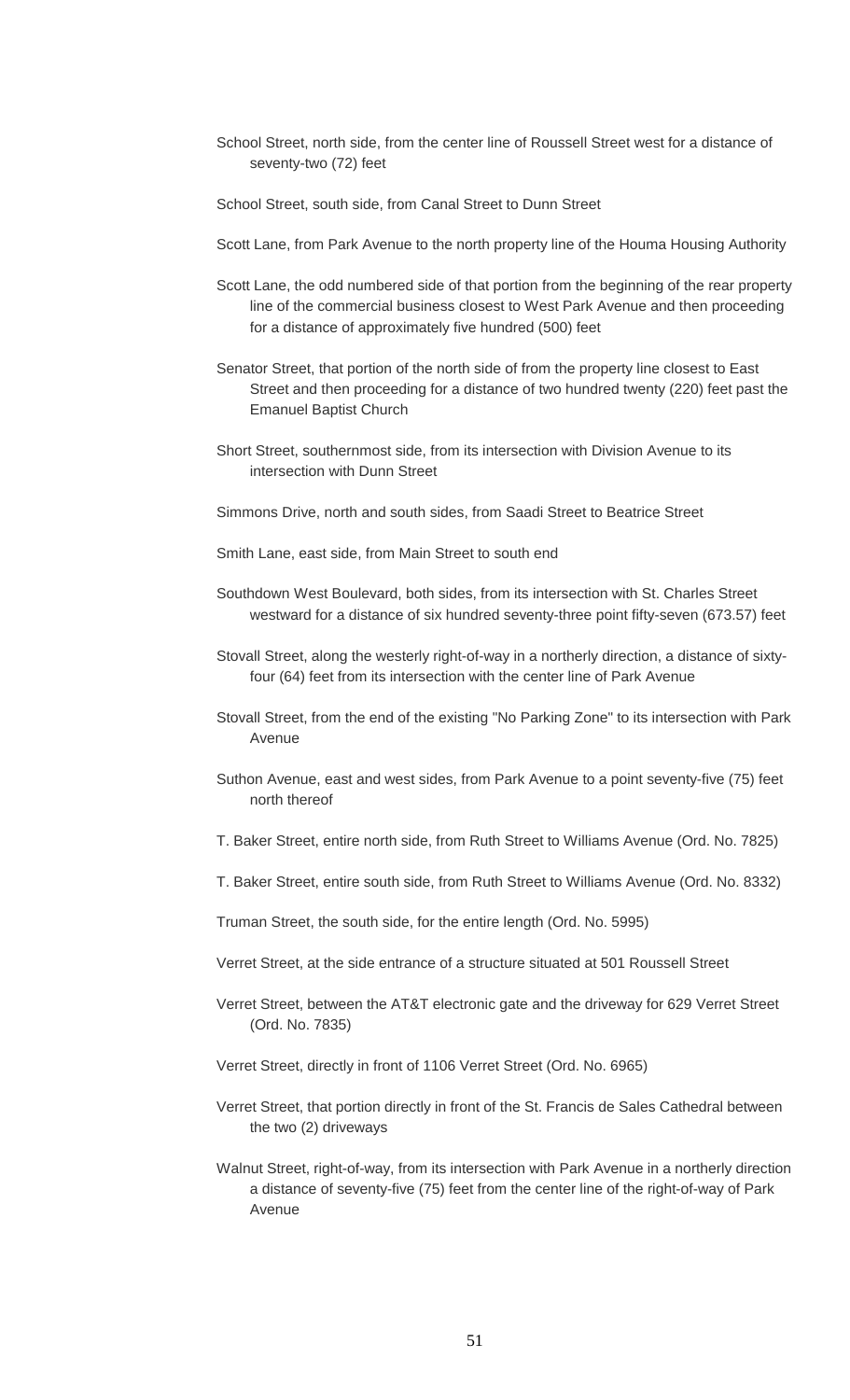- Walnut Street, westerly right-of-way, from its intersection with Park Avenue in a northerly direction a distance of fifty (50) feet from the center line of the right-of-way of Park Avenue
- West Street, west side, from its intersection with Main Street in a southerly direction to its intersection with St. Joseph Street
- West Street, west side, from the center line of the right-of-way of St. Joseph Street, in a northerly direction, for seventy-two and one-half (72½) feet
- Williams Avenue, both sides, from the intersection of Park Avenue to Legion Avenue
- Williams Avenue, east side, from the intersection with Park Avenue to the point designated as "old city limits"
- Wilson Avenue, east side, from Park Avenue to a point seventy-five (75) feet north thereof; west side, from Park Avenue to Birch Boulevard
- Wilson Avenue, both sides, during special events specifically designated by the parish council, are hereby designated as an "emergency parking zone" (Ord. No. 5911)
- Wood Street, north side, from Goode Street to Roussell Street; north side from Roussell Street to Barrow Street, and from Liberty Street to Dunn Street
- Wright Street, east side, from Pear Street to a point one hundred eighty (180) feet south thereof

Zeringer Street, north side, from Gautreaux Street to its west end

(b)

*No parking on grass.* It shall be unlawful for the owner or operator of any vehicle to park any vehicle, or to allow any vehicle under his control to be parked on any neutral ground which is that portion as follows:

Birch Avenue and the entirety of the Maple Street Park

(City Code 1965, § 22-48; Ord. No. 4065, 9-23-87; Ord. No. 4083, 10-28-87; Ord. No. 4132, 2-24- 88; Ord. No. 4182, 6-8-88; Ord. No. 4199, 7-13-88; Ord. No. 4213, 7-27-88; Ord. No. 4248, 11-9-88; Ord. No. 4267, 12-7-88; Ord. No. 4420, 11-8-89; Ord. No. 4248, 11-9-88; Ord. No. 4552, 9-26-90; Ord. No. 4556, 9-26-90; Ord. No. 4606, 1-9-91; Ord. No. 4619, 2-27-91; Ord. No. 4620, 2-27-91; Ord. No. 4648, 4-24-91; Ord. No. 4695, 8-28-91; Ord. No. 4790, § I, 3-11-92; Ord. No. 4805, § I, 3- 25-92; Ord. No. 4988, § I, 1-27-93; Ord. No. 5005, § I, 2-24-93; Ord. No. 5039, § I, 5-26-93; Ord. No. 5068, § I, 7-14-93; Ord. No. 5153, § I, 12-1-93; Ord. No. 5232, § I, 5-11-94; Ord. No. 5455, § I, 8-23- 95; Ord. No. 5524, § I, 12-13-95; Ord. No. 5663, § I, 9-11-96; Ord. No. 5875, § I, 1-28-98; Ord. No. 5911, § I, 5-27-98; Ord. No. 5995, § I, 12-2-98; Ord. No. 6129, § I, 10-27-99; Ord. No. 6140, § I, 12- 1-99; Ord. No. 6601, § I, 4-10-02; Ord. No. 6666, § I, 8-14-02; Ord. No. 6667, § I, 8-14-02; Ord. No. 6738, § I, 3-26-03; Ord. No. 6746, § I, 4-9-03; Ord. No. 6754, § I, 4-23-03; Ord. No. 6801, § I, 10-8- 03; Ord. No. 6813, § I, 10-22-03; Ord. No. 6815, § I, 11-5-03; Ord. No. 6882, § I, 6-9-04; Ord. No. 6903, § I, 8-11-04; Ord. No. 6965, § I, 3-9-05; Ord. No. 7135, § I, 6-14-06; Ord. No. 7294, § I, 4-25- 07; Ord. No. 7303, § I, 6-13-07; Ord. No. 7374, § I, 10-24-07; Ord. No. 7398, § I, 12-12-07; Ord. No. 7426, § I, 3-12-08; Ord. No. 7508, § I, 8-27-08; Ord. No. 7595, § 1, 1-28-09; Ord. No. 7733, § I, 10- 28-09; Ord. No. 7774, § I, 1-27-10; Ord. No. 7775, § I, 1-27-10; Ord. No. 7785, § I, 2-24-10; Ord. No. 7825, § I, 5-26-10; Ord. No. 7830, § I, 5-26-10; Ord. No. 7835, § I, 6-9-10; Ord. No. 7916, § I, 10-27- 10; Ord. No. 7942, § I, 1-26-11; Ord. No. 8132, § I, 6-13-12; Ord. No. 8197, § I, 9-26-12; Ord. No.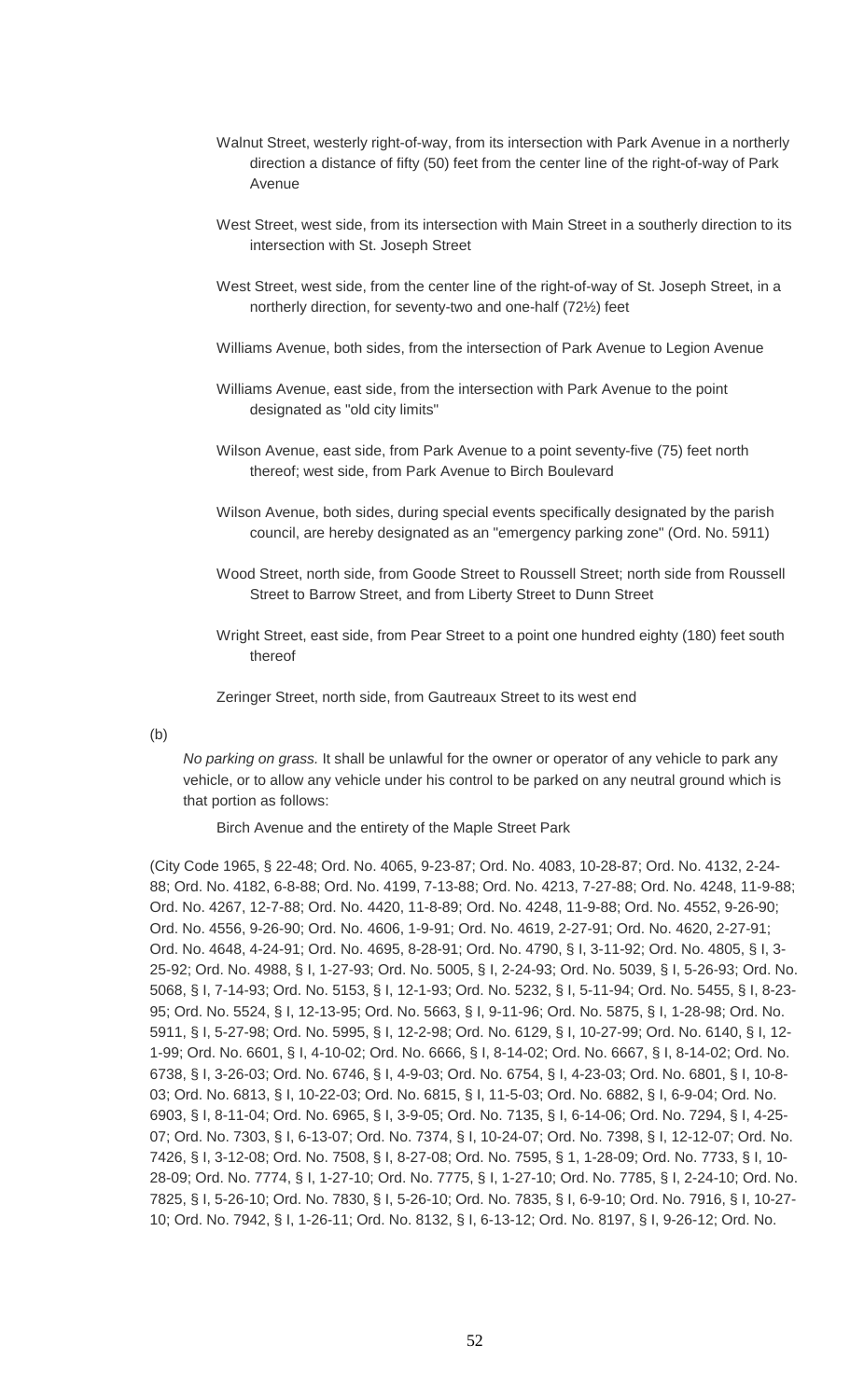8243, § I, 11-28-12; Ord. No. 8304, § I, 6-26-13; Ord. No. 8332, § I, 8-28-13; Ord. No. 8396, § I, 2- 12-13; Ord. No. 8422, § I, 4-23-14; Ord. No. 8539, § I, 4-22-15)

**Editor's note—** Ord. No. 7135, adopted June 14, 2006, amended the Code by enacting new provisions designating new "no parking on grass" regulations as [§ 18-247;](https://www.municode.com/library/) however as such provisions already existed in the Code, a new subsection (b) was created at the editor's discretion.

**State Law reference—** Local parking regulations, R.S. 32:41(A)(1), 32:42(A).

#### • **Sec. 18-248. - Overnight parking.**

There shall be no parking of any vehicle weighing over three (3) tons, and having a length in excess of twenty (20) feet, on any street within the city limits between 6:00 p.m. and 6:00 a.m.

(City Code 1965, § 22-49.1)

**State Law reference—** Unattended motor vehicles, R.S. 32:145.

|  | See 18.240 Stanning and parking buses                                             |  |  |
|--|-----------------------------------------------------------------------------------|--|--|
|  | $\frac{1}{2}$ bit to $\frac{1}{4}$ , $\frac{1}{2}$ bit plants and partning busts. |  |  |

 $\overline{a}$ 

The operator of passenger buses shall not receive or discharge passengers on that portion of Main Street in the city lying between Gabasse Street and Canal Street.

 $\overline{(b)}$ 

No bus shall be parked or allowed to stand in the public streets of the city in that area bounded by the Bayou Terrebonne on the north, by the east side of Gabasse Street, by the south side of School Street, and by the west side of Canal Street, except that portion of the east side of Church Street lying between the prolongation of the south line of Belanger Street and School Street, which portion of such street is hereby designated as a "rural bus zone," in which area no other vehicles shall be parked or allowed to stand between the hours of 7:00 a.m. and 5:00 p.m., except on Sundays. The operators of such rural buses shall not park more than one (1) bus of each line in such zone at any one (1) time and no bus shall be parked in such zone for more than one (1) consecutive hour.

 $\left(\mathrm{e}\right)$ 

The operators of all passenger buses shall park the vehicles under their control parallel with the edge of the sidewalk on the east side of Church Street with the curbside wheels of the vehicles within twelve (12) inches of the edge of the sidewalk and with the front bumper within twenty-four (24) inches of the prolongation of the south curb of Belanger Street or within twenty-four (24) inches of the rear bumper of any bus already parked in such zone. Whenever any passenger bus shall pull out of its parking area, all bus operators in the rear shall immediately advance their vehicles in order to allow as much space as possible in the rear to accommodate buses subsequently arriving.

 $\overline{(d)}$ 

The term "passenger bus" in this section shall mean any motor vehicle having a capacity of more than ten (10) passengers, which is used to convey passengers for hire under a certificate issued by the state public service commission or the interstate commerce commission.

(City Code 1965, § 22-51)

**State Law reference—** Red flags, use in parking buses, R.S. 32:369; "bus" or "passenger coach" defined, R.S. 47:451(1).

• **Secs. 18-249—18-265. - Reserved.**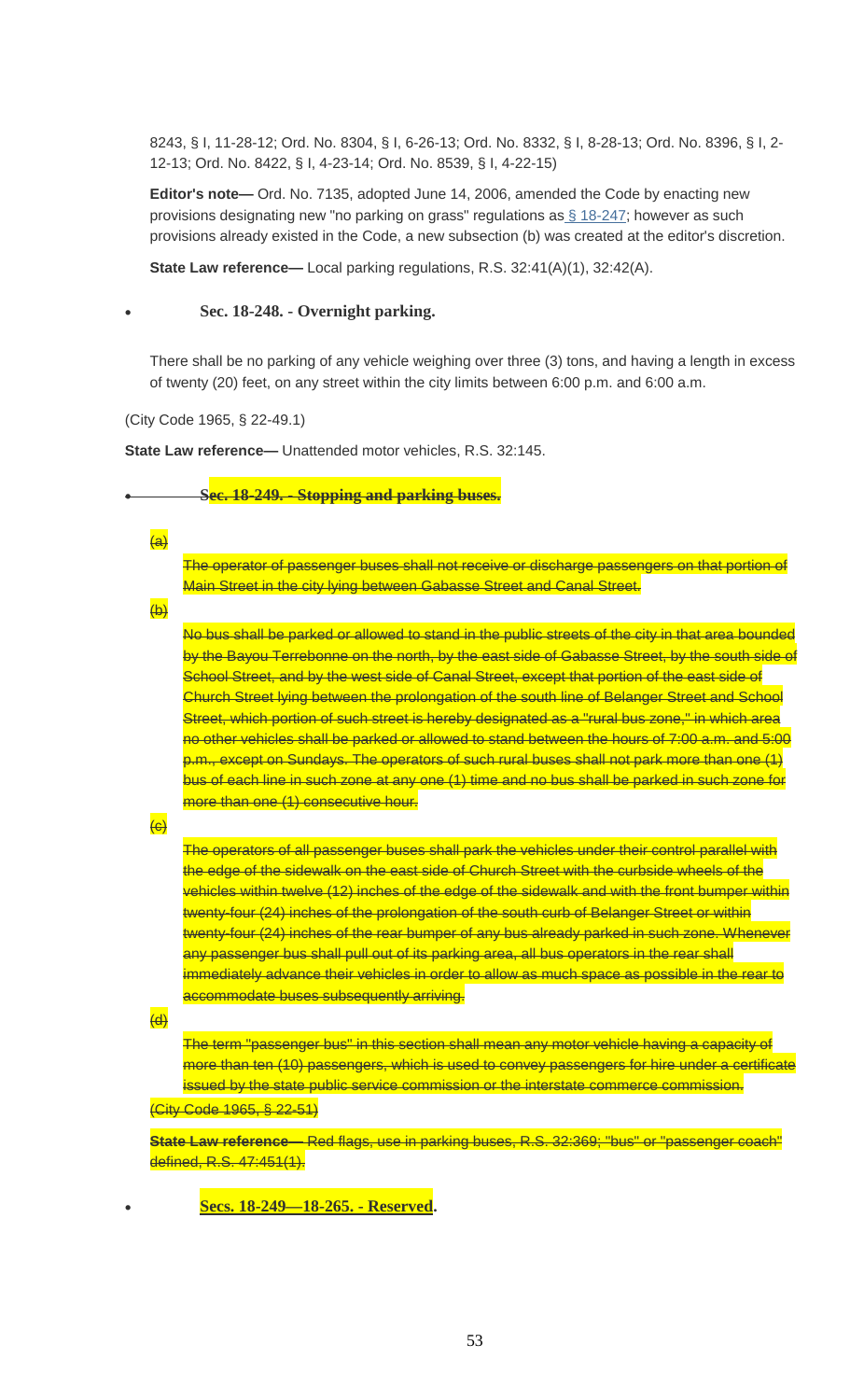# • **DIVISION 2. - IMPOUNDING VEHICLES (CITY)**

# • **Sec. 18-266. - Authorized.**

The members of the police department of the City of Houma are hereby directed and authorized to have any vehicle parked in the city in violation of this Code or any ordinance, including any vehicle abandoned on the public streets, or city owned or leased parking lots, seized and hauled or towed from the city streets or parking lots to any suitable area designated by the parish government.

(City Code 1965, § 22-57)

**State Law reference—** Removal of vehicle for certain violations, R.S. 32:142; "abandoned motor vehicle" defined, R.S. 32:471(1); removal of abandoned motor vehicles, R.S. 32:474.

## • **Sec. 18-267. - Towing and storage charges.**

(a)

The towing charges of vehicles that have been seized and removed under this division shall not exceed fifty-five dollars (\$55.00).

(b)

The storage charge of vehicles that have been seized and removed under this division shall be one dollar (\$1.00) per day after the day the vehicle was first seized and removed to a place of storage as approved by the parish government.

(c)

Each owner operating an auto wrecker in the city, upon making application for a permit to operate such service, shall furnish a certificate of insurance evidencing public liability coverage in an amount of not less than one hundred thousand dollars (\$100,000.00) personal injury coverage for one (1) person, three hundred thousand dollars (\$300,000.00) personal injury coverage for one (1) accident or incident and twenty-five thousand dollars (\$25,000.00) property damage. The policy may provide for a two hundred fifty dollar (\$250.00) deductible per claim on property damage only.

(d)

There shall be an annual fee of twenty-five dollars (\$25.00), payable at the office of the parish council clerk upon application for a permit to operate an auto wrecker in the city.

## (City Code 1965, § 22-58)

**State Law reference—** Procedures when motor vehicles are towed and stored, R.S. 32:521 et seq.

## • **Sec. 18-268. - Notice to owner; redemption authorized.**

The chief of police or any member of the police department designated by him shall serve notice on the owner of the vehicle that his vehicle has been impounded and the owner of the vehicle may repossess the vehicle by paying any fine imposed for the violation for which the vehicle was impounded, plus the towing and storage fees which have accumulated against the vehicle. The notice shall be given either by personal or domiciliary service if the owner resides within the corporate limits of the city or by receipted United States mail if the owner resides outside of the city. The address at which the vehicle was last registered for a license shall be deemed to be the correct address of the owner of the vehicle. In the event the vehicle has no license by which such address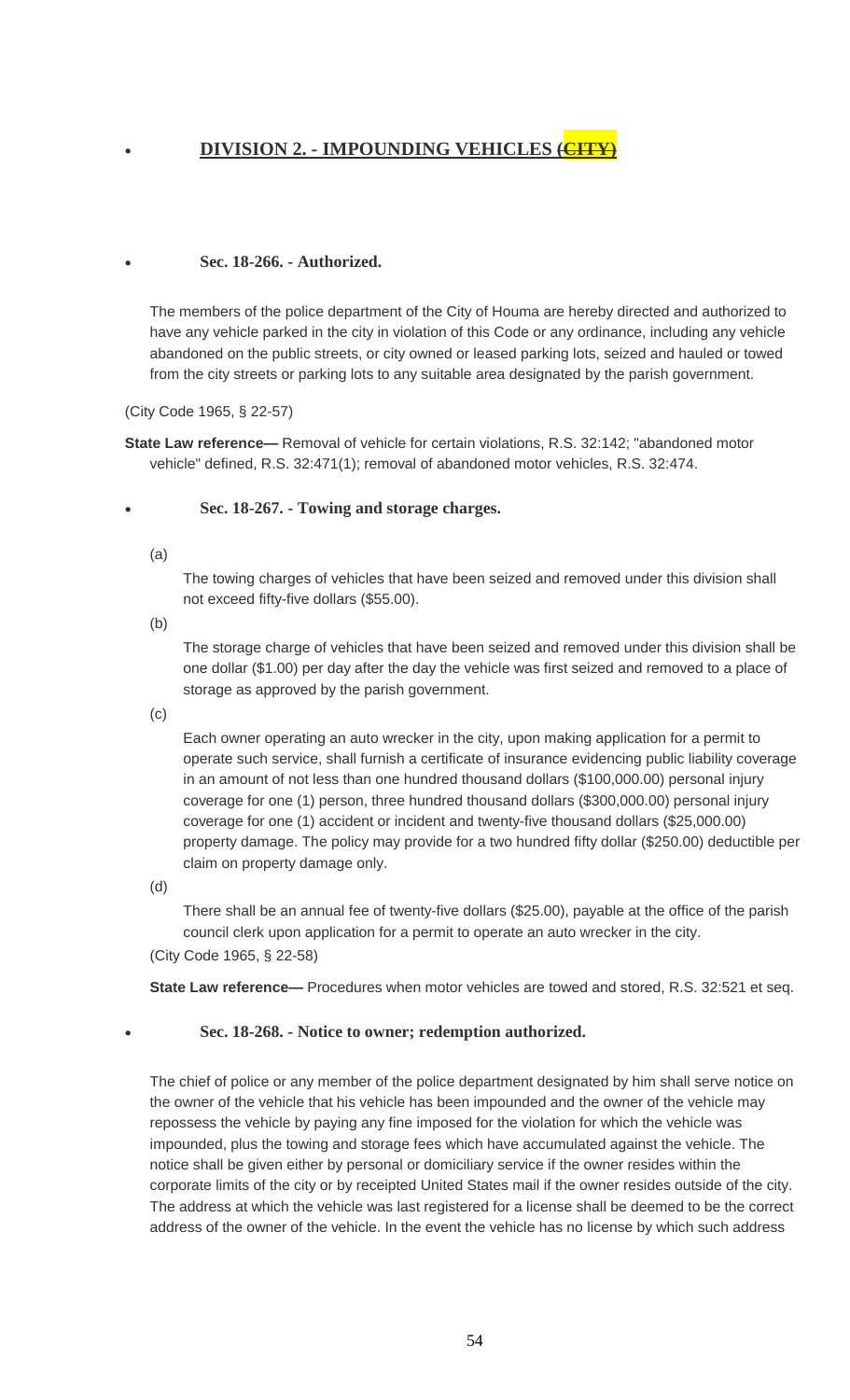can be traced and the address of the owner cannot be found, notice shall be given to the unknown owner by posting a copy thereof on or near the front door of the city hall. The return of the officer serving or posting the notice shall be prima facie proof of such service.

(City Code 1965, § 22-59)

**State Law reference—** Notification of owners and mortgage holders of abandoned vehicles on public property, R.S. 32:475.

## • **Sec. 18-269. - Disposition of unclaimed vehicles.**

Whenever any vehicle impounded pursuant to this division has not been claimed for a period of six (6) months, it shall be disposed of in the manner provided by R.S. 32:476.

(City Code 1965, § 22-60)

**State Law reference—** Procedure for sale of abandoned vehicles, R.S. 32:476.

• **Secs. 18-270—18-285. - Reserved.**

# • **DIVISION 3. - PARKING METERS (CITY)**

## • **Sec. 18-286. - Definition.**

The word "vehicle" as used in this division shall mean any device by which any person or property may be transported upon a highway or public street, except those operated upon rails or tracks.

(City Code 1965, § 22-66)

**State Law reference—** "Vehicle" defined, R.S. 32:1(92).

## • **Sec. 18-287. - Violations, penalty.**

Any person who shall violate or permit or allow any person to violate any provision of this division shall be punished as provided in [section 1-6](https://www.municode.com/library/) of this Code.

(City Code 1965, § 22-78)

# • **Sec. 18-288. - Purpose of receipts.**

The fee required to be deposited in parking meters is hereby levied as a police regulation and inspection fee to cover the cost of providing parking spaces, parking meters, and installation and maintenance thereof, the cost of regulation and inspection, operation, control and use of the parking meter spaces and zones created herein, for the regulation and control of traffic moving in and out of, and parking in such parking spaces and zones so created, and for the cost of any resultant traffic administration expense.

(City Code 1965, § 22-67)

**State Law reference—** Purpose of parking meters, R.S. 33:4871.

• **Sec. 18-289. - Designation of zones, streets.**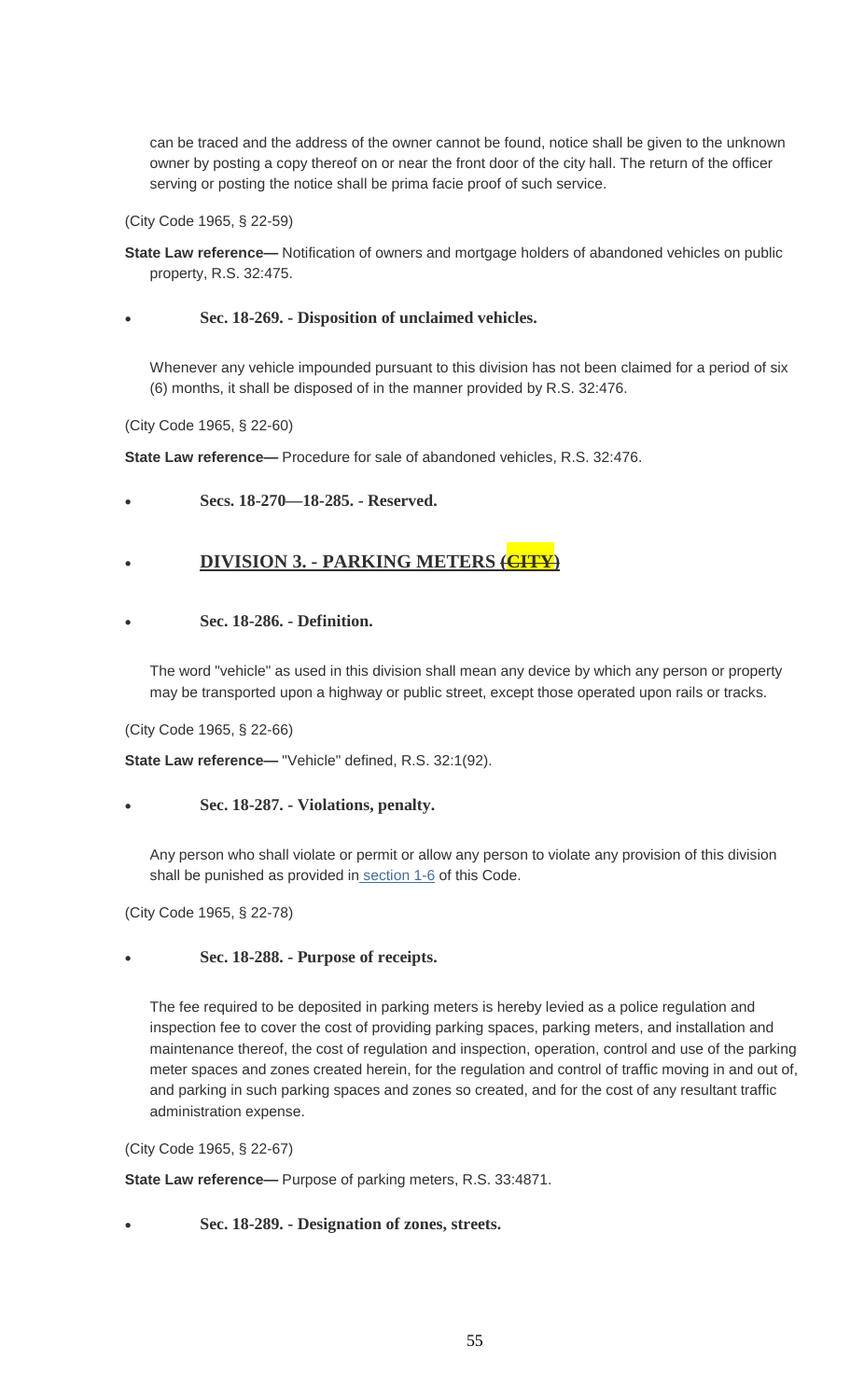The parish council may designate zones in which parking meters shall be installed. The following streets in the City of Houma are hereby designated and established as parking meter zones for the times shown:

(1)

*One-hour zones.*

Main Street, from Barataria to Barrow

Gabasse Street

- To remove parking meters and all meters from handicap parking spaces in the central business district consisting of: Gabasse Street (Between Main Street and Belanger Street)
- \*On the west side, (8) eight, 1-hour meters
- Belanger Street (300 block), from Grinage Street to Church Street and two meters located at 622 Belanger Street (south side of street between Roussell Street and Barrow Street) as designated or posted on the meter
- To authorize the installation of three (3) parking meters in front of 238 Gabasse Street.
- To authorize the designation of effective times for the three (3) parking meters in front of 238 Gabasse Street, and these parking meters be "NO PARKING" between the hours of 7:30 am—8:30 am and 1:30 pm—2:30 pm.
- Goode Street from Bayou Terrebonne to Main Street
- Church Street, from Bayou Terrebonne to Main Street
- Goode Street, east side, from Main Street to Belanger Street
- To authorize the removal of a parking meter on the west side of Goode Street (between Belanger St. and School St.—closest to School Street) and to convert said space to an un-metered "Handicapped Only" parking space. Be it further ordained that the appropriate signs be installed at this location.
- To authorize conversion of an un-metered "Handicapped Only" parking space on the west side of Goode Street (between School Street and Verret Street - closest to School Street) to a "Loading /Unloading Zone" between the hours of 6:00 am to 9:00 am and that said space remain an un-metered "Handicapped Only" parking space for the remainder of the day. Be it further ordained that the appropriate signs be installed at this location.

Canal Street from Main Street to School Street

## (2)

*Two-hour zones.*

Barrow Street from Bayou Terrebonne to Verret Street

School Street from Canal Street to Grinage Street

School Street from Roussell Street to Gabasse Street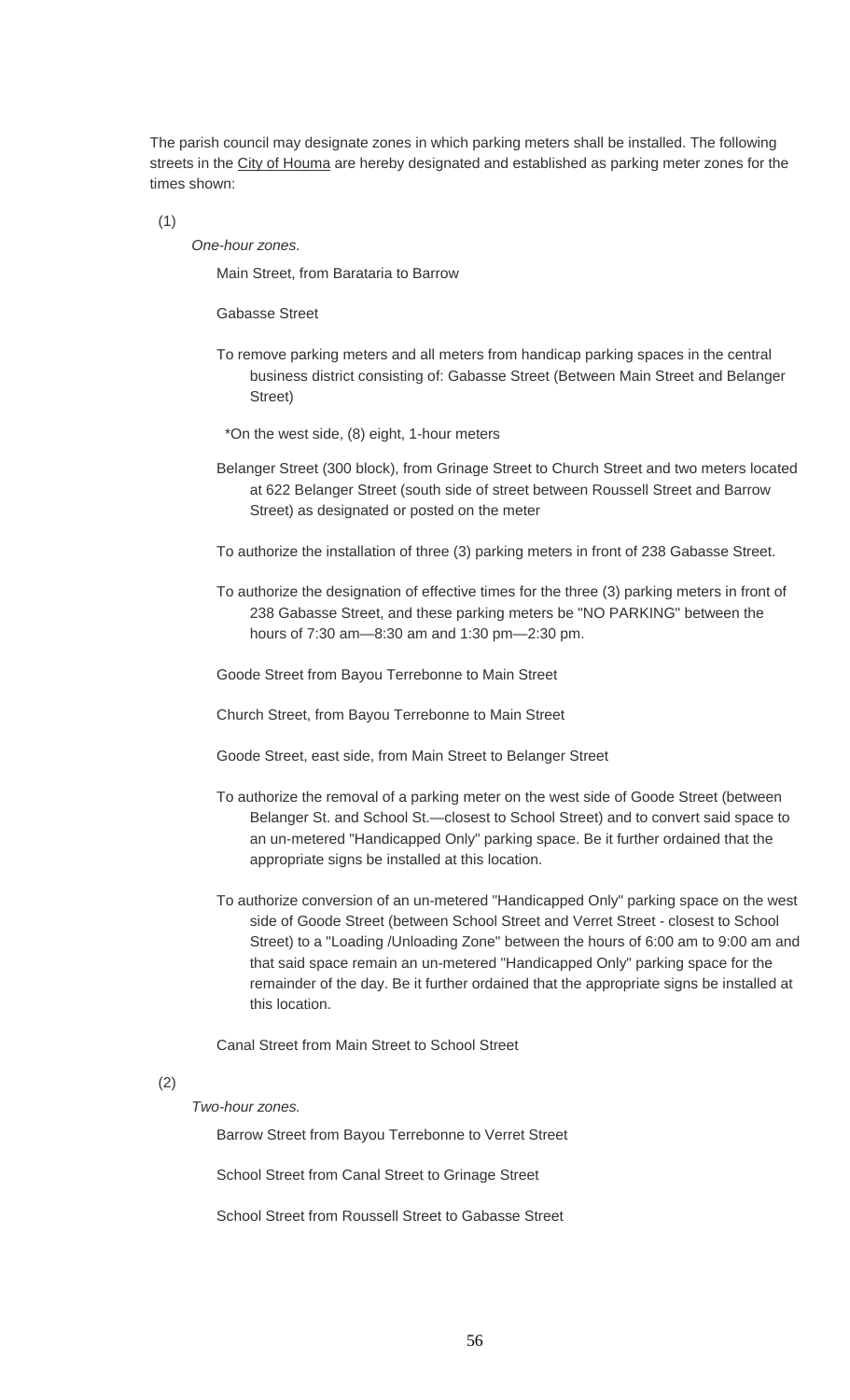- To create a two (2) hour zone on all parking meters on both sides of Main Street from Barataria Street to Barrow Street
- To remove parking meters and all meters from handicap parking spaces in the central business district consisting of: School Street (Between Barrow Street and Gabasse Street)
- \*On the north side, (2) two, 2-hour meters
- To remove parking meters and all meters from handicap parking spaces in the central business district consisting of: (Between School Street and Verret Street)
- \*On the east side, (2) two, 2-hour meters \*On the west side, (3) three, 2-hour meters
- To remove parking meters and all meters from handicap parking spaces in the central business district consisting of: (Between Belanger Street and School Street)
- \*On the east side, (2) two, 2-hour meters \*On the west side, (1) one, 2-hour meter
- To remove eight (8) parking meters, mark the curb yellow, and install "No Parking" signs along the west side of Gabasse Street from the rear parking lot of the Bank One Tower, to the intersection of Belanger Street.
- To remove the third parking meter on the South bound lane of Barrow Street from its intersection with School Street (in front of 405 Barrow Street).
- To remove the parking meters located in front of 315 Barrow Street.
- To remove the third parking meter on the south bound lane of Barrow Street from its intersection with Verret Street.
- To remove the two parking meters on the north side Verret Street from the Barrow Street intersection.

## (3)

#### *Four-hour zones.*

School Street, north side, from Grinage Street to Roussell Street

Church Street, from Main Street to Verret Street

- Goode Street, west side, from Main Street to Belanger Street
- Goode Street, from Belanger Street to Verret Street
- Barrow Street from Verret Street to Wood Street
- Belanger Street from Goode Street to Barrow Street, except two (2) one-hour meters located at 622 Belanger Street (on the south side of the street between Roussell Street and Barrow Street) as designated or posted on the meters
- To remove parking meters and all meters from handicap parking spaces in the central business district consisting of: (Between Verret St. and Wood Street)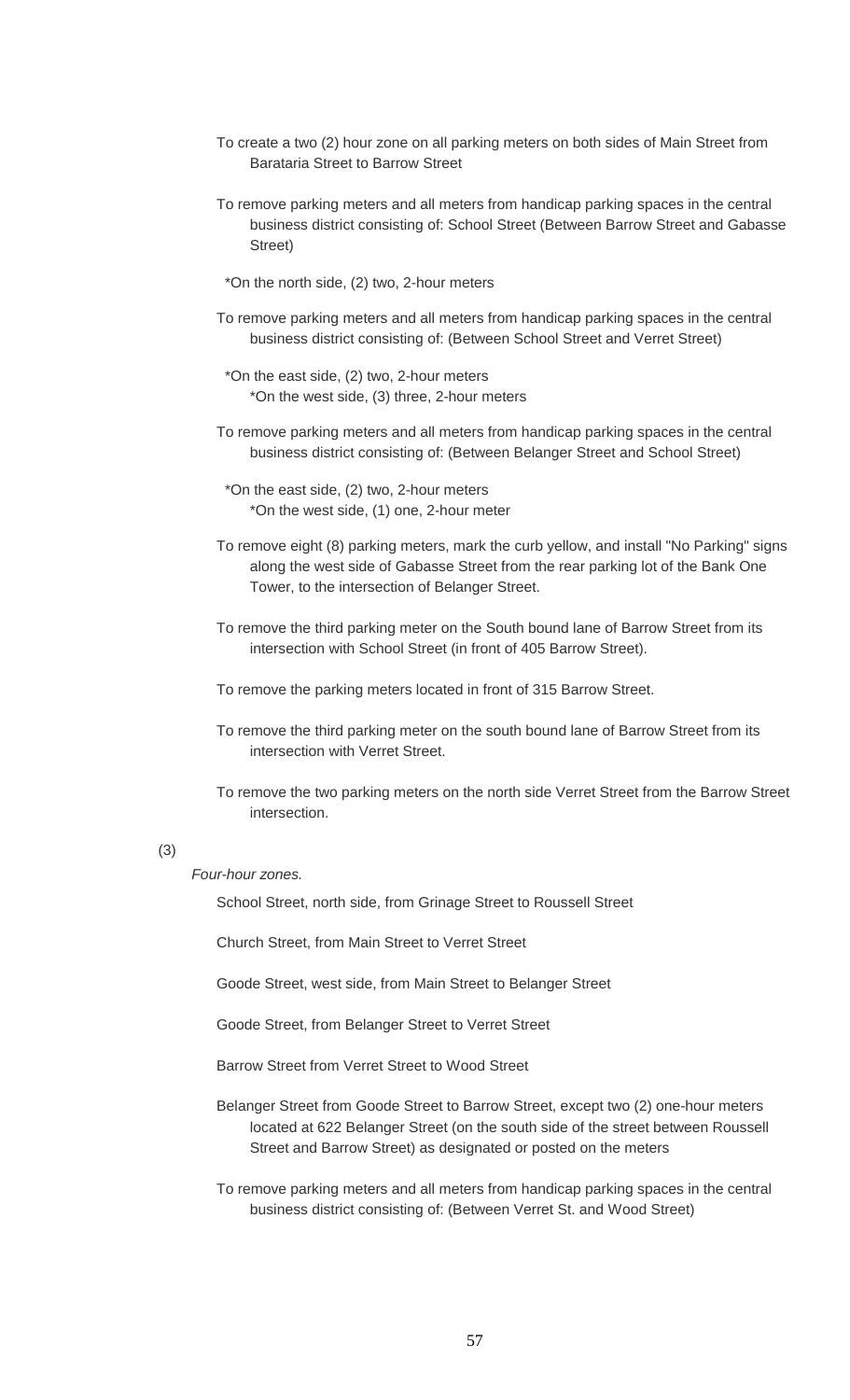- \*On the east side, (7) seven, 4-hour meters \*On the west side, (1), one, 4-hour meter
- To remove parking meters and all meters from handicap parking spaces in the central business district consisting of: Verret Street (Between Roussell Street and Barrow Street)
- \*On the south side (10), ten, 4-hour meters \*On the north side, (12) twelve, 4-hour meters
- To remove parking meters and all meters from handicap parking spaces in the central business district consisting of: (Between Barrow Street and Gabasse Street)
- \*On the south side, (2) two, 4-hour meters \*On the north side, (1) one, 4-hour meter
- To remove one (1) parking meter along the right side of Main Street, near Mermaid Masquerade, partially blocking the Whitney Bank employee parking lot

Verret Street

Lafayette Street

Grinage Street

Roussell Street

(4)

## *Thirty-minute zones*

- To remove twelve (12) thirty-minute parking spaces along the south side of Verret Street adjacent to the Post Office and creating a two lane one way street with the south lane directed into the Post Office parking lot.
- (City Code 1965, § 22-68; Ord. No. 4695, 8-28-91; Ord. No. 4696, 8-28-91; Ord. No. 5592, § I, 4-24-96; Ord. No. 6033, § I, 3-10-99; Ord. No. 6086, § I, 7-14-99; Ord. No. 6421, § 1, 5-23-01; Ord. No. 6456, § 1, 8-8-01; Ord. No. 6467, § 1, 8-22-01; Ord. No. 6499, § I, 10-10-01; 6508, § I, 10-24-01; Ord. No. 6531, § I, 12-19-01; Ord. No. 6552, § I, 2-6-02; Ord. No. 6571, § I, 3-13-02; Ord. No. 6634, § I, 6-26- 02; Ord. No. 7189, § I, 9-13-06)

**State Law reference—** Local parking regulations, R.S. 32:41(A)(1), 32:42(A).

## • **Sec. 18-290. - Installation, maintenance, construction of meters.**

The parish president or his designee shall provide for installation of meters, including curb or street marking lines, regulation and operation thereof, and shall cause such meters to be maintained in good workable condition. Meters shall be placed upon the curb next to individual parking places. Meters shall be so constructed as to display a signal showing legal parking upon deposit therein of the proper coin or coins of the United States as indicated by instructions on the meter, and for a period of time, conforming to the parking limits of the city, such signal to remain in evidence until expiration of the parking period so designated, at which time a change of signal or some other mechanical operation shall indicate expiration of such parking period.

#### (City Code 1965, § 22-69)

**State Law reference—** Uniform highway marking system, R.S. 32:235.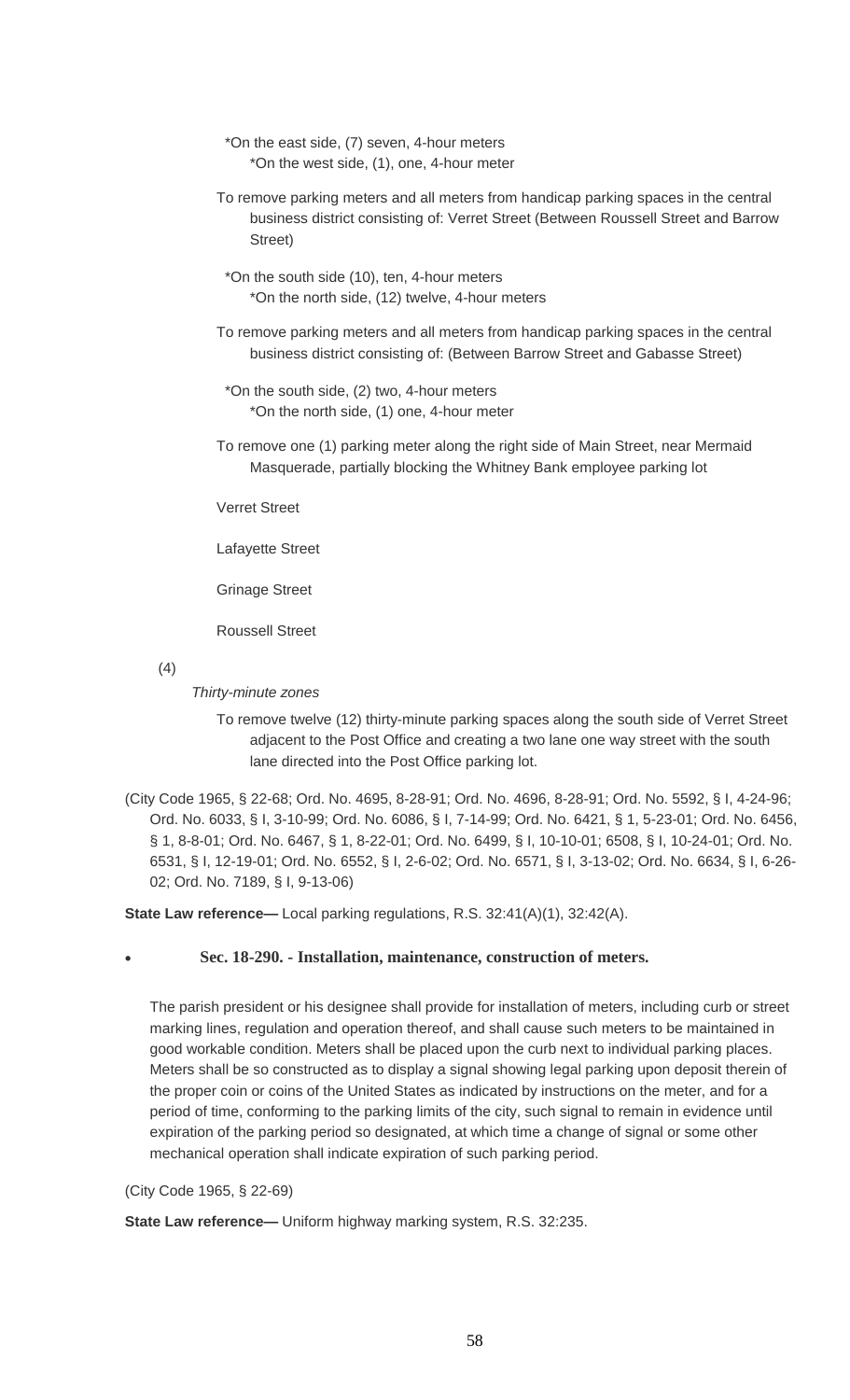## • **Sec. 18-291. - Deposit of coins required.**

There shall be placed in parking meters, between the hours of 8:00 a.m. and 5:00 p.m., the proper amount of United States coins as indicated on such meters and the charge for parking shall be twenty-five cents (\$0.25) per hour. No charge shall be made for parking in such metered zones on Sundays or on the following holidays: January first, New Year's Day; Mardi Gras; Good Friday; the last Monday in May, National Memorial Day; July Fourth, Independence Day; the first Monday in September, Labor Day; November first, All Saints' Day; November eleventh, Armistice Day; the fourth Thursday in November, Thanksgiving Day; and December twenty-fifth, Christmas Day.

(City Code 1965, § 22-70; Ord. No. 4563, 10-10-90; Ord. No. 5823, § I, 9-10-97)

**State Law reference—** Days of public rest and legal holidays, R.S. 1:55.

#### • **Sec. 18-292. - Manner of parking; illegal parking; responsibility of vehicle owner.**

(a)

When any vehicle shall be parked next to a parking meter, the owner or operator of such vehicle shall park within the area designated by the curb, street or other marking lines on the public streets or city owned or leased parking lots as indicated for parallel or diagonal parking, and upon entering the parking space shall immediately deposit in the meter coins of the United States as indicated by instructions on the meter. It shall be unlawful for any person to fail to park within such designated area or fail or neglect to so deposit the proper coin or coins. The parking space may then be used by such vehicle during the legal parking limit provided by the ordinances of the city, and such vehicle shall be considered as unlawfully parked if it remains in such space beyond the legal parking limit and/or when such parking meter displays a signal showing such illegal parking.

(b)

Failure to deposit in such meter coins of the United States as indicated by the instructions on the meter or to remove an illegally parked vehicle shall constitute a continuing violation, and for each time period beyond the legal time limit provided by **the city** ordinances for such parking area that such vehicle remains illegally parked, a separate parking summons for each such violation shall be conspicuously affixed to the vehicle by any meter officer finding such vehicle illegally parked in the manner provided for summons in [section 18-293.](https://www.municode.com/library/) It shall be unlawful for any operator or owner, including a person in whose name the vehicle is registered, to cause or permit the vehicle to be unlawfully parked as set forth in this section.

(c)

It shall be unlawful for any person to deposit or cause to be deposited in a parking meter one (1) or more coins for the purpose of extending the parking time beyond the maximum time fixed by the ordinances of the city.

(d)

It shall be unlawful for any person to deposit or cause to be deposited in any parking meter any slug, device or a metallic substitute for a coin of the United States.

(e)

It shall be unlawful for any operator or owner of a vehicle, including a vehicle registered in his name, to cause or permit the vehicle to be stopped, standing, or parked, in any designated parking meter space during the restricted and regulated time applicable to the parking meter zone in which such meter is located so that any part of such vehicle occupies more than one (1) such space or protrudes beyond the marking designating such space, except that a vehicle of a size too large to be parked within a single designated parking meter zone shall be permitted to occupy two (2) adjoining spaces when coins shall have been deposited in the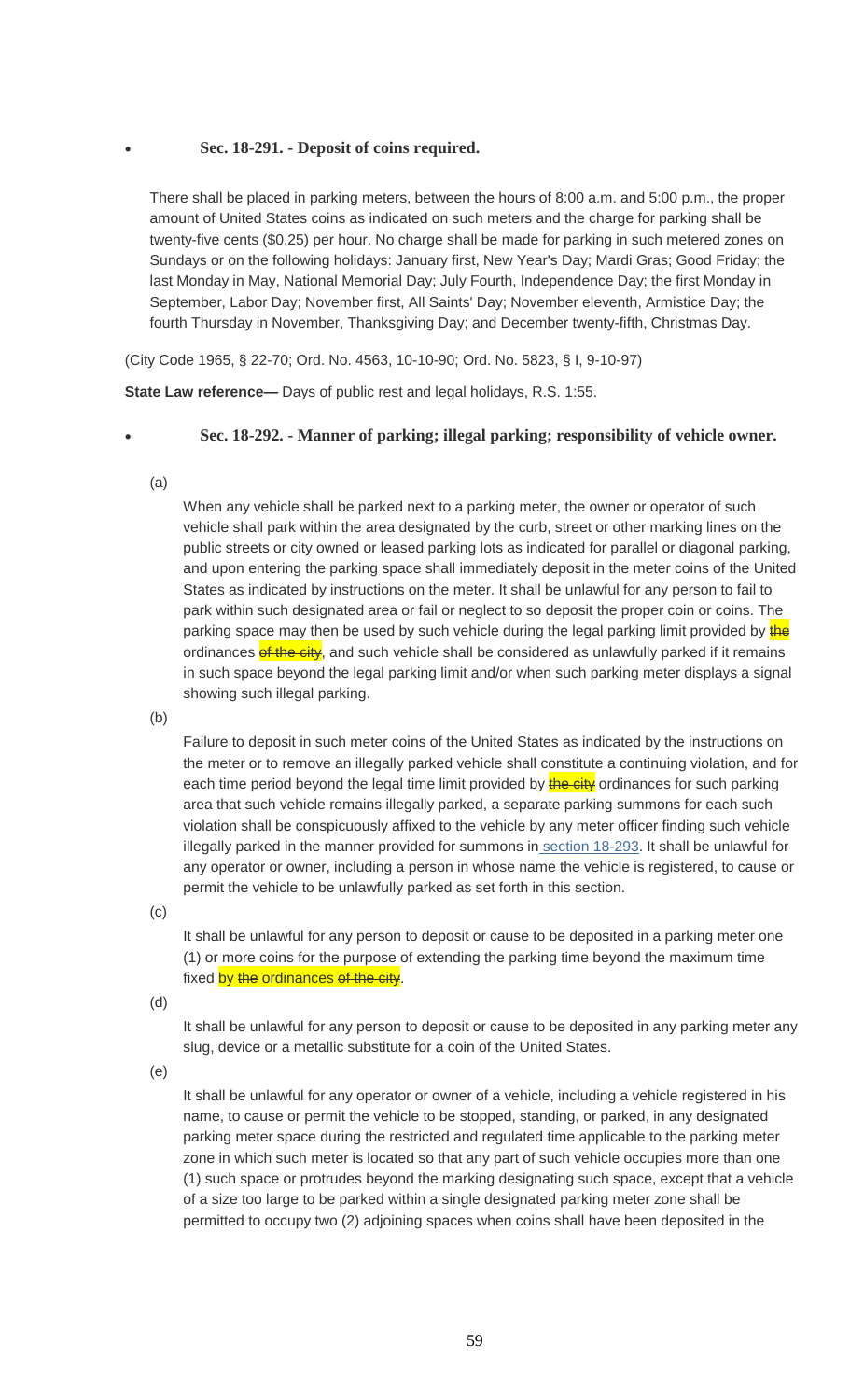parking meter for each space so occupied as is required for the parking of other vehicles in such space.

(f)

It shall be unlawful for any operator or owner of a vehicle, including a vehicle registered in his name, to cause or permit the vehicle to remain stopped, standing, or parked in any such parking space for a consecutive period of time longer than that limited period of time for which parking is lawfully permitted in the parking meter zone in which such meter is located, irrespective of the number or amounts of coins deposited in such meter.

(City Code 1965, §§ 22-21, 22-74, 22-75; Ord. No. 5823, § I, 9-10-97; Ord. No. 6008, § I, 1-27-99)

**State Law reference—** Impounding of vehicles authorized, R.S. 32:392.

## • **Sec. 18-293. - Summons on illegally parked vehicles; fine; court appearance.**

(a)

Whenever any motor vehicle without a driver is found parked or stopped in violation of any of the parking meter restrictions in force **in the city**, the meter officer finding such vehicle shall take its state vehicle license number and may take any other information displayed on the vehicle which may identify its operator or owner, including the person in whose name the vehicle is registered, and shall conspicuously affix to the vehicle, in writing, a summons on a form provided by the parish government, and this summons shall inform the operator and owner, including the person in whose name the vehicle is registered or his agent, to appear at the city court within fifteen (15) days from the date thereof and pay the following applicable penalties:

(1)

Whenever any motor vehicle is found parked or stopped in violation of the parking meter restriction set forth in this division, except for [section 18-292\(](https://www.municode.com/library/)e), the penalty shall be ten dollars (\$10.00), provided the penalty will be five dollars (\$5.00) if paid within seven (7) days from the date shown on the summons; and

(2)

Whenever any motor vehicle is found parked or stopped in violation of the parking meter restriction set forth in [section 18-292\(](https://www.municode.com/library/)e), the penalty shall be fifteen dollars (\$15.00), provided the penalty will be ten dollars (\$10.00) if paid within seven (7) days from the date shown on the summons.

(b)

Except as otherwise provided, any operator or owner, including a person in whose name the vehicle is registered, parking a vehicle in violation of the provisions of this division, shall, upon the conviction thereof, be fined not more than one hundred dollars (\$100.00) or imprisoned for not more than ten (10) days, or both. Each summons issued upon which a conviction shall result shall be deemed a separate offense. Any operator or owner, including a person in whose name the vehicle is registered, who has been issued a parking summons notifying him that his vehicle has been parked in violation of the provisions of this division shall satisfy his violation in full by tendering to the City Court of Houma in person, or by postage paid, properly addressed United States mail, the sum of what is specified on the summons/ticket within ten (10) days of the issuance of the parking violation summons.

(c)

Any operator or owner, including a person in whose name the vehicle is registered, parking a vehicle in violation of the provisions of this division shall not be liable for parking fines and penalties imposed by this division, if the operator or owner, including a person in whose name the vehicle is registered, provides proof that he was summoned to appear as a juror, and was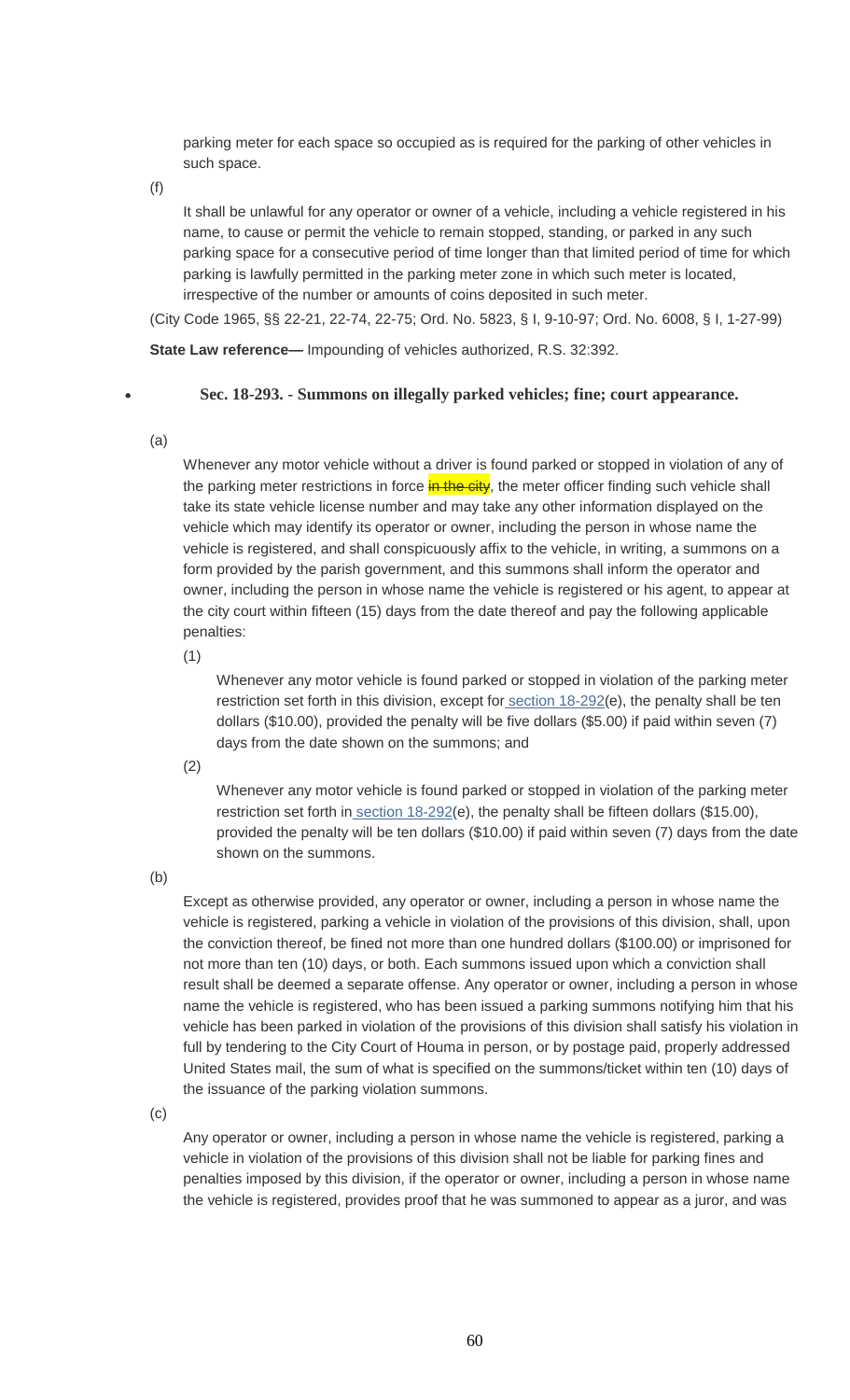present for the summons, in the Houma City Court or the 32<sup>nd</sup> Judicial District Court when the citation was issued.

(City Code 1965, § 22-72; Ord. No. 5823, § I, 9-10-97; Ord. No. 6008, § I, 1-27-99)

**State Law reference—** Operation of vehicle by nonresident as appointment of secretary of state as agent for service of process, R.S. 13:3474.

## • **Sec. 18-294. - Impounding violating vehicles.**

In addition to the penalty for illegal parking provided in this division, any vehicle which is parked on or occupying any portion of the street or city-owned or leased parking lot, in violation of the terms of this division, or any other traffic ordinance regulating parking, stopping or standing on public streets and alleys in the city, may be impounded by the police department, and the owner or operator of the vehicle may only recover the same by paying the actual costs of its removal from the area where it may have been situated, and all other charges during the period of storage, the total of such charges not to exceed thirty dollars (\$30.00) as authorized by R.S. 32:473.

(City Code 1965, § 22-72.1; Ord. No. 4563, 10-10-90)

**State Law reference—** Seizure of parked motor vehicles in municipalities, payment of costs, penalties, R.S. 32:472, 32:473.

## • **Sec. 18-295. - Presumption in reference to illegal parking.**

(a)

In any prosecution charging a violation of any law or regulation governing the standing or parking of a vehicle, proof that the particular vehicle described in the complaint was parked in violation of any such law or regulation, together with proof that the defendant named in the complaint was at the time of such parking the registered owner of such vehicle, shall create a prima facie presumption that the registered owner of such vehicle was the person who parked or placed such vehicle at the point where, and for the time during which, such violation occurred.

Subsection (a) shall apply only when the procedure prescribed in [section 18-293](https://www.municode.com/library/) of this Code has been followed.

(City Code 1965, § 22-72.2)

**State Law reference—** "Owner" of vehicle defined, R.S. 32:1(45).

• **Sec. 18-296. - Citation tags.**

The chief of police is hereby authorized and directed to supply meter officers with citation tags for the purpose of giving notice to persons violating any provision of this division. Such notice may be given by delivering such a tag to the violator or by affixing it to the vehicle in violation. Such citation tag shall direct the violator to appear and to present such tag at a designated place on or before a date and hour specified thereon. Nothing in this section shall be construed to abridge the power of a meter officer to arrest any violator and take him into custody.

(City Code 1965, § 22-73; Ord. No. 5823, § I, 9-10-97)

**State Law reference—** Uniform traffic citations, R.S. 32:398.1 et seq.

• **Sec. 18-297. - Damaging, tampering with meters.**

<sup>(</sup>b)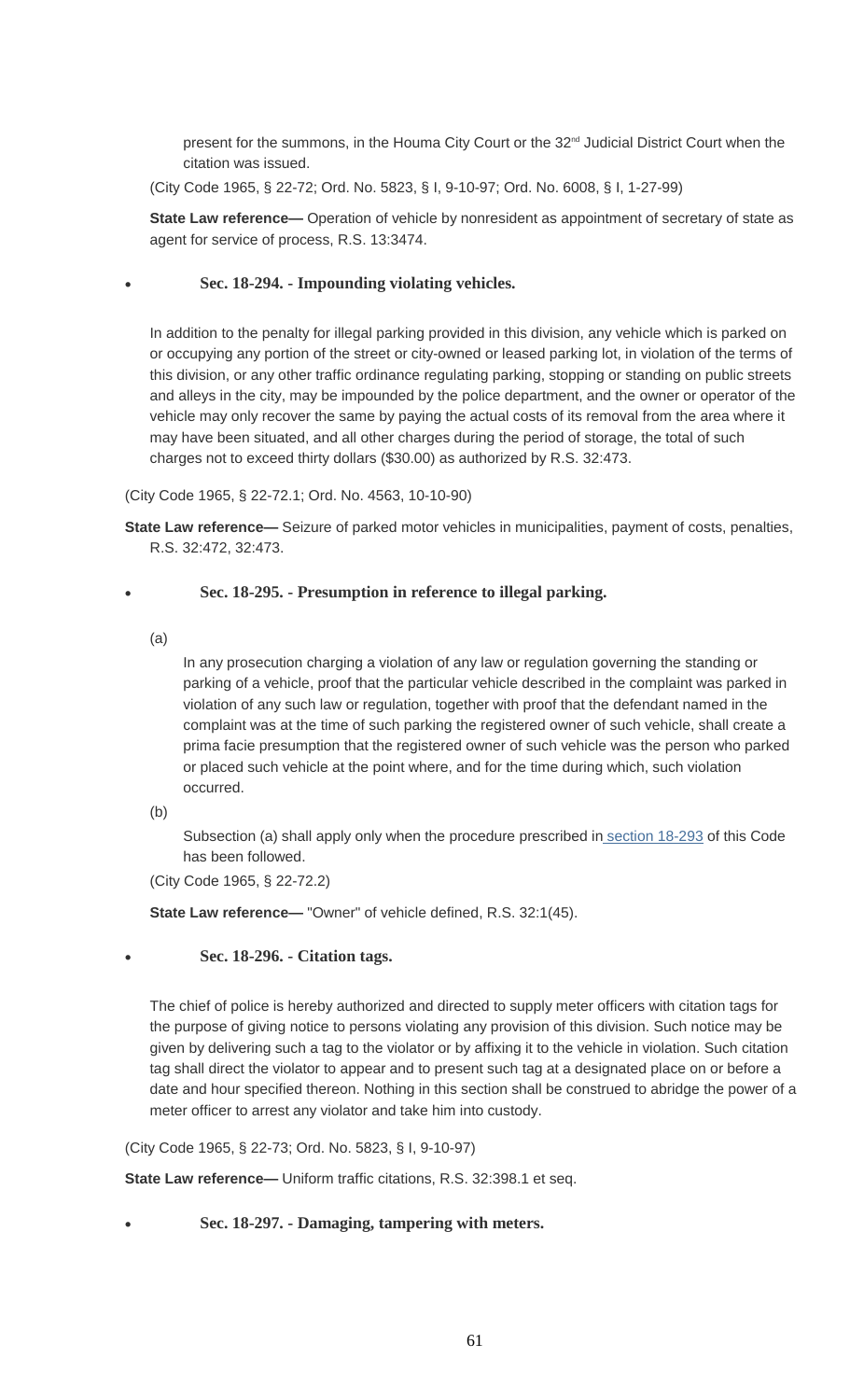It shall be unlawful for any person to wilfully break or destroy any parking meter; and it shall be unlawful for any unauthorized person to tamper with or open any parking meter.

(City Code 1965, § 22-76)

**State Law reference—** Criminal damage to parking meter, R.S. 14:56.1.

The Chairman recognized the public for comments on the following:

C. Twenty-four (24) proposed ordinances to declare as surplus tax properties adjudicated to the Terrebonne Parish Consolidated Government: 131 Saint Matt St., 295 Brooklyn Ave., 274 & 274 ½ Allen St., 2287 A Bayou Dularge Rd., 2289 Bayou Dularge Rd., 7364 Shrimper's Row, 5853 Grand Caillou Rd., 115 Red St., 4736 North Bayou Black Dr., 973 Bayou Dularge Rd., 4908 Grand Caillou Rd., 6605 Shrimper's Row, 6601 Shrimper's Row, 2810 Express Blvd., 318& 319 Northland Dr., 6074 North Bayou Black Dr., 6778 Shrimper's Row, 264 Orange St., 205 Fisherman's Ln., 214 Indigo St., 4508 Avenue J, 121 Bayou Blue By Pass Rd., 306 Clinton St., Account Number T07-54098 no physical address

and to acquire authorization to dispose of said properties in accordance with LA R.S. 47:2196.

The Chairman recognized the public for comments on the following surplus tax properties: 131 Saint Matt St., 295 Brooklyn Ave., 274 & 274 ½ Allen St., 2287 A Bayou Dularge Rd., 2289 Bayou Dularge Rd.

There were no comments from the public on the proposed ordinances.

Mr. D. Babin moved, seconded by Mr. G. Hood, Sr., "THAT, the Council close the aforementioned public hearing."

The Chairman called for a vote on the motion offered by Mr. D. Babin. THERE WAS RECORDED: YEAS: D. Guidry, P. Lambert, J. Navy, A. Williams, G. Hood, Sr., B. Amedée, C. Duplantis-Prather, R. Hornsby and D. Babin. NAYS: None. ABSENT: None. The Chairman declared the motion adopted.

OFFERED BY: Mr. D. Babin SECONDED BY: Mr. D. Guidry and Ms. B. Amedée

## ORDINANCE NO. 8614

AN ORDINANCE DECLARING PROPERTY ADJUDICATED TO TERREBONNE PARISH CONSOLIDATED GOVERNMENT AS SURPLUS AND NOT NEEDED FOR A PUBLIC PURPOSE; **ON THE LEFT DESCENDING BANK OF BAYOU TERREBONNE. LOT 38.8 X 90' ON 14' LANE DEDICATED BY ALVIN J. LEBLANC. BOUNDED EAST BY ALVIN J. LEBLANC. BOUNDED WEST & NORTH BY WILLIE BARROW. BOUNDED SOUTH BY 14' LANE. CB 2293/315. (ACCOUNT #T06-32673) (131 SAINT MATT STREET)** WITH AN OWNER OF RECORD **BERTHA BARROW UTLEY (1/2), JAMES J. UTLEY, III (1/8), LONNIE L. UTLEY (1/8), MONA LISA UTLEY ROUNDS (1/8), LIZ ALLISON UTLEY CROCKETT (1/8)** AND TO ADDRESS OTHER MATTERS RELATIVE THERETO.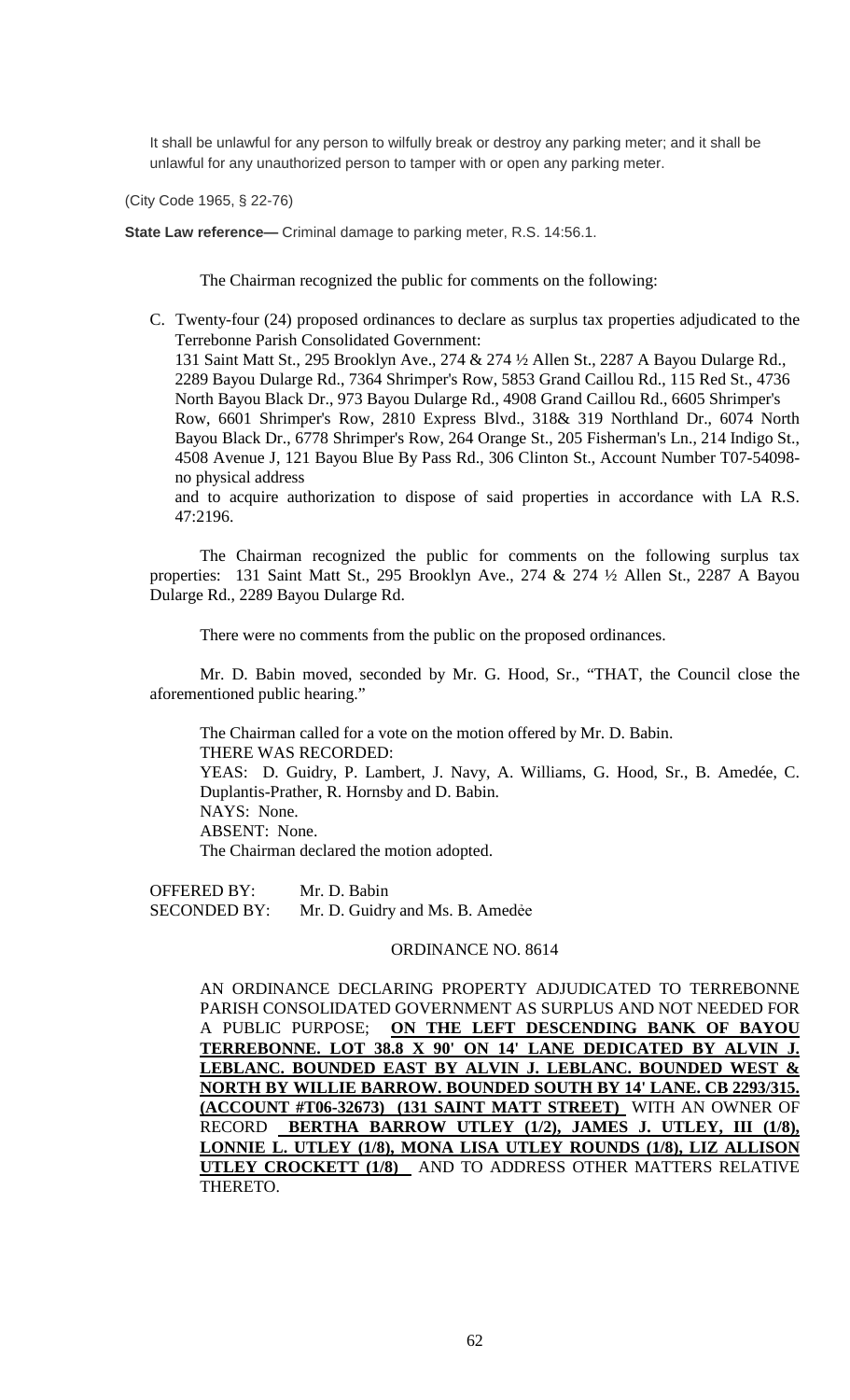WHEREAS, **100%** of immovable property owned by **BERTHA BARROW UTLEY (1/2), JAMES J. UTLEY, III (1/8), LONNIE L. UTLEY (1/8), MONA LISA UTLEY ROUNDS (1/8), LIZ ALLISON UTLEY CROCKETT (1/8)** and described below was adjudicated to the Terrebonne Parish Consolidated Government on **JULY 6, 2012** for nonpayment of taxes; and

WHEREAS, LA R.S. 47:2196, *et seq.* authorizes the parish to sell adjudicated property in accordance with law; and

WHEREAS, the three (3) year period for redemption provided by Art. 7, §25 of the Louisiana Constitution has elapsed without redemption; and

WHEREAS, the Terrebonne Parish Consolidated Government now wishes to declare the property described below surplus and not needed for a public purpose and to dispose of said property in accordance with LA R.S. 47:2196, *et seq*.; and

NOW BE IT ORDAINED by the Terrebonne Parish Council, on behalf of the Terrebonne Parish Consolidated Government, that the following described property adjudicated to the Terrebonne Parish Consolidated Government, with an owner of record of **BERTHA BARROW UTLEY (1/2), JAMES J. UTLEY, III (1/8), LONNIE L. UTLEY (1/8), MONA LISA UTLEY ROUNDS (1/8), LIZ ALLISON UTLEY CROCKETT (1/8)** and depicted on the attached plat, if any, is hereby declared surplus:

# **ON THE LEFT DESCENDING BANK OF BAYOU TERREBONNE. LOT 38.8 X 90' ON 14' LANE DEDICATED BY ALVIN J. LEBLANC. BOUNDED EAST BY ALVIN J. LEBLANC. BOUNDED WEST & NORTH BY WILLIE BARROW. BOUNDED SOUTH BY 14' LANE. CB 2293/315. (ACCOUNT #T06-32673) (131 SAINT MATT STREET)**

BE IT FURTHER ORDAINED, by the Terrebonne Parish Council, on behalf of the Terrebonne Parish Consolidated Government, that Administration be hereby authorized to dispose of the property in accordance with LA R.S. 47:2196, *et seq*. and inclusive of the following terms.

# SECTION I

Each bid shall be accompanied by a deposit in the form of a Certified Check, Cashier's Check, Money Order or Bid Bond with Power of Attorney (Letters of Credit WILL NOT be accepted) in the amount of five percent (5%) of the proposed price made payable to the Terrebonne Parish Consolidated Government. Bid deposits made for non-winning bids shall be returned. The bid deposit made with the winning bid shall be non-refundable, unless redemption occurs, and paid towards the purchase price. The balance of the purchase price is due at the time of closing and payable in the form of a Certified Check, Cashier's Check, or Money Order.

#### SECTION II

Additionally, the winning bidder shall bear the cost of recording the sale document into the conveyance records of the Parish of Terrebonne pursuant to La. R.S. 47:2207.

## SECTION III

The winning bidder, otherwise known as the Purchaser or Acquirer, of this adjudicated property is solely responsible for compliance with La. R.S. 47:2206 regarding notification of parties who may have had an interest in the property regarding their rights of redemption and La. R.S. 47:2208 regarding recordation of those notices. Copies of the applicable law will be distributed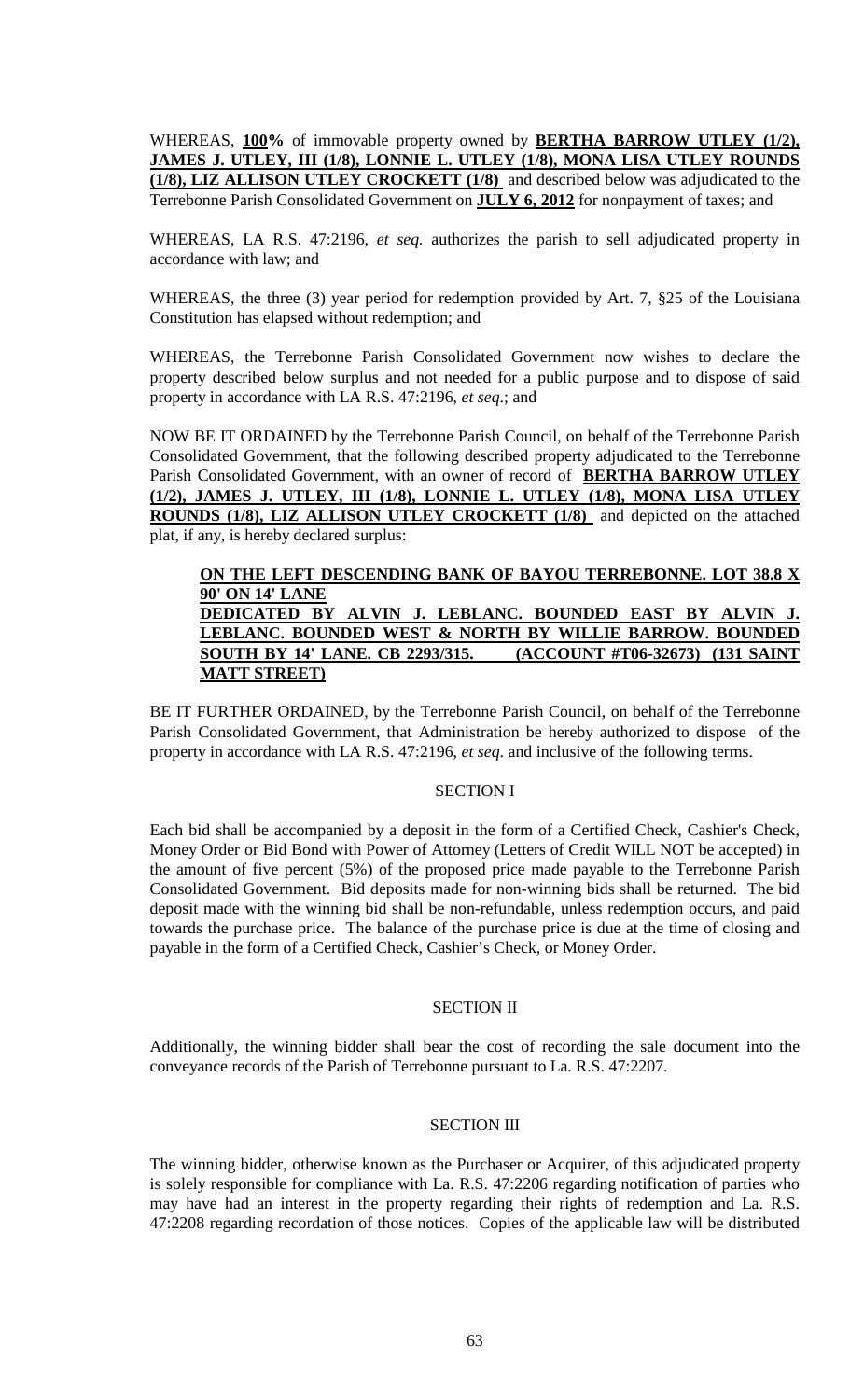along with bid packets for this adjudicated property. Terrebonne Parish Consolidated Government has not and will not perform these requirements; thus, it is the purchaser's or acquiring person's responsibility to do so. Terrebonne Parish Consolidated Government encourages the Purchaser or Acquiring Person to consult legal counsel regarding Louisiana law on adjudicated property.

## SECTION IV

By acquiring bid documents for the bid/purchase of this adjudicated property, each bidder acknowledges that he/she/it has received all information discussed in this ordinance as well as the statutes (laws) discussed in Section II above, and that he/she/it understands these procedures must be followed in order to fully protect he/she/its rights in the adjudicated property purchased from the parish.

#### SECTION V

If any word, clause, phrase, section or other portion of this ordinance shall be declared null, void, invalid, illegal, or unconstitutional, the remaining words, clauses, phrases, sections and other portions of this ordinance shall remain in force and effect, the provisions of this ordinance hereby being declared to be severable.

#### SECTION VI

Any ordinance or part thereof in conflict herewith is hereby repealed.

#### SECTION VII

This ordinance shall become effective upon approval by the Parish President or as otherwise provided in Section 2-13 (b) of the Home Rule Charter for a Consolidated Government for Terrebonne Parish, whichever occurs sooner.

This ordinance, having been introduced and laid on the table for two weeks, was voted upon as follows:

THERE WAS RECORDED:

YEAS: D. Guidry, P. Lambert, J. Navy, A. Williams, G. Hood, Sr., B. Amedée, C. Duplantis-Prather, R. Hornsby, and D. Babin,. NAYS: None. NOT VOTING: None. ABSTAINING: None. ABSENT: None. The Chairman declared the ordinance adopted on this, the 9th day of September 2015.

OFFERED BY: Mr. D. Babin SECONDED BY: Mr. D. Guidry and Ms. B. Amedée

## ORDINANCE NO. 8615

AN ORDINANCE DECLARING PROPERTY ADJUDICATED TO TERREBONNE PARISH CONSOLIDATED GOVERNMENT AS SURPLUS AND NOT NEEDED FOR A PUBLIC PURPOSE; **LOT 13 PRICE SUBD. CB 2293/468. (ACCOUNT #T03C-24184) (295 BROOKLYN AVENUE)** WITH AN OWNER OF RECORD **HAROLD J. PRICE** AND TO ADDRESS OTHER MATTERS RELATIVE THERETO.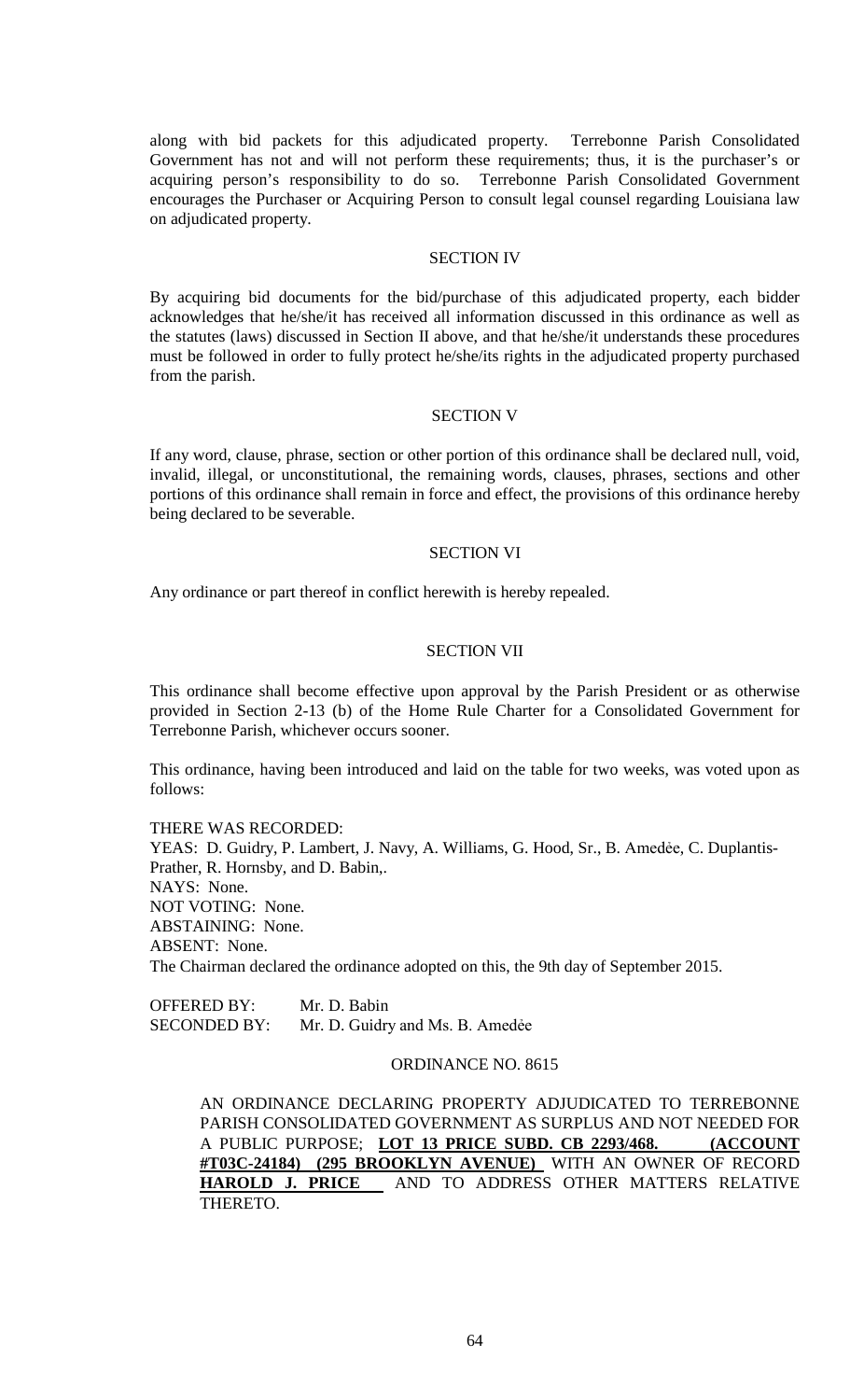WHEREAS, **100%** of immovable property owned by **HAROLD J. PRICE** and described below was adjudicated to the Terrebonne Parish Consolidated Government on **JULY 6, 2012** for nonpayment of taxes; and

WHEREAS, LA R.S. 47:2196, *et seq.* authorizes the parish to sell adjudicated property in accordance with law; and

WHEREAS, the three (3) year period for redemption provided by Art. 7, §25 of the Louisiana Constitution has elapsed without redemption; and

WHEREAS, the Terrebonne Parish Consolidated Government now wishes to declare the property described below surplus and not needed for a public purpose and to dispose of said property in accordance with LA R.S. 47:2196, *et seq*.; and

NOW BE IT ORDAINED by the Terrebonne Parish Council, on behalf of the Terrebonne Parish Consolidated Government, that the following described property adjudicated to the Terrebonne Parish Consolidated Government, with an owner of record of **HAROLD J. PRICE** and depicted on the attached plat, if any, is hereby declared surplus:

# **LOT 13 PRICE SUBD. CB 2293/468. (ACCOUNT #T03C-24184) (295 BROOKLYN AVENUE)**

BE IT FURTHER ORDAINED, by the Terrebonne Parish Council, on behalf of the Terrebonne Parish Consolidated Government, that Administration be hereby authorized to dispose of the property in accordance with LA R.S. 47:2196, *et seq*. and inclusive of the following terms.

## SECTION I

Each bid shall be accompanied by a deposit in the form of a Certified Check, Cashier's Check, Money Order or Bid Bond with Power of Attorney (Letters of Credit WILL NOT be accepted) in the amount of five percent (5%) of the proposed price made payable to the Terrebonne Parish Consolidated Government. Bid deposits made for non-winning bids shall be returned. The bid deposit made with the winning bid shall be non-refundable, unless redemption occurs, and paid towards the purchase price. The balance of the purchase price is due at the time of closing and payable in the form of a Certified Check, Cashier's Check, or Money Order.

## SECTION II

Additionally, the winning bidder shall bear the cost of recording the sale document into the conveyance records of the Parish of Terrebonne pursuant to La. R.S. 47:2207.

## SECTION III

The winning bidder, otherwise known as the Purchaser or Acquirer, of this adjudicated property is solely responsible for compliance with La. R.S. 47:2206 regarding notification of parties who may have had an interest in the property regarding their rights of redemption and La. R.S. 47:2208 regarding recordation of those notices. Copies of the applicable law will be distributed along with bid packets for this adjudicated property. Terrebonne Parish Consolidated Government has not and will not perform these requirements; thus, it is the purchaser's or acquiring person's responsibility to do so. Terrebonne Parish Consolidated Government encourages the Purchaser or Acquiring Person to consult legal counsel regarding Louisiana law on adjudicated property.

# SECTION IV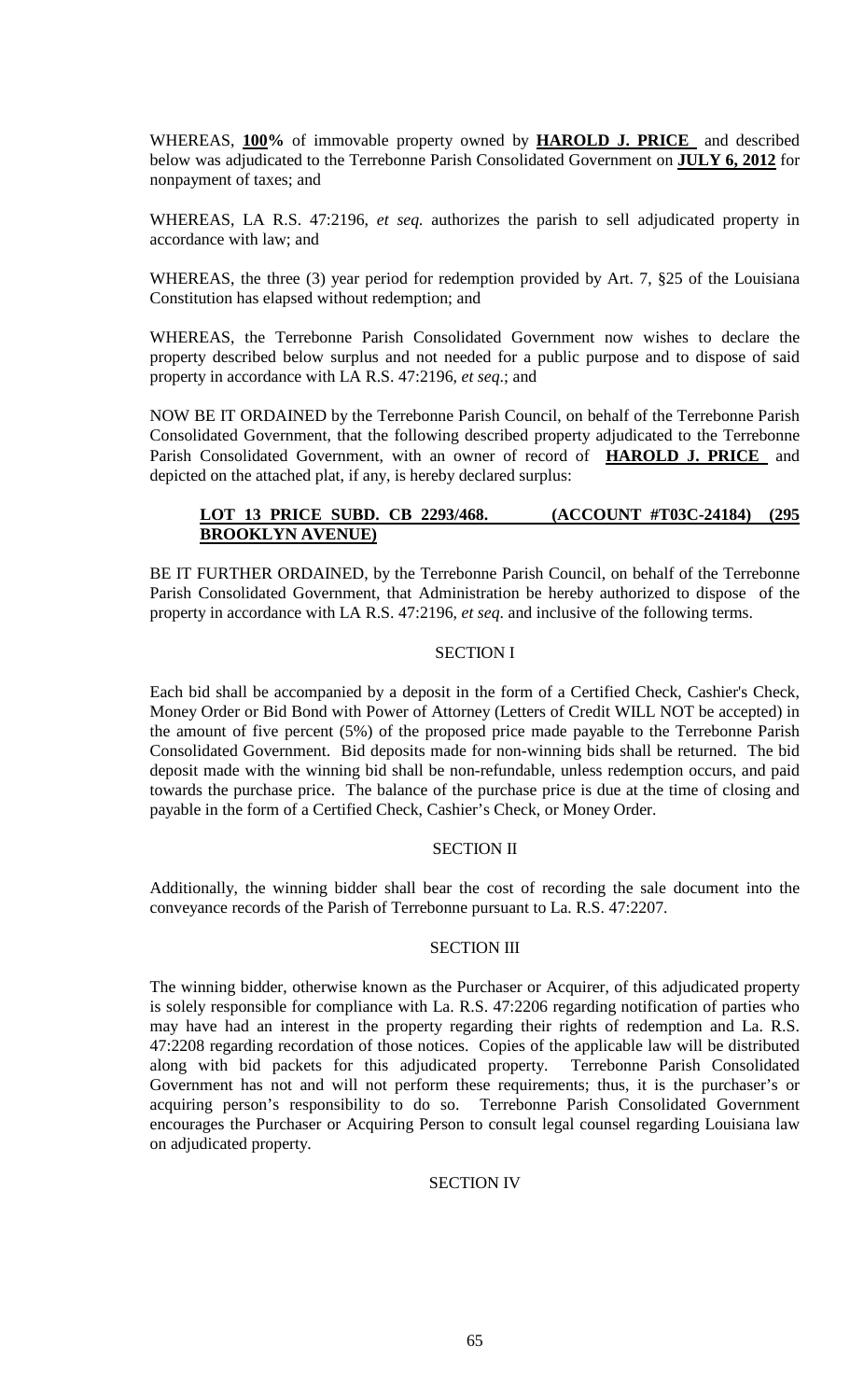By acquiring bid documents for the bid/purchase of this adjudicated property, each bidder acknowledges that he/she/it has received all information discussed in this ordinance as well as the statutes (laws) discussed in Section II above, and that he/she/it understands these procedures must be followed in order to fully protect he/she/its rights in the adjudicated property purchased from the parish.

## SECTION V

If any word, clause, phrase, section or other portion of this ordinance shall be declared null, void, invalid, illegal, or unconstitutional, the remaining words, clauses, phrases, sections and other portions of this ordinance shall remain in force and effect, the provisions of this ordinance hereby being declared to be severable.

#### SECTION VI

Any ordinance or part thereof in conflict herewith is hereby repealed.

#### SECTION VII

This ordinance shall become effective upon approval by the Parish President or as otherwise provided in Section 2-13 (b) of the Home Rule Charter for a Consolidated Government for Terrebonne Parish, whichever occurs sooner.

This ordinance, having been introduced and laid on the table for two weeks, was voted upon as follows:

THERE WAS RECORDED: YEAS: D. Guidry, P. Lambert, J. Navy, A. Williams, G. Hood, Sr., B. Amedée, C. Duplantis-Prather, R. Hornsby, and D. Babin,. NAYS: None. NOT VOTING: None. ABSTAINING: None. ABSENT: None. The Chairman declared the ordinance adopted on this, the 9th day of September 2015.

OFFERED BY: Mr. D. Babin SECONDED BY: Mr. D. Guidry and Ms. B. Amedée

#### ORDINANCE NO. 8616

AN ORDINANCE DECLARING PROPERTY ADJUDICATED TO TERREBONNE PARISH CONSOLIDATED GOVERNMENT AS SURPLUS AND NOT NEEDED FOR A PUBLIC PURPOSE; **LOT 12 BLOCK 6 ADDEN. 2 MARCEL PLACE. CB 2293/387. (ACCOUNT #T03C-21333) (274 ALLEN STREET AND 274 ½ ALLEN STREET)** WITH AN OWNER OF RECORD **AD VAL, INC.** AND TO ADDRESS OTHER MATTERS RELATIVE THERETO.

WHEREAS, **100%** of immovable property owned by **AD VAL, INC.** and described below was adjudicated to the Terrebonne Parish Consolidated Government on **JULY 6, 2012** for nonpayment of taxes; and

WHEREAS, LA R.S. 47:2196, *et seq.* authorizes the parish to sell adjudicated property in accordance with law; and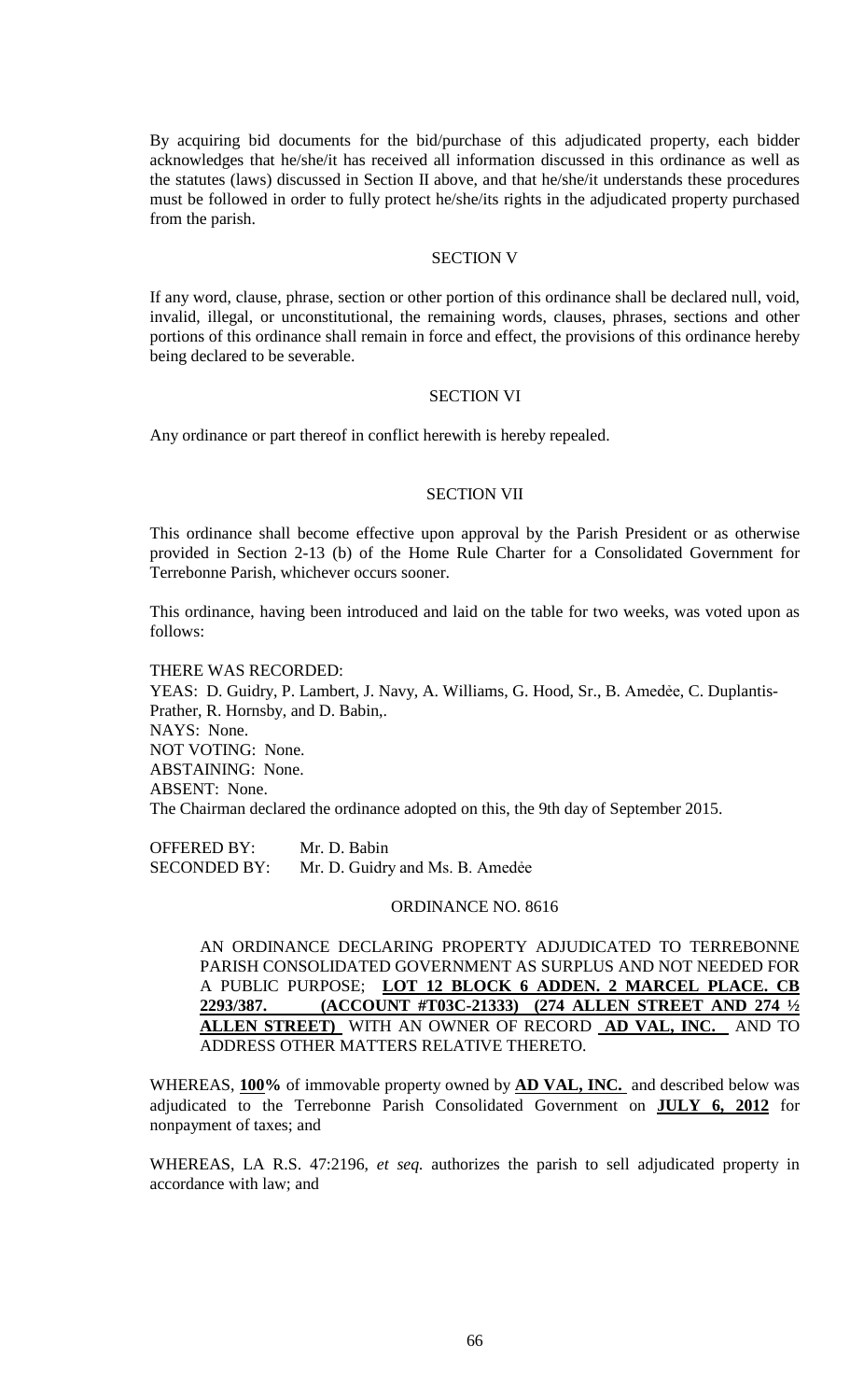WHEREAS, the three (3) year period for redemption provided by Art. 7, §25 of the Louisiana Constitution has elapsed without redemption; and

WHEREAS, the Terrebonne Parish Consolidated Government now wishes to declare the property described below surplus and not needed for a public purpose and to dispose of said property in accordance with LA R.S. 47:2196, *et seq*.; and

NOW BE IT ORDAINED by the Terrebonne Parish Council, on behalf of the Terrebonne Parish Consolidated Government, that the following described property adjudicated to the Terrebonne Parish Consolidated Government, with an owner of record of **AD VAL, INC.** and depicted on the attached plat, if any, is hereby declared surplus:

## **LOT 12 BLOCK 6 ADDEN. 2 MARCEL PLACE. CB 2293/387. (ACCOUNT #T03C-21333) (274 ALLEN STREET AND 274 ½ ALLEN STREET)**

BE IT FURTHER ORDAINED, by the Terrebonne Parish Council, on behalf of the Terrebonne Parish Consolidated Government, that Administration be hereby authorized to dispose of the property in accordance with LA R.S. 47:2196, *et seq*. and inclusive of the following terms.

## SECTION I

Each bid shall be accompanied by a deposit in the form of a Certified Check, Cashier's Check, Money Order or Bid Bond with Power of Attorney (Letters of Credit WILL NOT be accepted) in the amount of five percent (5%) of the proposed price made payable to the Terrebonne Parish Consolidated Government. Bid deposits made for non-winning bids shall be returned. The bid deposit made with the winning bid shall be non-refundable, unless redemption occurs, and paid towards the purchase price. The balance of the purchase price is due at the time of closing and payable in the form of a Certified Check, Cashier's Check, or Money Order.

## SECTION II

Additionally, the winning bidder shall bear the cost of recording the sale document into the conveyance records of the Parish of Terrebonne pursuant to La. R.S. 47:2207.

## SECTION III

The winning bidder, otherwise known as the Purchaser or Acquirer, of this adjudicated property is solely responsible for compliance with La. R.S. 47:2206 regarding notification of parties who may have had an interest in the property regarding their rights of redemption and La. R.S. 47:2208 regarding recordation of those notices. Copies of the applicable law will be distributed along with bid packets for this adjudicated property. Terrebonne Parish Consolidated Government has not and will not perform these requirements; thus, it is the purchaser's or acquiring person's responsibility to do so. Terrebonne Parish Consolidated Government encourages the Purchaser or Acquiring Person to consult legal counsel regarding Louisiana law on adjudicated property.

#### SECTION IV

By acquiring bid documents for the bid/purchase of this adjudicated property, each bidder acknowledges that he/she/it has received all information discussed in this ordinance as well as the statutes (laws) discussed in Section II above, and that he/she/it understands these procedures must be followed in order to fully protect he/she/its rights in the adjudicated property purchased from the parish.

## SECTION V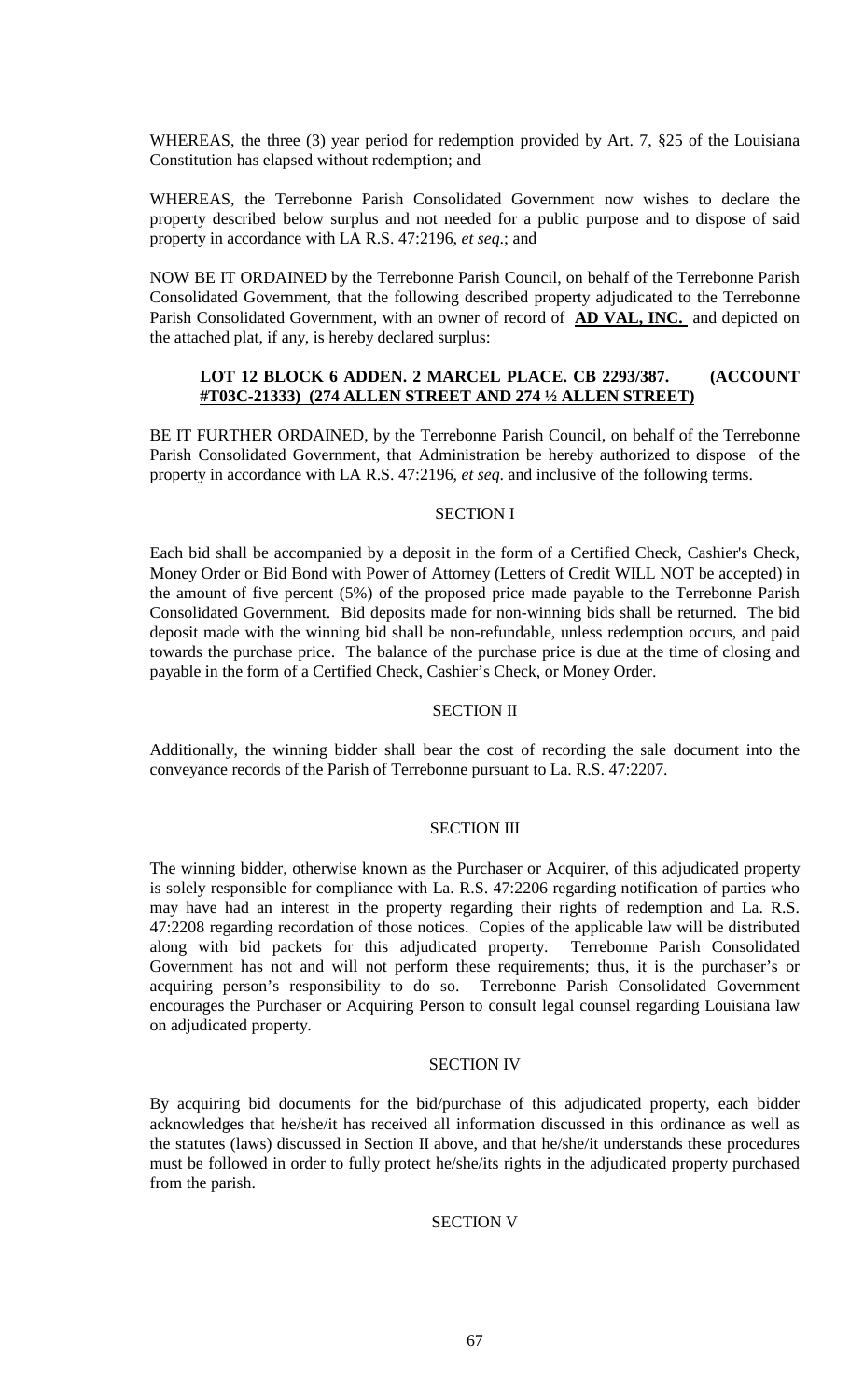If any word, clause, phrase, section or other portion of this ordinance shall be declared null, void, invalid, illegal, or unconstitutional, the remaining words, clauses, phrases, sections and other portions of this ordinance shall remain in force and effect, the provisions of this ordinance hereby being declared to be severable.

## SECTION VI

Any ordinance or part thereof in conflict herewith is hereby repealed.

#### SECTION VII

This ordinance shall become effective upon approval by the Parish President or as otherwise provided in Section 2-13 (b) of the Home Rule Charter for a Consolidated Government for Terrebonne Parish, whichever occurs sooner.

This ordinance, having been introduced and laid on the table for two weeks, was voted upon as follows:

THERE WAS RECORDED: YEAS: D. Guidry, P. Lambert, J. Navy, A. Williams, G. Hood, Sr., B. Amedée, C. Duplantis-Prather, R. Hornsby, and D. Babin,. NAYS: None. NOT VOTING: None. ABSTAINING: None. ABSENT: None. The Chairman declared the ordinance adopted on this, the 9th day of September 2015.

OFFERED BY: Mr. D. Babin SECONDED BY: Mr. D. Guidry and Ms. B. Amedée

#### ORDINANCE NO. 8617

AN ORDINANCE DECLARING PROPERTY ADJUDICATED TO TERREBONNE PARISH CONSOLIDATED GOVERNMENT AS SURPLUS AND NOT NEEDED FOR A PUBLIC PURPOSE; **ON THE LEFT DESCENDING BANK OF BAYOU DULARGE. LOT 96 X 75' BEGINNING 57.35' EAST OF THE HWY. AND BEING SITUATED IN SECTION 26, T19S - R16E, AS SHOWN ON MAP RECORDED INST. #215466. CB 2293/695. (ACCOUNT #T10-39671) (2287 A BAYOU DULARGE ROAD)** WITH AN OWNER OF RECORD **AD VAL, INC.** AND TO ADDRESS OTHER MATTERS RELATIVE THERETO.

WHEREAS, **100%** of immovable property owned by **AD VAL, INC.** and described below was adjudicated to the Terrebonne Parish Consolidated Government on **JULY 6, 2012** for nonpayment of taxes; and

WHEREAS, LA R.S. 47:2196, *et seq.* authorizes the parish to sell adjudicated property in accordance with law; and

WHEREAS, the three (3) year period for redemption provided by Art. 7, §25 of the Louisiana Constitution has elapsed without redemption; and

WHEREAS, the Terrebonne Parish Consolidated Government now wishes to declare the property described below surplus and not needed for a public purpose and to dispose of said property in accordance with LA R.S. 47:2196, *et seq*.; and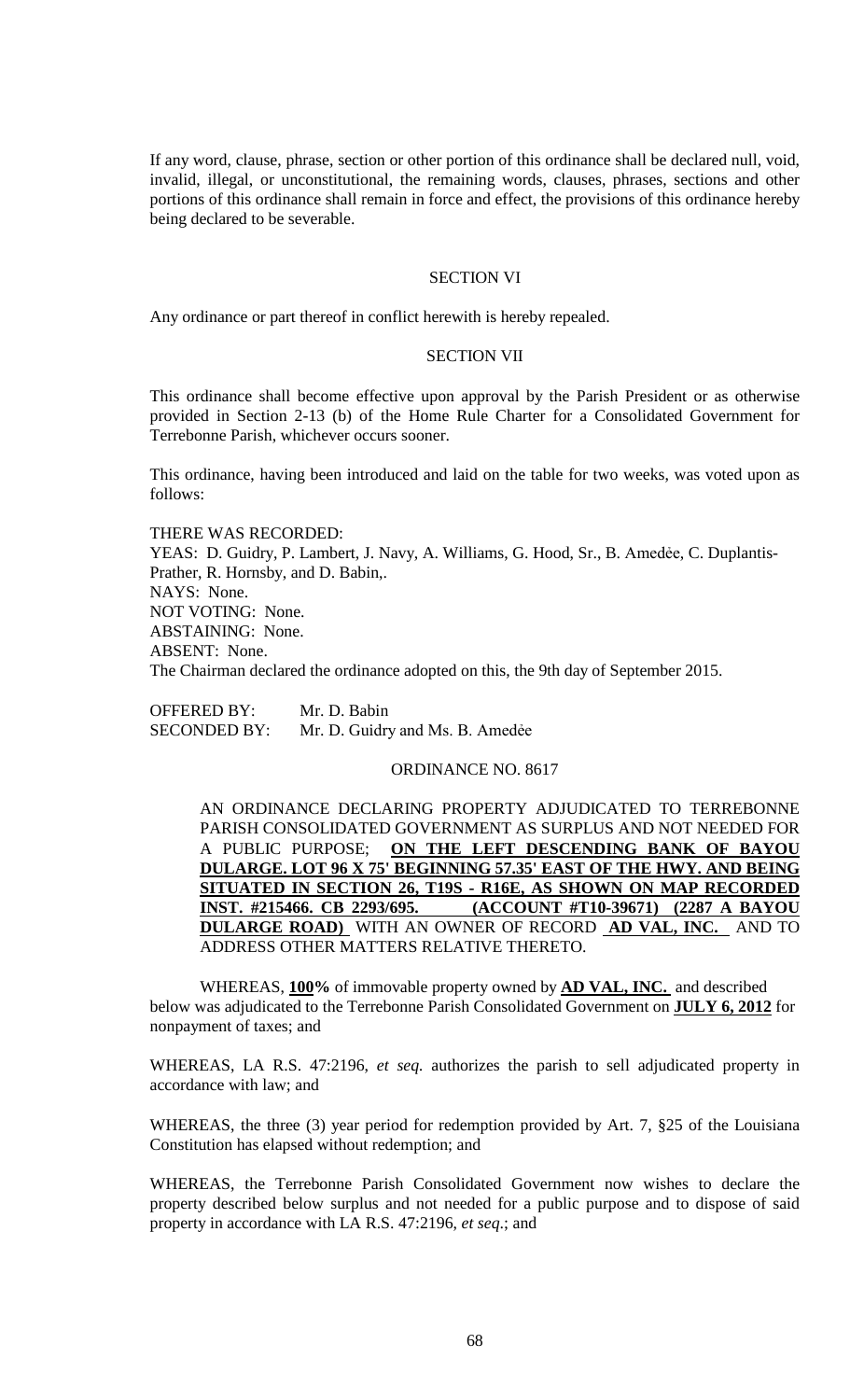NOW BE IT ORDAINED by the Terrebonne Parish Council, on behalf of the Terrebonne Parish Consolidated Government, that the following described property adjudicated to the Terrebonne Parish Consolidated Government, with an owner of record of **AD VAL, INC.** and depicted on the attached plat, if any, is hereby declared surplus:

## **ON THE LEFT DESCENDING BANK OF BAYOU DULARGE. LOT 96 X 75' BEGINNING 57.35' EAST OF THE HWY. AND BEING SITUATED IN SECTION 26, T19S - R16E, AS SHOWN ON MAP RECORDED INST. #215466. CB 2293/695. (ACCOUNT #T10-39671) (2287 A BAYOU DULARGE ROAD)**

BE IT FURTHER ORDAINED, by the Terrebonne Parish Council, on behalf of the Terrebonne Parish Consolidated Government, that Administration be hereby authorized to dispose of the property in accordance with LA R.S. 47:2196, *et seq*. and inclusive of the following terms.

## SECTION I

Each bid shall be accompanied by a deposit in the form of a Certified Check, Cashier's Check, Money Order or Bid Bond with Power of Attorney (Letters of Credit WILL NOT be accepted) in the amount of five percent (5%) of the proposed price made payable to the Terrebonne Parish Consolidated Government. Bid deposits made for non-winning bids shall be returned. The bid deposit made with the winning bid shall be non-refundable, unless redemption occurs, and paid towards the purchase price. The balance of the purchase price is due at the time of closing and payable in the form of a Certified Check, Cashier's Check, or Money Order.

#### SECTION II

Additionally, the winning bidder shall bear the cost of recording the sale document into the conveyance records of the Parish of Terrebonne pursuant to La. R.S. 47:2207.

#### SECTION III

The winning bidder, otherwise known as the Purchaser or Acquirer, of this adjudicated property is solely responsible for compliance with La. R.S. 47:2206 regarding notification of parties who may have had an interest in the property regarding their rights of redemption and La. R.S. 47:2208 regarding recordation of those notices. Copies of the applicable law will be distributed along with bid packets for this adjudicated property. Terrebonne Parish Consolidated Government has not and will not perform these requirements; thus, it is the purchaser's or acquiring person's responsibility to do so. Terrebonne Parish Consolidated Government encourages the Purchaser or Acquiring Person to consult legal counsel regarding Louisiana law on adjudicated property.

#### SECTION IV

By acquiring bid documents for the bid/purchase of this adjudicated property, each bidder acknowledges that he/she/it has received all information discussed in this ordinance as well as the statutes (laws) discussed in Section II above, and that he/she/it understands these procedures must be followed in order to fully protect he/she/its rights in the adjudicated property purchased from the parish.

#### SECTION V

If any word, clause, phrase, section or other portion of this ordinance shall be declared null, void, invalid, illegal, or unconstitutional, the remaining words, clauses, phrases, sections and other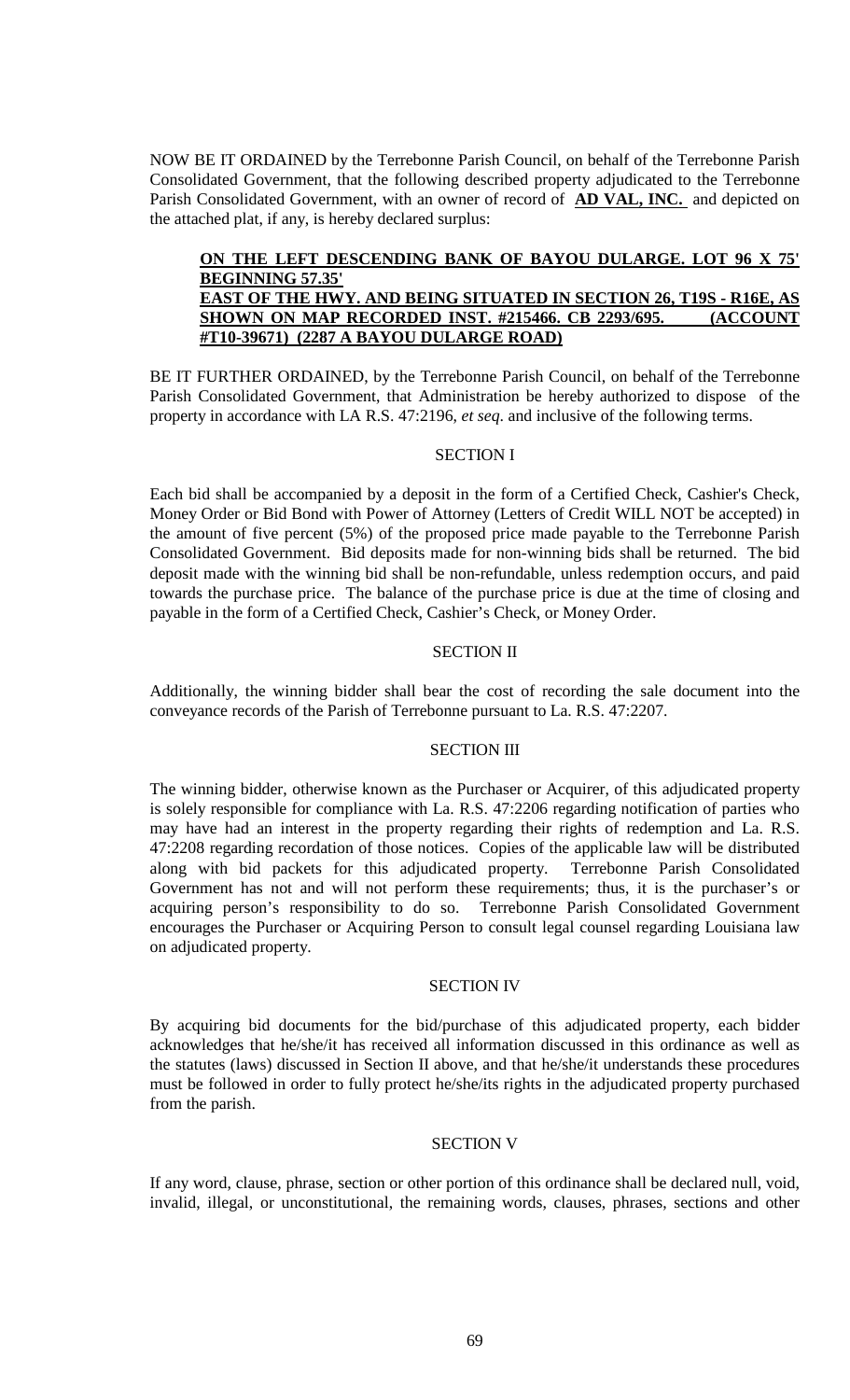portions of this ordinance shall remain in force and effect, the provisions of this ordinance hereby being declared to be severable.

## SECTION VI

Any ordinance or part thereof in conflict herewith is hereby repealed.

## SECTION VII

This ordinance shall become effective upon approval by the Parish President or as otherwise provided in Section 2-13 (b) of the Home Rule Charter for a Consolidated Government for Terrebonne Parish, whichever occurs sooner.

This ordinance, having been introduced and laid on the table for two weeks, was voted upon as follows:

THERE WAS RECORDED: YEAS: D. Guidry, P. Lambert, J. Navy, A. Williams, G. Hood, Sr., B. Amedée, C. Duplantis-Prather, R. Hornsby, and D. Babin,. NAYS: None. NOT VOTING: None. ABSTAINING: None. ABSENT: None. The Chairman declared the ordinance adopted on this, the 9th day of September 2015.

OFFERED BY: Mr. D. Babin SECONDED BY: Mr. D. Guidry and Ms. B. Amedée

#### ORDINANCE NO. 8618

AN ORDINANCE DECLARING PROPERTY ADJUDICATED TO TERREBONNE PARISH CONSOLIDATED GOVERNMENT AS SURPLUS AND NOT NEEDED FOR A PUBLIC PURPOSE; **ON THE LEFT DESCENDING BANK OF BAYOU DULARGE. BOUNDED ABOVE BY EMILE CHAUVIN. BOUNDED BELOW BY FELECIAN P. BOURG. HAVING A FRONTAGE 1/2 ARPENT BY DEPTH 75' ON THE EAST SIDE OF THE PUBLIC ROAD. ALSO BATTURE LOT 1/2 ARPENT FRONT FRONTING THEREON, LOCATED IN SECTION 26, T19S - R16E. CB 2293/698. (ACCOUNT #T10-40260) (2289 BAYOU DULARGE ROAD)** WITH AN OWNER OF RECORD **AD VAL, INC.** AND TO ADDRESS OTHER MATTERS RELATIVE THERETO.

WHEREAS, **100%** of immovable property owned by **AD VAL, INC.** and described below was adjudicated to the Terrebonne Parish Consolidated Government on **JULY 6, 2012** for nonpayment of taxes; and

WHEREAS, LA R.S. 47:2196, *et seq.* authorizes the parish to sell adjudicated property in accordance with law; and

WHEREAS, the three (3) year period for redemption provided by Art. 7, §25 of the Louisiana Constitution has elapsed without redemption; and

WHEREAS, the Terrebonne Parish Consolidated Government now wishes to declare the property described below surplus and not needed for a public purpose and to dispose of said property in accordance with LA R.S. 47:2196, *et seq*.; and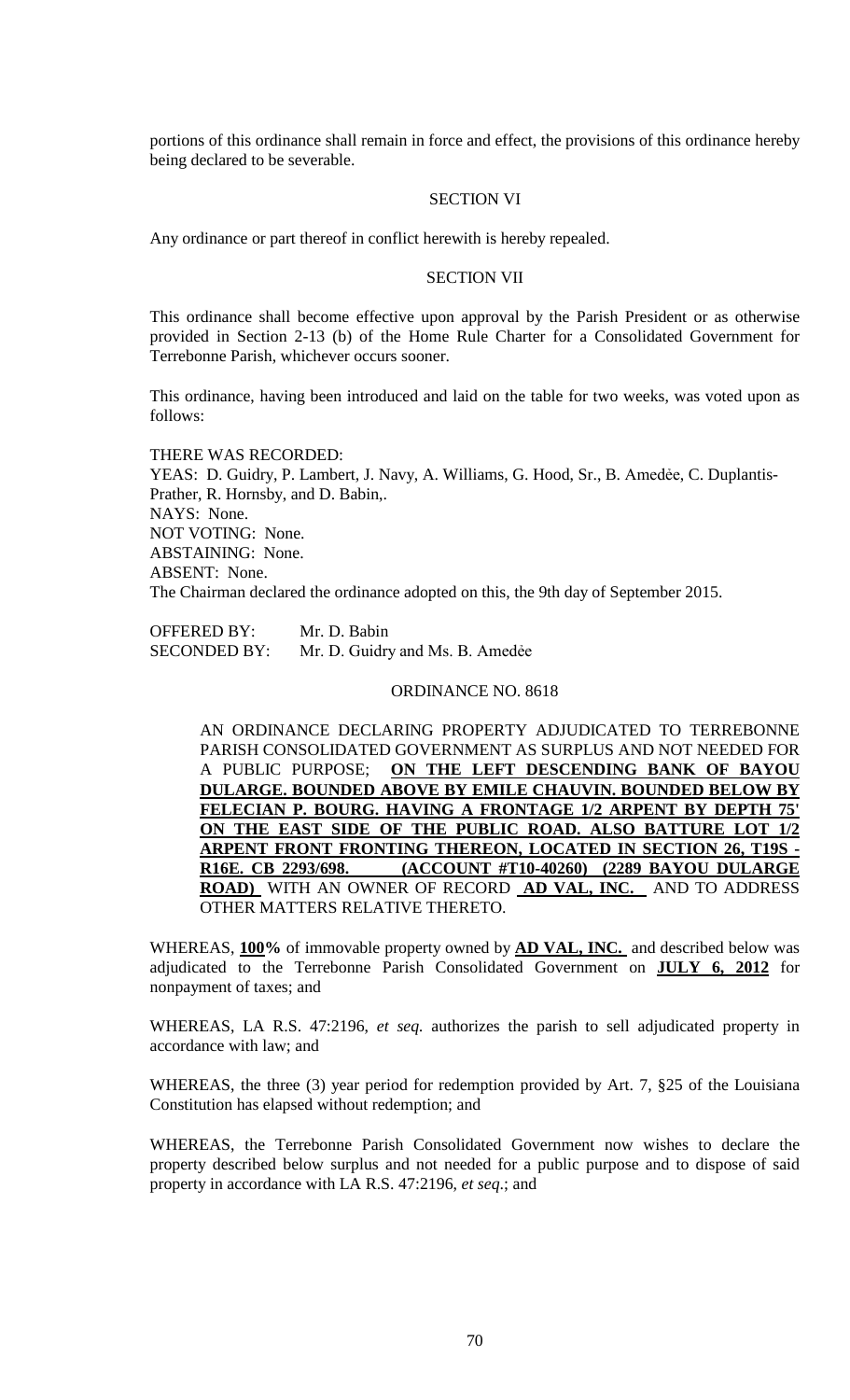NOW BE IT ORDAINED by the Terrebonne Parish Council, on behalf of the Terrebonne Parish Consolidated Government, that the following described property adjudicated to the Terrebonne Parish Consolidated Government, with an owner of record of **AD VAL, INC.** and depicted on the attached plat, if any, is hereby declared surplus:

# **ON THE LEFT DESCENDING BANK OF BAYOU DULARGE. BOUNDED ABOVE BY EMILE CHAUVIN. BOUNDED BELOW BY FELECIAN P. BOURG. HAVING A FRONTAGE 1/2 ARPENT BY DEPTH 75' ON THE EAST SIDE OF THE PUBLIC ROAD. ALSO BATTURE LOT 1/2 ARPENT FRONT FRONTING THEREON, LOCATED IN SECTION 26, T19S - R16E. CB 2293/698. (ACCOUNT #T10-40260) (2289 BAYOU DULARGE ROAD)**

BE IT FURTHER ORDAINED, by the Terrebonne Parish Council, on behalf of the Terrebonne Parish Consolidated Government, that Administration be hereby authorized to dispose of the property in accordance with LA R.S. 47:2196, *et seq*. and inclusive of the following terms.

# SECTION I

Each bid shall be accompanied by a deposit in the form of a Certified Check, Cashier's Check, Money Order or Bid Bond with Power of Attorney (Letters of Credit WILL NOT be accepted) in the amount of five percent (5%) of the proposed price made payable to the Terrebonne Parish Consolidated Government. Bid deposits made for non-winning bids shall be returned. The bid deposit made with the winning bid shall be non-refundable, unless redemption occurs, and paid towards the purchase price. The balance of the purchase price is due at the time of closing and payable in the form of a Certified Check, Cashier's Check, or Money Order.

## SECTION II

Additionally, the winning bidder shall bear the cost of recording the sale document into the conveyance records of the Parish of Terrebonne pursuant to La. R.S. 47:2207.

#### SECTION III

The winning bidder, otherwise known as the Purchaser or Acquirer, of this adjudicated property is solely responsible for compliance with La. R.S. 47:2206 regarding notification of parties who may have had an interest in the property regarding their rights of redemption and La. R.S. 47:2208 regarding recordation of those notices. Copies of the applicable law will be distributed along with bid packets for this adjudicated property. Terrebonne Parish Consolidated Government has not and will not perform these requirements; thus, it is the purchaser's or acquiring person's responsibility to do so. Terrebonne Parish Consolidated Government encourages the Purchaser or Acquiring Person to consult legal counsel regarding Louisiana law on adjudicated property.

#### SECTION IV

By acquiring bid documents for the bid/purchase of this adjudicated property, each bidder acknowledges that he/she/it has received all information discussed in this ordinance as well as the statutes (laws) discussed in Section II above, and that he/she/it understands these procedures must be followed in order to fully protect he/she/its rights in the adjudicated property purchased from the parish.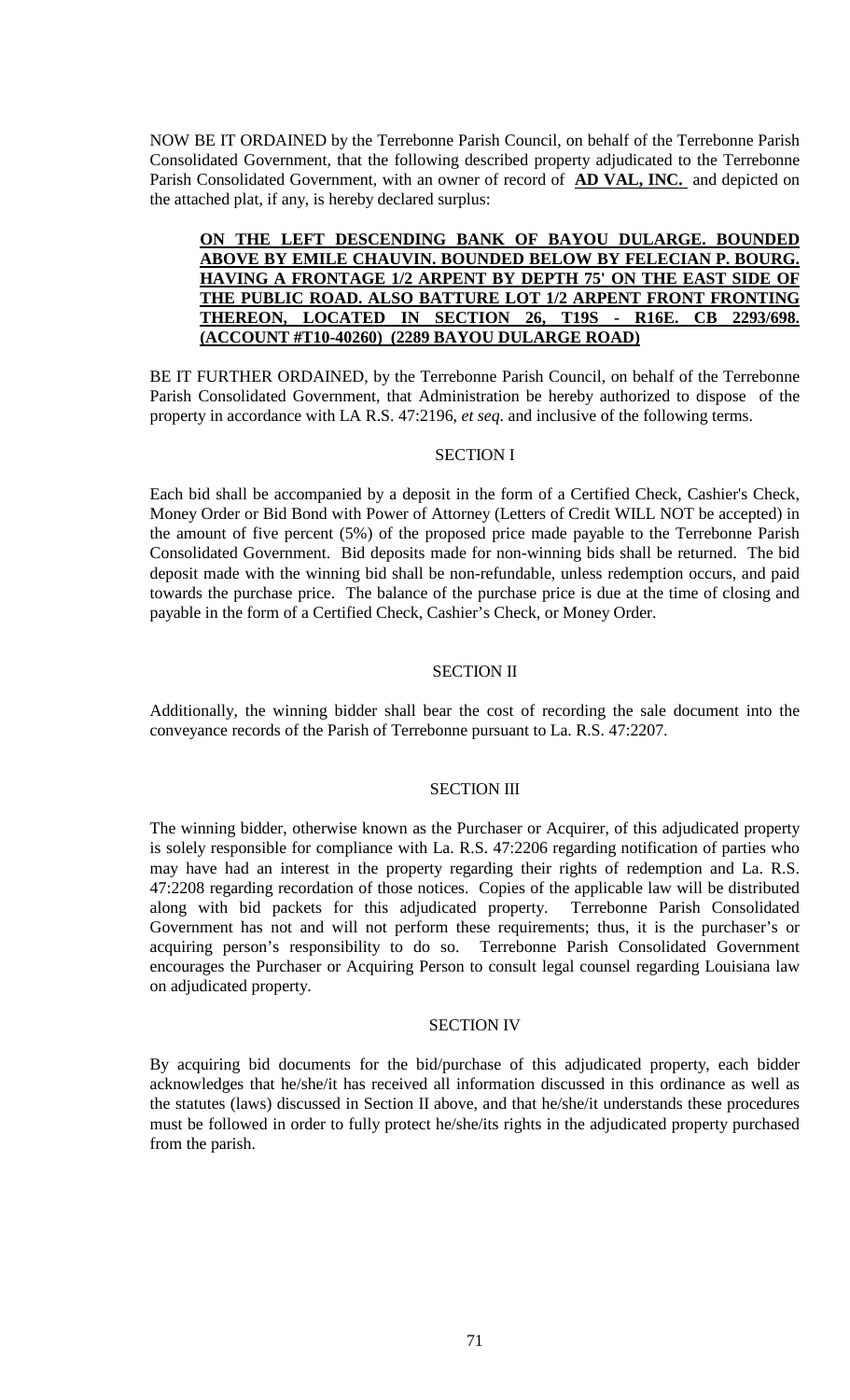#### SECTION V

If any word, clause, phrase, section or other portion of this ordinance shall be declared null, void, invalid, illegal, or unconstitutional, the remaining words, clauses, phrases, sections and other portions of this ordinance shall remain in force and effect, the provisions of this ordinance hereby being declared to be severable.

## SECTION VI

Any ordinance or part thereof in conflict herewith is hereby repealed.

## SECTION VII

This ordinance shall become effective upon approval by the Parish President or as otherwise provided in Section 2-13 (b) of the Home Rule Charter for a Consolidated Government for Terrebonne Parish, whichever occurs sooner.

This ordinance, having been introduced and laid on the table for two weeks, was voted upon as follows:

THERE WAS RECORDED: YEAS: D. Guidry, P. Lambert, J. Navy, A. Williams, G. Hood, Sr., B. Amedée, C. Duplantis-Prather, R. Hornsby, and D. Babin,. NAYS: None. NOT VOTING: None. ABSTAINING: None. ABSENT: None. The Chairman declared the ordinance adopted on this, the 9th day of September 2015.

The Chairman recognized the public for comments on the following surplus tax properties: 7364 Shrimper's Row, 5853 Grand Caillou Rd., 115 Red St., 4736 North Bayou Black Dr., 973 Bayou Dularge Rd.

There were no comments from the public on the proposed ordinances.

Ms. A. Williams moved, seconded by Mr. D. Babin, "THAT, the Council close the aforementioned public hearing."

The Chairman called for a vote on the motion offered by . THERE WAS RECORDED: YEAS: D. Guidry, P. Lambert, J. Navy, A. Williams, G. Hood, Sr., B. Amedée, C. Duplantis-Prather, R. Hornsby and D. Babin. NAYS: None. ABSENT: None. The Chairman declared the motion adopted.

OFFERED BY: Ms. A. Williams SECONDED BY: Mr. D. Babin

#### ORDINANCE NO. 8619

AN ORDINANCE DECLARING PROPERTY ADJUDICATED TO TERREBONNE PARISH CONSOLIDATED GOVERNMENT AS SURPLUS AND NOT NEEDED FOR A PUBLIC PURPOSE; **ON THE RIGHT DESCENDING BANK OF BAYOU GRAND CAILLOU. BOUNDED ABOVE BY DAVID BILLIOT. BOUNDED BELOW BY JIMMIE BILLIOT. HAVING A FRONTAGE 3/4**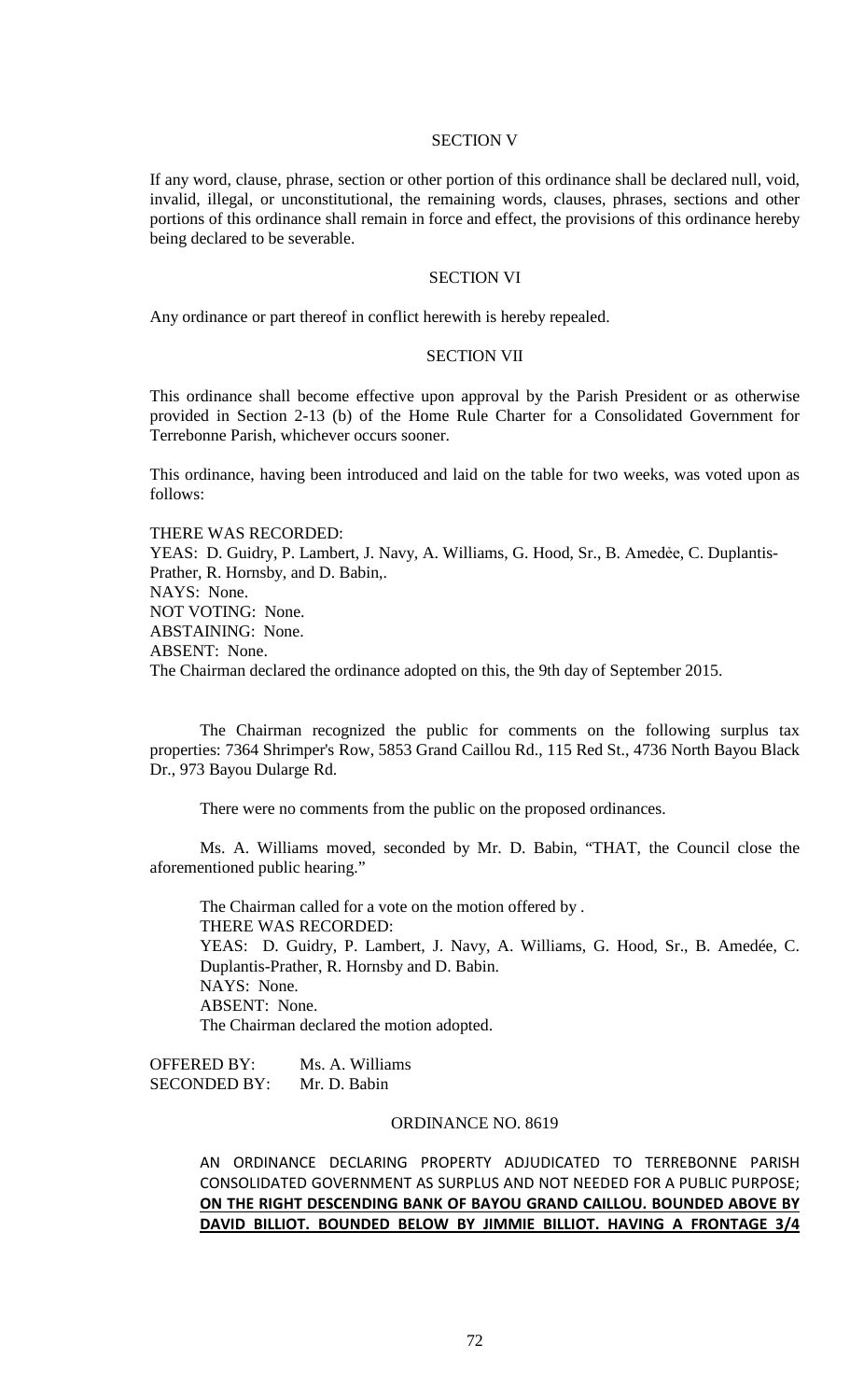**ARPTS. BY DEPTH SURVEY. LESS LOT 48 X 100' SOLD TO MYRON L. DUTHU, CB 338/400. LESS LOT 117.26' (BATTURE) SOLD ROBERT CARLOS, JR., CB 677/666. LESS 50 X 100' SOLD ADAM BILLIOT, CB 443/39. LESS 58.64' BATTURE LOT SOLD ROBERT CARLOS, JR., CB 1086/301. CB 2293/306. (ACCOUNT #T04-26479) (7364 SHRIMPER'S ROW)** WITH AN OWNER OF RECORD **ADAM LEROY BILLIOT (1/2) AND ADAM LEROY & RITA BILLIOT (1/2)** AND TO ADDRESS OTHER MATTERS RELATIVE THERETO.

WHEREAS, **100%** of immovable property owned by **ADAM LEROY BILLIOT (1/2) AND ADAM LEROY & RITA BILLIOT (1/2)** and described below was adjudicated to the Terrebonne Parish Consolidated Government on **JULY 6, 2012** for nonpayment of taxes; and

WHEREAS, LA R.S. 47:2196, *et seq.* authorizes the parish to sell adjudicated property in accordance with law; and

WHEREAS, the three (3) year period for redemption provided by Art. 7, §25 of the Louisiana Constitution has elapsed without redemption; and

WHEREAS, the Terrebonne Parish Consolidated Government now wishes to declare the property described below surplus and not needed for a public purpose and to dispose of said property in accordance with LA R.S. 47:2196, *et seq*.; and

NOW BE IT ORDAINED by the Terrebonne Parish Council, on behalf of the Terrebonne Parish Consolidated Government, that the following described property adjudicated to the Terrebonne Parish Consolidated Government, with an owner of record of **ADAM LEROY BILLIOT (1/2) AND ADAM LEROY & RITA BILLIOT (1/2)** and depicted on the attached plat, if any, is hereby declared surplus:

**ON THE RIGHT DESCENDING BANK OF BAYOU GRAND CAILLOU. BOUNDED ABOVE BY DAVID BILLIOT. BOUNDED BELOW BY JIMMIE BILLIOT. HAVING A FRONTAGE 3/4 ARPTS. BY DEPTH SURVEY. LESS LOT 48 X 100' SOLD TO MYRON L. DUTHU, CB 338/400. LESS LOT 117.26' (BATTURE) SOLD ROBERT CARLOS, JR., CB 677/666. LESS 50 X 100' SOLD ADAM BILLIOT, CB 443/39. LESS 58.64' BATTURE LOT SOLD ROBERT CARLOS, JR., CB 1086/301. CB 2293/306. (ACCOUNT #T04-26479) (7364 SHRIMPER'S ROW)** 

BE IT FURTHER ORDAINED, by the Terrebonne Parish Council, on behalf of the Terrebonne Parish Consolidated Government, that Administration be hereby authorized to dispose of the property in accordance with LA R.S. 47:2196, *et seq*. and inclusive of the following terms.

## SECTION I

Each bid shall be accompanied by a deposit in the form of a Certified Check, Cashier's Check, Money Order or Bid Bond with Power of Attorney (Letters of Credit WILL NOT be accepted) in the amount of five percent (5%) of the proposed price made payable to the Terrebonne Parish Consolidated Government. Bid deposits made for non-winning bids shall be returned. The bid deposit made with the winning bid shall be non-refundable, unless redemption occurs, and paid towards the purchase price. The balance of the purchase price is due at the time of closing and payable in the form of a Certified Check, Cashier's Check, or Money Order.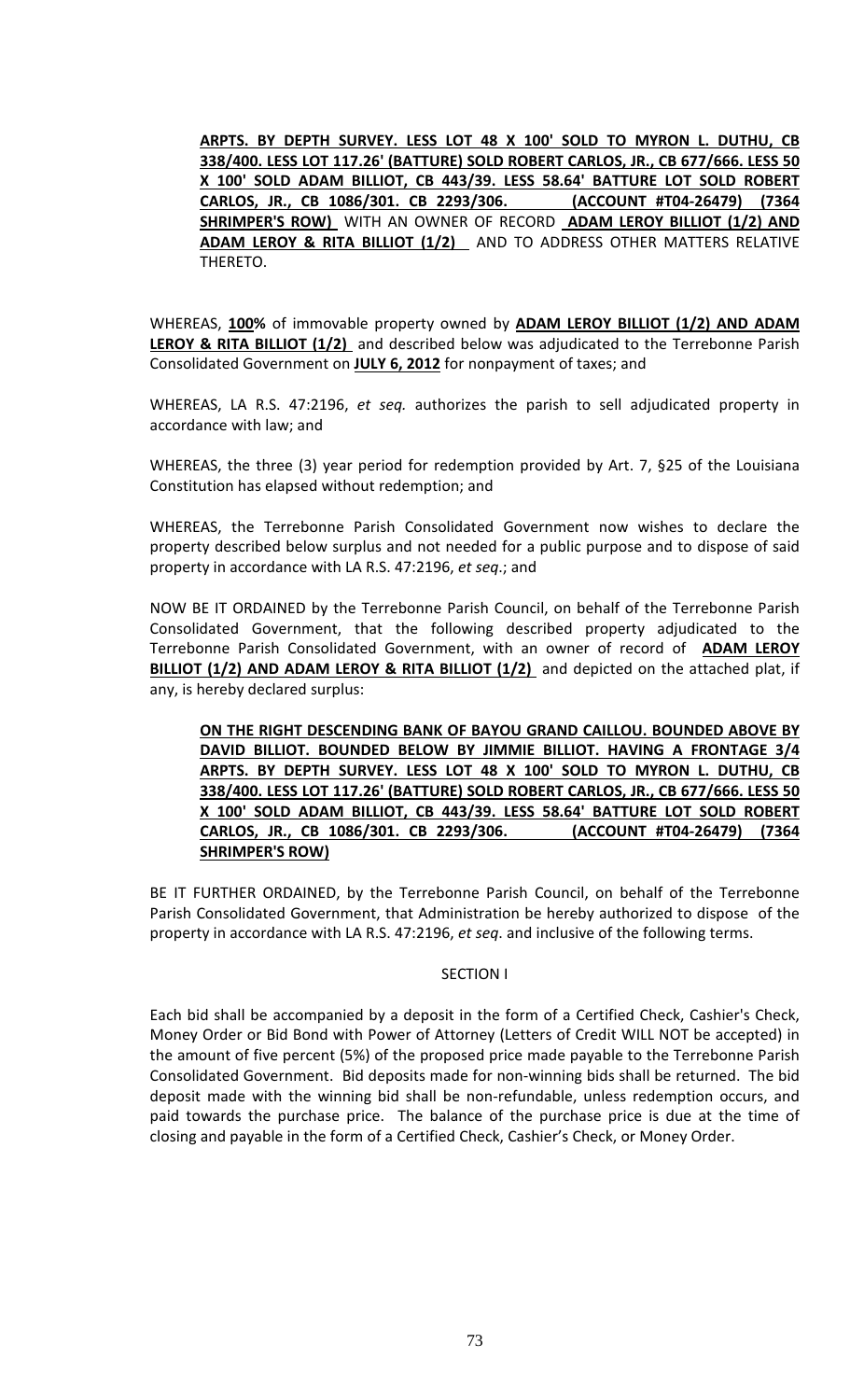### SECTION II

Additionally, the winning bidder shall bear the cost of recording the sale document into the conveyance records of the Parish of Terrebonne pursuant to La. R.S. 47:2207.

### SECTION III

The winning bidder, otherwise known as the Purchaser or Acquirer, of this adjudicated property is solely responsible for compliance with La. R.S. 47:2206 regarding notification of parties who may have had an interest in the property regarding their rights of redemption and La. R.S. 47:2208 regarding recordation of those notices. Copies of the applicable law will be distributed along with bid packets for this adjudicated property. Terrebonne Parish Consolidated Government has not and will not perform these requirements; thus, it is the purchaser's or acquiring person's responsibility to do so. Terrebonne Parish Consolidated Government encourages the Purchaser or Acquiring Person to consult legal counsel regarding Louisiana law on adjudicated property.

#### SECTION IV

By acquiring bid documents for the bid/purchase of this adjudicated property, each bidder acknowledges that he/she/it has received all information discussed in this ordinance as well as the statutes (laws) discussed in Section II above, and that he/she/it understands these procedures must be followed in order to fully protect he/she/its rights in the adjudicated property purchased from the parish.

### SECTION V

If any word, clause, phrase, section or other portion of this ordinance shall be declared null, void, invalid, illegal, or unconstitutional, the remaining words, clauses, phrases, sections and other portions of this ordinance shall remain in force and effect, the provisions of this ordinance hereby being declared to be severable.

#### SECTION VI

Any ordinance or part thereof in conflict herewith is hereby repealed.

## SECTION VII

This ordinance shall become effective upon approval by the Parish President or as otherwise provided in Section 2-13 (b) of the Home Rule Charter for a Consolidated Government for Terrebonne Parish, whichever occurs sooner.

This ordinance, having been introduced and laid on the table for two weeks, was voted upon as follows:

THERE WAS RECORDED: YEAS: D. Guidry, P. Lambert, J. Navy, A. Williams, G. Hood, Sr., B. Amedėe, C. Duplantis-Prather, R. Hornsby, and D. Babin,. NAYS: None. NOT VOTING: None. ABSTAINING: None. ABSENT: None. The Chairman declared the ordinance adopted on this, the 9th day of September 2015.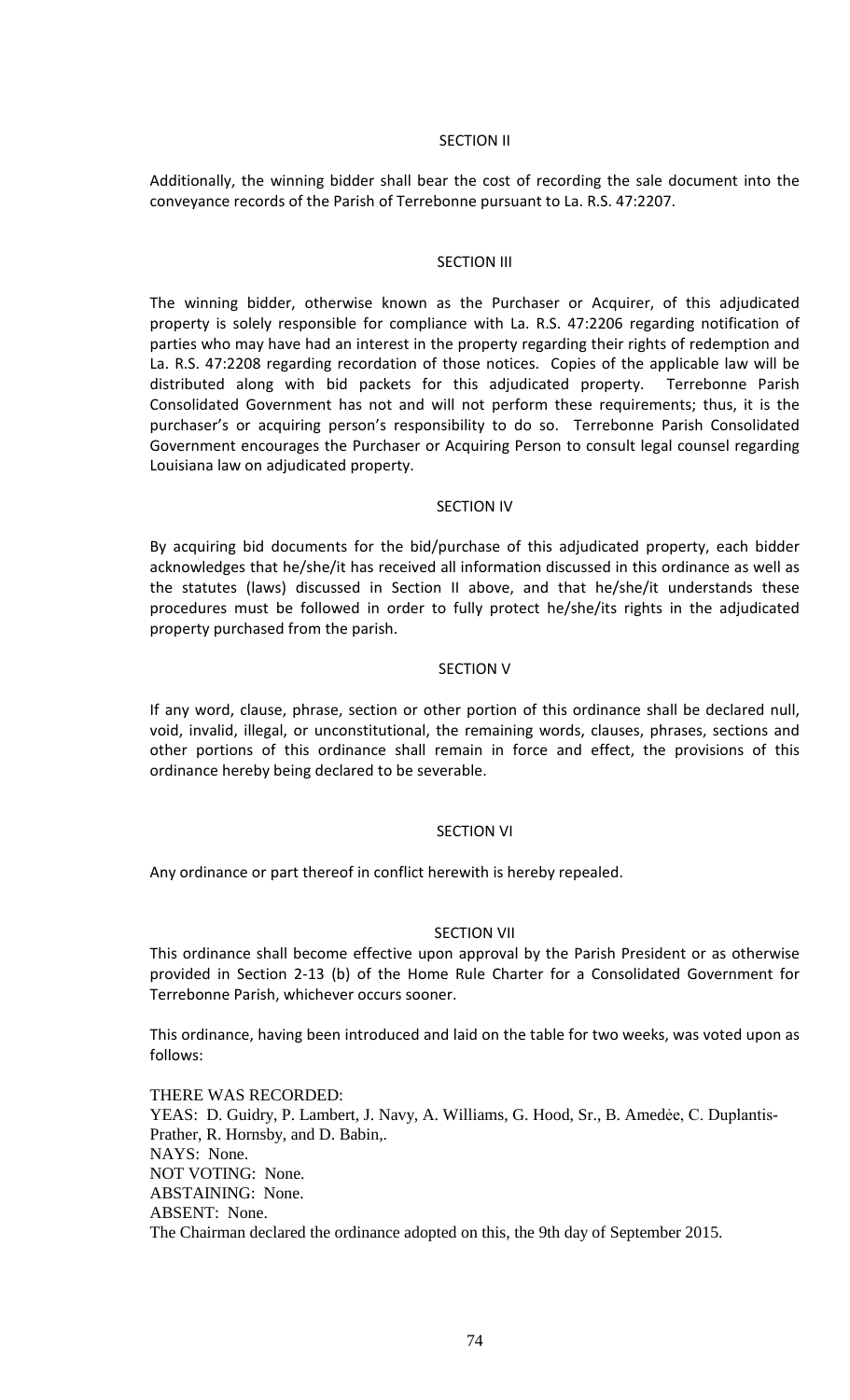| <b>OFFERED BY:</b>  | Ms. A. Williams |
|---------------------|-----------------|
| <b>SECONDED BY:</b> | Mr. D. Babin    |

#### ORDINANCE NO. 8620

**AN ORDINANCE DECLARING PROPERTY ADJUDICATED TO TERREBONNE PARISH CONSOLIDATED GOVERNMENT AS SURPLUS AND NOT NEEDED FOR A PUBLIC PURPOSE; TRACT OF LAND LOCATED IN SECTION 1, T19S - R17E, FRONTING ON HWY. 57 WHICH IS LOCATED ON THE LEFT DESCENDING BANK OF BAYOU GRAND CAILLOU. SAID TRACT IS FORMED OUT OF LOT 11 WHICH WAS AWARDED TO MARY ALICE BONVILLAIN NIXON BY ACT OF PARTITION RECORDED IN CB 378/87. SAID TRACT MEASURING A FRONT OF 100' ALONG THAT CERTAIN RIGHT OF WAY OR PROPOSED STREET CONTAINED THEREON BY DEPTH BETWEEN EQUAL & PARALLEL LINES OF 100'. SAID TRACT OF LAND BEING BOUNDED AS FOLLOWS: IN THE FRONT OR NORTH BY THAT CERTAIN RIGHT OF WAY OR PROPOSED STREET, 54.38' WIDE LOCATED THEREON IN TRACT 11, BELOW OR SOUTHERLY BY OTHER PROPERTY OF VENDOR HEREIN, ON THE EAST BY OTHER PROPERTY OF VENDOR, AND ON THE WEST BY PROPERTY BELONGING TO JOHNSON BUQUET OR ASSIGNS. THE LOWER PROPERTY LINE OF SAID TRACT BEING PARALLEL TO & 100' ABOVE THE BOUNDARY LINE WHICH SEPARATES LOT 10 FROM LOT 11 ON THE SAID MAP OR PLAT. CB 2293/486. (ACCOUNT #T04-60570) (5853 GRAND CAILLOU ROAD) WITH AN OWNER OF RECORD RANDAL JOSEPH & CRYSTAL BILLIOT AND TO ADDRESS OTHER MATTERS RELATIVE THERETO.**

WHEREAS, **100%** of immovable property owned by **RANDAL JOSEPH & CRYSTAL BILLIOT** and described below was adjudicated to the Terrebonne Parish Consolidated Government on **JULY 6, 2012** for nonpayment of taxes; and

WHEREAS, LA R.S. 47:2196, *et seq.* authorizes the parish to sell adjudicated property in accordance with law; and

WHEREAS, the three (3) year period for redemption provided by Art. 7, §25 of the Louisiana Constitution has elapsed without redemption; and

WHEREAS, the Terrebonne Parish Consolidated Government now wishes to declare the property described below surplus and not needed for a public purpose and to dispose of said property in accordance with LA R.S. 47:2196, *et seq*.; and

NOW BE IT ORDAINED by the Terrebonne Parish Council, on behalf of the Terrebonne Parish Consolidated Government, that the following described property adjudicated to the Terrebonne Parish Consolidated Government, with an owner of record of **RANDAL JOSEPH & CRYSTAL BILLIOT** and depicted on the attached plat, if any, is hereby declared surplus:

TRACT OF LAND LOCATED IN SECTION 1, T19S - R17E, FRONTING ON HWY. 57 WHICH **IS LOCATED ON THE LEFT DESCENDING BANK OF BAYOU GRAND CAILLOU. SAID TRACT IS FORMED OUT OF LOT 11 WHICH WAS AWARDED TO MARY ALICE BONVILLAIN NIXON BY ACT OF PARTITION RECORDED IN CB 378/87. SAID TRACT MEASURING A FRONT OF 100' ALONG THAT CERTAIN RIGHT OF WAY OR PROPOSED STREET CONTAINED THEREON BY DEPTH BETWEEN EQUAL & PARALLEL LINES OF 100'. SAID TRACT OF LAND BEING BOUNDED AS FOLLOWS: IN THE FRONT OR NORTH BY THAT CERTAIN RIGHT OF WAY OR PROPOSED STREET, 54.38' WIDE LOCATED THEREON IN TRACT 11, BELOW OR SOUTHERLY BY**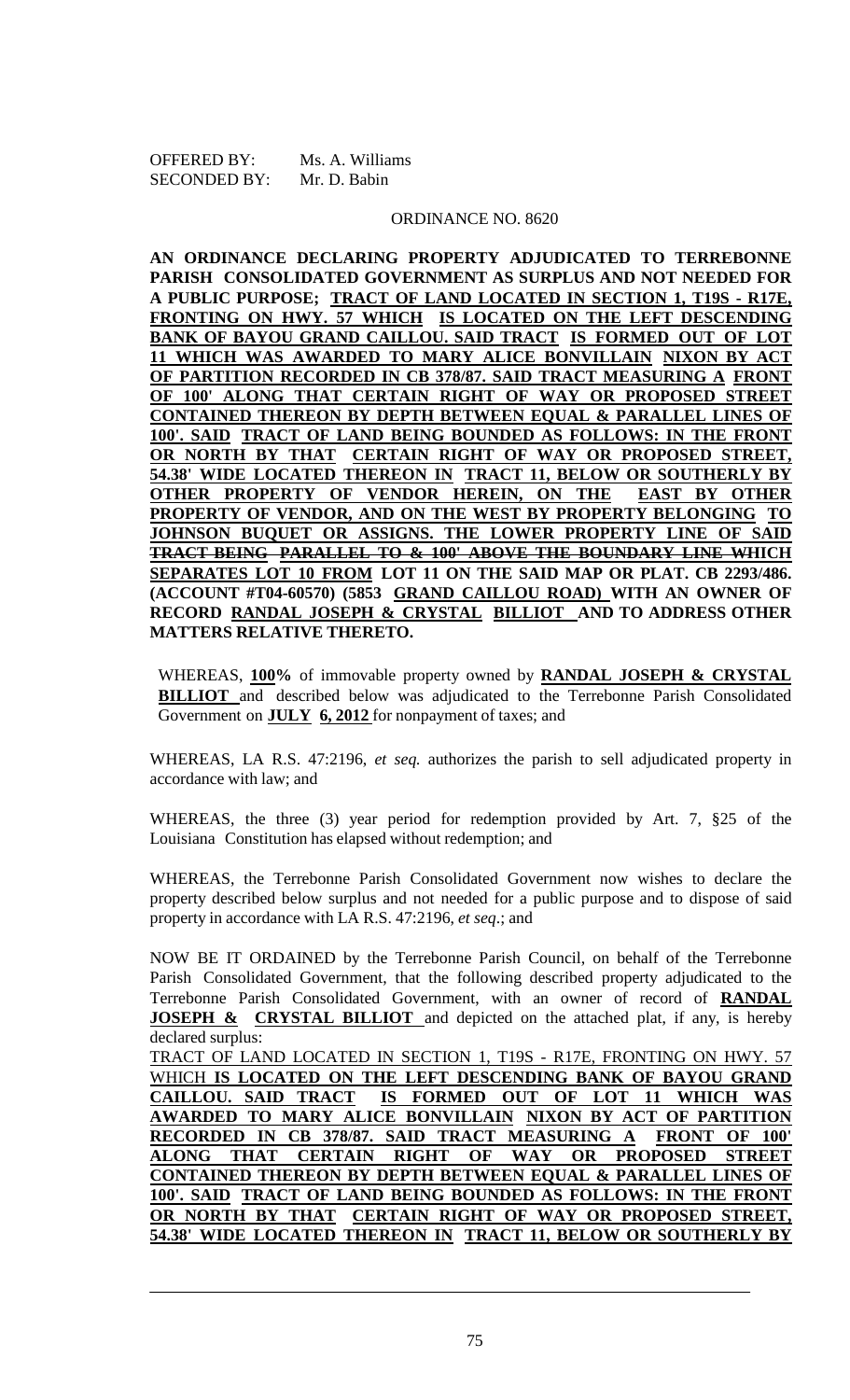# **OTHER PROPERTY OF VENDOR HEREIN, ON THE EAST BY OTHER PROPERTY OF VENDOR, AND ON THE WEST BY PROPERTY BELONGING TO JOHNSON BUQUET OR ASSIGNS. THE LOWER PROPERTY LINE OF SAID TRACT BEING PARALLEL TO & 100' ABOVE THE BOUNDARY LINE WHICH SEPARATES LOT 10 FROM LOT 11 ON THE SAID MAP OR PLAT. CB 2293/486. (ACCOUNT #T04-60570) (5853 GRAND CAILLOU ROAD)**

BE IT FURTHER ORDAINED, by the Terrebonne Parish Council, on behalf of the Terrebonne Parish Consolidated Government, that Administration be hereby authorized to dispose of the property in accordance with LA R.S. 47:2196, *et seq*. and inclusive of the following terms.

### SECTION I

Each bid shall be accompanied by a deposit in the form of a Certified Check, Cashier's Check, Money Order or Bid Bond with Power of Attorney (Letters of Credit WILL NOT be accepted) in the amount of five percent (5%) of the proposed price made payable to the Terrebonne Parish Consolidated Government. Bid deposits made for non-winning bids shall be returned. The bid deposit made with the winning bid shall be non-refundable, unless redemption occurs, and paid towards the purchase price. The balance of the purchase price is due at the time of closing and payable in the form of a Certified Check, Cashier's Check, or Money Order.

### SECTION II

Additionally, the winning bidder shall bear the cost of recording the sale document into the conveyance records of the Parish of Terrebonne pursuant to La. R.S. 47:2207.

#### SECTION III

The winning bidder, otherwise known as the Purchaser or Acquirer, of this adjudicated property is solely responsible for compliance with La. R.S. 47:2206 regarding notification of parties who may have had an interest in the property regarding their rights of redemption and La. R.S. 47:2208 regarding recordation of those notices. Copies of the applicable law will be distributed along with bid packets for this adjudicated property. Terrebonne Parish Consolidated Government has not and will not perform these requirements; thus, it is the purchaser's or acquiring person's responsibility to do so. Terrebonne Parish Consolidated Government encourages the Purchaser or Acquiring Person to consult legal counsel regarding Louisiana law on adjudicated property.

#### SECTION IV

By acquiring bid documents for the bid/purchase of this adjudicated property, each bidder acknowledges that he/she/it has received all information discussed in this ordinance as well as the statutes (laws) discussed in Section II above, and that he/she/it understands these procedures must be followed in order to fully protect he/she/its rights in the adjudicated property purchased from the parish.

#### SECTION V

If any word, clause, phrase, section or other portion of this ordinance shall be declared null, void, invalid, illegal, or unconstitutional, the remaining words, clauses, phrases, sections and other portions of this ordinance shall remain in force and effect, the provisions of this ordinance hereby being declared to be severable.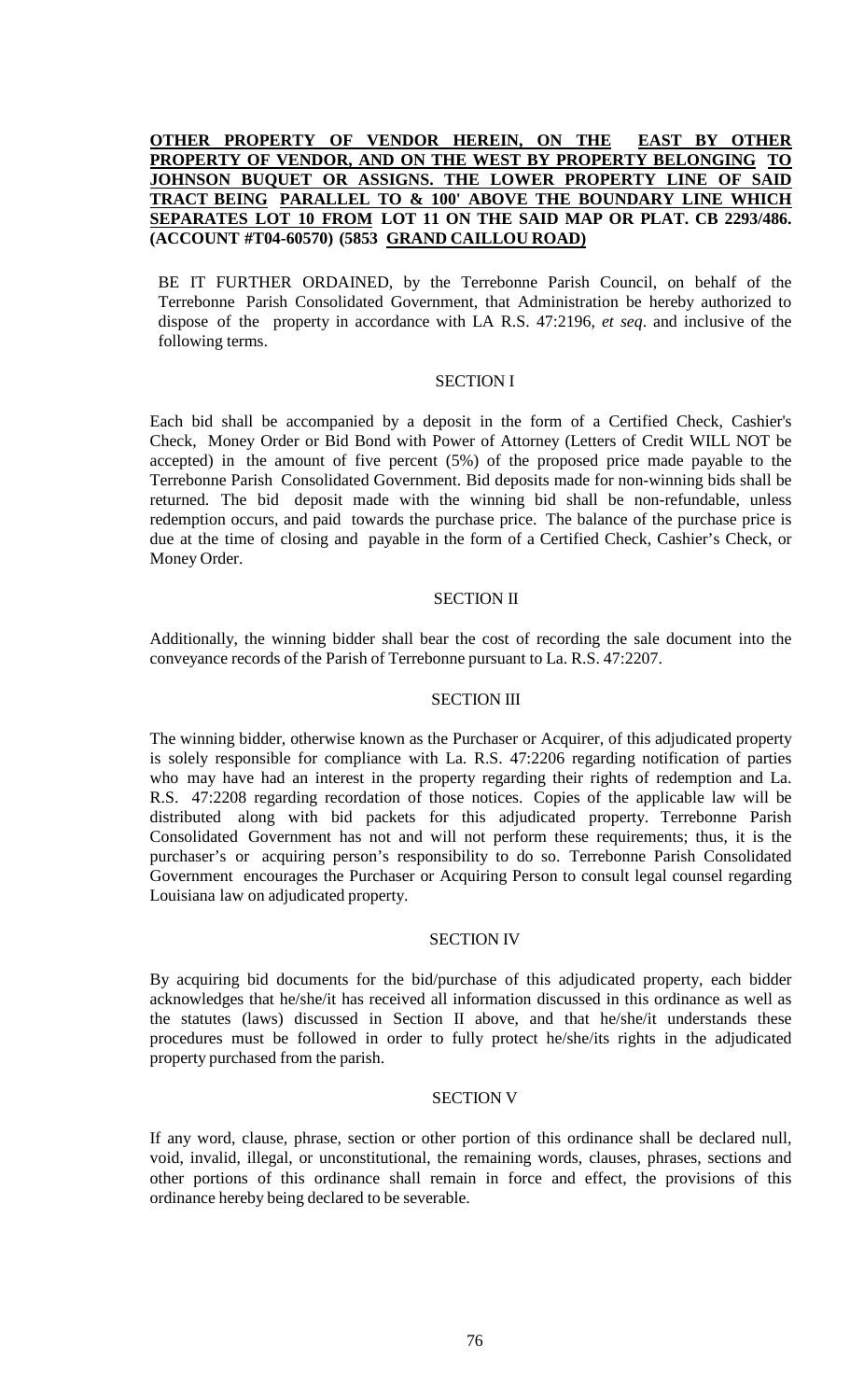#### SECTION VI

Any ordinance or part thereof in conflict herewith is hereby repealed.

## SECTION VII

This ordinance shall become effective upon approval by the Parish President or as otherwise provided in Section 2-13 (b) of the Home Rule Charter for a Consolidated Government for Terrebonne Parish, whichever occurs sooner.

This ordinance, having been introduced and laid on the table for two weeks, was voted upon as follows:

THERE WAS RECORDED: YEAS: D. Guidry, P. Lambert, J. Navy, A. Williams, G. Hood, Sr., B. Amedée, C. Duplantis-Prather, R. Hornsby, and D. Babin,. NAYS: None. NOT VOTING: None. ABSTAINING: None. ABSENT: None. The Chairman declared the ordinance adopted on this, the 9th day of September 2015.

OFFERED BY: Ms. A. Williams SECONDED BY: Mr. D. Babin

#### ORDINANCE NO. 8621

AN ORDINANCE DECLARING PROPERTY ADJUDICATED TO TERREBONNE PARISH CONSOLIDATED GOVERNMENT AS SURPLUS AND NOT NEEDED FOR A PUBLIC PURPOSE; **60 X 150 FT. LOT 7, BLOCK B., BARROW STREET, BEATTIEVILLE. CB 2293/330. (ACCOUNT #T01-4978) (115 RED STREET)**  WITH AN OWNER OF RECORD **DORETHA CARTER** AND TO ADDRESS OTHER MATTERS RELATIVE THERETO.

WHEREAS, **100%** of immovable property owned by **DORETHA CARTER** and described below was adjudicated to the Terrebonne Parish Consolidated Government on **JULY 6, 2012** for nonpayment of taxes; and

WHEREAS, LA R.S. 47:2196, *et seq.* authorizes the parish to sell adjudicated property in accordance with law; and

WHEREAS, the three (3) year period for redemption provided by Art. 7, §25 of the Louisiana Constitution has elapsed without redemption; and

WHEREAS, the Terrebonne Parish Consolidated Government now wishes to declare the property described below surplus and not needed for a public purpose and to dispose of said property in accordance with LA R.S. 47:2196, *et seq*.; and

NOW BE IT ORDAINED by the Terrebonne Parish Council, on behalf of the Terrebonne Parish Consolidated Government, that the following described property adjudicated to the Terrebonne Parish Consolidated Government, with an owner of record of **DORETHA CARTER** and depicted on the attached plat, if any, is hereby declared surplus:

## **60 X 150 FT. LOT 7, BLOCK B., BARROW STREET, BEATTIEVILLE. CB 2293/330. (ACCOUNT #T01-4978) (115 RED STREET)**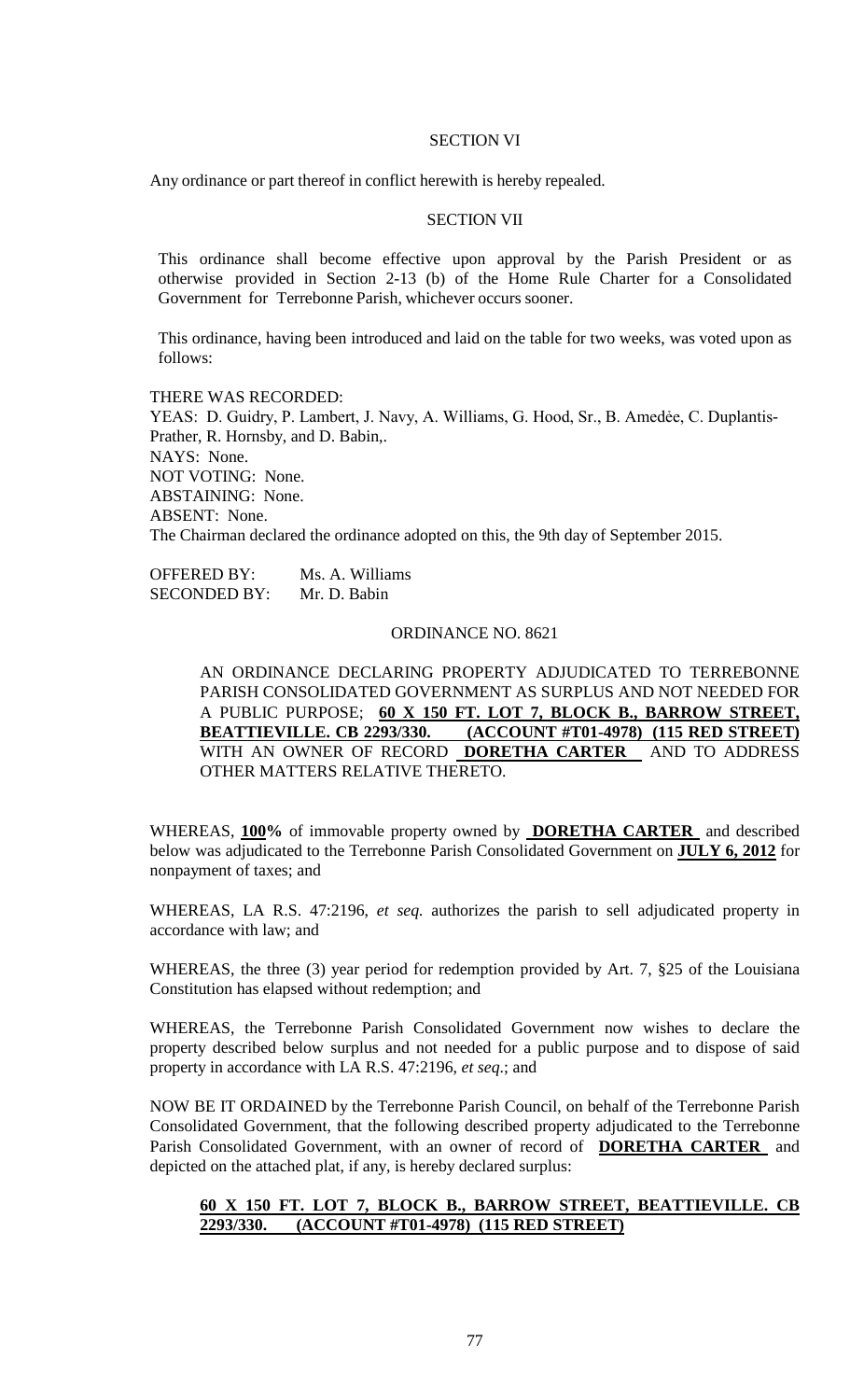BE IT FURTHER ORDAINED, by the Terrebonne Parish Council, on behalf of the Terrebonne Parish Consolidated Government, that Administration be hereby authorized to dispose of the property in accordance with LA R.S. 47:2196, *et seq*. and inclusive of the following terms.

### SECTION I

Each bid shall be accompanied by a deposit in the form of a Certified Check, Cashier's Check, Money Order or Bid Bond with Power of Attorney (Letters of Credit WILL NOT be accepted) in the amount of five percent (5%) of the proposed price made payable to the Terrebonne Parish Consolidated Government. Bid deposits made for non-winning bids shall be returned. The bid deposit made with the winning bid shall be non-refundable, unless redemption occurs, and paid towards the purchase price. The balance of the purchase price is due at the time of closing and payable in the form of a Certified Check, Cashier's Check, or Money Order.

#### SECTION II

Additionally, the winning bidder shall bear the cost of recording the sale document into the conveyance records of the Parish of Terrebonne pursuant to La. R.S. 47:2207.

#### **SECTION III**

The winning bidder, otherwise known as the Purchaser or Acquirer, of this adjudicated property is solely responsible for compliance with La. R.S. 47:2206 regarding notification of parties who may have had an interest in the property regarding their rights of redemption and La. R.S. 47:2208 regarding recordation of those notices. Copies of the applicable law will be distributed along with bid packets for this adjudicated property. Terrebonne Parish Consolidated Government has not and will not perform these requirements; thus, it is the purchaser's or acquiring person's responsibility to do so. Terrebonne Parish Consolidated Government encourages the Purchaser or Acquiring Person to consult legal counsel regarding Louisiana law on adjudicated property.

#### SECTION IV

By acquiring bid documents for the bid/purchase of this adjudicated property, each bidder acknowledges that he/she/it has received all information discussed in this ordinance as well as the statutes (laws) discussed in Section II above, and that he/she/it understands these procedures must be followed in order to fully protect he/she/its rights in the adjudicated property purchased from the parish.

#### SECTION V

If any word, clause, phrase, section or other portion of this ordinance shall be declared null, void, invalid, illegal, or unconstitutional, the remaining words, clauses, phrases, sections and other portions of this ordinance shall remain in force and effect, the provisions of this ordinance hereby being declared to be severable.

### SECTION VI

Any ordinance or part thereof in conflict herewith is hereby repealed.

### SECTION VII

This ordinance shall become effective upon approval by the Parish President or as otherwise provided in Section 2-13 (b) of the Home Rule Charter for a Consolidated Government for Terrebonne Parish, whichever occurs sooner.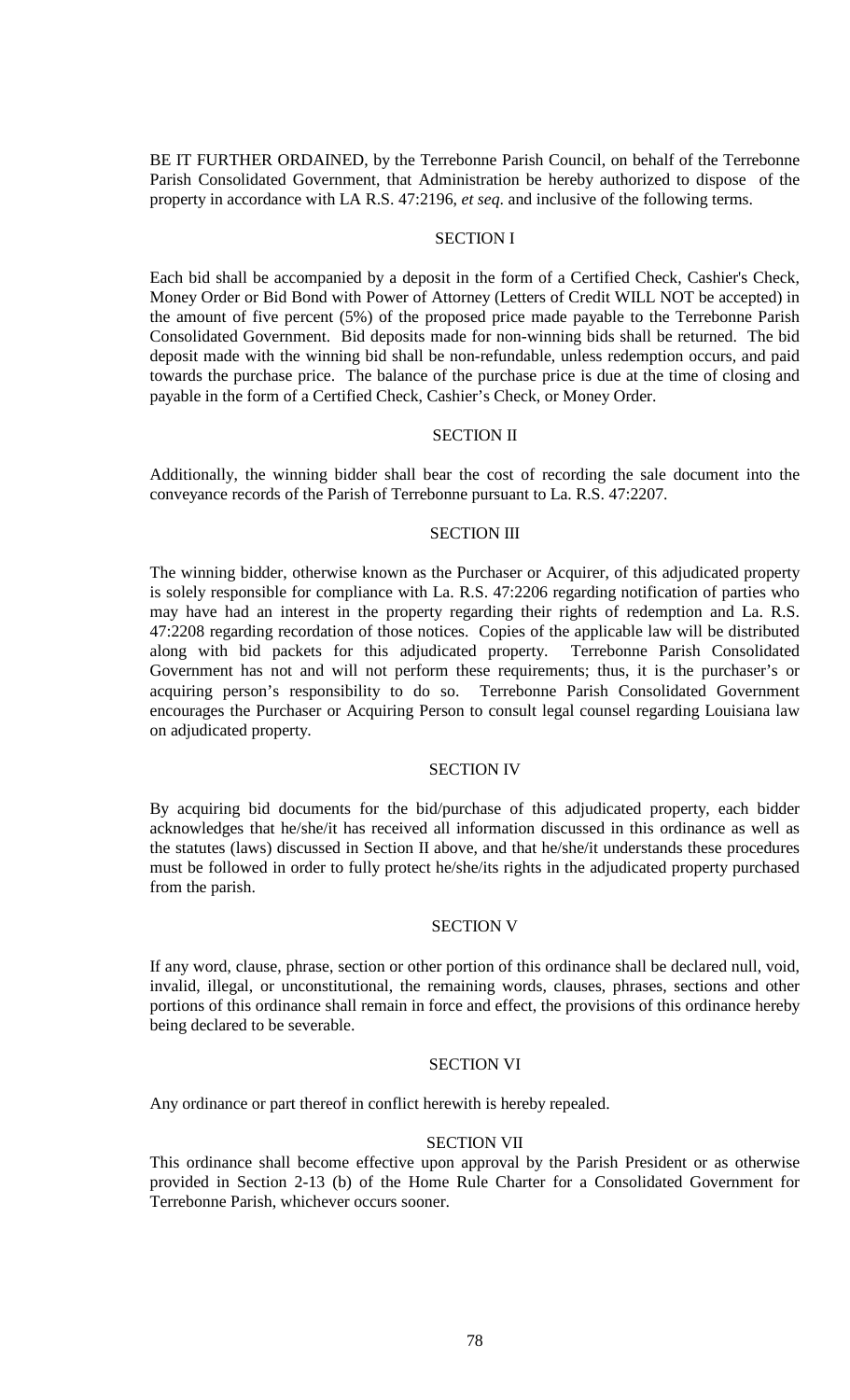This ordinance, having been introduced and laid on the table for two weeks, was voted upon as follows:

THERE WAS RECORDED: YEAS: D. Guidry, P. Lambert, J. Navy, A. Williams, G. Hood, Sr., B. Amedée, C. Duplantis-Prather, R. Hornsby, and D. Babin,. NAYS: None. NOT VOTING: None. ABSTAINING: None. ABSENT: None. The Chairman declared the ordinance adopted on this, the 9th day of September 2015.

OFFERED BY: Ms. A. Williams SECONDED BY: Mr. D. Babin

#### ORDINANCE NO. 8622

AN ORDINANCE DECLARING PROPERTY ADJUDICATED TO TERREBONNE PARISH CONSOLIDATED GOVERNMENT AS SURPLUS AND NOT NEEDED FOR A PUBLIC PURPOSE; **ON THE RIGHT DESCENDING BANK OF BAYOU BLACK. BOUNDED ABOVE BY R.B. BUTLER, FORMERLY, NOW ARTHUR MOSELY. BOUNDED BELOW BY CHARLIE WATSON, JR., ETALS. HAVING A FRONTAGE 100' BY DEPTH 10 ACRES. LESS LOT 36 X 64' SOLD TO JOSEPH SHORT CB 267/677. LESS TRACT 70 X 70' SOLD TO EDDIE DIGGS CB 533/413. SECTION 34, T17S - R16E? CB 2293/665. (ACCOUNT #T08- 36946) (4736 NORTH BAYOU BLACK DRIVE)** WITH AN OWNER OF RECORD **SUSIE H. DIGGS ESTATE** AND TO ADDRESS OTHER MATTERS RELATIVE THERETO.

WHEREAS, **100%** of immovable property owned by **SUSIE H. DIGGS ESTATE** and described below was adjudicated to the Terrebonne Parish Consolidated Government on **JULY 6, 2012** for nonpayment of taxes; and

WHEREAS, LA R.S. 47:2196, *et seq.* authorizes the parish to sell adjudicated property in accordance with law; and

WHEREAS, the three (3) year period for redemption provided by Art. 7, §25 of the Louisiana Constitution has elapsed without redemption; and

WHEREAS, the Terrebonne Parish Consolidated Government now wishes to declare the property described below surplus and not needed for a public purpose and to dispose of said property in accordance with LA R.S. 47:2196, *et seq*.; and

NOW BE IT ORDAINED by the Terrebonne Parish Council, on behalf of the Terrebonne Parish Consolidated Government, that the following described property adjudicated to the Terrebonne Parish Consolidated Government, with an owner of record of **SUSIE H. DIGGS ESTATE** and depicted on the attached plat, if any, is hereby declared surplus:

**ON THE RIGHT DESCENDING BANK OF BAYOU BLACK. BOUNDED ABOVE BY R.B. BUTLER, FORMERLY, NOW ARTHUR MOSELY. BOUNDED BELOW BY CHARLIE WATSON, JR., ETALS. HAVING A FRONTAGE 100' BY DEPTH 10 ACRES. LESS LOT 36 X 64' SOLD TO JOSEPH SHORT CB 267/677. LESS TRACT 70 X 70' SOLD TO EDDIE DIGGS CB 533/413. SECTION 34, T17S - R16E? CB 2293/665. (ACCOUNT #T08-36946) (4736 NORTH BAYOU BLACK DRIVE)**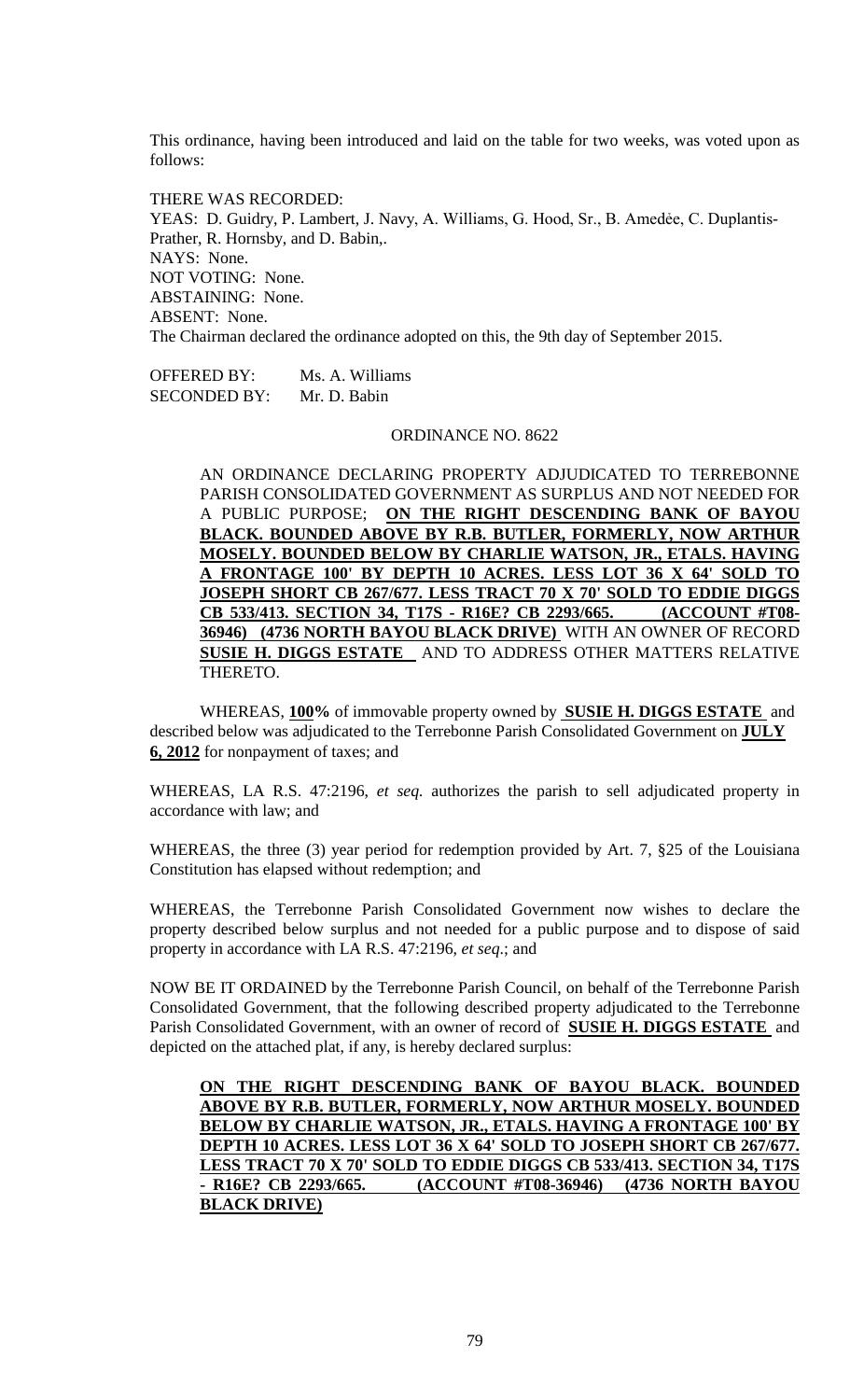BE IT FURTHER ORDAINED, by the Terrebonne Parish Council, on behalf of the Terrebonne Parish Consolidated Government, that Administration be hereby authorized to dispose of the property in accordance with LA R.S. 47:2196, *et seq*. and inclusive of the following terms.

### SECTION I

Each bid shall be accompanied by a deposit in the form of a Certified Check, Cashier's Check, Money Order or Bid Bond with Power of Attorney (Letters of Credit WILL NOT be accepted) in the amount of five percent (5%) of the proposed price made payable to the Terrebonne Parish Consolidated Government. Bid deposits made for non-winning bids shall be returned. The bid deposit made with the winning bid shall be non-refundable, unless redemption occurs, and paid towards the purchase price. The balance of the purchase price is due at the time of closing and payable in the form of a Certified Check, Cashier's Check, or Money Order.

#### SECTION II

Additionally, the winning bidder shall bear the cost of recording the sale document into the conveyance records of the Parish of Terrebonne pursuant to La. R.S. 47:2207.

#### **SECTION III**

The winning bidder, otherwise known as the Purchaser or Acquirer, of this adjudicated property is solely responsible for compliance with La. R.S. 47:2206 regarding notification of parties who may have had an interest in the property regarding their rights of redemption and La. R.S. 47:2208 regarding recordation of those notices. Copies of the applicable law will be distributed along with bid packets for this adjudicated property. Terrebonne Parish Consolidated Government has not and will not perform these requirements; thus, it is the purchaser's or acquiring person's responsibility to do so. Terrebonne Parish Consolidated Government encourages the Purchaser or Acquiring Person to consult legal counsel regarding Louisiana law on adjudicated property.

#### SECTION IV

By acquiring bid documents for the bid/purchase of this adjudicated property, each bidder acknowledges that he/she/it has received all information discussed in this ordinance as well as the statutes (laws) discussed in Section II above, and that he/she/it understands these procedures must be followed in order to fully protect he/she/its rights in the adjudicated property purchased from the parish.

### SECTION V

If any word, clause, phrase, section or other portion of this ordinance shall be declared null, void, invalid, illegal, or unconstitutional, the remaining words, clauses, phrases, sections and other portions of this ordinance shall remain in force and effect, the provisions of this ordinance hereby being declared to be severable.

## SECTION VI

Any ordinance or part thereof in conflict herewith is hereby repealed.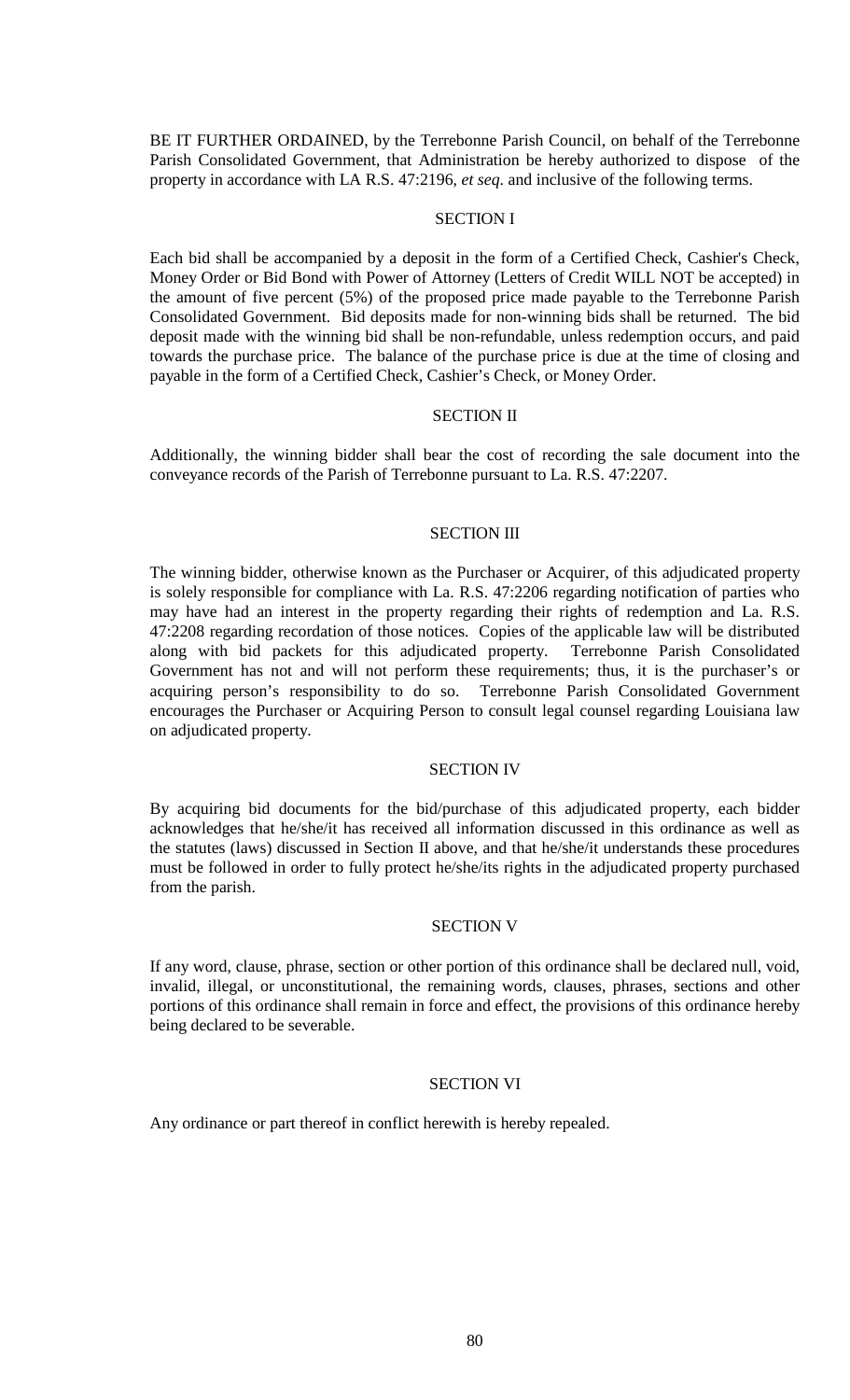#### SECTION VII

This ordinance shall become effective upon approval by the Parish President or as otherwise provided in Section 2-13 (b) of the Home Rule Charter for a Consolidated Government for Terrebonne Parish, whichever occurs sooner.

This ordinance, having been introduced and laid on the table for two weeks, was voted upon as follows:

#### THERE WAS RECORDED:

YEAS: D. Guidry, P. Lambert, J. Navy, A. Williams, G. Hood, Sr., B. Amedée, C. Duplantis-Prather, R. Hornsby, and D. Babin,. NAYS: None. NOT VOTING: None. ABSTAINING: None. ABSENT: None. The Chairman declared the ordinance adopted on this, the 9th day of September 2015.

OFFERED BY: Ms. A. Williams SECONDED BY: Mr. D. Babin

### ORDINANCE NO. 8623

AN ORDINANCE DECLARING PROPERTY ADJUDICATED TO TERREBONNE PARISH CONSOLIDATED GOVERNMENT AS SURPLUS AND NOT NEEDED FOR A PUBLIC PURPOSE; **ON THE LEFT DESCENDING BANK OF BAYOU DULARGE. BOUNDED ABOVE BY OPHELIA B. SEABERRY, ETAL. BOUNDED BELOW BY HENRY HARDING. HAVING A FRONTAGE 48' BY DEPTH 175'. CB 2293/707. (ACCOUNT #T10-40527) (973 BAYOU DULARGE ROAD)** WITH AN OWNER OF RECORD **DAWN ROCHELLE HARRIS (1/2), DEBRA LYNETTE HARRIS DAVIS (1/2)** AND TO ADDRESS OTHER MATTERS RELATIVE THERETO.

WHEREAS, **100%** of immovable property owned by **DAWN ROCHELLE HARRIS (1/2), DEBRA LYNETTE HARRIS DAVIS (1/2)** and described below was adjudicated to the Terrebonne Parish Consolidated Government on **JULY 6, 2012** for nonpayment of taxes; and

WHEREAS, LA R.S. 47:2196, *et seq.* authorizes the parish to sell adjudicated property in accordance with law; and

WHEREAS, the three (3) year period for redemption provided by Art. 7, §25 of the Louisiana Constitution has elapsed without redemption; and

WHEREAS, the Terrebonne Parish Consolidated Government now wishes to declare the property described below surplus and not needed for a public purpose and to dispose of said property in accordance with LA R.S. 47:2196, *et seq*.; and

NOW BE IT ORDAINED by the Terrebonne Parish Council, on behalf of the Terrebonne Parish Consolidated Government, that the following described property adjudicated to the Terrebonne Parish Consolidated Government, with an owner of record of **DAWN ROCHELLE HARRIS (1/2), DEBRA LYNETTE HARRIS DAVIS (1/2)** and depicted on the attached plat, if any, is hereby declared surplus:

## **ON THE LEFT DESCENDING BANK OF BAYOU DULARGE. BOUNDED ABOVE BY OPHELIA B. SEABERRY, ETAL. BOUNDED BELOW BY HENRY**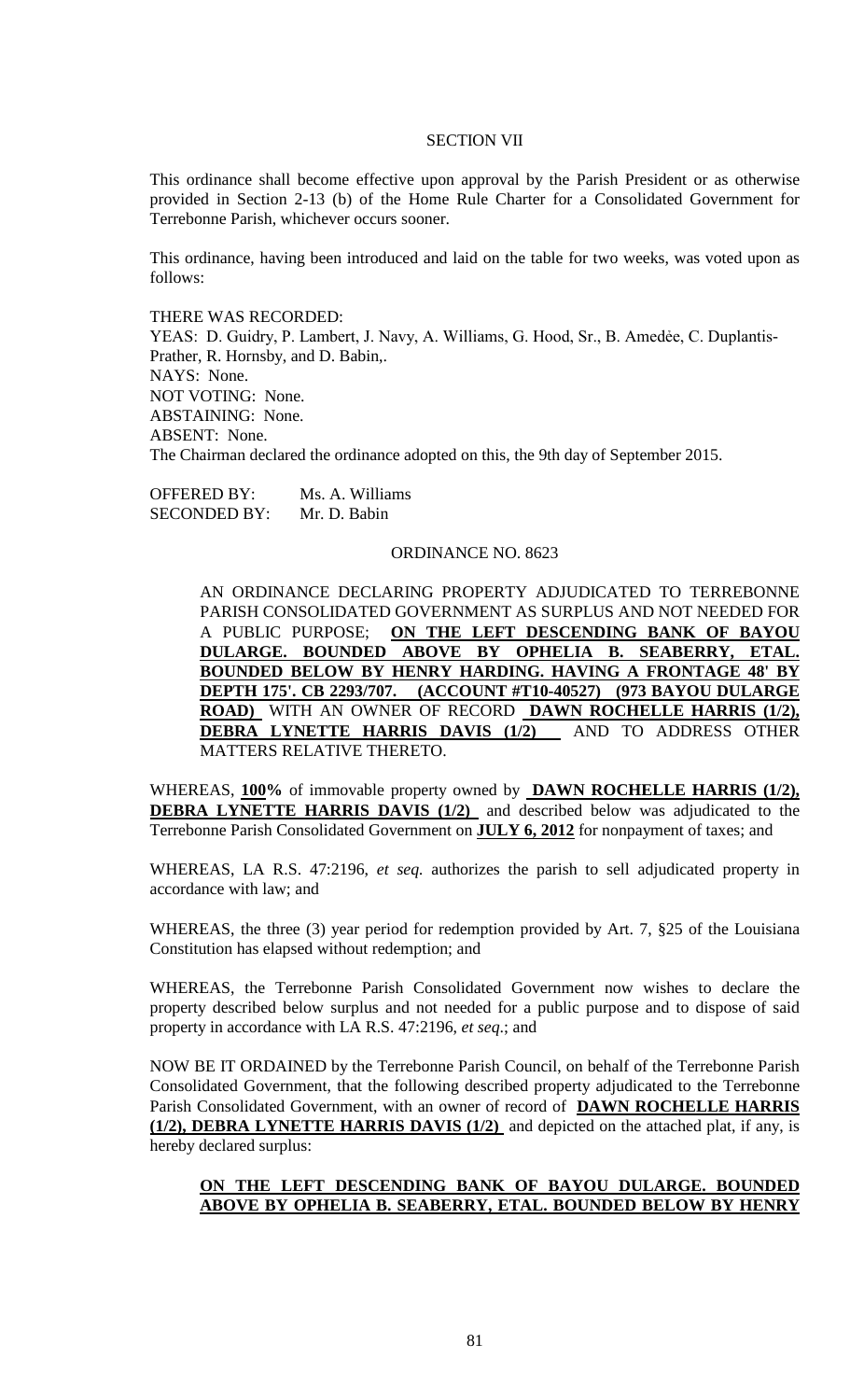## **HARDING. HAVING A FRONTAGE 48' BY DEPTH 175'. CB 2293/707. (ACCOUNT #T10-40527) (973 BAYOU DULARGE ROAD)**

BE IT FURTHER ORDAINED, by the Terrebonne Parish Council, on behalf of the Terrebonne Parish Consolidated Government, that Administration be hereby authorized to dispose of the property in accordance with LA R.S. 47:2196, *et seq*. and inclusive of the following terms.

### SECTION I

Each bid shall be accompanied by a deposit in the form of a Certified Check, Cashier's Check, Money Order or Bid Bond with Power of Attorney (Letters of Credit WILL NOT be accepted) in the amount of five percent (5%) of the proposed price made payable to the Terrebonne Parish Consolidated Government. Bid deposits made for non-winning bids shall be returned. The bid deposit made with the winning bid shall be non-refundable, unless redemption occurs, and paid towards the purchase price. The balance of the purchase price is due at the time of closing and payable in the form of a Certified Check, Cashier's Check, or Money Order.

### SECTION II

Additionally, the winning bidder shall bear the cost of recording the sale document into the conveyance records of the Parish of Terrebonne pursuant to La. R.S. 47:2207.

### SECTION III

The winning bidder, otherwise known as the Purchaser or Acquirer, of this adjudicated property is solely responsible for compliance with La. R.S. 47:2206 regarding notification of parties who may have had an interest in the property regarding their rights of redemption and La. R.S. 47:2208 regarding recordation of those notices. Copies of the applicable law will be distributed along with bid packets for this adjudicated property. Terrebonne Parish Consolidated Government has not and will not perform these requirements; thus, it is the purchaser's or acquiring person's responsibility to do so. Terrebonne Parish Consolidated Government encourages the Purchaser or Acquiring Person to consult legal counsel regarding Louisiana law on adjudicated property.

## SECTION IV

By acquiring bid documents for the bid/purchase of this adjudicated property, each bidder acknowledges that he/she/it has received all information discussed in this ordinance as well as the statutes (laws) discussed in Section II above, and that he/she/it understands these procedures must be followed in order to fully protect he/she/its rights in the adjudicated property purchased from the parish.

#### SECTION V

If any word, clause, phrase, section or other portion of this ordinance shall be declared null, void, invalid, illegal, or unconstitutional, the remaining words, clauses, phrases, sections and other portions of this ordinance shall remain in force and effect, the provisions of this ordinance hereby being declared to be severable.

### SECTION VI

Any ordinance or part thereof in conflict herewith is hereby repealed.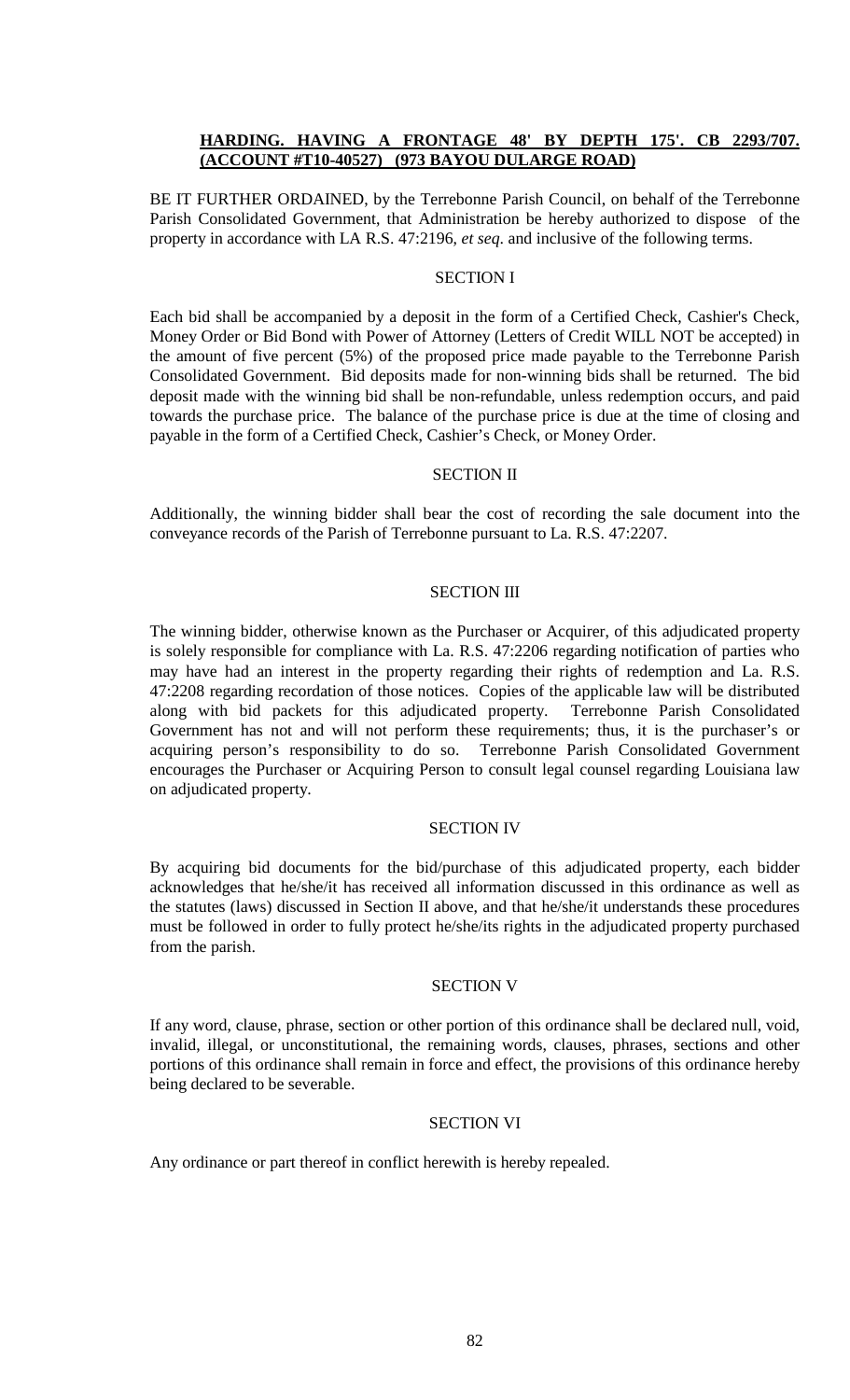#### SECTION VII

This ordinance shall become effective upon approval by the Parish President or as otherwise provided in Section 2-13 (b) of the Home Rule Charter for a Consolidated Government for Terrebonne Parish, whichever occurs sooner.

This ordinance, having been introduced and laid on the table for two weeks, was voted upon as follows:

#### THERE WAS RECORDED:

YEAS: D. Guidry, P. Lambert, J. Navy, A. Williams, G. Hood, Sr., B. Amedée, C. Duplantis-Prather, R. Hornsby, and D. Babin,. NAYS: None. NOT VOTING: None. ABSTAINING: None. ABSENT: None. The Chairman declared the ordinance adopted on this, the 9th day of September 2015.

The Chairman recognized the public for comments on the following surplus tax properties: 4908 Grand Caillou Rd., 6605 Shrimper's Row, 6601 Shrimper's Row, 2810 Express Blvd., 318& 319 Northland Dr.

There were no comments from the public on the proposed ordinances.

Mr. D. Babin moved, seconded by Mr. G. Hood, Sr., "THAT, the Council close the aforementioned public hearing."

The Chairman called for a vote on the motion offered by Mr. D. Babin. THERE WAS RECORDED: YEAS: D. Guidry, P. Lambert, J. Navy, A. Williams, G. Hood, Sr., B. Amedée, C. Duplantis-Prather, R. Hornsby and D. Babin. NAYS: None. ABSENT: None. The Chairman declared the motion adopted.

OFFERED BY: Mr. D. Babin SECONDED BY: Mr. G. Hood, Sr.

### ORDINANCE NO. 8624

AN ORDINANCE DECLARING PROPERTY ADJUDICATED TO TERREBONNE PARISH CONSOLIDATED GOVERNMENT AS SURPLUS AND NOT NEEDED FOR A PUBLIC PURPOSE; **ON THE LEFT DESCENDING BANK OF BAYOU GRAND CAILLOU. BOUNDED ABOVE BY ROBERT CELESTIN. BOUNDED BELOW BY ESTATE RICHARD CELESTIN & MORRIS TROSCLAIR. 150' ON BATTURE IN SECTION 8 T18S R17E. LESS LOT 50 X 120' SOLD INST. #159783 CB 236/398. LESS 41 X 80' SOLD TO ROBERT TROSCLAIR CB 273/595. LESS LOT 50' SOLD TO MORRIS TROSCLAIR CB 420/555. LESS LOT 91' SOLD ELIJAH TROSCLAIR & WIFE CB 506/233. CB 2293/510. (ACCOUNT #T04-28436) (4908 GRAND CAILLOU ROAD)** WITH AN OWNER OF RECORD **JOE HARRIS**  AND TO ADDRESS OTHER MATTERS RELATIVE THERETO.

WHEREAS, **100%** of immovable property owned by **JOE HARRIS** and described below was adjudicated to the Terrebonne Parish Consolidated Government on **JULY 6, 2012** for nonpayment of taxes; and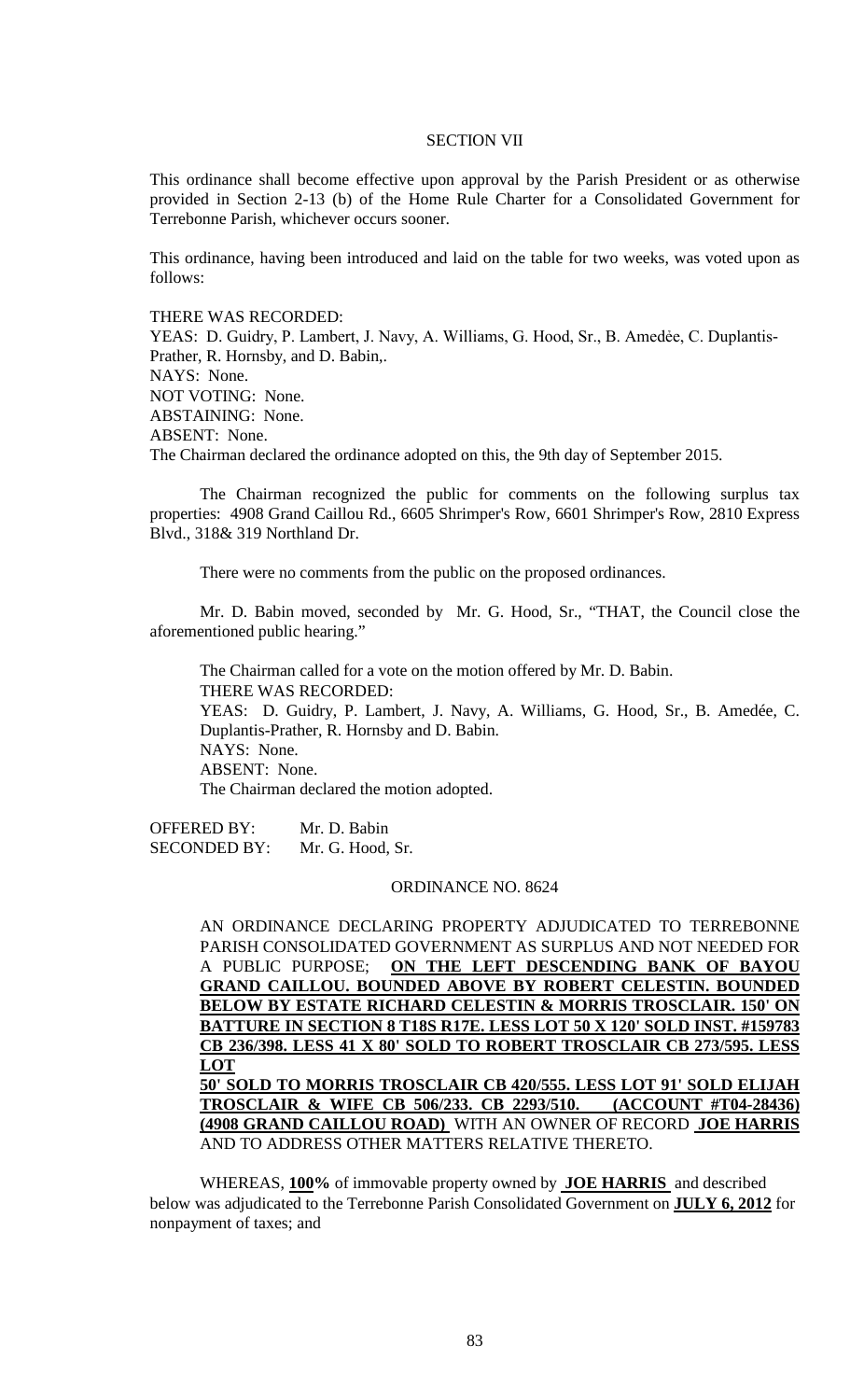WHEREAS, LA R.S. 47:2196, *et seq.* authorizes the parish to sell adjudicated property in accordance with law; and

WHEREAS, the three (3) year period for redemption provided by Art. 7, §25 of the Louisiana Constitution has elapsed without redemption; and

WHEREAS, the Terrebonne Parish Consolidated Government now wishes to declare the property described below surplus and not needed for a public purpose and to dispose of said property in accordance with LA R.S. 47:2196, *et seq*.; and

NOW BE IT ORDAINED by the Terrebonne Parish Council, on behalf of the Terrebonne Parish Consolidated Government, that the following described property adjudicated to the Terrebonne Parish Consolidated Government, with an owner of record of **JOE HARRIS** and depicted on the attached plat, if any, is hereby declared surplus:

**ON THE LEFT DESCENDING BANK OF BAYOU GRAND CAILLOU. BOUNDED ABOVE BY ROBERT CELESTIN. BOUNDED BELOW BY ESTATE RICHARD CELESTIN & MORRIS TROSCLAIR. 150' ON BATTURE IN SECTION 8 T18S R17E. LESS LOT 50 X 120' SOLD INST. #159783 CB 236/398. LESS 41 X 80' SOLD TO ROBERT TROSCLAIR CB 273/595. LESS LOT 50' SOLD TO MORRIS TROSCLAIR CB 420/555. LESS LOT 91' SOLD ELIJAH TROSCLAIR & WIFE CB 506/233. CB 2293/510. (ACCOUNT #T04-28436) (4908 GRAND CAILLOU ROAD)** 

BE IT FURTHER ORDAINED, by the Terrebonne Parish Council, on behalf of the Terrebonne Parish Consolidated Government, that Administration be hereby authorized to dispose of the property in accordance with LA R.S. 47:2196, *et seq*. and inclusive of the following terms.

#### SECTION I

Each bid shall be accompanied by a deposit in the form of a Certified Check, Cashier's Check, Money Order or Bid Bond with Power of Attorney (Letters of Credit WILL NOT be accepted) in the amount of five percent (5%) of the proposed price made payable to the Terrebonne Parish Consolidated Government. Bid deposits made for non-winning bids shall be returned. The bid deposit made with the winning bid shall be non-refundable, unless redemption occurs, and paid towards the purchase price. The balance of the purchase price is due at the time of closing and payable in the form of a Certified Check, Cashier's Check, or Money Order.

# SECTION II

Additionally, the winning bidder shall bear the cost of recording the sale document into the conveyance records of the Parish of Terrebonne pursuant to La. R.S. 47:2207.

### SECTION III

The winning bidder, otherwise known as the Purchaser or Acquirer, of this adjudicated property is solely responsible for compliance with La. R.S. 47:2206 regarding notification of parties who may have had an interest in the property regarding their rights of redemption and La. R.S. 47:2208 regarding recordation of those notices. Copies of the applicable law will be distributed along with bid packets for this adjudicated property. Terrebonne Parish Consolidated Government has not and will not perform these requirements; thus, it is the purchaser's or acquiring person's responsibility to do so. Terrebonne Parish Consolidated Government encourages the Purchaser or Acquiring Person to consult legal counsel regarding Louisiana law on adjudicated property.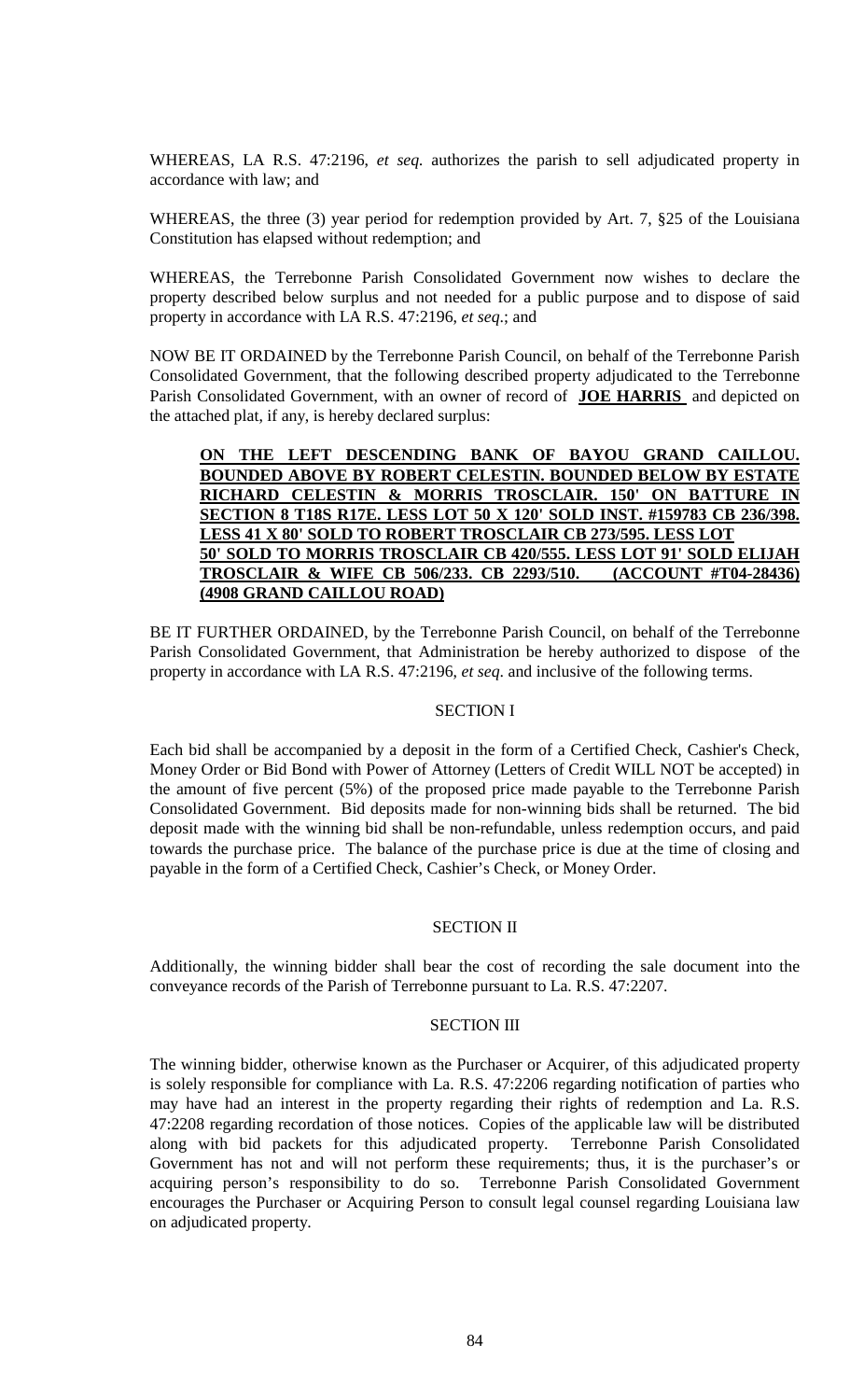### SECTION IV

By acquiring bid documents for the bid/purchase of this adjudicated property, each bidder acknowledges that he/she/it has received all information discussed in this ordinance as well as the statutes (laws) discussed in Section II above, and that he/she/it understands these procedures must be followed in order to fully protect he/she/its rights in the adjudicated property purchased from the parish.

#### SECTION V

If any word, clause, phrase, section or other portion of this ordinance shall be declared null, void, invalid, illegal, or unconstitutional, the remaining words, clauses, phrases, sections and other portions of this ordinance shall remain in force and effect, the provisions of this ordinance hereby being declared to be severable.

## SECTION VI

Any ordinance or part thereof in conflict herewith is hereby repealed.

#### SECTION VII

This ordinance shall become effective upon approval by the Parish President or as otherwise provided in Section 2-13 (b) of the Home Rule Charter for a Consolidated Government for Terrebonne Parish, whichever occurs sooner.

This ordinance, having been introduced and laid on the table for two weeks, was voted upon as follows:

THERE WAS RECORDED:

YEAS: D. Guidry, P. Lambert, J. Navy, A. Williams, G. Hood, Sr., B. Amedée, C. Duplantis-Prather, R. Hornsby, and D. Babin,. NAYS: None. NOT VOTING: None. ABSTAINING: None. ABSENT: None. The Chairman declared the ordinance adopted on this, the 9th day of September 2015.

OFFERED BY: Mr. D. Babin SECONDED BY: Mr. G. Hood, Sr.

#### ORDINANCE NO. 8625

AN ORDINANCE DECLARING PROPERTY ADJUDICATED TO TERREBONNE PARISH CONSOLIDATED GOVERNMENT AS SURPLUS AND NOT NEEDED FOR A PUBLIC PURPOSE; **ON THE RIGHT DESCENDING BANK OF BAYOU GRAND CAILLOU. LOT 160 X 60' ON SOUTH SIDE OF A 20' RIGHT OF WAY BEGINNING 160' FROM PARISH ROAD ON "MAP SHOWING PROPERTY SURVEY FOR JOSEPH E. LODRIGUE, JR. IN SECTION 68, T19S - R17E." CB 2299/387. (ACCOUNT #T04-27686) (6605 SHRIMPER'S ROW)** WITH AN OWNER OF RECORD **JOSEPH E. LODRIGUE, JR.** AND TO ADDRESS OTHER MATTERS RELATIVE THERETO.

WHEREAS, **100%** of immovable property owned by **JOSEPH E. LODRIGUE, JR.** and described below was adjudicated to the Terrebonne Parish Consolidated Government on **JULY 6, 2012** for nonpayment of taxes; and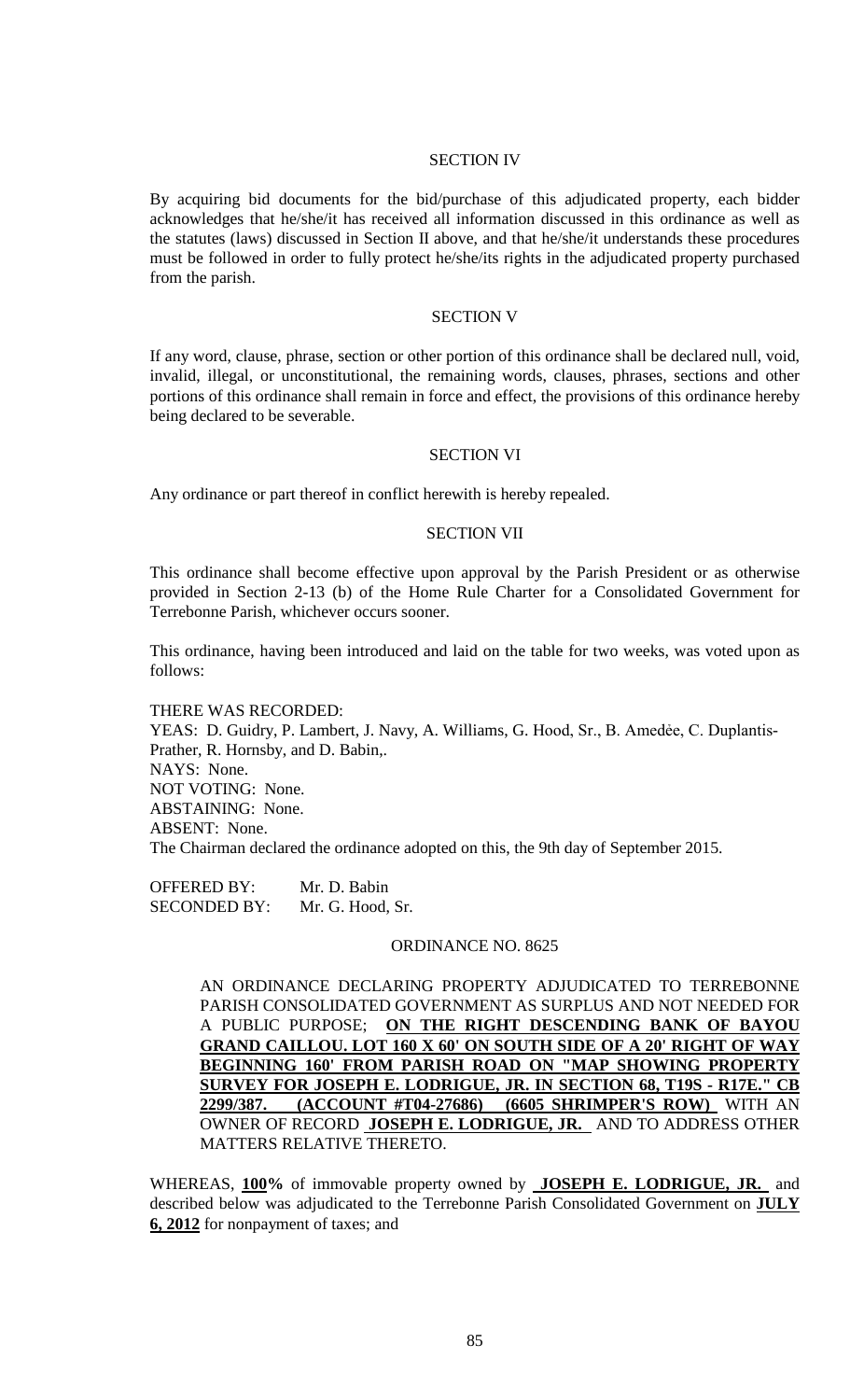WHEREAS, LA R.S. 47:2196, *et seq.* authorizes the parish to sell adjudicated property in accordance with law; and

WHEREAS, the three (3) year period for redemption provided by Art. 7, §25 of the Louisiana Constitution has elapsed without redemption; and

WHEREAS, the Terrebonne Parish Consolidated Government now wishes to declare the property described below surplus and not needed for a public purpose and to dispose of said property in accordance with LA R.S. 47:2196, *et seq*.; and

NOW BE IT ORDAINED by the Terrebonne Parish Council, on behalf of the Terrebonne Parish Consolidated Government, that the following described property adjudicated to the Terrebonne Parish Consolidated Government, with an owner of record of **JOSEPH E. LODRIGUE, JR.**  and depicted on the attached plat, if any, is hereby declared surplus:

## **ON THE RIGHT DESCENDING BANK OF BAYOU GRAND CAILLOU. LOT 160 X 60' ON SOUTH SIDE OF A 20' RIGHT OF WAY BEGINNING 160' FROM PARISH ROAD ON "MAP SHOWING PROPERTY SURVEY FOR JOSEPH E. LODRIGUE, JR. IN SECTION 68, T19S - R17E." CB 2299/387. (ACCOUNT #T04-27686) (6605 SHRIMPER'S ROW)**

BE IT FURTHER ORDAINED, by the Terrebonne Parish Council, on behalf of the Terrebonne Parish Consolidated Government, that Administration be hereby authorized to dispose of the property in accordance with LA R.S. 47:2196, *et seq*. and inclusive of the following terms.

## SECTION I

Each bid shall be accompanied by a deposit in the form of a Certified Check, Cashier's Check, Money Order or Bid Bond with Power of Attorney (Letters of Credit WILL NOT be accepted) in the amount of five percent (5%) of the proposed price made payable to the Terrebonne Parish Consolidated Government. Bid deposits made for non-winning bids shall be returned. The bid deposit made with the winning bid shall be non-refundable, unless redemption occurs, and paid towards the purchase price. The balance of the purchase price is due at the time of closing and payable in the form of a Certified Check, Cashier's Check, or Money Order.

## SECTION II

Additionally, the winning bidder shall bear the cost of recording the sale document into the conveyance records of the Parish of Terrebonne pursuant to La. R.S. 47:2207.

#### SECTION III

The winning bidder, otherwise known as the Purchaser or Acquirer, of this adjudicated property is solely responsible for compliance with La. R.S. 47:2206 regarding notification of parties who may have had an interest in the property regarding their rights of redemption and La. R.S. 47:2208 regarding recordation of those notices. Copies of the applicable law will be distributed along with bid packets for this adjudicated property. Terrebonne Parish Consolidated Government has not and will not perform these requirements; thus, it is the purchaser's or acquiring person's responsibility to do so. Terrebonne Parish Consolidated Government encourages the Purchaser or Acquiring Person to consult legal counsel regarding Louisiana law on adjudicated property.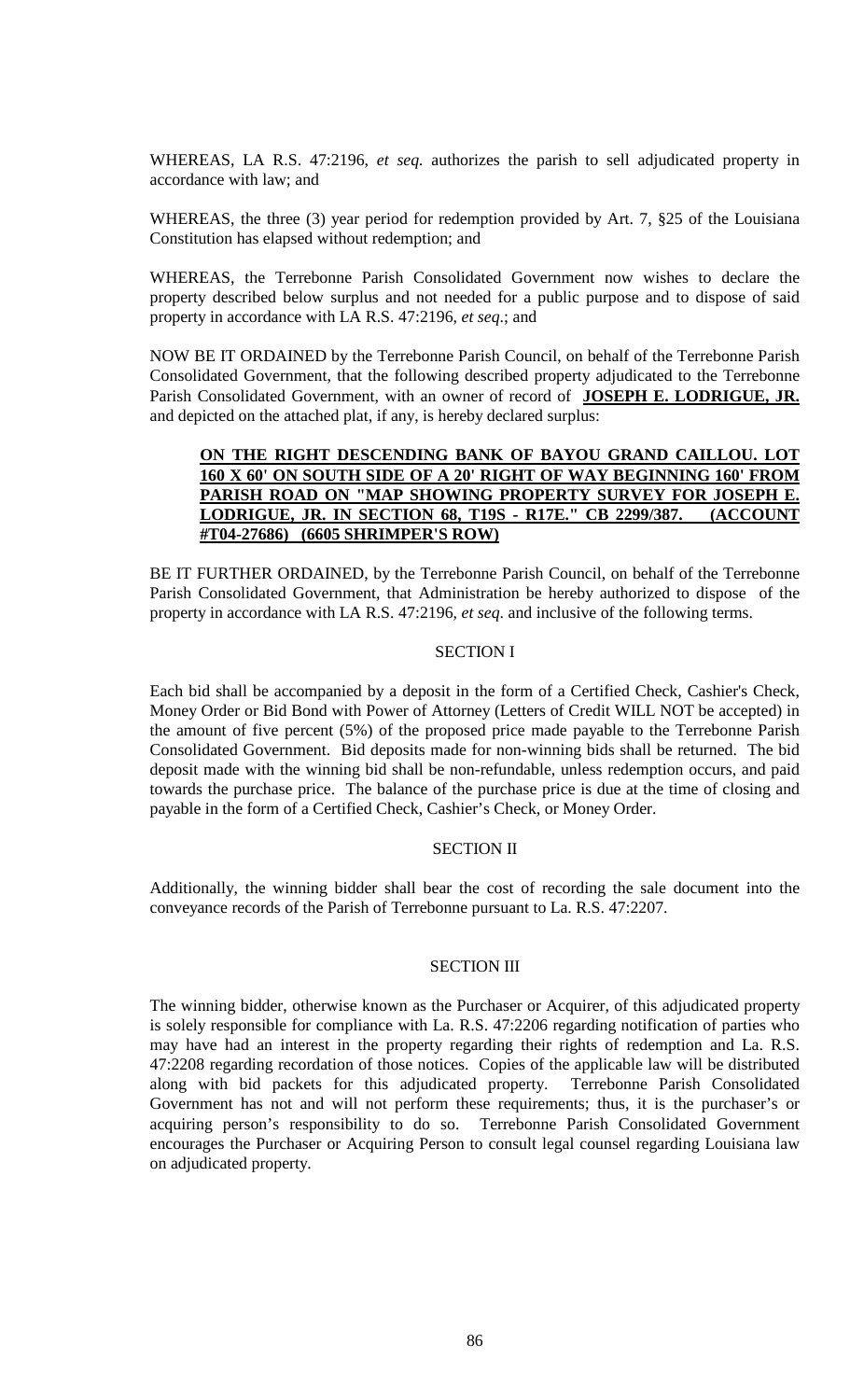#### SECTION IV

By acquiring bid documents for the bid/purchase of this adjudicated property, each bidder acknowledges that he/she/it has received all information discussed in this ordinance as well as the statutes (laws) discussed in Section II above, and that he/she/it understands these procedures must be followed in order to fully protect he/she/its rights in the adjudicated property purchased from the parish.

#### SECTION V

If any word, clause, phrase, section or other portion of this ordinance shall be declared null, void, invalid, illegal, or unconstitutional, the remaining words, clauses, phrases, sections and other portions of this ordinance shall remain in force and effect, the provisions of this ordinance hereby being declared to be severable.

#### SECTION VI

Any ordinance or part thereof in conflict herewith is hereby repealed.

#### SECTION VII

This ordinance shall become effective upon approval by the Parish President or as otherwise provided in Section 2-13 (b) of the Home Rule Charter for a Consolidated Government for Terrebonne Parish, whichever occurs sooner.

This ordinance, having been introduced and laid on the table for two weeks, was voted upon as follows:

### THERE WAS RECORDED:

YEAS: D. Guidry, P. Lambert, J. Navy, A. Williams, G. Hood, Sr., B. Amedée, C. Duplantis-Prather, R. Hornsby, and D. Babin,. NAYS: None. NOT VOTING: None. ABSTAINING: None. ABSENT: None. The Chairman declared the ordinance adopted on this, the 9th day of September 2015.

OFFERED BY: Mr. D. Babin SECONDED BY: Mr. G. Hood, Sr.

#### ORDINANCE NO. 8626

AN ORDINANCE DECLARING PROPERTY ADJUDICATED TO TERREBONNE PARISH CONSOLIDATED GOVERNMENT AS SURPLUS AND NOT NEEDED FOR A PUBLIC PURPOSE; **TRACT 3 AS SHOWN ON "SURVEY OF TRACTS 1 2 & 3 PROPERTY OF JOSEPH E. LODRIGUE,SR. IN SECTIONS 68, T19S-R17E." CB 2293/522. (ACCOUNT #T04-27487) (6601 SHRIMPER'S ROW)** WITH AN OWNER OF RECORD **JOSEPH E. LODRIGUE, JR.** AND TO ADDRESS OTHER MATTERS RELATIVE THERETO.

WHEREAS, **100%** of immovable property owned by **JOSEPH E. LODRIGUE, JR.** and described below was adjudicated to the Terrebonne Parish Consolidated Government on **JULY 6, 2012** for nonpayment of taxes; and

WHEREAS, LA R.S. 47:2196, *et seq.* authorizes the parish to sell adjudicated property in accordance with law; and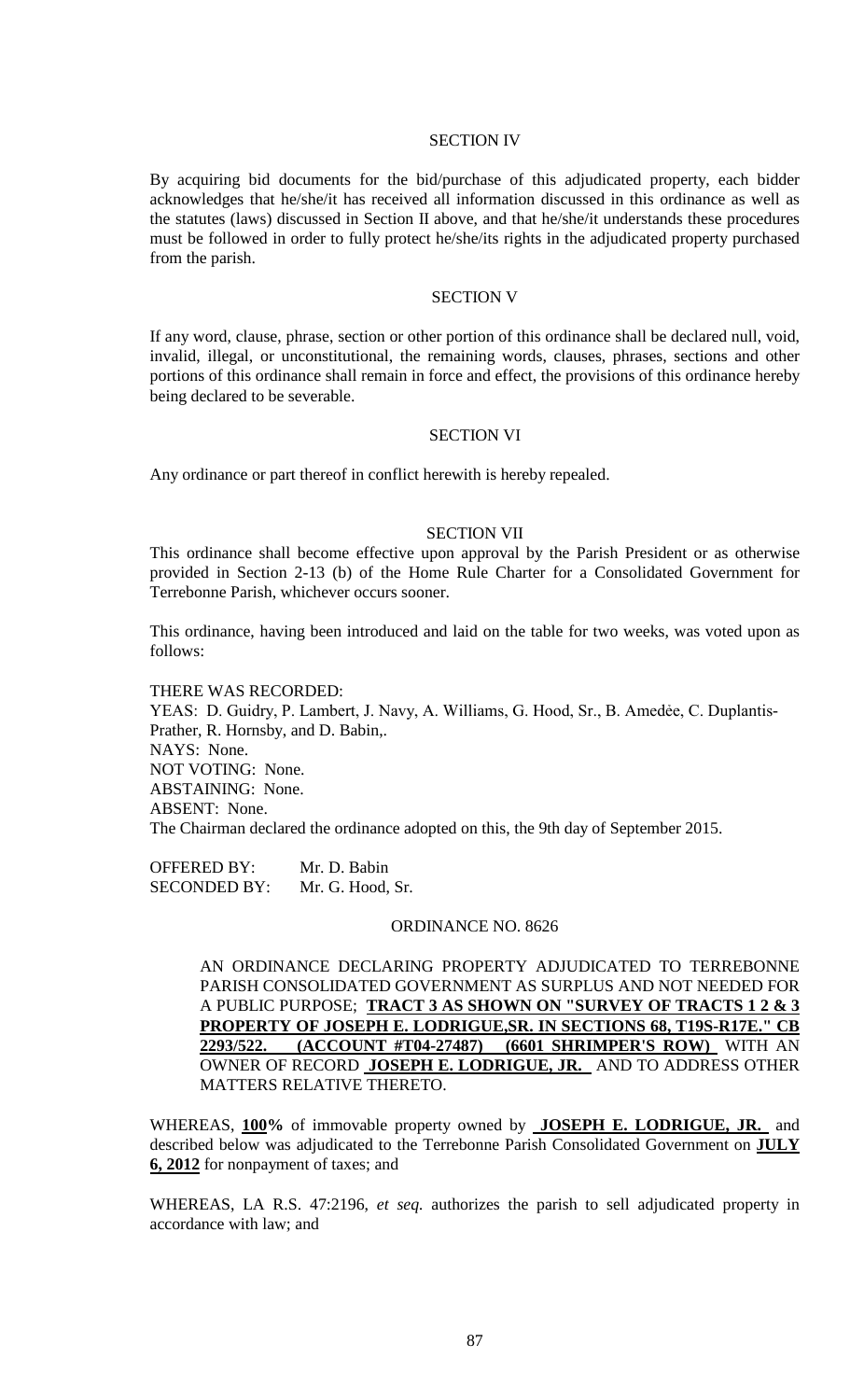WHEREAS, the three (3) year period for redemption provided by Art. 7, §25 of the Louisiana Constitution has elapsed without redemption; and

WHEREAS, the Terrebonne Parish Consolidated Government now wishes to declare the property described below surplus and not needed for a public purpose and to dispose of said property in accordance with LA R.S. 47:2196, *et seq*.; and

NOW BE IT ORDAINED by the Terrebonne Parish Council, on behalf of the Terrebonne Parish Consolidated Government, that the following described property adjudicated to the Terrebonne Parish Consolidated Government, with an owner of record of **JOSEPH E. LODRIGUE, JR.**  and depicted on the attached plat, if any, is hereby declared surplus:

# **TRACT 3 AS SHOWN ON "SURVEY OF TRACTS 1 2 & 3 PROPERTY OF JOSEPH E. LODRIGUE,SR. IN SECTIONS 68, T19S-R17E." CB 2293/522. (ACCOUNT #T04-27487) (6601 SHRIMPER'S ROW)**

BE IT FURTHER ORDAINED, by the Terrebonne Parish Council, on behalf of the Terrebonne Parish Consolidated Government, that Administration be hereby authorized to dispose of the property in accordance with LA R.S. 47:2196, *et seq*. and inclusive of the following terms.

## SECTION I

Each bid shall be accompanied by a deposit in the form of a Certified Check, Cashier's Check, Money Order or Bid Bond with Power of Attorney (Letters of Credit WILL NOT be accepted) in the amount of five percent (5%) of the proposed price made payable to the Terrebonne Parish Consolidated Government. Bid deposits made for non-winning bids shall be returned. The bid deposit made with the winning bid shall be non-refundable, unless redemption occurs, and paid towards the purchase price. The balance of the purchase price is due at the time of closing and payable in the form of a Certified Check, Cashier's Check, or Money Order.

## SECTION II

Additionally, the winning bidder shall bear the cost of recording the sale document into the conveyance records of the Parish of Terrebonne pursuant to La. R.S. 47:2207.

## SECTION III

The winning bidder, otherwise known as the Purchaser or Acquirer, of this adjudicated property is solely responsible for compliance with La. R.S. 47:2206 regarding notification of parties who may have had an interest in the property regarding their rights of redemption and La. R.S. 47:2208 regarding recordation of those notices. Copies of the applicable law will be distributed along with bid packets for this adjudicated property. Terrebonne Parish Consolidated Government has not and will not perform these requirements; thus, it is the purchaser's or acquiring person's responsibility to do so. Terrebonne Parish Consolidated Government encourages the Purchaser or Acquiring Person to consult legal counsel regarding Louisiana law on adjudicated property.

## SECTION IV

By acquiring bid documents for the bid/purchase of this adjudicated property, each bidder acknowledges that he/she/it has received all information discussed in this ordinance as well as the statutes (laws) discussed in Section II above, and that he/she/it understands these procedures must be followed in order to fully protect he/she/its rights in the adjudicated property purchased from the parish.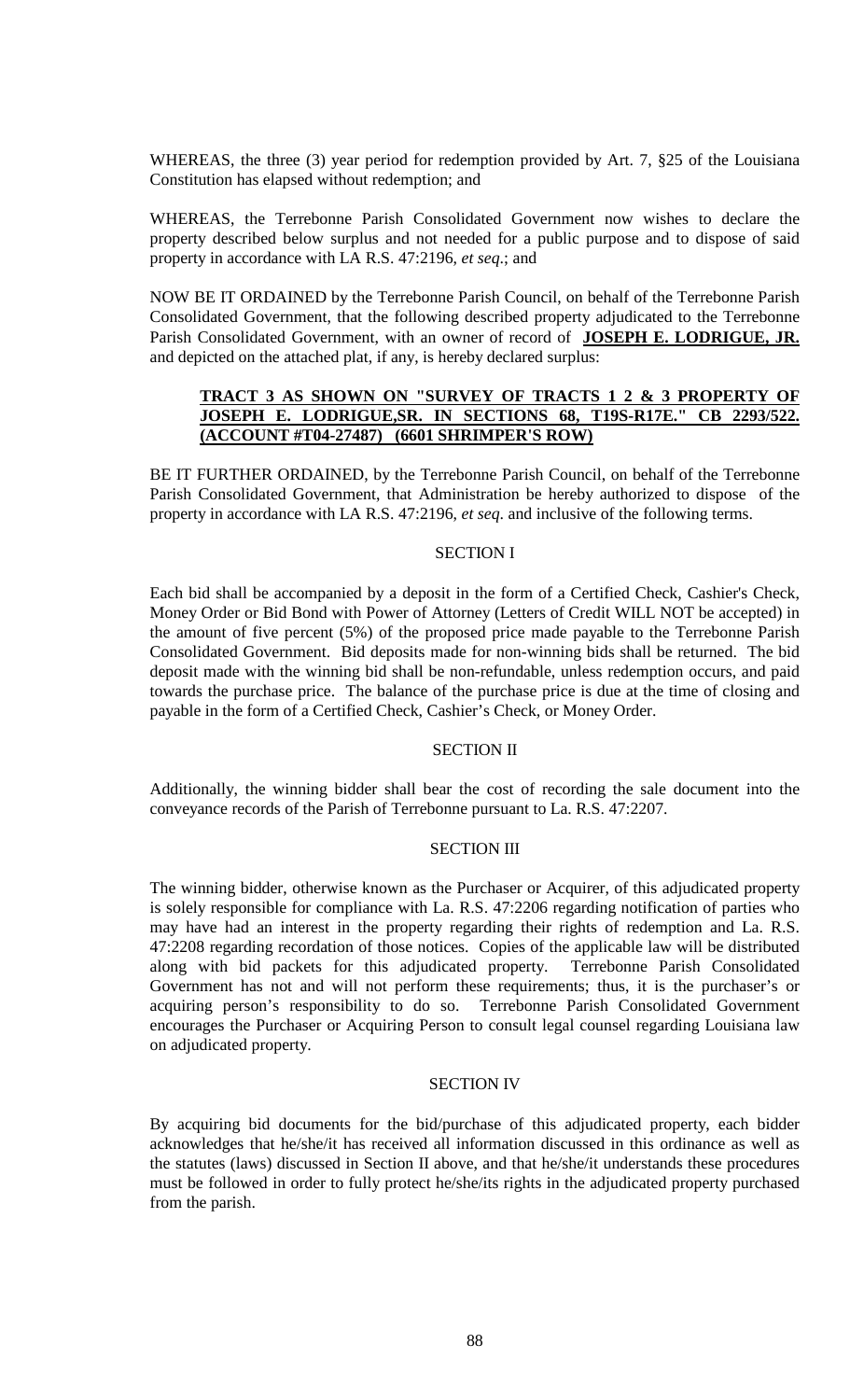#### SECTION V

If any word, clause, phrase, section or other portion of this ordinance shall be declared null, void, invalid, illegal, or unconstitutional, the remaining words, clauses, phrases, sections and other portions of this ordinance shall remain in force and effect, the provisions of this ordinance hereby being declared to be severable.

### SECTION VI

Any ordinance or part thereof in conflict herewith is hereby repealed.

#### SECTION VII

This ordinance shall become effective upon approval by the Parish President or as otherwise provided in Section 2-13 (b) of the Home Rule Charter for a Consolidated Government for Terrebonne Parish, whichever occurs sooner.

This ordinance, having been introduced and laid on the table for two weeks, was voted upon as follows:

THERE WAS RECORDED: YEAS: D. Guidry, P. Lambert, J. Navy, A. Williams, G. Hood, Sr., B. Amedée, C. Duplantis-Prather, R. Hornsby, and D. Babin,. NAYS: None. NOT VOTING: None. ABSTAINING: None. ABSENT: None. The Chairman declared the ordinance adopted on this, the 9th day of September 2015.

OFFERED BY: Mr. D. Babin SECONDED BY: Mr. G. Hood, Sr.

#### ORDINANCE NO. 8627

AN ORDINANCE DECLARING PROPERTY ADJUDICATED TO TERREBONNE PARISH CONSOLIDATED GOVERNMENT AS SURPLUS AND NOT NEEDED FOR A PUBLIC PURPOSE; **LOT 2 BLOCK 7 REDIVISION PHASE I ASHLAND NORTH SUBDIVISION. CB 2293/528. (ACCOUNT #T04-54327) (2810 EXPRESS BOULEVARD)** WITH AN OWNER OF RECORD **JOSEPH EDWARD LODRIGUE, JR.** AND TO ADDRESS OTHER MATTERS RELATIVE THERETO.

WHEREAS, **100%** of immovable property owned by **JOSEPH EDWARD LODRIGUE, JR.**  and described below was adjudicated to the Terrebonne Parish Consolidated Government on **JULY 6, 2012** for nonpayment of taxes; and

WHEREAS, LA R.S. 47:2196, *et seq.* authorizes the parish to sell adjudicated property in accordance with law; and

WHEREAS, the three (3) year period for redemption provided by Art. 7, §25 of the Louisiana Constitution has elapsed without redemption; and

WHEREAS, the Terrebonne Parish Consolidated Government now wishes to declare the property described below surplus and not needed for a public purpose and to dispose of said property in accordance with LA R.S. 47:2196, *et seq*.; and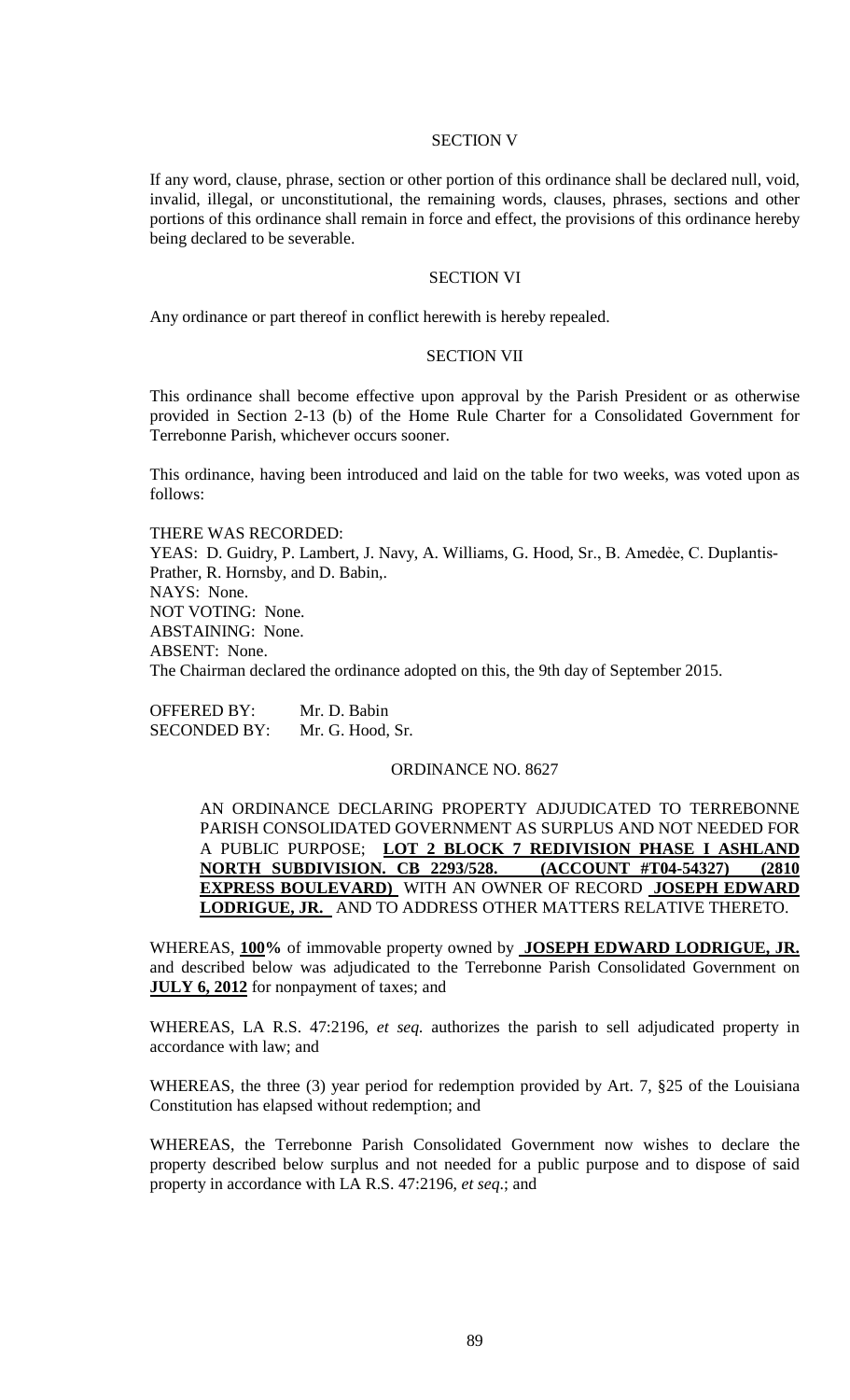NOW BE IT ORDAINED by the Terrebonne Parish Council, on behalf of the Terrebonne Parish Consolidated Government, that the following described property adjudicated to the Terrebonne Parish Consolidated Government, with an owner of record of **JOSEPH EDWARD LODRIGUE, JR.** and depicted on the attached plat, if any, is hereby declared surplus:

### **LOT 2 BLOCK 7 REDIVISION PHASE I ASHLAND NORTH SUBDIVISION. CB 2293/528. (ACCOUNT #T04-54327) (2810 EXPRESS BOULEVARD)**

BE IT FURTHER ORDAINED, by the Terrebonne Parish Council, on behalf of the Terrebonne Parish Consolidated Government, that Administration be hereby authorized to dispose of the property in accordance with LA R.S. 47:2196, *et seq*. and inclusive of the following terms.

#### SECTION I

Each bid shall be accompanied by a deposit in the form of a Certified Check, Cashier's Check, Money Order or Bid Bond with Power of Attorney (Letters of Credit WILL NOT be accepted) in the amount of five percent (5%) of the proposed price made payable to the Terrebonne Parish Consolidated Government. Bid deposits made for non-winning bids shall be returned. The bid deposit made with the winning bid shall be non-refundable, unless redemption occurs, and paid towards the purchase price. The balance of the purchase price is due at the time of closing and payable in the form of a Certified Check, Cashier's Check, or Money Order.

### SECTION II

Additionally, the winning bidder shall bear the cost of recording the sale document into the conveyance records of the Parish of Terrebonne pursuant to La. R.S. 47:2207.

### SECTION III

The winning bidder, otherwise known as the Purchaser or Acquirer, of this adjudicated property is solely responsible for compliance with La. R.S. 47:2206 regarding notification of parties who may have had an interest in the property regarding their rights of redemption and La. R.S. 47:2208 regarding recordation of those notices. Copies of the applicable law will be distributed along with bid packets for this adjudicated property. Terrebonne Parish Consolidated Government has not and will not perform these requirements; thus, it is the purchaser's or acquiring person's responsibility to do so. Terrebonne Parish Consolidated Government encourages the Purchaser or Acquiring Person to consult legal counsel regarding Louisiana law on adjudicated property.

#### SECTION IV

By acquiring bid documents for the bid/purchase of this adjudicated property, each bidder acknowledges that he/she/it has received all information discussed in this ordinance as well as the statutes (laws) discussed in Section II above, and that he/she/it understands these procedures must be followed in order to fully protect he/she/its rights in the adjudicated property purchased from the parish.

### SECTION V

If any word, clause, phrase, section or other portion of this ordinance shall be declared null, void, invalid, illegal, or unconstitutional, the remaining words, clauses, phrases, sections and other portions of this ordinance shall remain in force and effect, the provisions of this ordinance hereby being declared to be severable.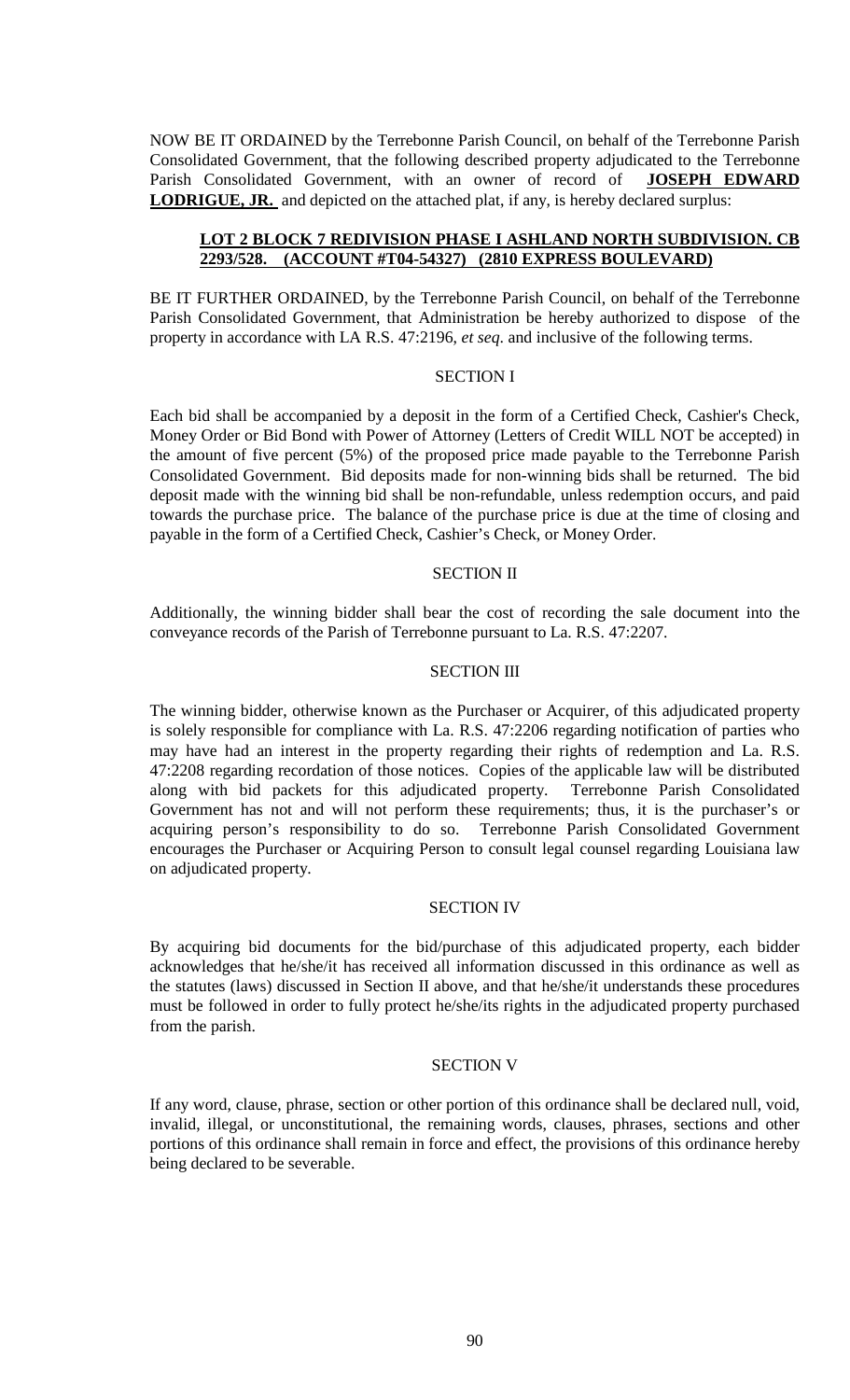#### SECTION VI

Any ordinance or part thereof in conflict herewith is hereby repealed.

### SECTION VII

This ordinance shall become effective upon approval by the Parish President or as otherwise provided in Section 2-13 (b) of the Home Rule Charter for a Consolidated Government for Terrebonne Parish, whichever occurs sooner.

This ordinance, having been introduced and laid on the table for two weeks, was voted upon as follows:

THERE WAS RECORDED: YEAS: D. Guidry, P. Lambert, J. Navy, A. Williams, G. Hood, Sr., B. Amedée, C. Duplantis-Prather, R. Hornsby, and D. Babin,. NAYS: None. NOT VOTING: None. ABSTAINING: None. ABSENT: None. The Chairman declared the ordinance adopted on this, the 9th day of September 2015.

OFFERED BY: Mr. D. Babin SECONDED BY: Mr. G. Hood, Sr.

#### ORDINANCE NO. 8628

AN ORDINANCE DECLARING PROPERTY ADJUDICATED TO TERREBONNE PARISH CONSOLIDATED GOVERNMENT AS SURPLUS AND NOT NEEDED FOR A PUBLIC PURPOSE; **ON THE RIGHT DESCENDING BANK OF BAYOU LITTLE CAILLOU. BOUNDED ABOVE BY MRS. FELICIA MARTIN**  LAPEYROUSE. BOUNDED BELOW BY LYES J. BOURG. HAVING **FRONTAGE 220' BY DEPTH SURVEY. LESS LOT 125 X 40' SOLD CB 241/201. LESS LOT 90 X 100' SOLD, CB 215/408. LESS LOT 90 X 185' SOLD TO OCTAVE A. LAPEYROUSE, CB 168/273. LESS BATTURE LOT 90' FRONT SOLD, CB 168/273. LESS LOT 125 X 150' SOLD, CB 215/299. LESS LOT 125 X 165' SOLD, CB 215/300. LESS LOT 115 X 200' SOLD TO LILLIAN LAPEYROUSE, CB 277/226. LESS LOT 15 X 285' SOLD TO OCTAVE LAPEYROUSE, CB 277/ 227. LESS BATTURE LOT 65' FRONT SOLD, CB**  241/201. ALSO SOUTHERNMOST 15' OF LOTS 1 THRU 9, BLK **LAPEYROUSE VILLAGE ADDEN #1. ALSO SOUTHERNMOST 15' OF EASTERMOST 52.52' LOT 10 BLK 2, LAPEYROUSE VILLAGE ADDEN #1. LESS OCTAVE LAPEYROUSE ETALS SUBDIVIDED INTO LOTS 1, 2, 3 & 4 AND A 15' LANE. LESS** 

**LAPEYROUSE VILLAGE ADDEN #1. LESS BATTURE 54.68' MORE OR LESS**  SOLD TO OCTAVE J. LAPEYROUSE, CB 553/726. LESS 15 X 100' **(WESTERNMOST PART OF LANE) SOLD TO PHILIP CHAUVIN, CB 763/372 & CB 763/377. LESS 15' BATTURE SOLD TO PHILIP CHAUVIN, CB 763/372 & CB 763/377. LESS 15 X 134.95' (EASTERMOST PART OF** 

**LAND) SOLD DEWEY LAPEYROUSE, CB 764/732 & 736. CB 2293/635. (ACCOUNT #T07-34615) (318 & 319 NORTHLAND DRIVE)** WITH AN OWNER OF RECORD **JACK LYONS** AND TO ADDRESS OTHER MATTERS RELATIVE THERETO.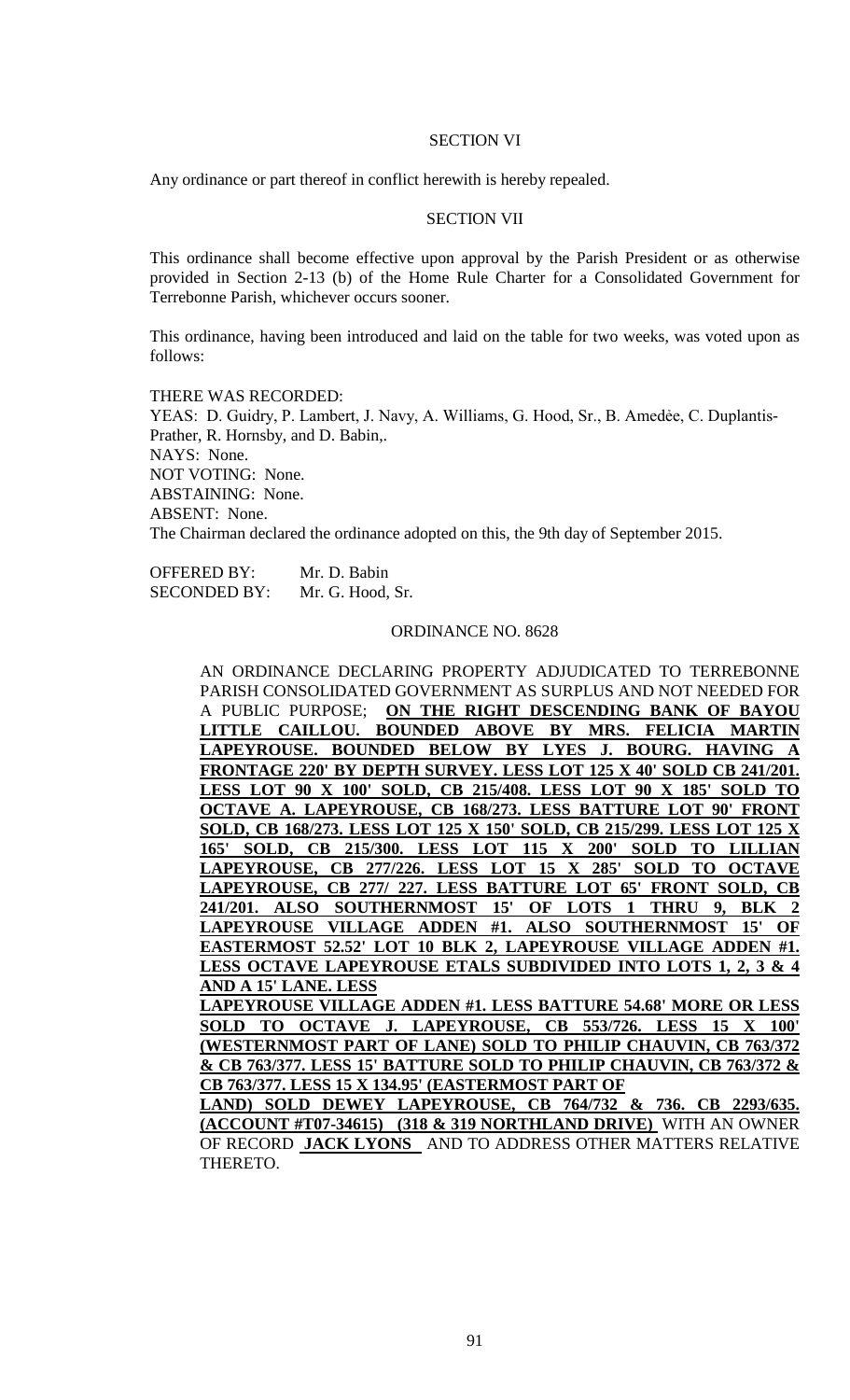WHEREAS, **100%** of immovable property owned by **JACK LYONS** and described below was adjudicated to the Terrebonne Parish Consolidated Government on **JULY 6, 2012** for nonpayment of taxes; and

WHEREAS, LA R.S. 47:2196, *et seq.* authorizes the parish to sell adjudicated property in accordance with law; and

WHEREAS, the three (3) year period for redemption provided by Art. 7, §25 of the Louisiana Constitution has elapsed without redemption; and

WHEREAS, the Terrebonne Parish Consolidated Government now wishes to declare the property described below surplus and not needed for a public purpose and to dispose of said property in accordance with LA R.S. 47:2196, *et seq*.; and

NOW BE IT ORDAINED by the Terrebonne Parish Council, on behalf of the Terrebonne Parish Consolidated Government, that the following described property adjudicated to the Terrebonne Parish Consolidated Government, with an owner of record of **JACK LYONS** and depicted on the attached plat, if any, is hereby declared surplus:

**ON THE RIGHT DESCENDING BANK OF BAYOU LITTLE CAILLOU. BOUNDED ABOVE BY MRS. FELICIA MARTIN LAPEYROUSE. BOUNDED BELOW BY LYES J. BOURG. HAVING A FRONTAGE 220' BY DEPTH SURVEY. LESS LOT 125 X 40' SOLD CB 241/201. LESS LOT 90 X 100' SOLD, CB 215/408. LESS LOT 90 X 185' SOLD TO OCTAVE A. LAPEYROUSE, CB 168/273. LESS BATTURE LOT 90' FRONT SOLD, CB 168/273. LESS LOT 125 X 150' SOLD, CB 215/299. LESS LOT 125 X 165' SOLD, CB 215/300. LESS LOT 115**  X 200' SOLD TO LILLIAN LAPEYROUSE, CB 277/226. LESS LOT 15 X **SOLD TO OCTAVE LAPEYROUSE, CB 277/ 227. LESS BATTURE LOT 65' FRONT SOLD, CB 241/201. ALSO SOUTHERNMOST 15' OF LOTS 1 THRU 9, BLK 2 LAPEYROUSE VILLAGE ADDEN #1. ALSO SOUTHERNMOST 15' OF EASTERMOST 52.52' LOT 10 BLK 2, LAPEYROUSE VILLAGE ADDEN #1. LESS OCTAVE LAPEYROUSE ETALS SUBDIVIDED INTO LOTS 1, 2, 3 & 4 AND A 15' LANE. LESS LAPEYROUSE VILLAGE ADDEN #1. LESS BATTURE 54.68' MORE OR LESS**  SOLD TO OCTAVE J. LAPEYROUSE, CB 553/726. LESS 15 X 100' **(WESTERNMOST PART OF LANE) SOLD TO PHILIP CHAUVIN, CB 763/372 & CB 763/377. LESS 15' BATTURE SOLD TO PHILIP CHAUVIN, CB 763/372 & CB 763/377. LESS 15 X 134.95' (EASTERMOST PART OF LAND) SOLD DEWEY LAPEYROUSE, CB 764/732 & 736. CB 2293/635. (ACCOUNT #T07-34615) (318 & 319 NORTHLAND DRIVE)** 

BE IT FURTHER ORDAINED, by the Terrebonne Parish Council, on behalf of the Terrebonne Parish Consolidated Government, that Administration be hereby authorized to dispose of the property in accordance with LA R.S. 47:2196, *et seq*. and inclusive of the following terms.

## SECTION I

Each bid shall be accompanied by a deposit in the form of a Certified Check, Cashier's Check, Money Order or Bid Bond with Power of Attorney (Letters of Credit WILL NOT be accepted) in the amount of five percent (5%) of the proposed price made payable to the Terrebonne Parish Consolidated Government. Bid deposits made for non-winning bids shall be returned. The bid deposit made with the winning bid shall be non-refundable, unless redemption occurs, and paid towards the purchase price. The balance of the purchase price is due at the time of closing and payable in the form of a Certified Check, Cashier's Check, or Money Order.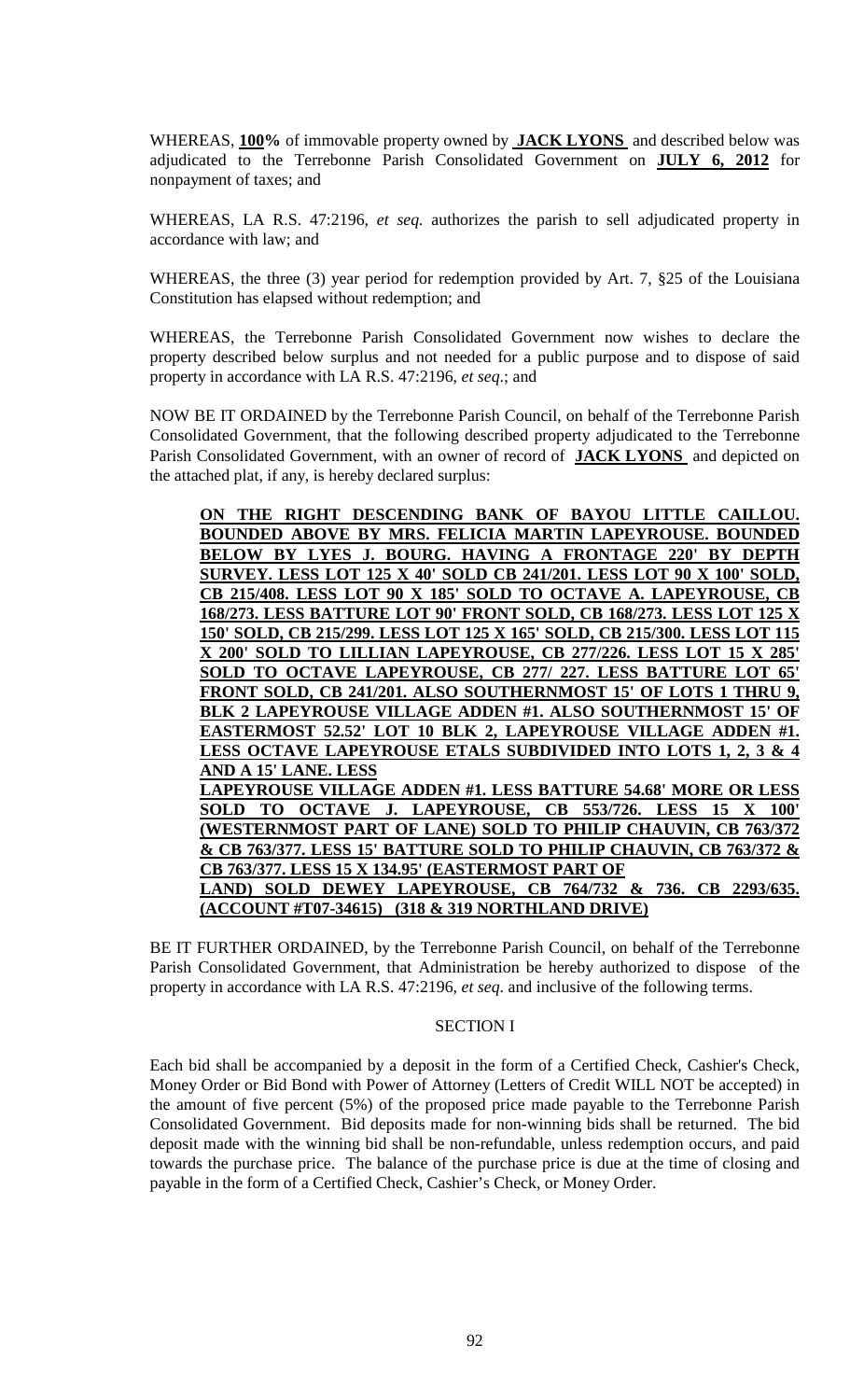### SECTION II

Additionally, the winning bidder shall bear the cost of recording the sale document into the conveyance records of the Parish of Terrebonne pursuant to La. R.S. 47:2207.

#### SECTION III

The winning bidder, otherwise known as the Purchaser or Acquirer, of this adjudicated property is solely responsible for compliance with La. R.S. 47:2206 regarding notification of parties who may have had an interest in the property regarding their rights of redemption and La. R.S. 47:2208 regarding recordation of those notices. Copies of the applicable law will be distributed along with bid packets for this adjudicated property. Terrebonne Parish Consolidated Government has not and will not perform these requirements; thus, it is the purchaser's or acquiring person's responsibility to do so. Terrebonne Parish Consolidated Government encourages the Purchaser or Acquiring Person to consult legal counsel regarding Louisiana law on adjudicated property.

#### SECTION IV

By acquiring bid documents for the bid/purchase of this adjudicated property, each bidder acknowledges that he/she/it has received all information discussed in this ordinance as well as the statutes (laws) discussed in Section II above, and that he/she/it understands these procedures must be followed in order to fully protect he/she/its rights in the adjudicated property purchased from the parish.

#### SECTION V

If any word, clause, phrase, section or other portion of this ordinance shall be declared null, void, invalid, illegal, or unconstitutional, the remaining words, clauses, phrases, sections and other portions of this ordinance shall remain in force and effect, the provisions of this ordinance hereby being declared to be severable.

### SECTION VI

Any ordinance or part thereof in conflict herewith is hereby repealed.

### SECTION VII

This ordinance shall become effective upon approval by the Parish President or as otherwise provided in Section 2-13 (b) of the Home Rule Charter for a Consolidated Government for Terrebonne Parish, whichever occurs sooner.

This ordinance, having been introduced and laid on the table for two weeks, was voted upon as follows:

THERE WAS RECORDED: YEAS: D. Guidry, P. Lambert, J. Navy, A. Williams, G. Hood, Sr., B. Amedée, C. Duplantis-Prather, R. Hornsby, and D. Babin,. NAYS: None. NOT VOTING: None. ABSTAINING: None. ABSENT: None. The Chairman declared the ordinance adopted on this, the 9th day of September 2015.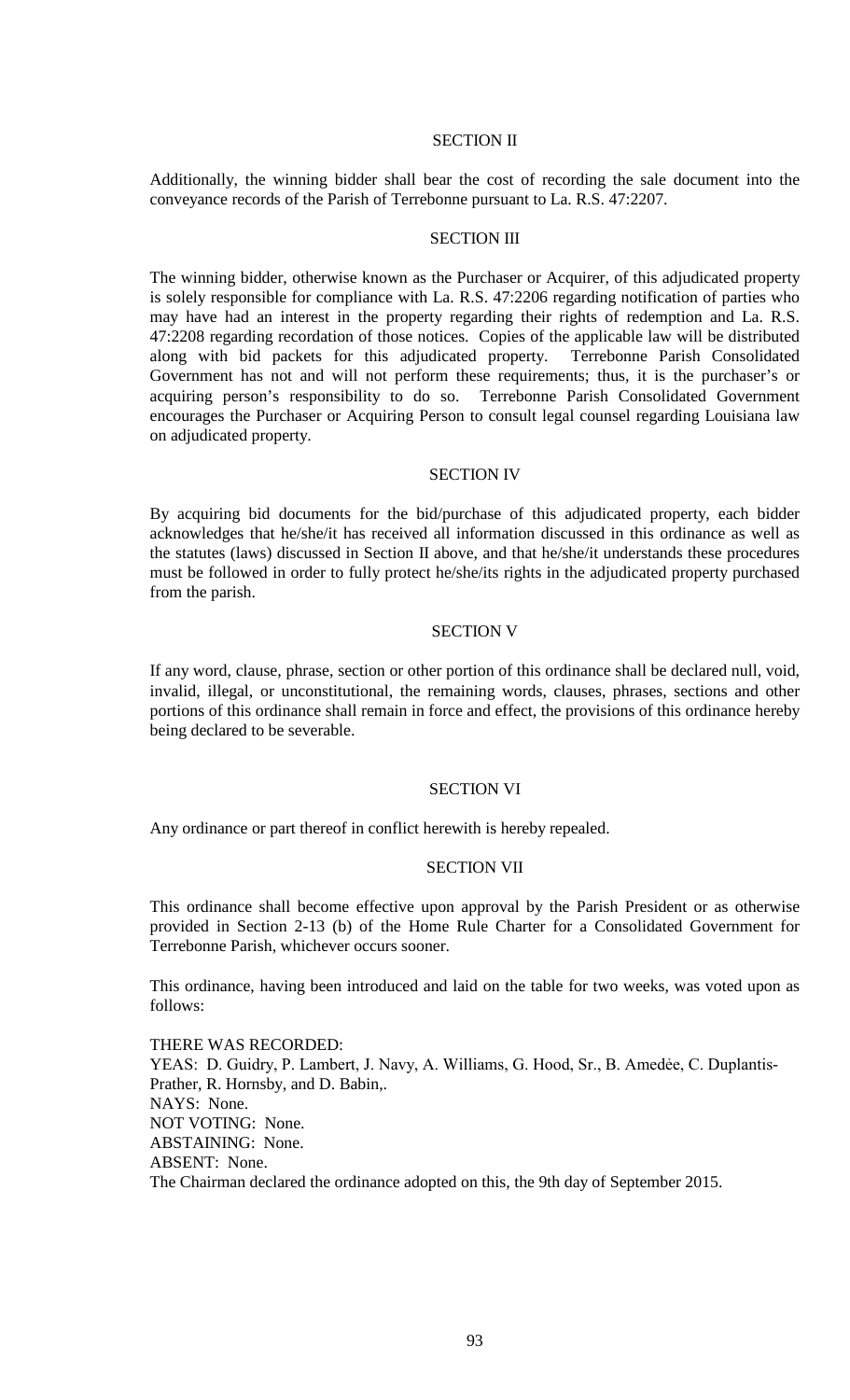The Chairman recognized the public for comments on the following surplus tax properties: 6074 North Bayou Black Dr., 6778 Shrimper's Row, 264 Orange St., 205 Fisherman's Ln., 214 Indigo St.

There were no comments from the public on the proposed ordinances.

Mr. D. Babin moved, seconded by Ms. B. Amedée and Mr. D. Guidry, "THAT, the Council close the aforementioned public hearing."

The Chairman called for a vote on the motion offered by Mr. D. Babin. THERE WAS RECORDED: YEAS: D. Guidry, P. Lambert, J. Navy, A. Williams, G. Hood, Sr., B. Amedée, C. Duplantis-Prather, R. Hornsby and D. Babin. NAYS: None. ABSENT: None. The Chairman declared the motion adopted.

OFFERED BY: Mr. D. Babin SECONDED BY: Mr. G. Hood, Sr.

#### ORDINANCE NO. 8629

AN ORDINANCE DECLARING PROPERTY ADJUDICATED TO TERREBONNE PARISH CONSOLIDATED GOVERNMENT AS SURPLUS AND NOT NEEDED FOR A PUBLIC PURPOSE; **LOT 7 BLOCK 1 HENDRICKS TERRACE SUBD. ALSO LOT 75 X 125' ADJOINING LOT 7 BLOCK 1 KNOWN AS TRACT B ON MAP RECORDED CB 569/515. CB 2299/390.** (ACCOUNT #T08-37468) (6074 **RECORDED CB 569/515. CB 2299/390. (ACCOUNT #T08-37468) (6074 NORTH BAYOU BLACK DRIVE)** WITH AN OWNER OF RECORD **LEROY MYLES, JR. (1/2), LATRECA MYLES DHANOOLAL (1/2)** AND TO ADDRESS OTHER MATTERS RELATIVE THERETO.

WHEREAS, **100%** of immovable property owned by **LEROY MYLES, JR. (1/2), LATRECA MYLES DHANOOLAL (1/2)** and described below was adjudicated to the Terrebonne Parish Consolidated Government on **JULY 6, 2012** for nonpayment of taxes; and

WHEREAS, LA R.S. 47:2196, *et seq.* authorizes the parish to sell adjudicated property in accordance with law; and

WHEREAS, the three (3) year period for redemption provided by Art. 7, §25 of the Louisiana Constitution has elapsed without redemption; and

WHEREAS, the Terrebonne Parish Consolidated Government now wishes to declare the property described below surplus and not needed for a public purpose and to dispose of said property in accordance with LA R.S. 47:2196, *et seq*.; and

NOW BE IT ORDAINED by the Terrebonne Parish Council, on behalf of the Terrebonne Parish Consolidated Government, that the following described property adjudicated to the Terrebonne Parish Consolidated Government, with an owner of record of **LEROY MYLES, JR. (1/2), LATRECA MYLES DHANOOLAL (1/2)** and depicted on the attached plat, if any, is hereby declared surplus:

# **LOT 7 BLOCK 1 HENDRICKS TERRACE SUBD. ALSO LOT 75 X 125' ADJOINING LOT 7 BLOCK 1 KNOWN AS TRACT B ON MAP RECORDED CB 569/515. CB 2299/390. (ACCOUNT #T08-37468) (6074 NORTH BAYOU BLACK DRIVE)**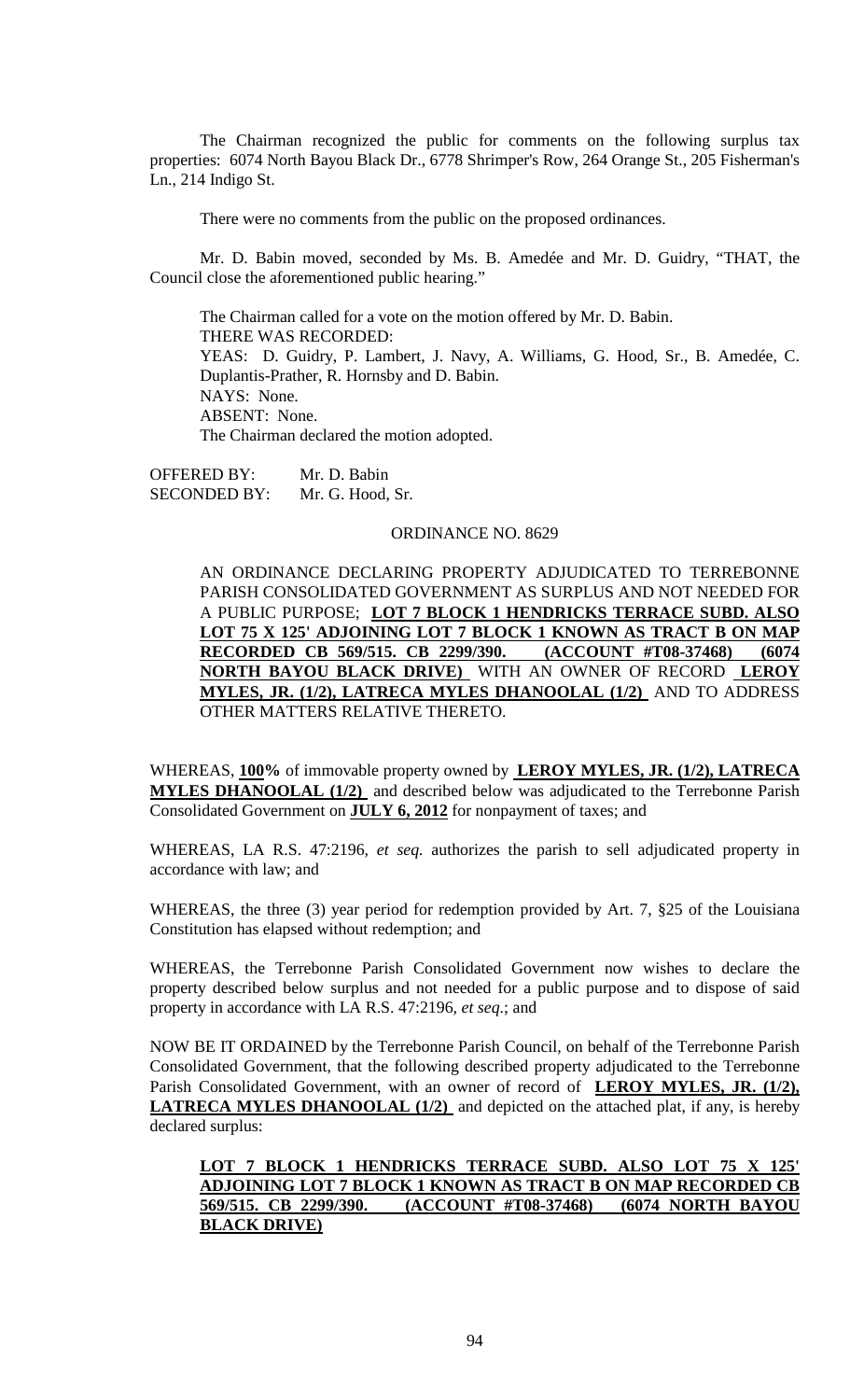BE IT FURTHER ORDAINED, by the Terrebonne Parish Council, on behalf of the Terrebonne Parish Consolidated Government, that Administration be hereby authorized to dispose of the property in accordance with LA R.S. 47:2196, *et seq*. and inclusive of the following terms.

### SECTION I

Each bid shall be accompanied by a deposit in the form of a Certified Check, Cashier's Check, Money Order or Bid Bond with Power of Attorney (Letters of Credit WILL NOT be accepted) in the amount of five percent (5%) of the proposed price made payable to the Terrebonne Parish Consolidated Government. Bid deposits made for non-winning bids shall be returned. The bid deposit made with the winning bid shall be non-refundable, unless redemption occurs, and paid towards the purchase price. The balance of the purchase price is due at the time of closing and payable in the form of a Certified Check, Cashier's Check, or Money Order.

#### SECTION II

Additionally, the winning bidder shall bear the cost of recording the sale document into the conveyance records of the Parish of Terrebonne pursuant to La. R.S. 47:2207.

#### SECTION III

The winning bidder, otherwise known as the Purchaser or Acquirer, of this adjudicated property is solely responsible for compliance with La. R.S. 47:2206 regarding notification of parties who may have had an interest in the property regarding their rights of redemption and La. R.S. 47:2208 regarding recordation of those notices. Copies of the applicable law will be distributed along with bid packets for this adjudicated property. Terrebonne Parish Consolidated Government has not and will not perform these requirements; thus, it is the purchaser's or acquiring person's responsibility to do so. Terrebonne Parish Consolidated Government encourages the Purchaser or Acquiring Person to consult legal counsel regarding Louisiana law on adjudicated property.

#### SECTION IV

By acquiring bid documents for the bid/purchase of this adjudicated property, each bidder acknowledges that he/she/it has received all information discussed in this ordinance as well as the statutes (laws) discussed in Section II above, and that he/she/it understands these procedures must be followed in order to fully protect he/she/its rights in the adjudicated property purchased from the parish.

### SECTION V

If any word, clause, phrase, section or other portion of this ordinance shall be declared null, void, invalid, illegal, or unconstitutional, the remaining words, clauses, phrases, sections and other portions of this ordinance shall remain in force and effect, the provisions of this ordinance hereby being declared to be severable.

### SECTION VI

Any ordinance or part thereof in conflict herewith is hereby repealed.

### SECTION VII

This ordinance shall become effective upon approval by the Parish President or as otherwise provided in Section 2-13 (b) of the Home Rule Charter for a Consolidated Government for Terrebonne Parish, whichever occurs sooner.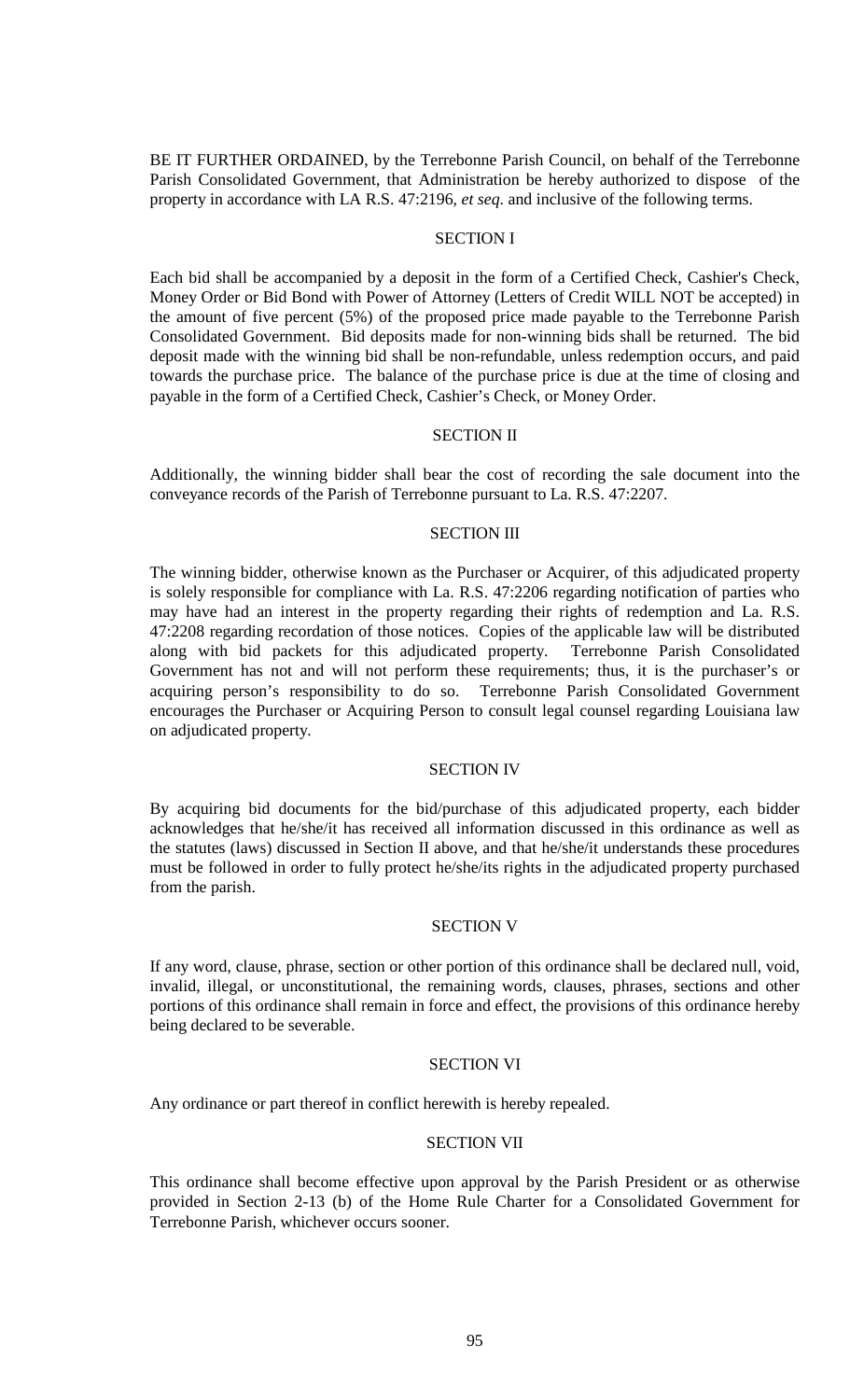This ordinance, having been introduced and laid on the table for two weeks, was voted upon as follows:

THERE WAS RECORDED: YEAS: D. Guidry, P. Lambert, J. Navy, A. Williams, G. Hood, Sr., B. Amedée, C. Duplantis-Prather, R. Hornsby, and D. Babin,. NAYS: None. NOT VOTING: None. ABSTAINING: None. ABSENT: None. The Chairman declared the ordinance adopted on this, the 9th day of September 2015.

OFFERED BY: Mr. D. Babin SECONDED BY: Mr. G. Hood, Sr.

### ORDINANCE NO. 8630

AN ORDINANCE DECLARING PROPERTY ADJUDICATED TO TERREBONNE PARISH CONSOLIDATED GOVERNMENT AS SURPLUS AND NOT NEEDED FOR A PUBLIC PURPOSE; **ON THE RIGHT DESCENDING BANK OF BAYOU GRAND CAILLOU. BOUNDED ABOVE BY ROBERT BOUDREAUX, ETALS. BOUNDED BELOW BY A.J. AUTHEMENT. LOT 43 X 150' LOCATED IN REAR OF PROPERTY OF IVY PAUL PIERRE. CB 2293/540. (ACCOUNT #T04- 27958) (6778 SHRIMPERS ROW)** WITH AN OWNER OF RECORD **LINUS JOSEPH PARFAIT** AND TO ADDRESS OTHER MATTERS RELATIVE THERETO.

WHEREAS, **100%** of immovable property owned by **LINUS JOSEPH PARFAIT** and described below was adjudicated to the Terrebonne Parish Consolidated Government on **JULY 6, 2012** for nonpayment of taxes; and

WHEREAS, LA R.S. 47:2196, *et seq.* authorizes the parish to sell adjudicated property in accordance with law; and

WHEREAS, the three (3) year period for redemption provided by Art. 7, §25 of the Louisiana Constitution has elapsed without redemption; and

WHEREAS, the Terrebonne Parish Consolidated Government now wishes to declare the property described below surplus and not needed for a public purpose and to dispose of said property in accordance with LA R.S. 47:2196, *et seq*.; and

NOW BE IT ORDAINED by the Terrebonne Parish Council, on behalf of the Terrebonne Parish Consolidated Government, that the following described property adjudicated to the Terrebonne Parish Consolidated Government, with an owner of record of **LINUS JOSEPH PARFAIT** and depicted on the attached plat, if any, is hereby declared surplus:

# **ON THE RIGHT DESCENDING BANK OF BAYOU GRAND CAILLOU. BOUNDED ABOVE BY ROBERT BOUDREAUX, ETALS. BOUNDED BELOW BY A.J. AUTHEMENT. LOT 43 X 150' LOCATED IN REAR OF PROPERTY OF IVY PAUL PIERRE. CB 2293/540. (ACCOUNT #T04-27958) (6778 SHRIMPERS ROW)**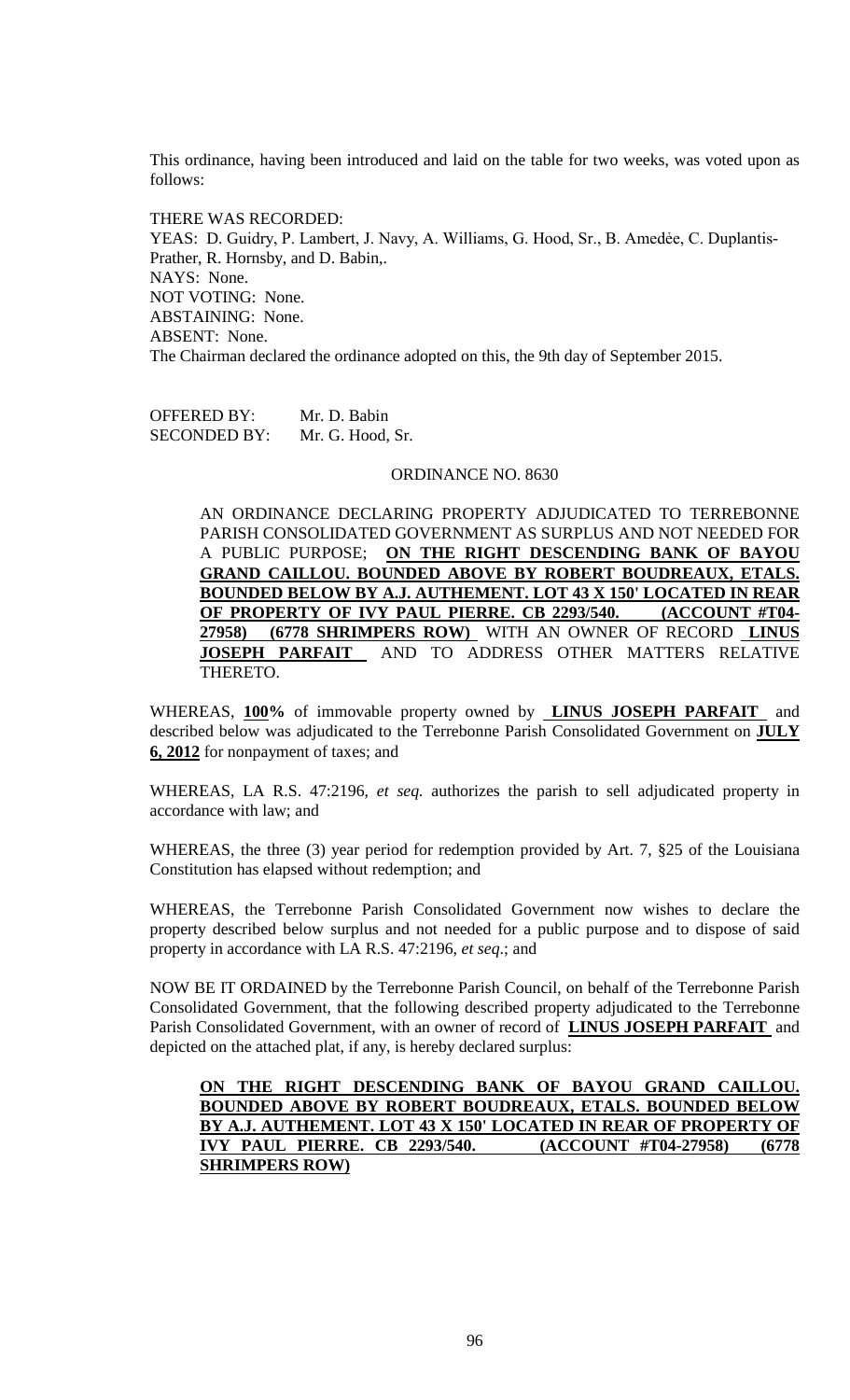BE IT FURTHER ORDAINED, by the Terrebonne Parish Council, on behalf of the Terrebonne Parish Consolidated Government, that Administration be hereby authorized to dispose of the property in accordance with LA R.S. 47:2196, *et seq*. and inclusive of the following terms.

### SECTION I

Each bid shall be accompanied by a deposit in the form of a Certified Check, Cashier's Check, Money Order or Bid Bond with Power of Attorney (Letters of Credit WILL NOT be accepted) in the amount of five percent (5%) of the proposed price made payable to the Terrebonne Parish Consolidated Government. Bid deposits made for non-winning bids shall be returned. The bid deposit made with the winning bid shall be non-refundable, unless redemption occurs, and paid towards the purchase price. The balance of the purchase price is due at the time of closing and payable in the form of a Certified Check, Cashier's Check, or Money Order.

#### SECTION II

Additionally, the winning bidder shall bear the cost of recording the sale document into the conveyance records of the Parish of Terrebonne pursuant to La. R.S. 47:2207.

#### SECTION III

The winning bidder, otherwise known as the Purchaser or Acquirer, of this adjudicated property is solely responsible for compliance with La. R.S. 47:2206 regarding notification of parties who may have had an interest in the property regarding their rights of redemption and La. R.S. 47:2208 regarding recordation of those notices. Copies of the applicable law will be distributed along with bid packets for this adjudicated property. Terrebonne Parish Consolidated Government has not and will not perform these requirements; thus, it is the purchaser's or acquiring person's responsibility to do so. Terrebonne Parish Consolidated Government encourages the Purchaser or Acquiring Person to consult legal counsel regarding Louisiana law on adjudicated property.

#### SECTION IV

By acquiring bid documents for the bid/purchase of this adjudicated property, each bidder acknowledges that he/she/it has received all information discussed in this ordinance as well as the statutes (laws) discussed in Section II above, and that he/she/it understands these procedures must be followed in order to fully protect he/she/its rights in the adjudicated property purchased from the parish.

### SECTION V

If any word, clause, phrase, section or other portion of this ordinance shall be declared null, void, invalid, illegal, or unconstitutional, the remaining words, clauses, phrases, sections and other portions of this ordinance shall remain in force and effect, the provisions of this ordinance hereby being declared to be severable.

### SECTION VI

Any ordinance or part thereof in conflict herewith is hereby repealed.

### SECTION VII

This ordinance shall become effective upon approval by the Parish President or as otherwise provided in Section 2-13 (b) of the Home Rule Charter for a Consolidated Government for Terrebonne Parish, whichever occurs sooner.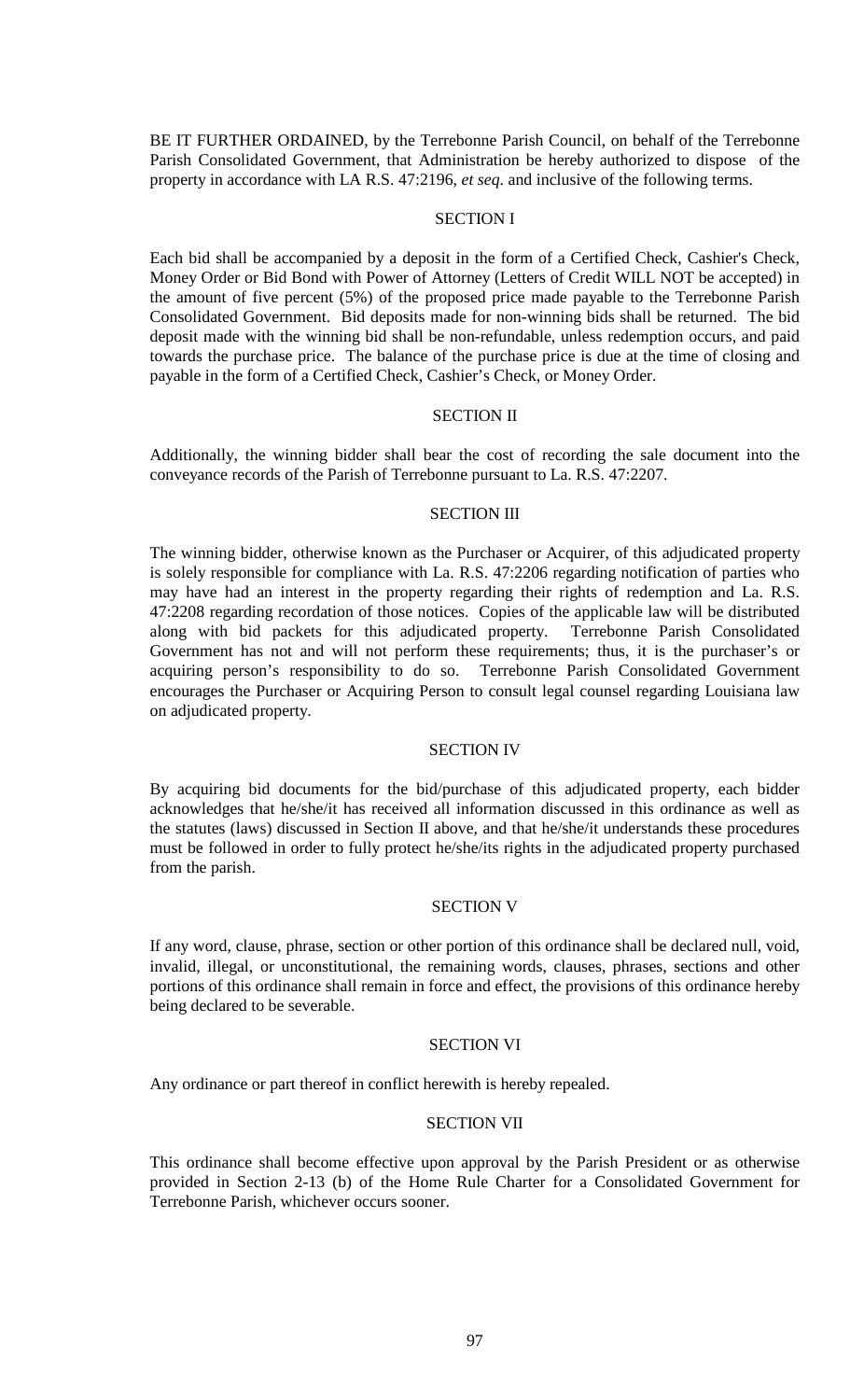This ordinance, having been introduced and laid on the table for two weeks, was voted upon as follows:

THERE WAS RECORDED: YEAS: D. Guidry, P. Lambert, J. Navy, A. Williams, G. Hood, Sr., B. Amedée, C. Duplantis-Prather, R. Hornsby, and D. Babin,. NAYS: None. NOT VOTING: None. ABSTAINING: None. ABSENT: None. The Chairman declared the ordinance adopted on this, the 9th day of September 2015.

OFFERED BY: Mr. D. Babin SECONDED BY: Mr. G. Hood, Sr.

#### ORDINANCE NO. 8631

AN ORDINANCE DECLARING PROPERTY ADJUDICATED TO TERREBONNE PARISH CONSOLIDATED GOVERNMENT AS SURPLUS AND NOT NEEDED FOR A PUBLIC PURPOSE; **LOT 16 BLOCK 5 ADDEN. 2 A.J. AUTHEMENT S/D #2. CB 2293/546. (ACCOUNT #T04-26893) (264 ORANGE STREET)** WITH AN OWNER OF RECORD **LESLIE J. PITRE** AND TO ADDRESS OTHER MATTERS RELATIVE THERETO.

WHEREAS, **100%** of immovable property owned by **LESLIE J. PITRE** and described below was adjudicated to the Terrebonne Parish Consolidated Government on **JULY 6, 2012** for nonpayment of taxes; and

WHEREAS, LA R.S. 47:2196, *et seq.* authorizes the parish to sell adjudicated property in accordance with law; and

WHEREAS, the three (3) year period for redemption provided by Art. 7, §25 of the Louisiana Constitution has elapsed without redemption; and

WHEREAS, the Terrebonne Parish Consolidated Government now wishes to declare the property described below surplus and not needed for a public purpose and to dispose of said property in accordance with LA R.S. 47:2196, *et seq*.; and

NOW BE IT ORDAINED by the Terrebonne Parish Council, on behalf of the Terrebonne Parish Consolidated Government, that the following described property adjudicated to the Terrebonne Parish Consolidated Government, with an owner of record of **LESLIE J. PITRE** and depicted on the attached plat, if any, is hereby declared surplus:

## **LOT 16 BLOCK 5 ADDEN. 2 A.J. AUTHEMENT S/D #2. CB 2293/546. (ACCOUNT #T04-26893) (264 ORANGE STREET)**

BE IT FURTHER ORDAINED, by the Terrebonne Parish Council, on behalf of the Terrebonne Parish Consolidated Government, that Administration be hereby authorized to dispose of the property in accordance with LA R.S. 47:2196, *et seq*. and inclusive of the following terms.

#### SECTION I

Each bid shall be accompanied by a deposit in the form of a Certified Check, Cashier's Check, Money Order or Bid Bond with Power of Attorney (Letters of Credit WILL NOT be accepted) in the amount of five percent (5%) of the proposed price made payable to the Terrebonne Parish Consolidated Government. Bid deposits made for non-winning bids shall be returned. The bid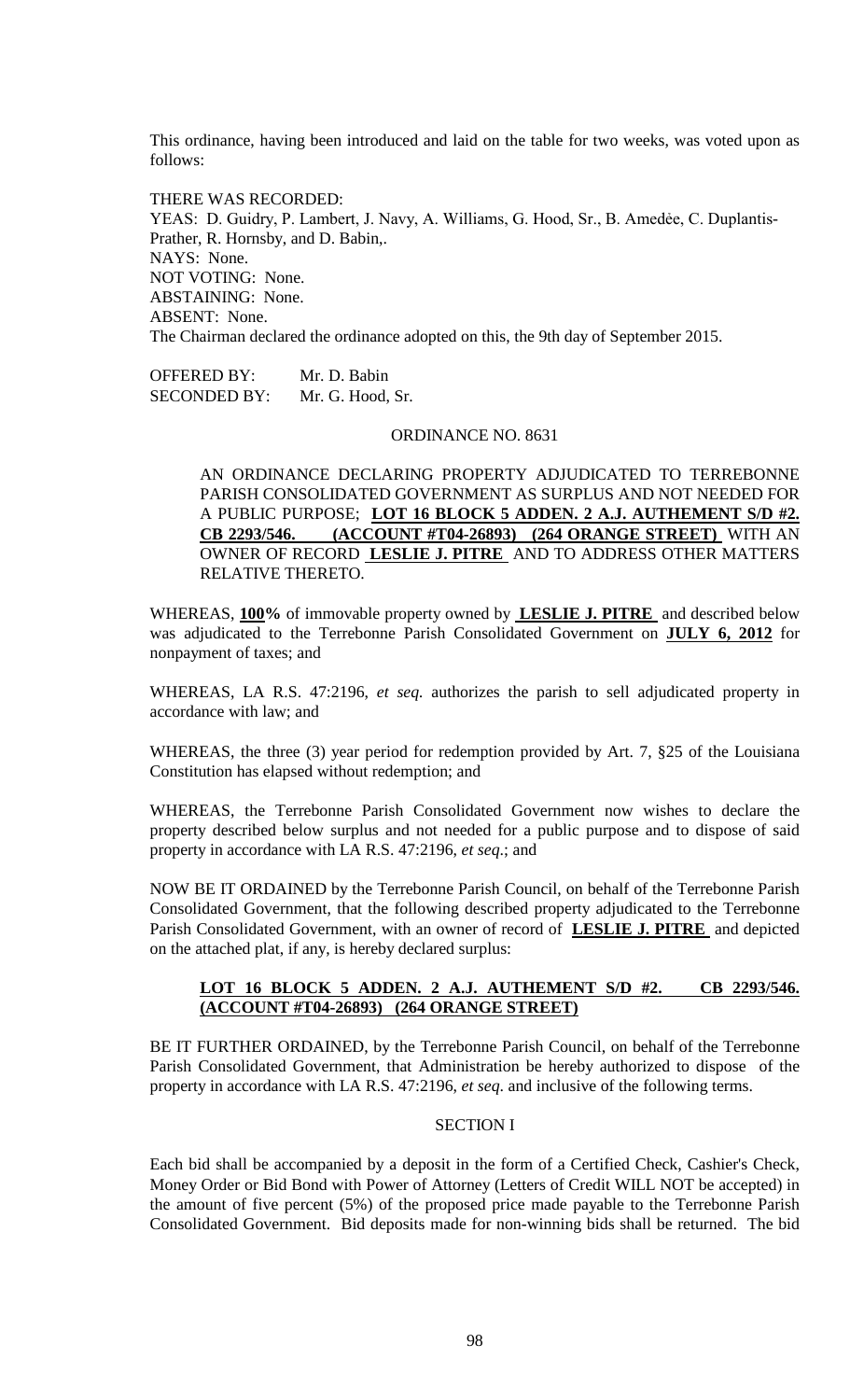deposit made with the winning bid shall be non-refundable, unless redemption occurs, and paid towards the purchase price. The balance of the purchase price is due at the time of closing and payable in the form of a Certified Check, Cashier's Check, or Money Order.

## SECTION II

Additionally, the winning bidder shall bear the cost of recording the sale document into the conveyance records of the Parish of Terrebonne pursuant to La. R.S. 47:2207.

#### SECTION III

The winning bidder, otherwise known as the Purchaser or Acquirer, of this adjudicated property is solely responsible for compliance with La. R.S. 47:2206 regarding notification of parties who may have had an interest in the property regarding their rights of redemption and La. R.S. 47:2208 regarding recordation of those notices. Copies of the applicable law will be distributed along with bid packets for this adjudicated property. Terrebonne Parish Consolidated Government has not and will not perform these requirements; thus, it is the purchaser's or acquiring person's responsibility to do so. Terrebonne Parish Consolidated Government encourages the Purchaser or Acquiring Person to consult legal counsel regarding Louisiana law on adjudicated property.

#### SECTION IV

By acquiring bid documents for the bid/purchase of this adjudicated property, each bidder acknowledges that he/she/it has received all information discussed in this ordinance as well as the statutes (laws) discussed in Section II above, and that he/she/it understands these procedures must be followed in order to fully protect he/she/its rights in the adjudicated property purchased from the parish.

### SECTION V

If any word, clause, phrase, section or other portion of this ordinance shall be declared null, void, invalid, illegal, or unconstitutional, the remaining words, clauses, phrases, sections and other portions of this ordinance shall remain in force and effect, the provisions of this ordinance hereby being declared to be severable.

#### SECTION VI

Any ordinance or part thereof in conflict herewith is hereby repealed.

#### SECTION VII

This ordinance shall become effective upon approval by the Parish President or as otherwise provided in Section 2-13 (b) of the Home Rule Charter for a Consolidated Government for Terrebonne Parish, whichever occurs sooner.

This ordinance, having been introduced and laid on the table for two weeks, was voted upon as follows:

THERE WAS RECORDED: YEAS: D. Guidry, P. Lambert, J. Navy, A. Williams, G. Hood, Sr., B. Amedée, C. Duplantis-Prather, R. Hornsby, and D. Babin,. NAYS: None. NOT VOTING: None. ABSTAINING: None. ABSENT: None.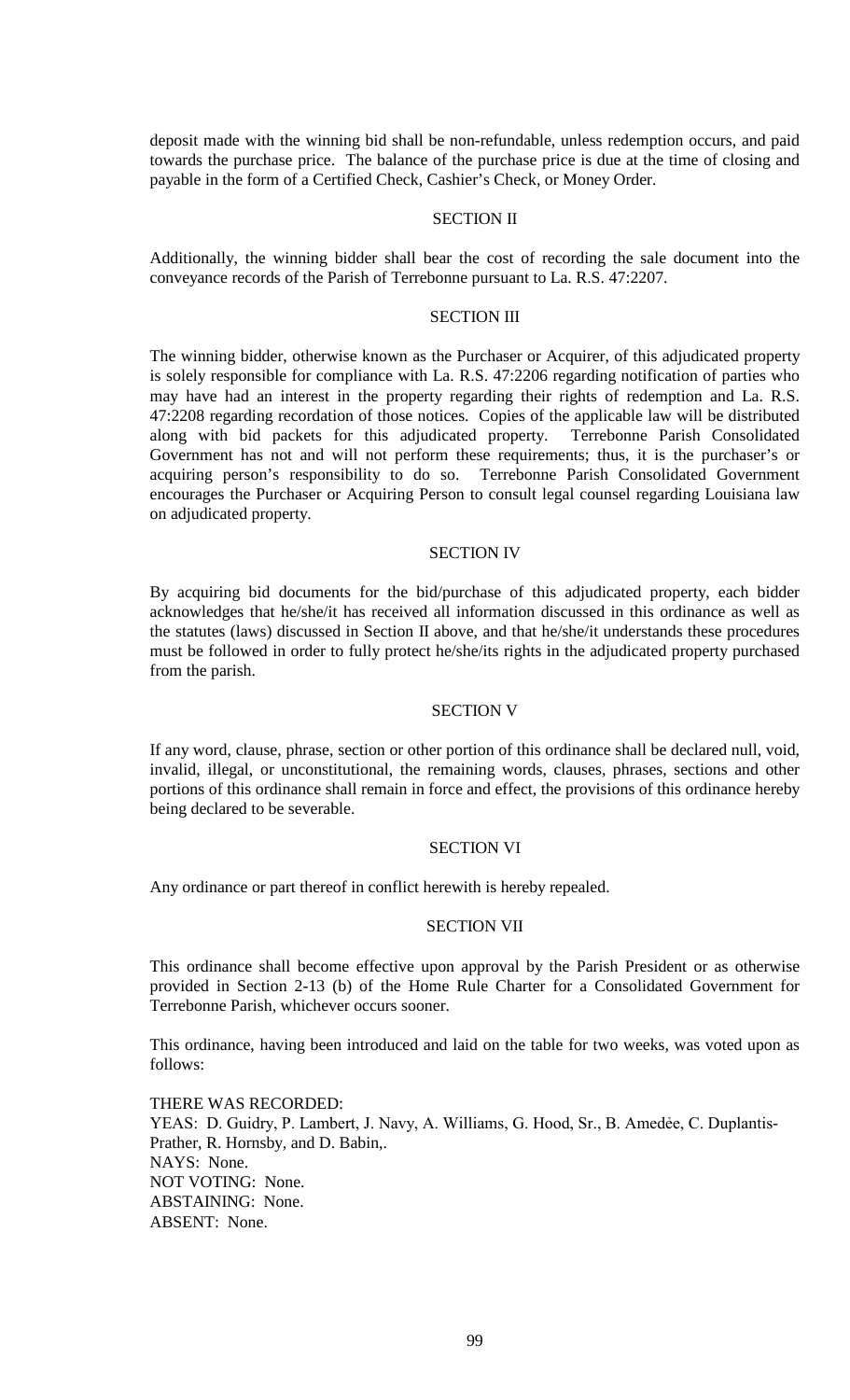The Chairman declared the ordinance adopted on this, the 9th day of September 2015.

OFFERED BY: Mr. D. Babin SECONDED BY: Mr. G. Hood, Sr.

### ORDINANCE NO. 8632

AN ORDINANCE DECLARING PROPERTY ADJUDICATED TO TERREBONNE PARISH CONSOLIDATED GOVERNMENT AS SURPLUS AND NOT NEEDED FOR A PUBLIC PURPOSE; **LOT 1 BLOCK 4 A.J. AUTHEMENT S/D #3 CB 2293/495. (ACCOUNT #T04-27034) (205 FISHERMAN'S LANE)** WITH AN OWNER OF RECORD **MARIE EVA PIERRE DEON** AND TO ADDRESS OTHER MATTERS RELATIVE THERETO.

WHEREAS, **100%** of immovable property owned by **MARIE EVA PIERRE DEON** and described below was adjudicated to the Terrebonne Parish Consolidated Government on **JULY 6, 2012** for nonpayment of taxes; and

WHEREAS, LA R.S. 47:2196, *et seq.* authorizes the parish to sell adjudicated property in accordance with law; and

WHEREAS, the three (3) year period for redemption provided by Art. 7, §25 of the Louisiana Constitution has elapsed without redemption; and

WHEREAS, the Terrebonne Parish Consolidated Government now wishes to declare the property described below surplus and not needed for a public purpose and to dispose of said property in accordance with LA R.S. 47:2196, *et seq*.; and

NOW BE IT ORDAINED by the Terrebonne Parish Council, on behalf of the Terrebonne Parish Consolidated Government, that the following described property adjudicated to the Terrebonne Parish Consolidated Government, with an owner of record of **MARIE EVA PIERRE DEON**  and depicted on the attached plat, if any, is hereby declared surplus:

# **LOT 1 BLOCK 4 A.J. AUTHEMENT S/D #3 CB 2293/495. (ACCOUNT #T04- 27034) (205 FISHERMAN'S LANE)**

BE IT FURTHER ORDAINED, by the Terrebonne Parish Council, on behalf of the Terrebonne Parish Consolidated Government, that Administration be hereby authorized to dispose of the property in accordance with LA R.S. 47:2196, *et seq*. and inclusive of the following terms.

## SECTION I

Each bid shall be accompanied by a deposit in the form of a Certified Check, Cashier's Check, Money Order or Bid Bond with Power of Attorney (Letters of Credit WILL NOT be accepted) in the amount of five percent (5%) of the proposed price made payable to the Terrebonne Parish Consolidated Government. Bid deposits made for non-winning bids shall be returned. The bid deposit made with the winning bid shall be non-refundable, unless redemption occurs, and paid towards the purchase price. The balance of the purchase price is due at the time of closing and payable in the form of a Certified Check, Cashier's Check, or Money Order.

#### SECTION II

Additionally, the winning bidder shall bear the cost of recording the sale document into the conveyance records of the Parish of Terrebonne pursuant to La. R.S. 47:2207.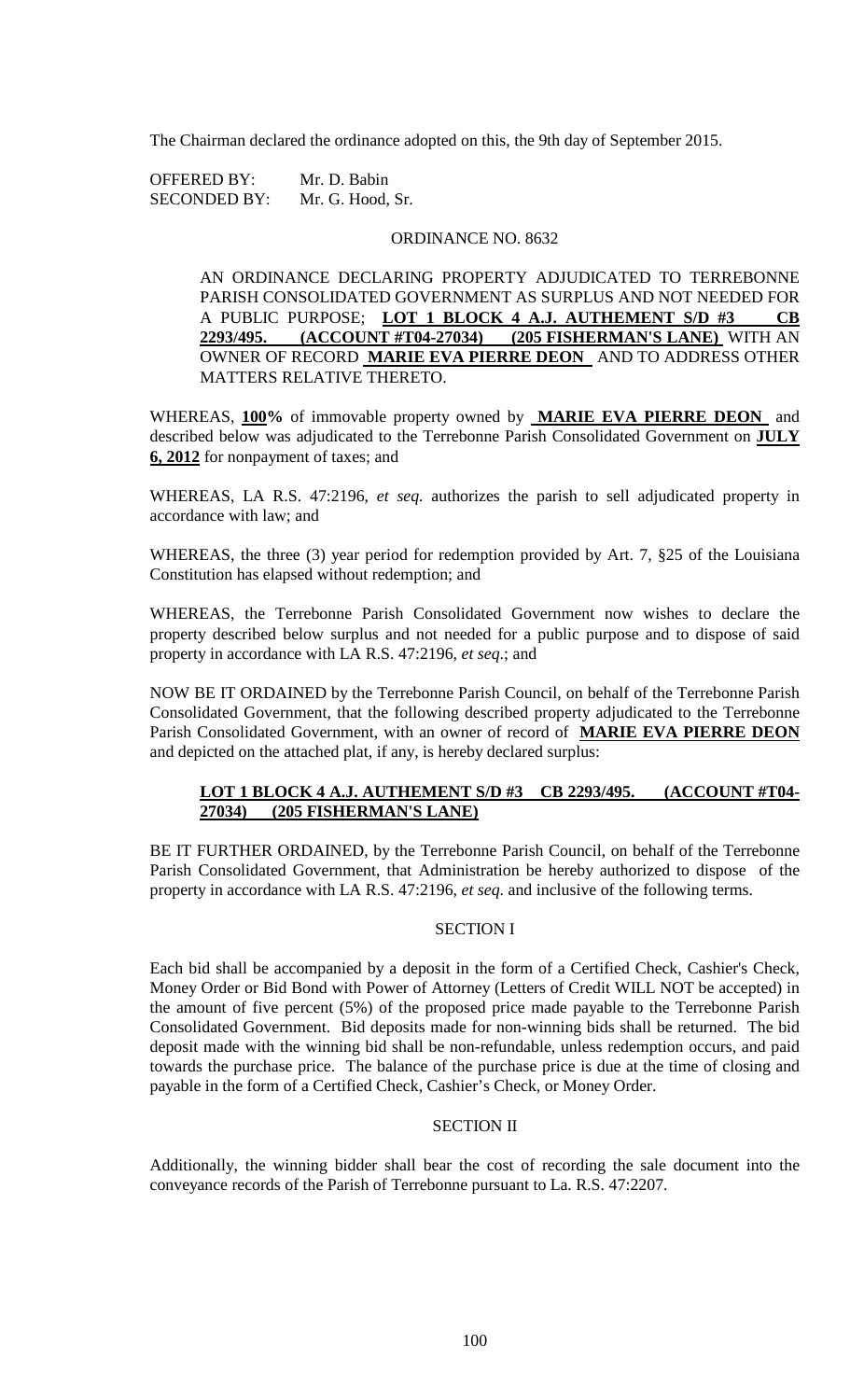#### SECTION III

The winning bidder, otherwise known as the Purchaser or Acquirer, of this adjudicated property is solely responsible for compliance with La. R.S. 47:2206 regarding notification of parties who may have had an interest in the property regarding their rights of redemption and La. R.S. 47:2208 regarding recordation of those notices. Copies of the applicable law will be distributed along with bid packets for this adjudicated property. Terrebonne Parish Consolidated Government has not and will not perform these requirements; thus, it is the purchaser's or acquiring person's responsibility to do so. Terrebonne Parish Consolidated Government encourages the Purchaser or Acquiring Person to consult legal counsel regarding Louisiana law on adjudicated property.

### SECTION IV

By acquiring bid documents for the bid/purchase of this adjudicated property, each bidder acknowledges that he/she/it has received all information discussed in this ordinance as well as the statutes (laws) discussed in Section II above, and that he/she/it understands these procedures must be followed in order to fully protect he/she/its rights in the adjudicated property purchased from the parish.

#### SECTION V

If any word, clause, phrase, section or other portion of this ordinance shall be declared null, void, invalid, illegal, or unconstitutional, the remaining words, clauses, phrases, sections and other portions of this ordinance shall remain in force and effect, the provisions of this ordinance hereby being declared to be severable.

### SECTION VI

Any ordinance or part thereof in conflict herewith is hereby repealed.

### SECTION VII

This ordinance shall become effective upon approval by the Parish President or as otherwise provided in Section 2-13 (b) of the Home Rule Charter for a Consolidated Government for Terrebonne Parish, whichever occurs sooner.

This ordinance, having been introduced and laid on the table for two weeks, was voted upon as follows:

THERE WAS RECORDED: YEAS: D. Guidry, P. Lambert, J. Navy, A. Williams, G. Hood, Sr., B. Amedée, C. Duplantis-Prather, R. Hornsby, and D. Babin,. NAYS: None. NOT VOTING: None. ABSTAINING: None. ABSENT: None. The Chairman declared the ordinance adopted on this, the 9th day of September 2015.

OFFERED BY: Mr. D. Babin SECONDED BY: Mr. G. Hood, Sr.

### ORDINANCE NO. 8632

AN ORDINANCE DECLARING PROPERTY ADJUDICATED TO TERREBONNE PARISH CONSOLIDATED GOVERNMENT AS SURPLUS AND NOT NEEDED FOR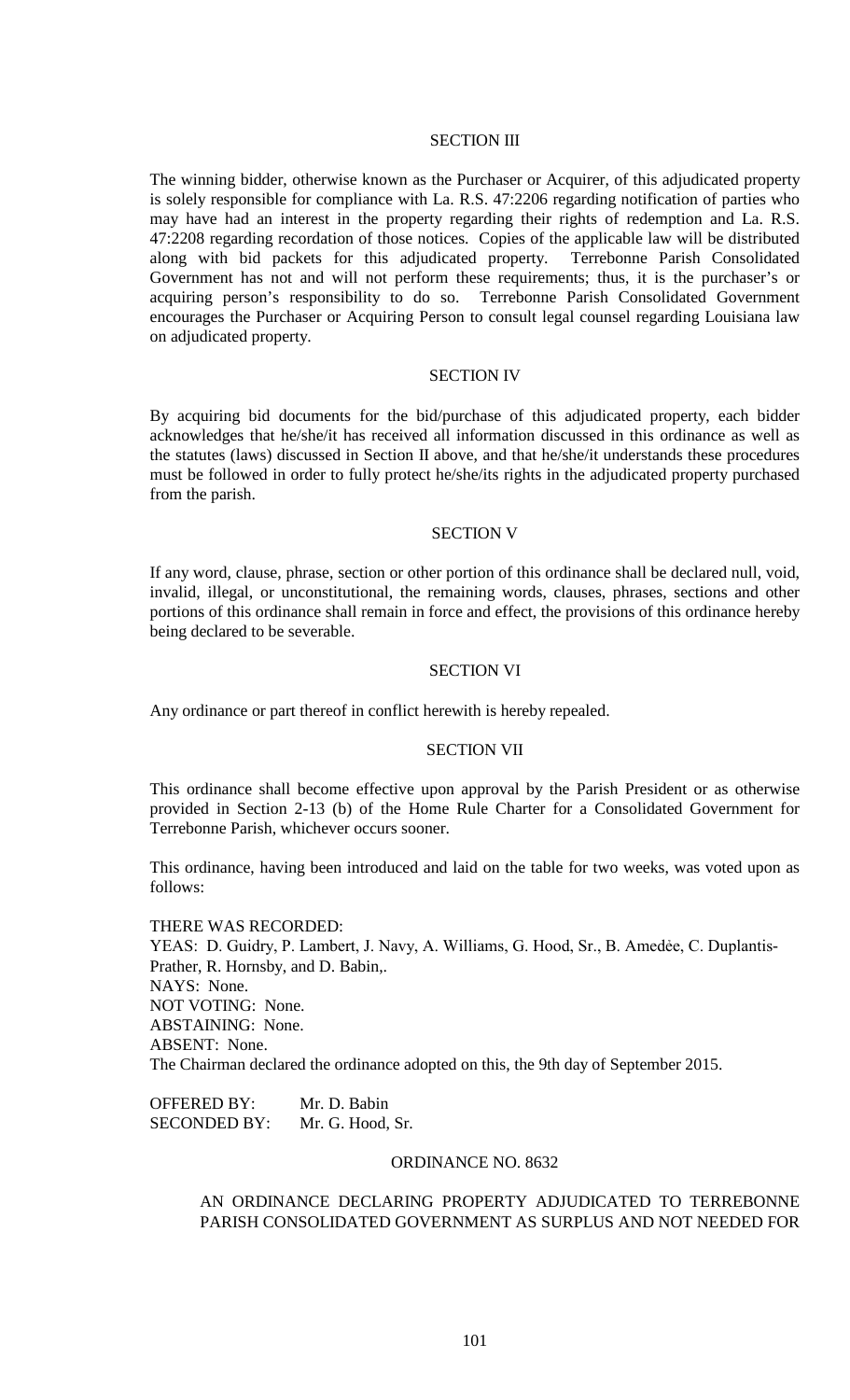# A PUBLIC PURPOSE; **LOT 1 BLOCK 4 A.J. AUTHEMENT S/D #3 CB 2293/495. (ACCOUNT #T04-27034) (205 FISHERMAN'S LANE)** WITH AN OWNER OF RECORD **MARIE EVA PIERRE DEON** AND TO ADDRESS OTHER MATTERS RELATIVE THERETO.

WHEREAS, **100%** of immovable property owned by **MARIE EVA PIERRE DEON** and described below was adjudicated to the Terrebonne Parish Consolidated Government on **JULY 6, 2012** for nonpayment of taxes; and

WHEREAS, LA R.S. 47:2196, *et seq.* authorizes the parish to sell adjudicated property in accordance with law; and

WHEREAS, the three (3) year period for redemption provided by Art. 7, §25 of the Louisiana Constitution has elapsed without redemption; and

WHEREAS, the Terrebonne Parish Consolidated Government now wishes to declare the property described below surplus and not needed for a public purpose and to dispose of said property in accordance with LA R.S. 47:2196, *et seq*.; and

NOW BE IT ORDAINED by the Terrebonne Parish Council, on behalf of the Terrebonne Parish Consolidated Government, that the following described property adjudicated to the Terrebonne Parish Consolidated Government, with an owner of record of **MARIE EVA PIERRE DEON**  and depicted on the attached plat, if any, is hereby declared surplus:

# **LOT 1 BLOCK 4 A.J. AUTHEMENT S/D #3 CB 2293/495. (ACCOUNT #T04- 27034) (205 FISHERMAN'S LANE)**

BE IT FURTHER ORDAINED, by the Terrebonne Parish Council, on behalf of the Terrebonne Parish Consolidated Government, that Administration be hereby authorized to dispose of the property in accordance with LA R.S. 47:2196, *et seq*. and inclusive of the following terms.

## SECTION I

Each bid shall be accompanied by a deposit in the form of a Certified Check, Cashier's Check, Money Order or Bid Bond with Power of Attorney (Letters of Credit WILL NOT be accepted) in the amount of five percent (5%) of the proposed price made payable to the Terrebonne Parish Consolidated Government. Bid deposits made for non-winning bids shall be returned. The bid deposit made with the winning bid shall be non-refundable, unless redemption occurs, and paid towards the purchase price. The balance of the purchase price is due at the time of closing and payable in the form of a Certified Check, Cashier's Check, or Money Order.

## SECTION II

Additionally, the winning bidder shall bear the cost of recording the sale document into the conveyance records of the Parish of Terrebonne pursuant to La. R.S. 47:2207.

# SECTION III

The winning bidder, otherwise known as the Purchaser or Acquirer, of this adjudicated property is solely responsible for compliance with La. R.S. 47:2206 regarding notification of parties who may have had an interest in the property regarding their rights of redemption and La. R.S. 47:2208 regarding recordation of those notices. Copies of the applicable law will be distributed along with bid packets for this adjudicated property. Terrebonne Parish Consolidated Government has not and will not perform these requirements; thus, it is the purchaser's or acquiring person's responsibility to do so. Terrebonne Parish Consolidated Government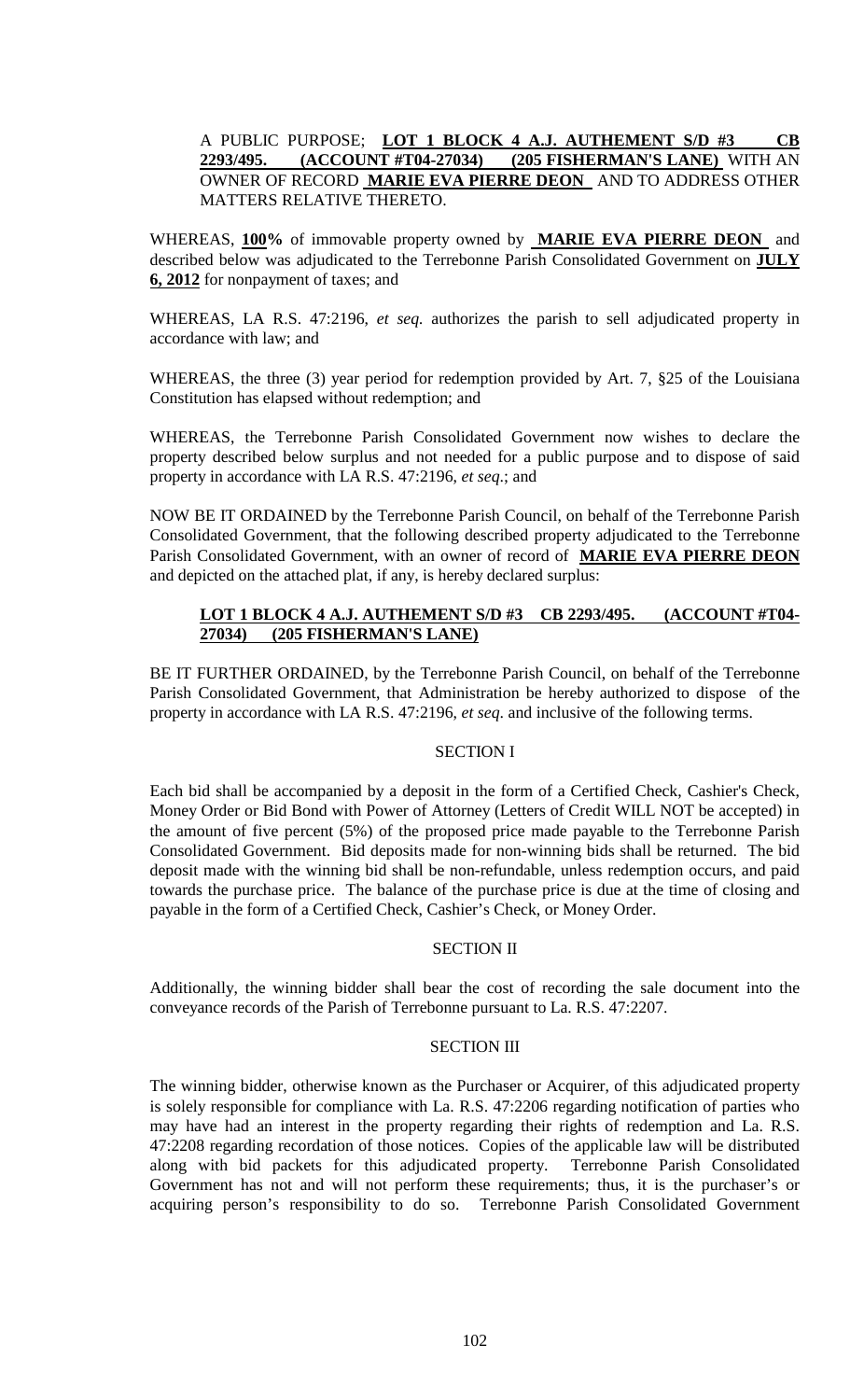encourages the Purchaser or Acquiring Person to consult legal counsel regarding Louisiana law on adjudicated property.

## SECTION IV

By acquiring bid documents for the bid/purchase of this adjudicated property, each bidder acknowledges that he/she/it has received all information discussed in this ordinance as well as the statutes (laws) discussed in Section II above, and that he/she/it understands these procedures must be followed in order to fully protect he/she/its rights in the adjudicated property purchased from the parish.

### SECTION V

If any word, clause, phrase, section or other portion of this ordinance shall be declared null, void, invalid, illegal, or unconstitutional, the remaining words, clauses, phrases, sections and other portions of this ordinance shall remain in force and effect, the provisions of this ordinance hereby being declared to be severable.

#### SECTION VI

Any ordinance or part thereof in conflict herewith is hereby repealed.

#### SECTION VII

This ordinance shall become effective upon approval by the Parish President or as otherwise provided in Section 2-13 (b) of the Home Rule Charter for a Consolidated Government for Terrebonne Parish, whichever occurs sooner.

This ordinance, having been introduced and laid on the table for two weeks, was voted upon as follows:

#### THERE WAS RECORDED:

YEAS: D. Guidry, P. Lambert, J. Navy, A. Williams, G. Hood, Sr., B. Amedėe, C. Duplantis-Prather, R. Hornsby, and D. Babin,. NAYS: None. NOT VOTING: None. ABSTAINING: None. ABSENT: None. The Chairman declared the ordinance adopted on this, the 9th day of September 2015.

OFFERED BY: Mr. D. Babin SECONDED BY: Mr. G. Hood, Sr.

### ORDINANCE NO. 8633

AN ORDINANCE DECLARING PROPERTY ADJUDICATED TO TERREBONNE PARISH CONSOLIDATED GOVERNMENT AS SURPLUS AND NOT NEEDED FOR A PUBLIC PURPOSE; **LOT 17 BLOCK 4 ADDEN. 1 A.J. AUTHEMENT SUBD. 3. CB 2293/501. (ACCOUNT #T04-26475) (214 INDIGO STREET)** WITH AN OWNER OF RECORD **JOSEPH N. FORET** AND TO ADDRESS OTHER MATTERS RELATIVE THERETO.

WHEREAS, **100%** of immovable property owned by **JOSEPH N. FORET** and described below was adjudicated to the Terrebonne Parish Consolidated Government on **JULY 6, 2012** for nonpayment of taxes; and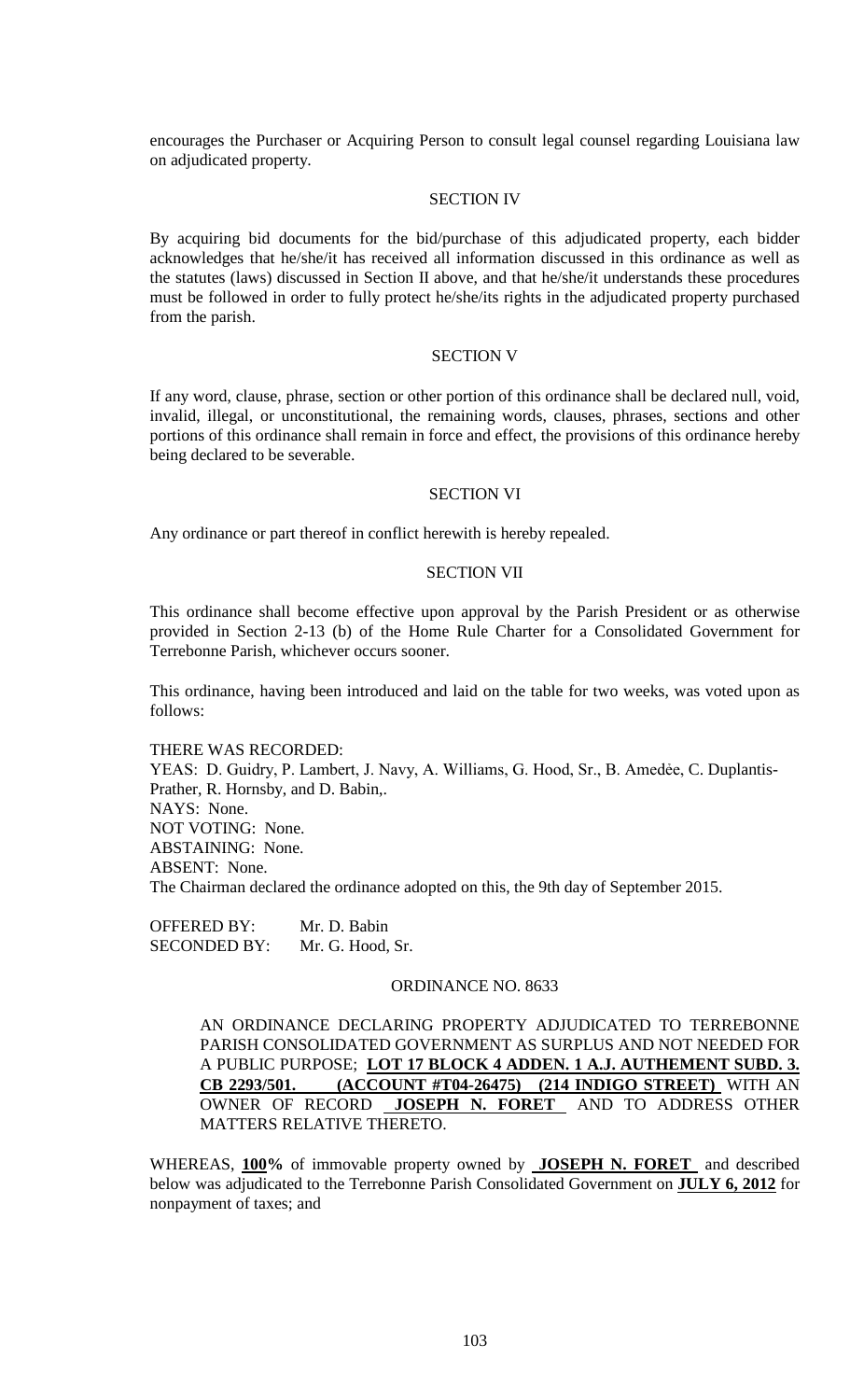WHEREAS, LA R.S. 47:2196, *et seq.* authorizes the parish to sell adjudicated property in accordance with law; and

WHEREAS, the three (3) year period for redemption provided by Art. 7, §25 of the Louisiana Constitution has elapsed without redemption; and

WHEREAS, the Terrebonne Parish Consolidated Government now wishes to declare the property described below surplus and not needed for a public purpose and to dispose of said property in accordance with LA R.S. 47:2196, *et seq*.; and

NOW BE IT ORDAINED by the Terrebonne Parish Council, on behalf of the Terrebonne Parish Consolidated Government, that the following described property adjudicated to the Terrebonne Parish Consolidated Government, with an owner of record of **JOSEPH N. FORET** and depicted on the attached plat, if any, is hereby declared surplus:

# **LOT 17 BLOCK 4 ADDEN. 1 A.J. AUTHEMENT SUBD. 3. CB 2293/501. (ACCOUNT #T04-26475) (214 INDIGO STREET)**

BE IT FURTHER ORDAINED, by the Terrebonne Parish Council, on behalf of the Terrebonne Parish Consolidated Government, that Administration be hereby authorized to dispose of the property in accordance with LA R.S. 47:2196, *et seq*. and inclusive of the following terms.

## SECTION I

Each bid shall be accompanied by a deposit in the form of a Certified Check, Cashier's Check, Money Order or Bid Bond with Power of Attorney (Letters of Credit WILL NOT be accepted) in the amount of five percent (5%) of the proposed price made payable to the Terrebonne Parish Consolidated Government. Bid deposits made for non-winning bids shall be returned. The bid deposit made with the winning bid shall be non-refundable, unless redemption occurs, and paid towards the purchase price. The balance of the purchase price is due at the time of closing and payable in the form of a Certified Check, Cashier's Check, or Money Order.

#### SECTION II

Additionally, the winning bidder shall bear the cost of recording the sale document into the conveyance records of the Parish of Terrebonne pursuant to La. R.S. 47:2207.

### SECTION III

The winning bidder, otherwise known as the Purchaser or Acquirer, of this adjudicated property is solely responsible for compliance with La. R.S. 47:2206 regarding notification of parties who may have had an interest in the property regarding their rights of redemption and La. R.S. 47:2208 regarding recordation of those notices. Copies of the applicable law will be distributed along with bid packets for this adjudicated property. Terrebonne Parish Consolidated Government has not and will not perform these requirements; thus, it is the purchaser's or acquiring person's responsibility to do so. Terrebonne Parish Consolidated Government encourages the Purchaser or Acquiring Person to consult legal counsel regarding Louisiana law on adjudicated property.

### SECTION IV

By acquiring bid documents for the bid/purchase of this adjudicated property, each bidder acknowledges that he/she/it has received all information discussed in this ordinance as well as the statutes (laws) discussed in Section II above, and that he/she/it understands these procedures must be followed in order to fully protect he/she/its rights in the adjudicated property purchased from the parish.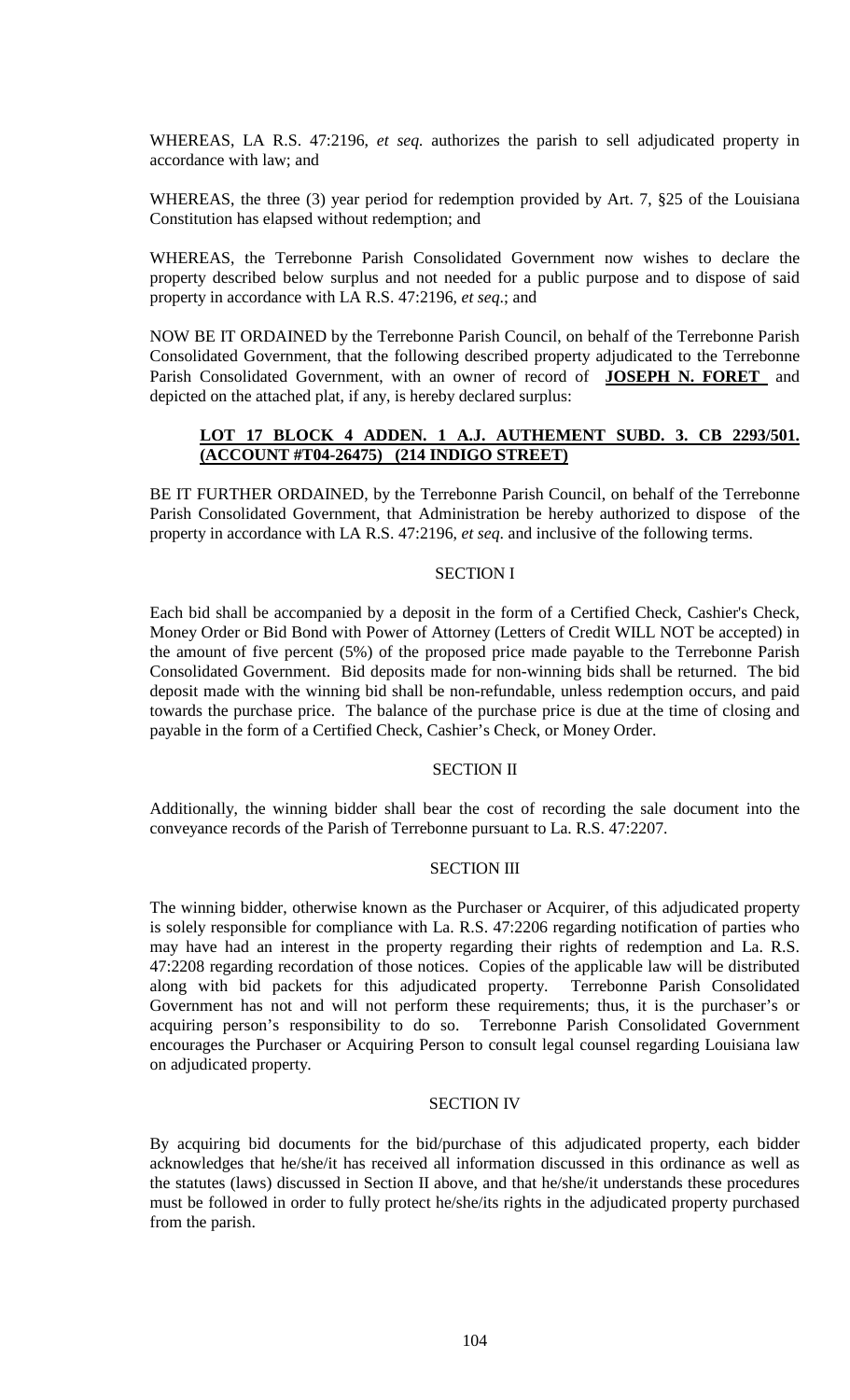### SECTION V

If any word, clause, phrase, section or other portion of this ordinance shall be declared null, void, invalid, illegal, or unconstitutional, the remaining words, clauses, phrases, sections and other portions of this ordinance shall remain in force and effect, the provisions of this ordinance hereby being declared to be severable.

#### SECTION VI

Any ordinance or part thereof in conflict herewith is hereby repealed.

### SECTION VII

This ordinance shall become effective upon approval by the Parish President or as otherwise provided in Section 2-13 (b) of the Home Rule Charter for a Consolidated Government for Terrebonne Parish, whichever occurs sooner.

This ordinance, having been introduced and laid on the table for two weeks, was voted upon as follows:

THERE WAS RECORDED:

YEAS: D. Guidry, P. Lambert, J. Navy, A. Williams, G. Hood, Sr., B. Amedée, C. Duplantis-Prather, R. Hornsby, and D. Babin,. NAYS: None. NOT VOTING: None. ABSTAINING: None. ABSENT: None. The Chairman declared the ordinance adopted on this, the 9th day of September 2015.

The Chairman recognized the public for comments on the following surplus tax properties: 4508 Avenue J, 121 Bayou Blue By Pass Rd., 306 Clinton St., Account Number T07- 54098- no physical address.

There were no comments from the public on the proposed ordinances.

Mr. D. Guidry moved, seconded by Ms. B. Amedée, "THAT, the Council close the aforementioned public hearing."

The Chairman called for a vote on the motion offered by Mr. D. Guidry. THERE WAS RECORDED: YEAS: D. Guidry, P. Lambert, J. Navy, A. Williams, G. Hood, Sr., B. Amedée, C. Duplantis-Prather, R. Hornsby and D. Babin. NAYS: None. ABSENT: None. The Chairman declared the motion adopted.

OFFERED BY: Mr. D. Guidry SECONDED BY: Mr. G. Hood, Sr.

#### ORDINANCE NO. 8634

## AN ORDINANCE DECLARING PROPERTY ADJUDICATED TO TERREBONNE PARISH CONSOLIDATED GOVERNMENT AS SURPLUS AND NOT NEEDED FOR A PUBLIC PURPOSE; **112.91' FRONT ON THE SOUTH SIDE OF AVENUE "J" X 800' BEING A PORTION OF TRACT 3 "SURVEY SHOWING TRACTS 1, 2 &**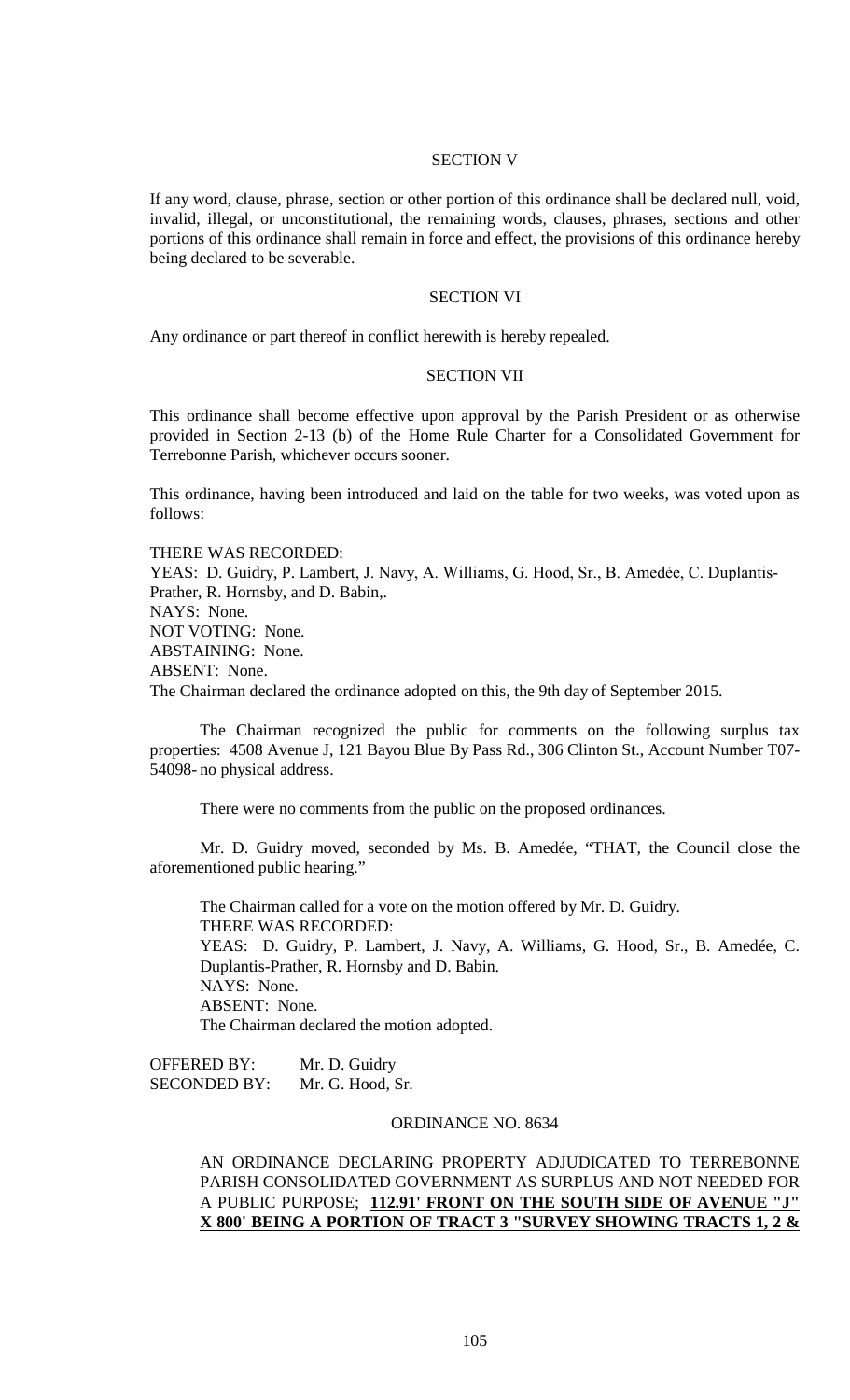# **3, PROPERTY OF ADAMS & LECOMPTE, INC., SECTIONS 38 & 39, T18S-R18E" CB 2293/656. (ACCOUNT #T07-33151) (4508 AVENUE J)** WITH AN OWNER OF RECORD **KEVIN SAWYER** AND TO ADDRESS OTHER MATTERS RELATIVE THERETO.

WHEREAS, **100%** of immovable property owned by **KEVIN SAWYER** and described below was adjudicated to the Terrebonne Parish Consolidated Government on **JULY 6, 2012** for nonpayment of taxes; and

WHEREAS, LA R.S. 47:2196, *et seq.* authorizes the parish to sell adjudicated property in accordance with law; and

WHEREAS, the three (3) year period for redemption provided by Art. 7, §25 of the Louisiana Constitution has elapsed without redemption; and

WHEREAS, the Terrebonne Parish Consolidated Government now wishes to declare the property described below surplus and not needed for a public purpose and to dispose of said property in accordance with LA R.S. 47:2196, *et seq*.; and

NOW BE IT ORDAINED by the Terrebonne Parish Council, on behalf of the Terrebonne Parish Consolidated Government, that the following described property adjudicated to the Terrebonne Parish Consolidated Government, with an owner of record of **KEVIN SAWYER** and depicted on the attached plat, if any, is hereby declared surplus:

# 112.91' FRONT ON THE SOUTH SIDE OF AVENUE "J" X 800' BEING **PORTION OF TRACT 3 "SURVEY SHOWING TRACTS 1, 2 & 3, PROPERTY OF ADAMS & LECOMPTE, INC., SECTIONS 38 & 39, T18S-R18E" CB 2293/656. (ACCOUNT #T07-33151) (4508 AVENUE J)**

BE IT FURTHER ORDAINED, by the Terrebonne Parish Council, on behalf of the Terrebonne Parish Consolidated Government, that Administration be hereby authorized to dispose of the property in accordance with LA R.S. 47:2196, *et seq*. and inclusive of the following terms.

## SECTION I

Each bid shall be accompanied by a deposit in the form of a Certified Check, Cashier's Check, Money Order or Bid Bond with Power of Attorney (Letters of Credit WILL NOT be accepted) in the amount of five percent (5%) of the proposed price made payable to the Terrebonne Parish Consolidated Government. Bid deposits made for non-winning bids shall be returned. The bid deposit made with the winning bid shall be non-refundable, unless redemption occurs, and paid towards the purchase price. The balance of the purchase price is due at the time of closing and payable in the form of a Certified Check, Cashier's Check, or Money Order.

## SECTION II

Additionally, the winning bidder shall bear the cost of recording the sale document into the conveyance records of the Parish of Terrebonne pursuant to La. R.S. 47:2207.

## SECTION III

The winning bidder, otherwise known as the Purchaser or Acquirer, of this adjudicated property is solely responsible for compliance with La. R.S. 47:2206 regarding notification of parties who may have had an interest in the property regarding their rights of redemption and La. R.S. 47:2208 regarding recordation of those notices. Copies of the applicable law will be distributed along with bid packets for this adjudicated property. Terrebonne Parish Consolidated Government has not and will not perform these requirements; thus, it is the purchaser's or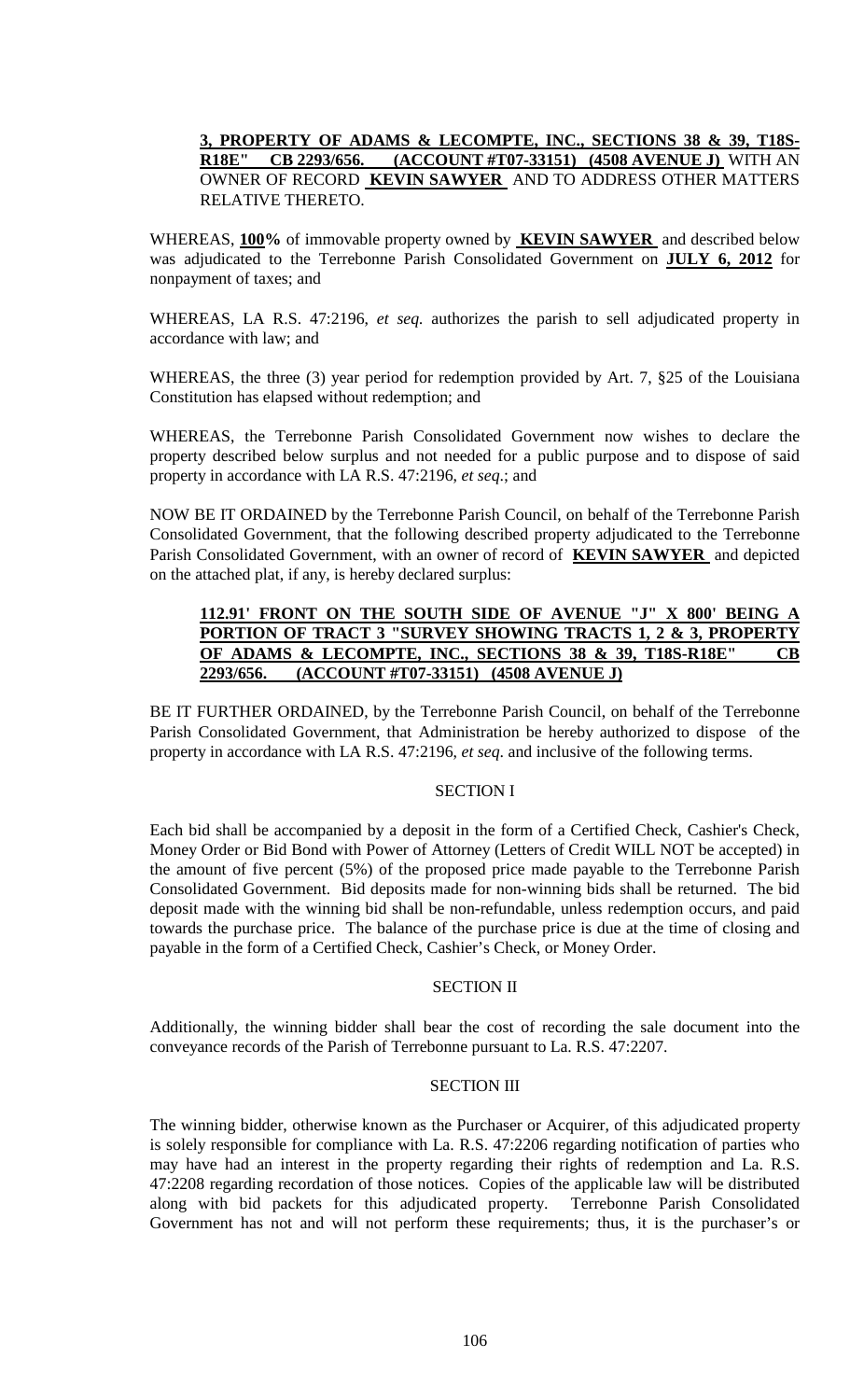acquiring person's responsibility to do so. Terrebonne Parish Consolidated Government encourages the Purchaser or Acquiring Person to consult legal counsel regarding Louisiana law on adjudicated property.

#### SECTION IV

By acquiring bid documents for the bid/purchase of this adjudicated property, each bidder acknowledges that he/she/it has received all information discussed in this ordinance as well as the statutes (laws) discussed in Section II above, and that he/she/it understands these procedures must be followed in order to fully protect he/she/its rights in the adjudicated property purchased from the parish.

### SECTION V

If any word, clause, phrase, section or other portion of this ordinance shall be declared null, void, invalid, illegal, or unconstitutional, the remaining words, clauses, phrases, sections and other portions of this ordinance shall remain in force and effect, the provisions of this ordinance hereby being declared to be severable.

#### SECTION VI

Any ordinance or part thereof in conflict herewith is hereby repealed.

#### SECTION VII

This ordinance shall become effective upon approval by the Parish President or as otherwise provided in Section 2-13 (b) of the Home Rule Charter for a Consolidated Government for Terrebonne Parish, whichever occurs sooner.

This ordinance, having been introduced and laid on the table for two weeks, was voted upon as follows:

THERE WAS RECORDED: YEAS: D. Guidry, P. Lambert, J. Navy, A. Williams, G. Hood, Sr., B. Amedée, C. Duplantis-Prather, R. Hornsby, and D. Babin,. NAYS: None. NOT VOTING: None. ABSTAINING: None. ABSENT: None. The Chairman declared the ordinance adopted on this, the 9th day of September 2015.

OFFERED BY: Mr. D. Babin SECONDED BY: Mr. G. Hood, Sr.

### ORDINANCE NO. 8635

AN ORDINANCE DECLARING PROPERTY ADJUDICATED TO TERREBONNE PARISH CONSOLIDATED GOVERNMENT AS SURPLUS AND NOT NEEDED FOR A PUBLIC PURPOSE; **ON THE RIGHT DESCENDING BANK OF BAYOU BLUE. BOUNDED ABOVE BY RICHARD BARROW, ETALS. BOUNDED BELOW BY MRS. ALVIN COXON. HAVING A FRONTAGE OF 1 3/4 ARPENTS BY DEPTH OF SURVEY AS SHOWN ON SURVEY OF PROPERTY IN THE POSSESSION OF FRANK J. HENRY, III, ETAL IN SECTION 3, T16S - R17E. ALSO TRACT MEASURING 1 ARPENT BY DEPTH TO LOST BAYOU. BOUNDED ABOVE BY FRANK HENRY. BOUNDED BELOW BY RICHARD BARROW. LESS TRACT 2 SOLD TO JACKIE PRIMEAUX. CB 1924/295. LESS**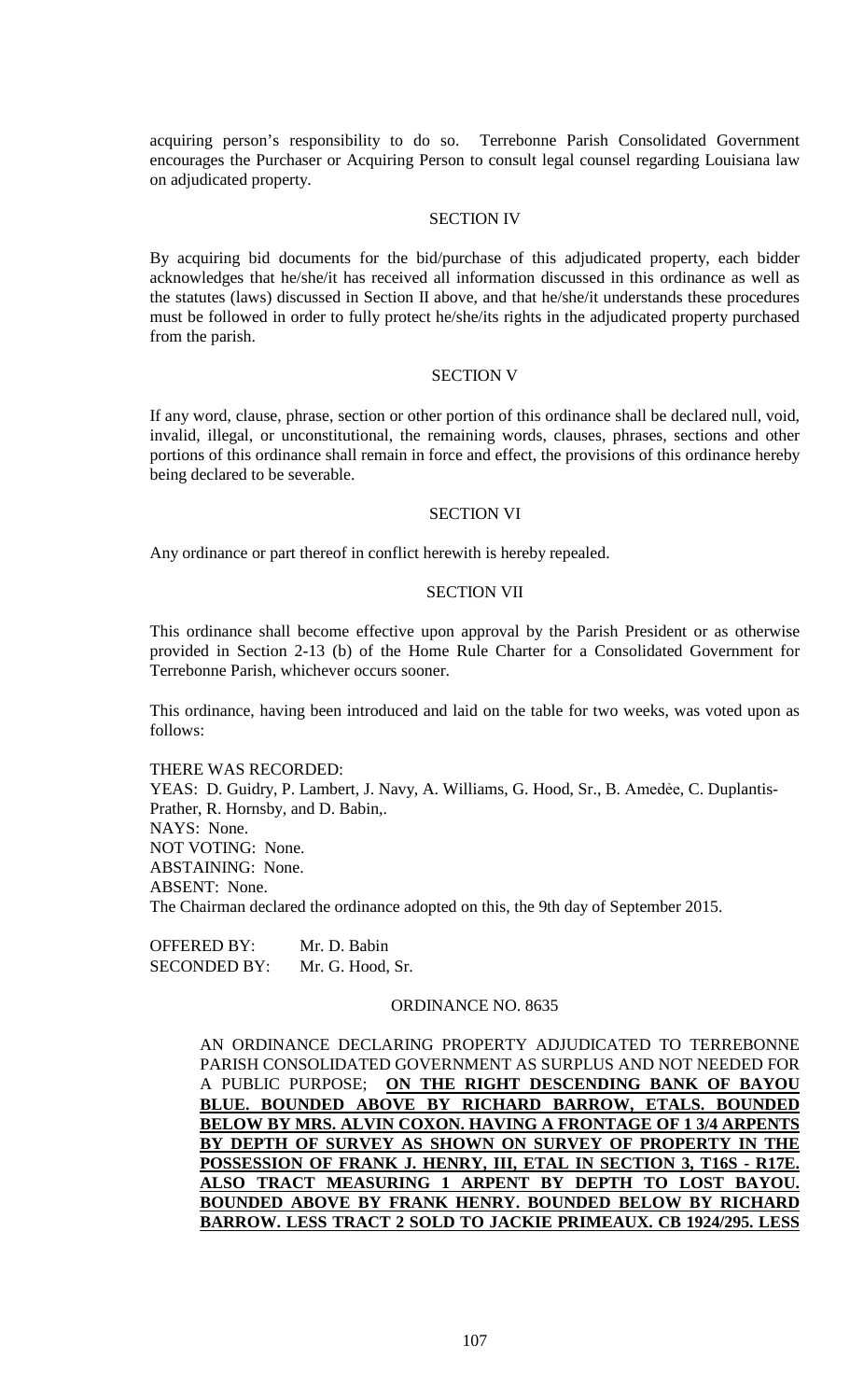**LOT 75 X 220 FT. SOLD TO JAMES HARDEMAN, III CB 1934/449. LESS TRACTS 3 & 4 SOLD TO R.J. SHAW CONSTRUCTION COMPANY, INC. CB 1941/275. LESS QUIET OAKS SUBDIVISION ASSESSED SEPARATELY. LESS TRACT 1 SOLD TO MICHAEL W. COURVILLE & PEGGY CB 1949/383. CB 2293/342. (ACCOUNT #T01-6291) (121 BAYOU BLUE BY PASS ROAD)**  WITH AN OWNER OF RECORD **JOE HARRIS** AND TO ADDRESS OTHER MATTERS RELATIVE THERETO.

WHEREAS, **100%** of immovable property owned by **JOE HARRIS** and described below was adjudicated to the Terrebonne Parish Consolidated Government on **JULY 6, 2012** for nonpayment of taxes; and

WHEREAS, LA R.S. 47:2196, *et seq.* authorizes the parish to sell adjudicated property in accordance with law; and

WHEREAS, the three (3) year period for redemption provided by Art. 7, §25 of the Louisiana Constitution has elapsed without redemption; and

WHEREAS, the Terrebonne Parish Consolidated Government now wishes to declare the property described below surplus and not needed for a public purpose and to dispose of said property in accordance with LA R.S. 47:2196, *et seq*.; and

NOW BE IT ORDAINED by the Terrebonne Parish Council, on behalf of the Terrebonne Parish Consolidated Government, that the following described property adjudicated to the Terrebonne Parish Consolidated Government, with an owner of record of **JOE HARRIS** and depicted on the attached plat, if any, is hereby declared surplus:

**ON THE RIGHT DESCENDING BANK OF BAYOU BLUE. BOUNDED ABOVE BY RICHARD BARROW, ETALS. BOUNDED BELOW BY MRS. ALVIN COXON. HAVING A FRONTAGE OF 1 3/4 ARPENTS BY DEPTH OF SURVEY AS SHOWN ON SURVEY OF PROPERTY IN THE POSSESSION OF FRANK J. HENRY, III, ETAL IN SECTION 3, T16S - R17E. ALSO TRACT MEASURING 1 ARPENT BY DEPTH TO LOST BAYOU. BOUNDED ABOVE BY FRANK HENRY. BOUNDED BELOW BY RICHARD BARROW. LESS TRACT 2 SOLD TO JACKIE PRIMEAUX. CB 1924/295. LESS LOT 75 X 220 FT. SOLD TO JAMES HARDEMAN, III CB 1934/449. LESS TRACTS 3 & 4 SOLD TO R.J. SHAW CONSTRUCTION COMPANY, INC. CB 1941/275. LESS QUIET OAKS SUBDIVISION ASSESSED SEPARATELY. LESS TRACT 1 SOLD TO MICHAEL W. COURVILLE & PEGGY CB 1949/383. CB 2293/342. (ACCOUNT #T01-6291) (121 BAYOU BLUE BY PASS ROAD)** 

BE IT FURTHER ORDAINED, by the Terrebonne Parish Council, on behalf of the Terrebonne Parish Consolidated Government, that Administration be hereby authorized to dispose of the property in accordance with LA R.S. 47:2196, *et seq*. and inclusive of the following terms.

## SECTION I

Each bid shall be accompanied by a deposit in the form of a Certified Check, Cashier's Check, Money Order or Bid Bond with Power of Attorney (Letters of Credit WILL NOT be accepted) in the amount of five percent (5%) of the proposed price made payable to the Terrebonne Parish Consolidated Government. Bid deposits made for non-winning bids shall be returned. The bid deposit made with the winning bid shall be non-refundable, unless redemption occurs, and paid towards the purchase price. The balance of the purchase price is due at the time of closing and payable in the form of a Certified Check, Cashier's Check, or Money Order.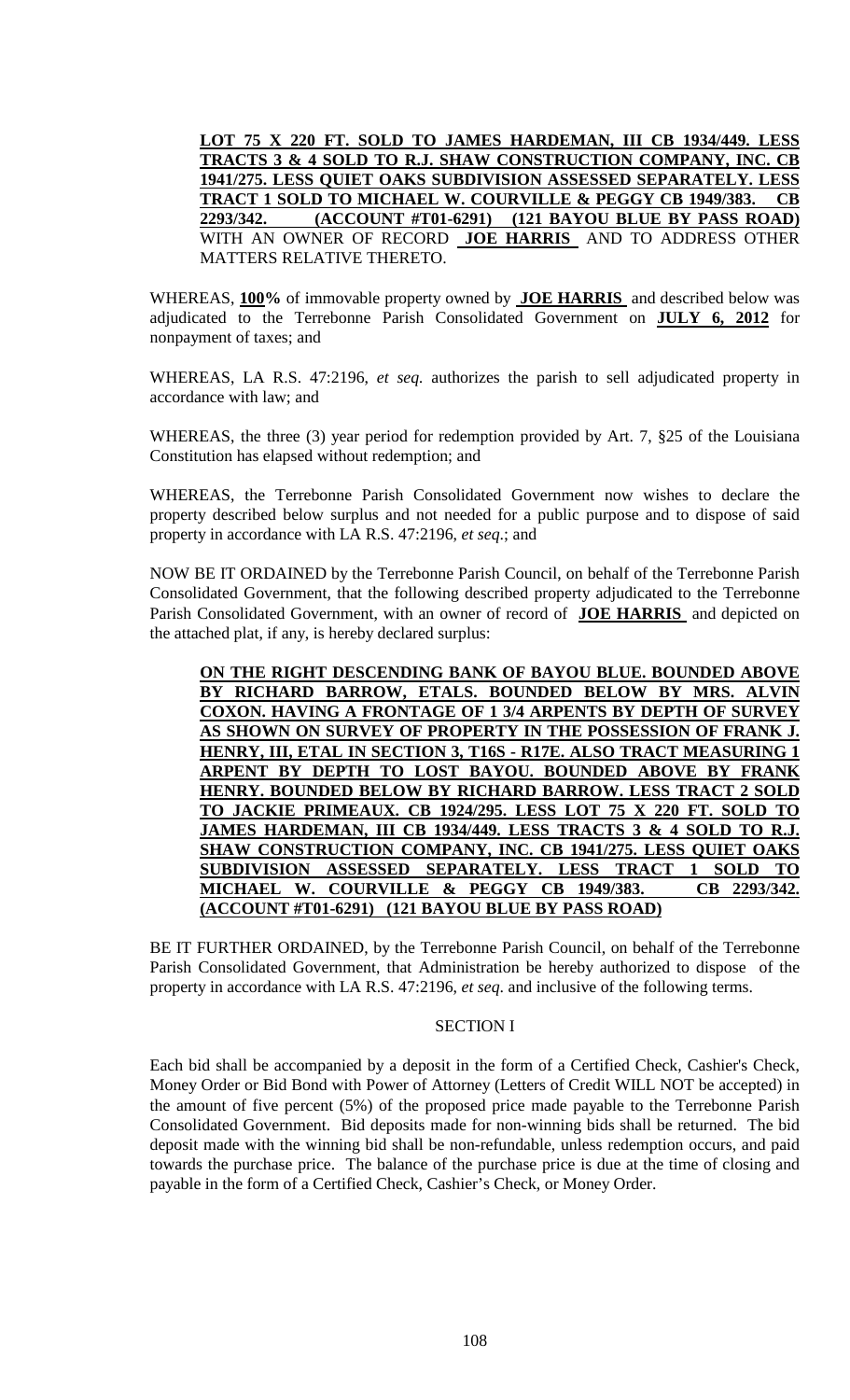## SECTION II

Additionally, the winning bidder shall bear the cost of recording the sale document into the conveyance records of the Parish of Terrebonne pursuant to La. R.S. 47:2207.

## SECTION III

The winning bidder, otherwise known as the Purchaser or Acquirer, of this adjudicated property is solely responsible for compliance with La. R.S. 47:2206 regarding notification of parties who may have had an interest in the property regarding their rights of redemption and La. R.S. 47:2208 regarding recordation of those notices. Copies of the applicable law will be distributed along with bid packets for this adjudicated property. Terrebonne Parish Consolidated Government has not and will not perform these requirements; thus, it is the purchaser's or acquiring person's responsibility to do so. Terrebonne Parish Consolidated Government encourages the Purchaser or Acquiring Person to consult legal counsel regarding Louisiana law on adjudicated property.

#### SECTION IV

By acquiring bid documents for the bid/purchase of this adjudicated property, each bidder acknowledges that he/she/it has received all information discussed in this ordinance as well as the statutes (laws) discussed in Section II above, and that he/she/it understands these procedures must be followed in order to fully protect he/she/its rights in the adjudicated property purchased from the parish.

## SECTION V

If any word, clause, phrase, section or other portion of this ordinance shall be declared null, void, invalid, illegal, or unconstitutional, the remaining words, clauses, phrases, sections and other portions of this ordinance shall remain in force and effect, the provisions of this ordinance hereby being declared to be severable.

#### SECTION VI

Any ordinance or part thereof in conflict herewith is hereby repealed.

## SECTION VII

This ordinance shall become effective upon approval by the Parish President or as otherwise provided in Section 2-13 (b) of the Home Rule Charter for a Consolidated Government for Terrebonne Parish, whichever occurs sooner.

This ordinance, having been introduced and laid on the table for two weeks, was voted upon as follows:

THERE WAS RECORDED: YEAS: D. Guidry, P. Lambert, J. Navy, A. Williams, G. Hood, Sr., B. Amedée, C. Duplantis-Prather, R. Hornsby, and D. Babin,. NAYS: None. NOT VOTING: None. ABSTAINING: None. ABSENT: None. The Chairman declared the ordinance adopted on this, the 9th day of September 2015.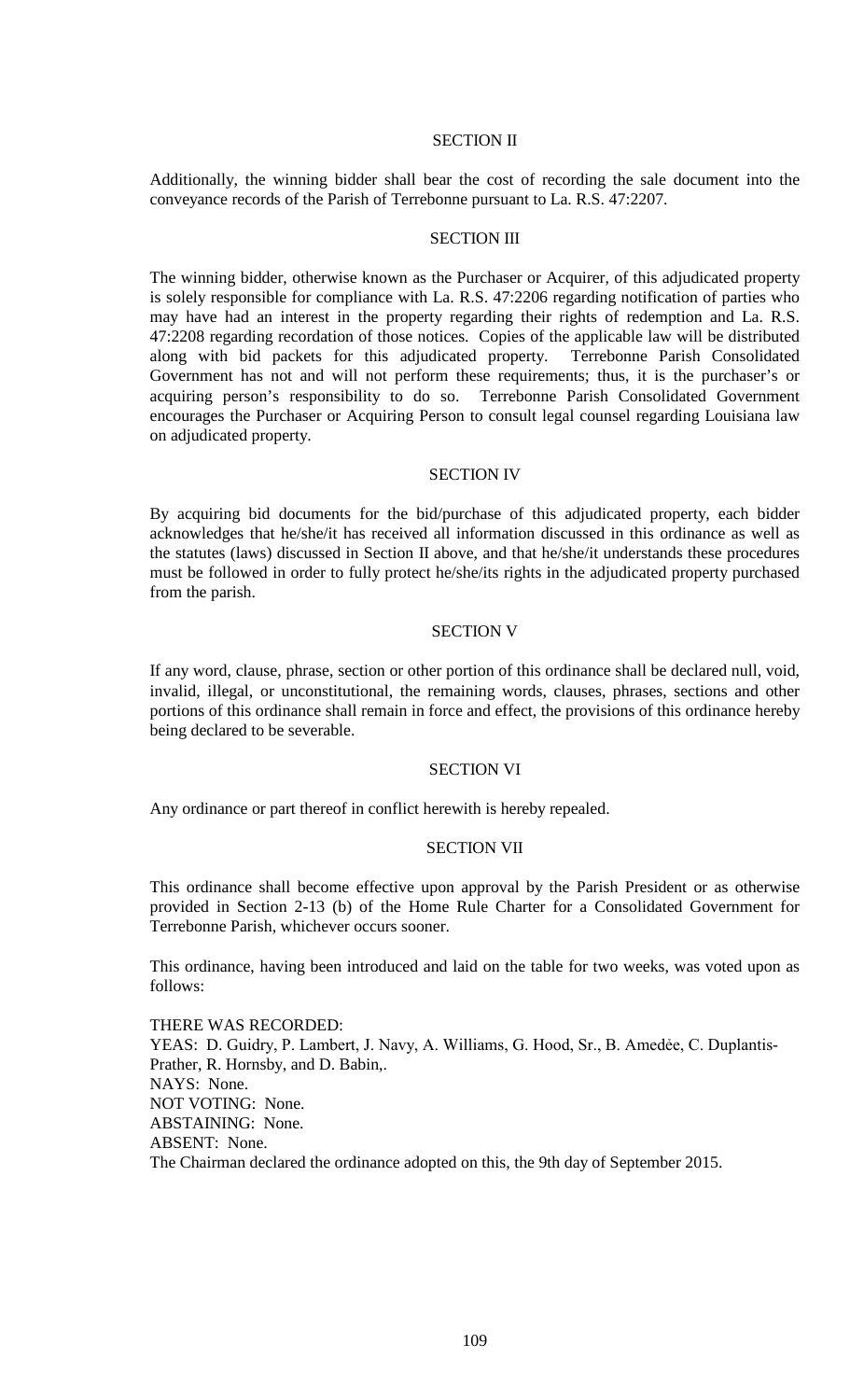OFFERED BY: Mr. D. Guidry SECONDED BY: Mr. G. Hood, Sr.

### ORDINANCE NO. 8636

AN ORDINANCE DECLARING PROPERTY ADJUDICATED TO TERREBONNE PARISH CONSOLIDATED GOVERNMENT AS SURPLUS AND NOT NEEDED FOR A PUBLIC PURPOSE; **LOT 11 BLOCK 5 ADDEN. 3 MEDWARD SUBD. CB 2299/372. (ACCOUNT #T07-35080) (306 CLINTON STREET)** WITH AN OWNER OF RECORD **JACK LYONS** AND TO ADDRESS OTHER MATTERS RELATIVE THERETO.

WHEREAS, **100%** of immovable property owned by **JACK LYONS** and described below was adjudicated to the Terrebonne Parish Consolidated Government on **JULY 6, 2012** for nonpayment of taxes; and

WHEREAS, LA R.S. 47:2196, *et seq.* authorizes the parish to sell adjudicated property in accordance with law; and

WHEREAS, the three (3) year period for redemption provided by Art. 7, §25 of the Louisiana Constitution has elapsed without redemption; and

WHEREAS, the Terrebonne Parish Consolidated Government now wishes to declare the property described below surplus and not needed for a public purpose and to dispose of said property in accordance with LA R.S. 47:2196, *et seq*.; and

NOW BE IT ORDAINED by the Terrebonne Parish Council, on behalf of the Terrebonne Parish Consolidated Government, that the following described property adjudicated to the Terrebonne Parish Consolidated Government, with an owner of record of **JACK LYONS** and depicted on the attached plat, if any, is hereby declared surplus:

## LOT 11 BLOCK 5 ADDEN. 3 MEDWARD SUBD. CB 2299/372. **(ACCOUNT #T07-35080) (306 CLINTON STREET)**

BE IT FURTHER ORDAINED, by the Terrebonne Parish Council, on behalf of the Terrebonne Parish Consolidated Government, that Administration be hereby authorized to dispose of the property in accordance with LA R.S. 47:2196, *et seq*. and inclusive of the following terms.

## SECTION I

Each bid shall be accompanied by a deposit in the form of a Certified Check, Cashier's Check, Money Order or Bid Bond with Power of Attorney (Letters of Credit WILL NOT be accepted) in the amount of five percent (5%) of the proposed price made payable to the Terrebonne Parish Consolidated Government. Bid deposits made for non-winning bids shall be returned. The bid deposit made with the winning bid shall be non-refundable, unless redemption occurs, and paid towards the purchase price. The balance of the purchase price is due at the time of closing and payable in the form of a Certified Check, Cashier's Check, or Money Order.

## SECTION II

Additionally, the winning bidder shall bear the cost of recording the sale document into the conveyance records of the Parish of Terrebonne pursuant to La. R.S. 47:2207.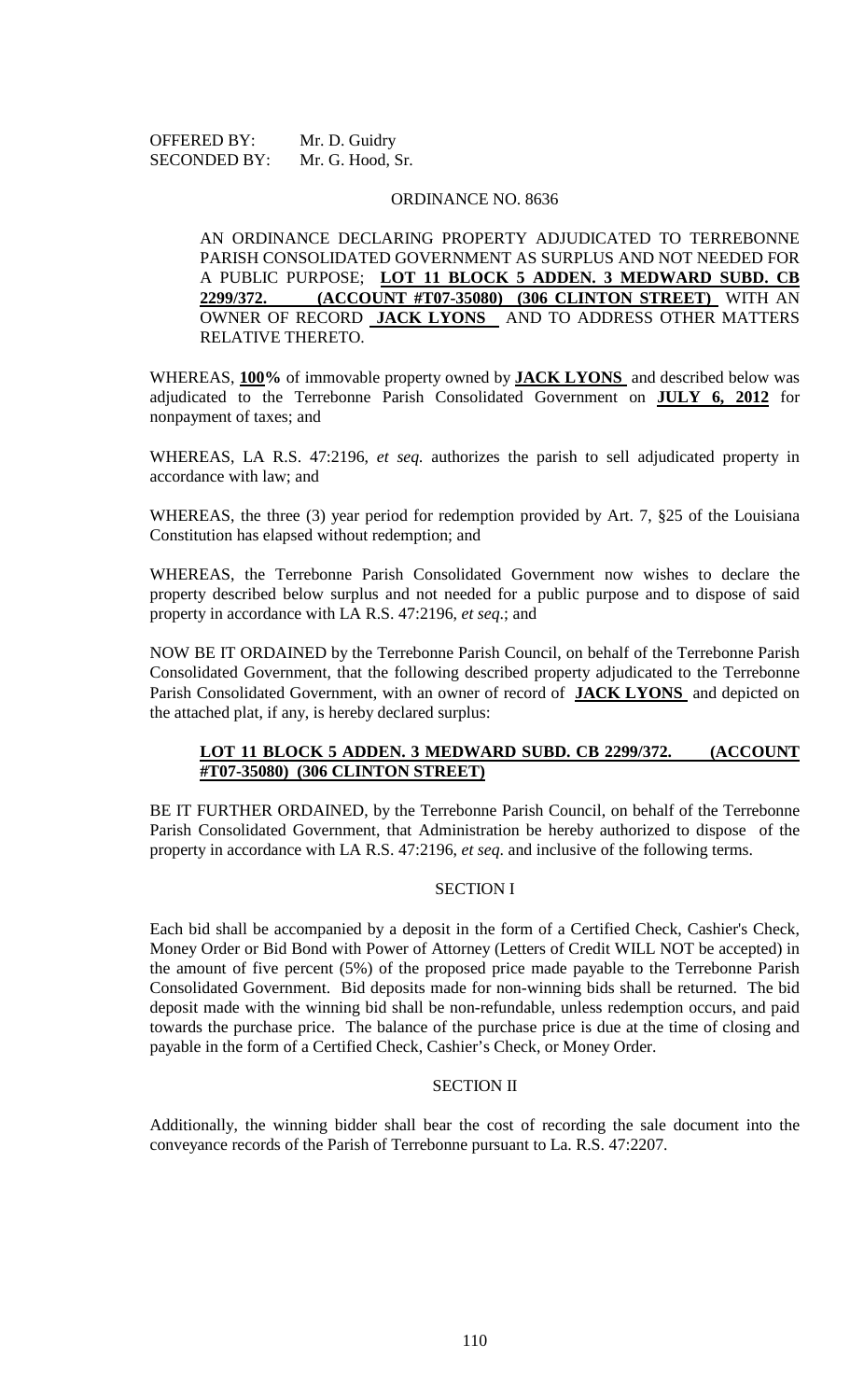### SECTION III

The winning bidder, otherwise known as the Purchaser or Acquirer, of this adjudicated property is solely responsible for compliance with La. R.S. 47:2206 regarding notification of parties who may have had an interest in the property regarding their rights of redemption and La. R.S. 47:2208 regarding recordation of those notices. Copies of the applicable law will be distributed along with bid packets for this adjudicated property. Terrebonne Parish Consolidated Government has not and will not perform these requirements; thus, it is the purchaser's or acquiring person's responsibility to do so. Terrebonne Parish Consolidated Government encourages the Purchaser or Acquiring Person to consult legal counsel regarding Louisiana law on adjudicated property.

## SECTION IV

By acquiring bid documents for the bid/purchase of this adjudicated property, each bidder acknowledges that he/she/it has received all information discussed in this ordinance as well as the statutes (laws) discussed in Section II above, and that he/she/it understands these procedures must be followed in order to fully protect he/she/its rights in the adjudicated property purchased from the parish.

### SECTION V

If any word, clause, phrase, section or other portion of this ordinance shall be declared null, void, invalid, illegal, or unconstitutional, the remaining words, clauses, phrases, sections and other portions of this ordinance shall remain in force and effect, the provisions of this ordinance hereby being declared to be severable.

## SECTION VI

Any ordinance or part thereof in conflict herewith is hereby repealed.

## SECTION VII

This ordinance shall become effective upon approval by the Parish President or as otherwise provided in Section 2-13 (b) of the Home Rule Charter for a Consolidated Government for Terrebonne Parish, whichever occurs sooner.

This ordinance, having been introduced and laid on the table for two weeks, was voted upon as follows:

THERE WAS RECORDED: YEAS: D. Guidry, P. Lambert, J. Navy, A. Williams, G. Hood, Sr., B. Amedée, C. Duplantis-Prather, R. Hornsby, and D. Babin,. NAYS: None. NOT VOTING: None. ABSTAINING: None. ABSENT: None. The Chairman declared the ordinance adopted on this, the 9th day of September 2015.

OFFERED BY: Mr. D. Guidry SECONDED BY: Mr. G. Hood, Sr.

## ORDINANCE NO. 8637

AN ORDINANCE DECLARING PROPERTY ADJUDICATED TO TERREBONNE PARISH CONSOLIDATED GOVERNMENT AS SURPLUS AND NOT NEEDED FOR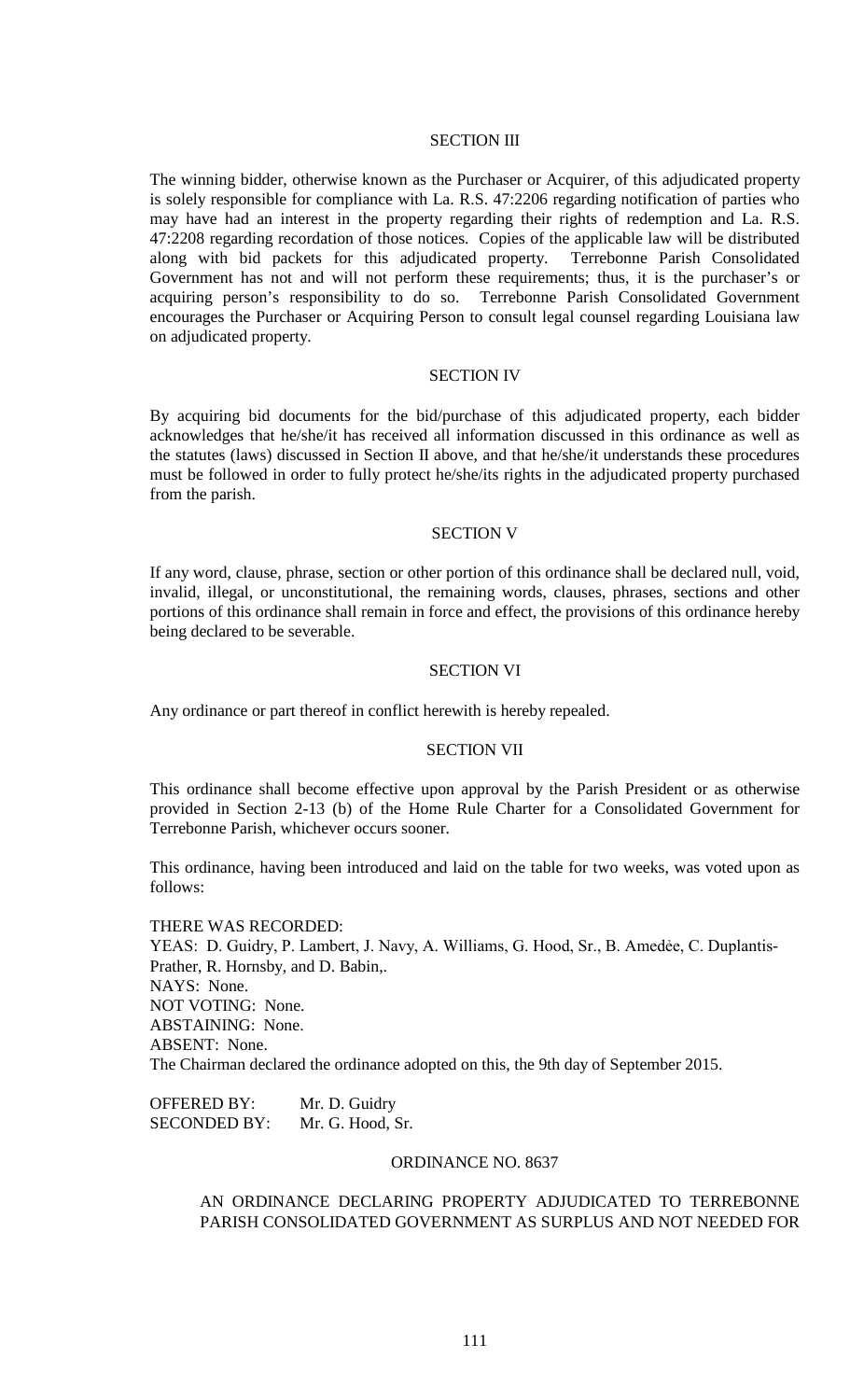# A PUBLIC PURPOSE; **LOT 12 BLOCK 5 ADDEN. 3 MEDWARD SUBD. CB 2293/641. (ACCOUNT #T07-54098) (NO PHYSICAL ADDRESS)** WITH AN OWNER OF RECORD **JACK LYONS** AND TO ADDRESS OTHER MATTERS RELATIVE THERETO.

WHEREAS, **100%** of immovable property owned by **JACK LYONS** and described below was adjudicated to the Terrebonne Parish Consolidated Government on **JULY 6, 2012** for nonpayment of taxes; and

WHEREAS, LA R.S. 47:2196, *et seq.* authorizes the parish to sell adjudicated property in accordance with law; and

WHEREAS, the three (3) year period for redemption provided by Art. 7, §25 of the Louisiana Constitution has elapsed without redemption; and

WHEREAS, the Terrebonne Parish Consolidated Government now wishes to declare the property described below surplus and not needed for a public purpose and to dispose of said property in accordance with LA R.S. 47:2196, *et seq*.; and

NOW BE IT ORDAINED by the Terrebonne Parish Council, on behalf of the Terrebonne Parish Consolidated Government, that the following described property adjudicated to the Terrebonne Parish Consolidated Government, with an owner of record of **JACK LYONS** and depicted on the attached plat, if any, is hereby declared surplus:

# **LOT 12 BLOCK 5 ADDEN. 3 MEDWARD SUBD. CB 2293/641. (ACCOUNT #T07-54098) (NO PHYSICAL ADDRESS)**

BE IT FURTHER ORDAINED, by the Terrebonne Parish Council, on behalf of the Terrebonne Parish Consolidated Government, that Administration be hereby authorized to dispose of the property in accordance with LA R.S. 47:2196, *et seq*. and inclusive of the following terms.

## SECTION I

Each bid shall be accompanied by a deposit in the form of a Certified Check, Cashier's Check, Money Order or Bid Bond with Power of Attorney (Letters of Credit WILL NOT be accepted) in the amount of five percent (5%) of the proposed price made payable to the Terrebonne Parish Consolidated Government. Bid deposits made for non-winning bids shall be returned. The bid deposit made with the winning bid shall be non-refundable, unless redemption occurs, and paid towards the purchase price. The balance of the purchase price is due at the time of closing and payable in the form of a Certified Check, Cashier's Check, or Money Order.

## SECTION II

Additionally, the winning bidder shall bear the cost of recording the sale document into the conveyance records of the Parish of Terrebonne pursuant to La. R.S. 47:2207.

## SECTION III

The winning bidder, otherwise known as the Purchaser or Acquirer, of this adjudicated property is solely responsible for compliance with La. R.S. 47:2206 regarding notification of parties who may have had an interest in the property regarding their rights of redemption and La. R.S. 47:2208 regarding recordation of those notices. Copies of the applicable law will be distributed along with bid packets for this adjudicated property. Terrebonne Parish Consolidated Government has not and will not perform these requirements; thus, it is the purchaser's or acquiring person's responsibility to do so. Terrebonne Parish Consolidated Government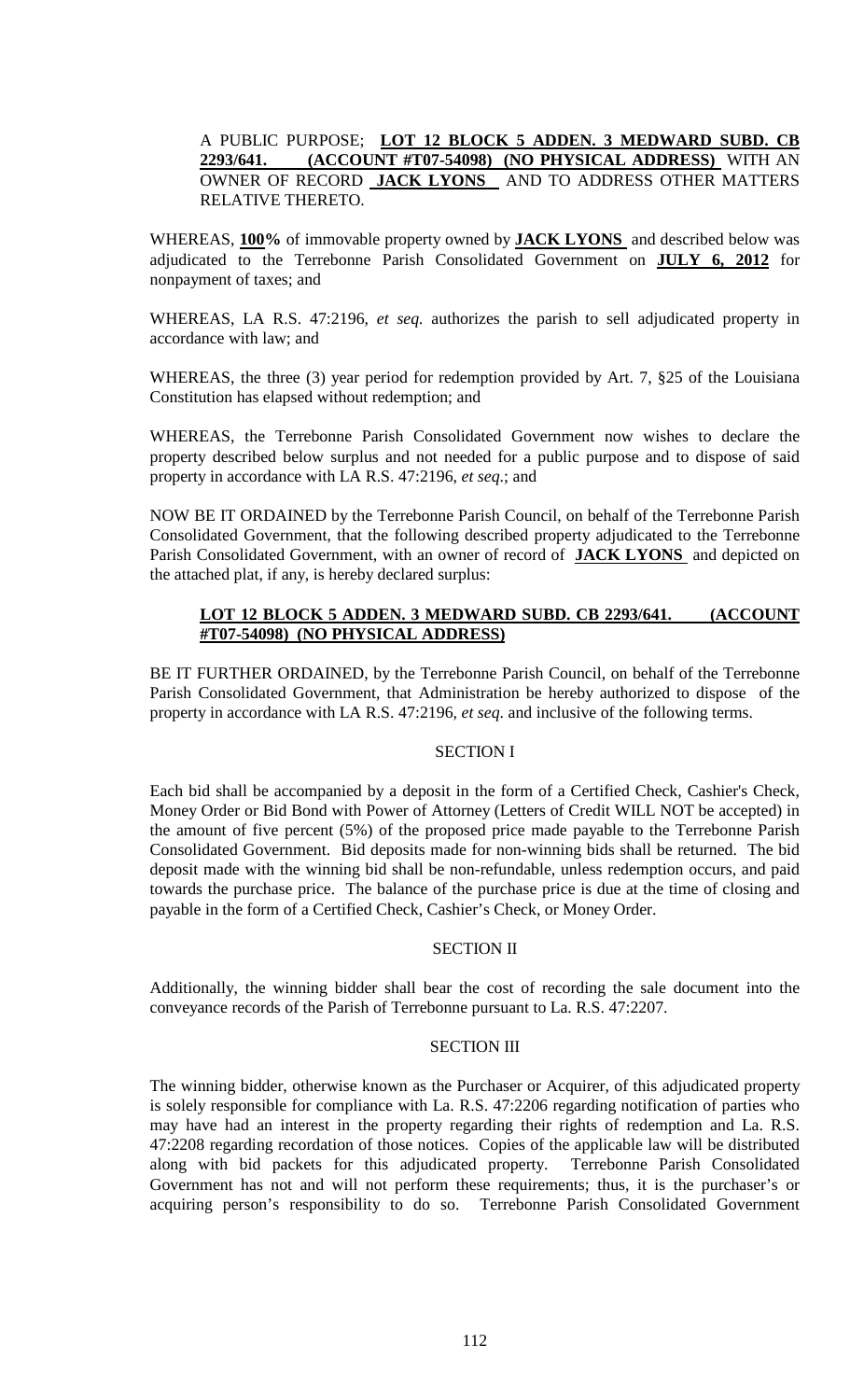encourages the Purchaser or Acquiring Person to consult legal counsel regarding Louisiana law on adjudicated property.

## SECTION IV

By acquiring bid documents for the bid/purchase of this adjudicated property, each bidder acknowledges that he/she/it has received all information discussed in this ordinance as well as the statutes (laws) discussed in Section II above, and that he/she/it understands these procedures must be followed in order to fully protect he/she/its rights in the adjudicated property purchased from the parish.

## SECTION V

If any word, clause, phrase, section or other portion of this ordinance shall be declared null, void, invalid, illegal, or unconstitutional, the remaining words, clauses, phrases, sections and other portions of this ordinance shall remain in force and effect, the provisions of this ordinance hereby being declared to be severable.

## SECTION VI

Any ordinance or part thereof in conflict herewith is hereby repealed.

#### SECTION VII

This ordinance shall become effective upon approval by the Parish President or as otherwise provided in Section 2-13 (b) of the Home Rule Charter for a Consolidated Government for Terrebonne Parish, whichever occurs sooner.

This ordinance, having been introduced and laid on the table for two weeks, was voted upon as follows:

### THERE WAS RECORDED:

YEAS: D. Guidry, P. Lambert, J. Navy, A. Williams, G. Hood, Sr., B. Amedėe, C. Duplantis-Prather, R. Hornsby, and D. Babin,. NAYS: None. NOT VOTING: None. ABSTAINING: None. ABSENT: None. The Chairman declared the ordinance adopted on this, the 9th day of September 2015.

The Chairman recognized the public for comments on the following:

- D. A proposed ordinance to amend the 2015 Adopted Operating Budget and the 5 Year Capital Outlay of the Terrebonne Parish Consolidated Government for the following items:
	- I. Bayou Gardens Extension, \$200,000
	- II. Bayou Chauvin/40 Acre Sewer Reloc., \$300,000
	- III. Bayou LaCarpe Watershed Project, \$55,000
	- IV. City Marshal, \$3,207
	- V. Mineral Royalties Revenue, (\$1,914,267).

There were no comments from the public on the proposed ordinance.

Mr. R. Hornsby moved, seconded by Ms. C. Duplantis-Prather, "THAT, the Council close the aforementioned public hearing."

The Chairman called for a vote on the motion offered by Mr. R. Hornsby.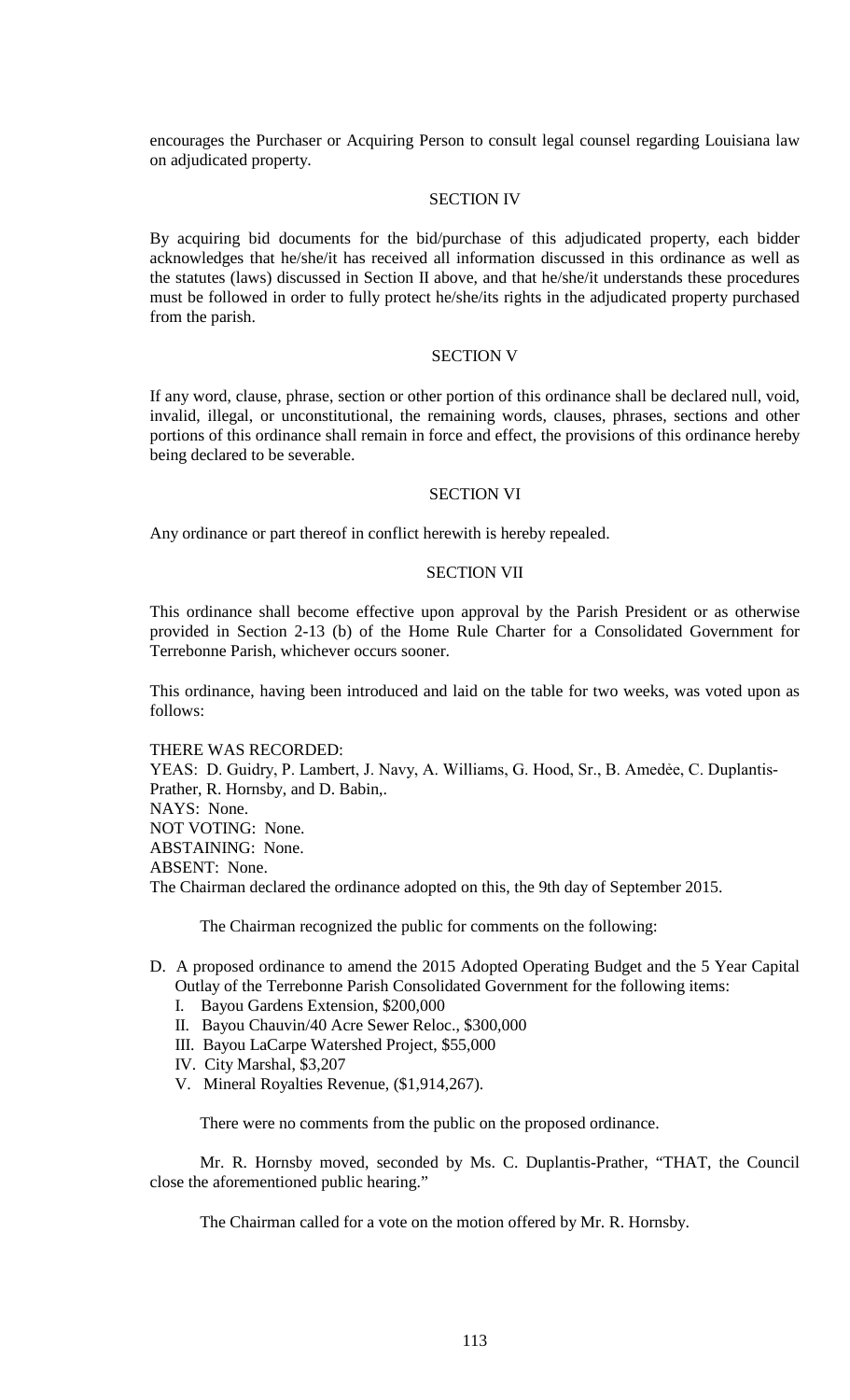THERE WAS RECORDED: YEAS: D. Guidry, P. Lambert, J. Navy, A. Williams, G. Hood, Sr., B. Amedée, C. Duplantis-Prather, R. Hornsby and D. Babin. NAYS: None. ABSENT: None. The Chairman declared the motion adopted.

OFFERED BY: Mr. R. Hornsby SECONDED BY: Ms. C. Duplantis-Prather

## ORDINANCE NO. 8638

**AN ORDINANCE TO AMEND THE 2015 ADOPTED OPERATING BUDGET AND THE 5 YEAR CAPITAL OUTLAY OF THE TERREBONNE PARISH CONSOLIDATED GOVERNMENT FOR THE FOLLOWING ITEMS:**

- **I. Bayou Gardens Extension, \$200,000**
- **II. Bayou Chauvin/40 Acre Sewer Reloc., \$300,000**
- **III. Bayou LaCarpe Watershed Project, \$55,000**
- **IV. City Marshal, \$3,207**
- **V. Mineral Royalties Revenue, (\$1,914,267)**

### **SECTION I**

WHEREAS, the Terrebonne Parish Consolidated Government is excited about moving forward with the Bayou Gardens Blvd. Extension and would like to include from the bid Alternate No. #1 in the amount of \$200,000; and

WHEREAS, the funding source is from the excess funding from Thompson Road Construction.

NOW, THEREFORE BE IT ORDAINED, by the Terrebonne Parish Council, on behalf of the Terrebonne Parish Consolidated Government, that the 2015 Adopted Budget and the 5 Year Capital Outlay of the Terrebonne Parish Consolidated Government be amended for the Bayou Gardens Extension. (Attachment A)

## **SECTION II**

WHEREAS, the Bayou Chauvin/40 Acre Sewer Relocation Project needs \$300,000, and

WHEREAS, Terrebonne Parish needs to relocate three (3) sewer force mains to an overhead crossing, in the vicinity of the proposed drainage retention pond, adjacent to Bayou Chauvin, and

WHEREAS, the Terrebonne Parish Consolidated Government would like to proceed with the design of this project for Parish Project No. 15-SEW-39, the Relocation of Three (3) Sewer Force Mains at Bayou Chauvin, and

WHEREAS, the funding source will be from the Solid/Liquid Waste Net Positions.

NOW, THEREFORE BE IT FURTHER ORDAINED, by the Terrebonne Parish Council, on behalf of the Terrebonne Parish Consolidated Government, that the 2015 Adopted Operating Budget and the 5 Year Capital Outlay be amended for the Bayou Chauvin/40 Acre Sewer Relocation. (Attachment B)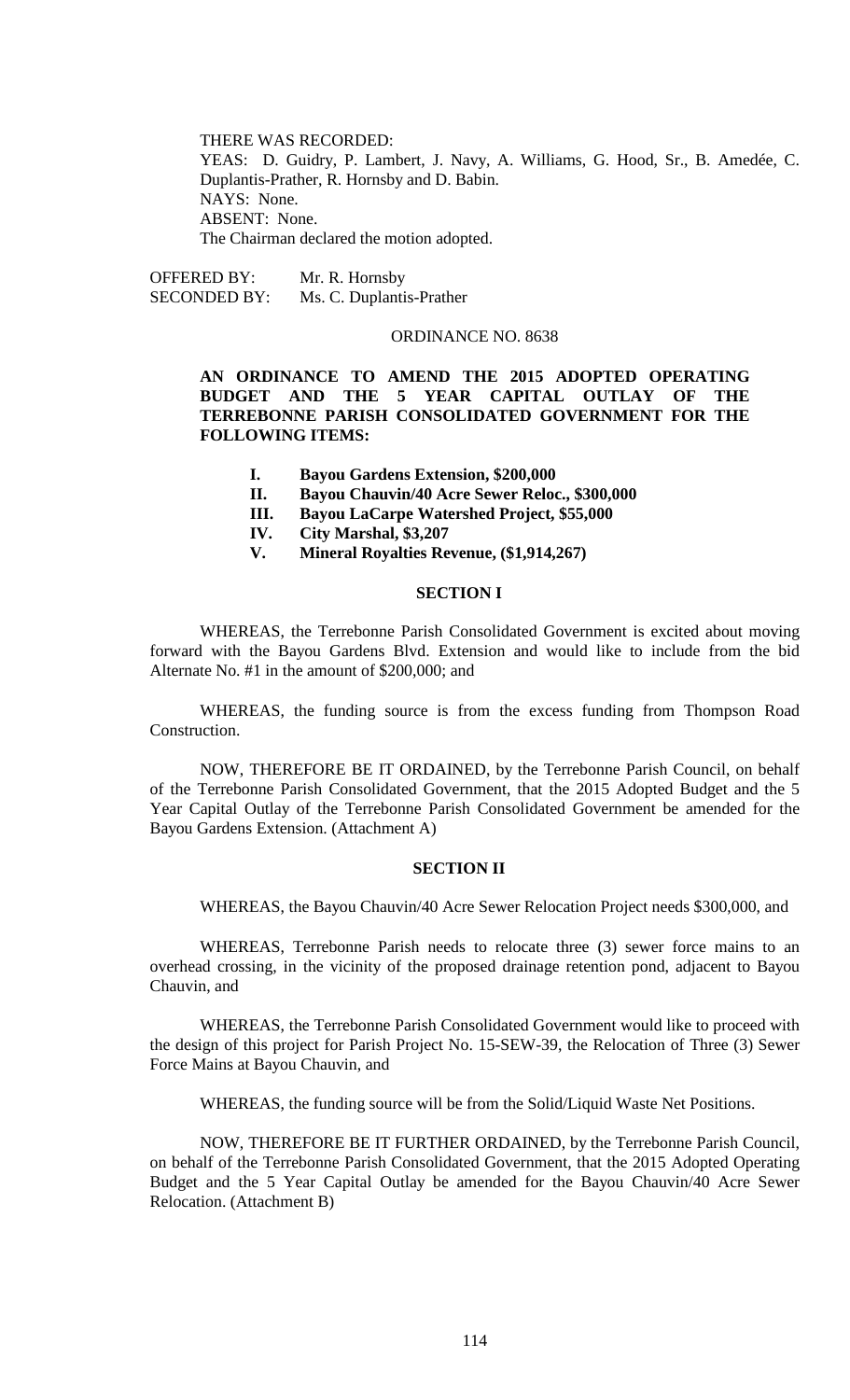### **SECTION III**

WHEREAS, the Parish has agreed to install as part of the Bayou LaCarpe Watershed Project culverts and catch basins along the property of H4, LLC at H4's expense in consideration for the grant of certain servitudes across properties owned by H4, LLC, and SDH2, LLC, and Mr. and Mrs. Morris Hebert, and

WHEREAS, H4, LLC has agreed to pay the \$55,000 incremental increase for the cost of the culvert installation along its property.

NOW, THEREFORE BE IT FURTHER ORDAINED, by the Terrebonne Parish Council, on behalf of the Terrebonne Parish Consolidated Government, that the 2015 Adopted Operating Budget be amended to recognize the funding for the Bayou LaCarpe Watershed Project. (Attachment C)

#### **SECTION IV**

WHEREAS, the City Marshal Department has received \$3,207 as a reimbursement from the Insurance Provider for the repairs to its vehicle, and

WHEREAS, this will be used to replenish the Auto and Truck Repair Account.

NOW, THEREFORE BE IT FURTHER ORDAINED, by the Terrebonne Parish Council, on behalf of the Terrebonne Parish Consolidated Government, that the 2015 Adopted Operating Budget be amended to recognize the reimbursement for the vehicle in the City Marshal Fund. (Attachment D)

## **SECTION V**

WHEREAS, the collection of State Mineral Royalties Revenue has been on a steady decline for 2015 budget year, and

WHEREAS, the estimated amount of \$1,914,267 (or 38%) decrease is in excess of the state mandated 5% budget variance law.

NOW, THEREFORE BE IT FURTHER ORDAINED, by the Terrebonne Parish Council, on behalf of the Terrebonne Parish Consolidated Government, that the 2015 Adopted Operating Budget be amended to recognize the decrease in State Mineral Royalties Revenue. (Attachment E)

THERE WAS RECORDED: YEAS: D. Guidry, P. Lambert, J. Navy, A. Williams, G. Hood, Sr., B. Amedée, C. Duplantis-Prather, R. Hornsby, and D. Babin,. NAYS: None. NOT VOTING: None. ABSTAINING: None. ABSENT: None. The Chairman declared the ordinance adopted on this, the 9th day of September 2015.

Prepared By: Finance Department PC File: 2015-Various Items - P Date Prepared: 8/18/2015 BA #24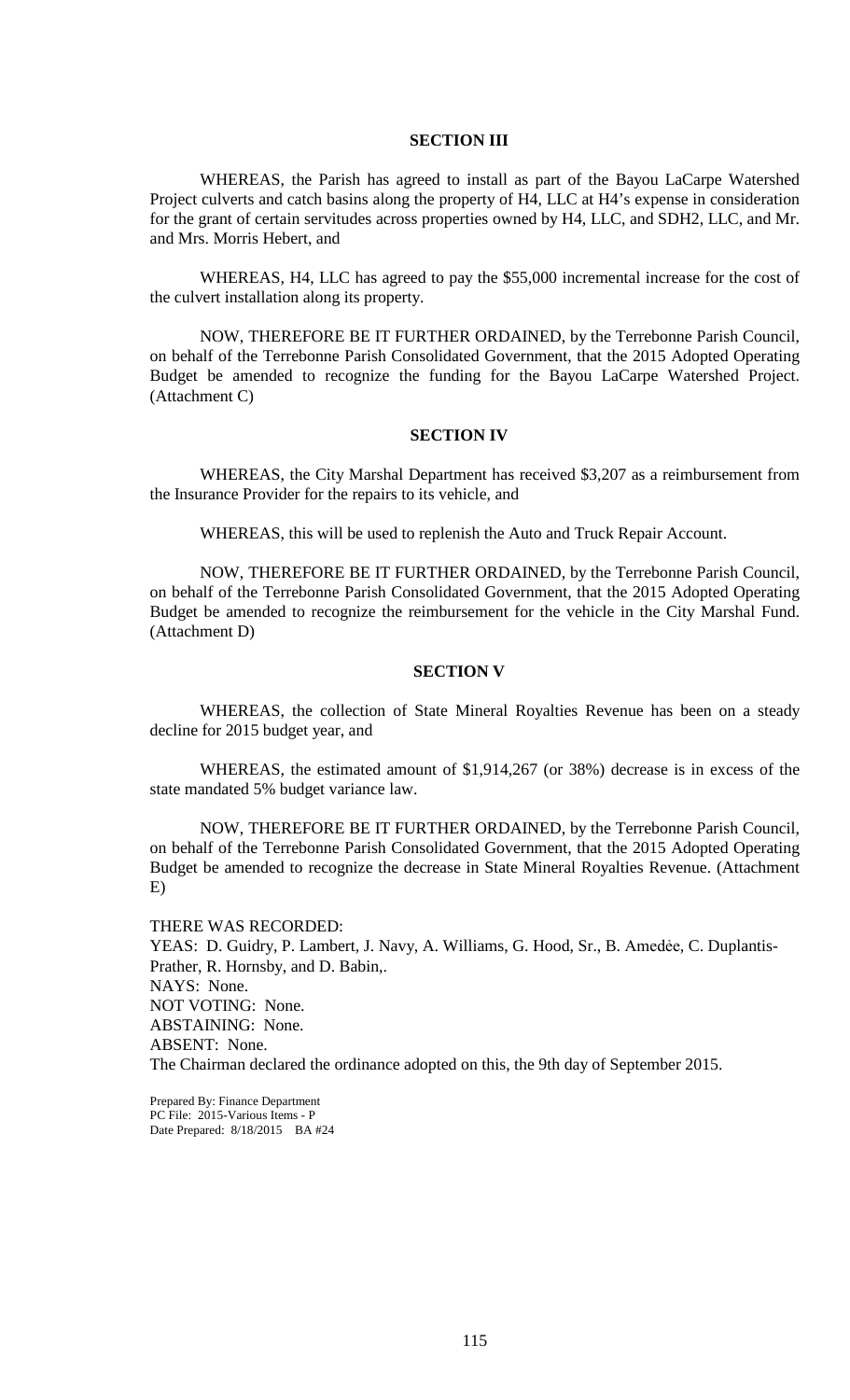| <b>ATTACHMENT A - Bayou Gardens Extension</b>                    |                |                       |                |
|------------------------------------------------------------------|----------------|-----------------------|----------------|
|                                                                  |                |                       |                |
|                                                                  | 2015           |                       |                |
|                                                                  | <b>Adopted</b> | <b>Change</b>         | <b>Amended</b> |
| <b>Bayou Gardens Extension</b>                                   | 4,385,049      | 200,000               | 4,585,049      |
| <b>Thompson Road Construction</b>                                | 1,051,066      | (200,000)             | 851,066        |
|                                                                  |                |                       |                |
| <b>ATTACHMENT B - Bayou Chauvin/40 Acre Sewer Relocation</b>     |                |                       |                |
|                                                                  |                |                       |                |
|                                                                  | 2015           |                       |                |
|                                                                  | <b>Adopted</b> | <b>Change</b>         | <b>Amended</b> |
| Bayou Chauvin/40 Acre Sewer Reloc                                | -              | 300,000               | 300,000        |
| Transfer In from Sanitation Fund                                 |                | (300,000)             | (300,000)      |
|                                                                  |                |                       |                |
| Transfer To Parishwide Sewerage Constr                           |                | 300,000               | 300,000        |
| Net Positions (Decrease)                                         | N/A            | (300,000)             | N/A            |
|                                                                  |                |                       |                |
| <b>ATTACHMENT C - Bayou LaCarpe Watershed Project</b>            |                |                       |                |
|                                                                  |                |                       |                |
|                                                                  |                |                       |                |
|                                                                  | <b>Adopted</b> | <b>Change</b>         | <b>Amended</b> |
| Bayou LaCarpe Watershed Project                                  | 1,647,524      | 55,000                | 1,702,524      |
| Compensation of Property Damage                                  |                | (55,000)              | (55,000)       |
|                                                                  |                |                       |                |
| <b>ATTACHMENT D - Marshal Trust Fund - Vehicle Reimbursement</b> |                |                       |                |
|                                                                  |                |                       |                |
|                                                                  | 2015           |                       |                |
|                                                                  | <b>Adopted</b> | <b>Change</b>         | <b>Amended</b> |
| Auto and Truck Repairs                                           | 7,000          | 3,207                 | 10,207         |
| Compensation of Property Damage                                  |                | (3, 207)              | (3, 207)       |
|                                                                  |                |                       |                |
| <b>ATTACHMENT E - Mineral Royalties Revenue</b>                  |                |                       |                |
|                                                                  |                |                       |                |
|                                                                  | <b>Adopted</b> | 2015<br><b>Change</b> | <b>Amended</b> |
|                                                                  |                |                       |                |
| <b>State Mineral Royalties</b>                                   | (5,000,000)    | 1,914,267             | (3,085,733)    |
| Fund Balance (Decrease)                                          | N/A            | (1, 914, 267)         | N/A            |

The Chairman recognized the public for comments on the following:

E. A proposed ordinance to amend the 2015 Adopted Operating Budget and the 5 Year Capital Outlay of the Terrebonne Parish Consolidated Government for the following items: I. BP Settlement, \$9,500,000.

There were no comments from the public on the proposed ordinance.

Ms. A. Williams moved, seconded by Ms. C. Duplantis-Prather, "THAT, the Council close the aforementioned public hearing."

The Chairman called for a vote on the motion offered by Ms. A. Williams. THERE WAS RECORDED: YEAS: D. Guidry, P. Lambert, J. Navy, A. Williams, G. Hood, Sr., B. Amedée, C. Duplantis-Prather, R. Hornsby and D. Babin. NAYS: None.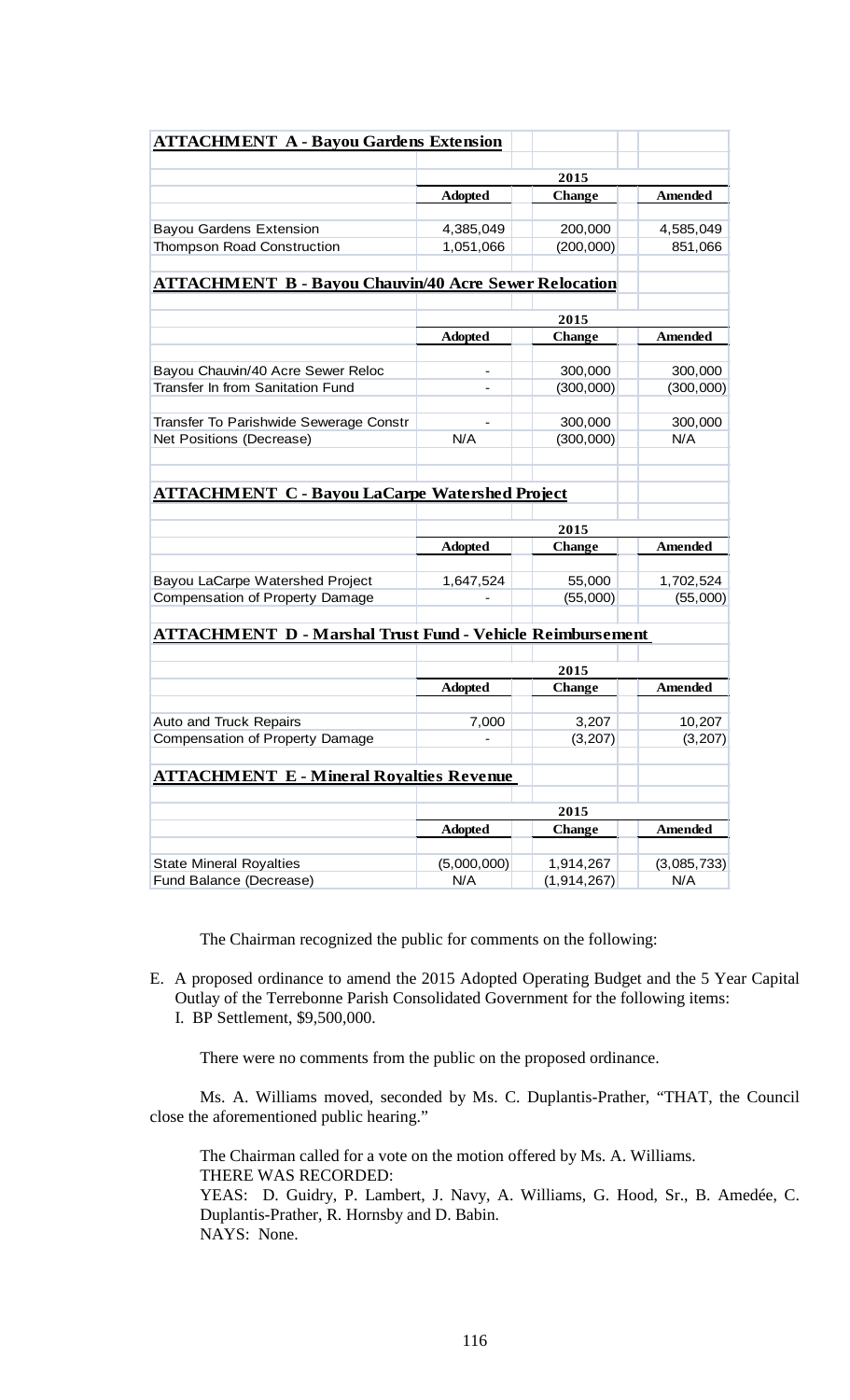ABSENT: None. The Chairman declared the motion adopted.

OFFERED BY: Mr. D. Babin SECONDED BY: Ms. C. Duplantis-Prather

## ORDINANCE NO. 8639

### **AN ORDINANCE TO AMEND THE 2015 ADOPTED OPERATING BUDGET AND THE 5 YEAR CAPITAL OUTLAY OF THE TERREBONNE PARISH CONSOLIDATED GOVERNMENT FOR THE FOLLOWING ITEM:**

### **VI. BP Settlement, \$9,500,000**

## **SECTION I**

WHEREAS, the Parish has received a settlement of \$9,500,000 from the BP Settlement of the Oil Spill by the Oil Rig Deepwater Horizon in the Gulf of Mexico on April 20, 2010, and

WHEREAS, this payment will be used to fund the following:

- 1-1B Systems Channel Project \$1,300,000
- North Main Project Road Culvert \$300,000
- Parish Sports Park Complex \$600,000
- Hollywood Road South 4 Lanes \$4,477,708
- Jeff Drive Overlay \$400,000
- Legal and Reimbursement Costs, \$2,422,292

NOW, THEREFORE BE IT FURTHER ORDAINED, by the Terrebonne Parish Council, on behalf of the Terrebonne Parish Consolidated Government, that the 2015 Adopted Operating Budget and the 5 Year Capital Outlay be amended to recognize the funding from the BP Settlement. (Attachment A)

#### SECTION II

If any word, clause, phrase, section or other portion of this ordinance shall be declared null, void, invalid, illegal, or unconstitutional, the remaining words, clauses, phrases, sections and other portions of this ordinance shall remain in full force and effect, the provisions of this ordinance hereby being declared to be severable.

## SECTION III

This ordinance shall become effective upon approval by the Parish President or as otherwise provided in Section 2-13(b) of the Home Rule Charter for a Consolidated Government for Terrebonne Parish, whichever occurs sooner.

This ordinance, having been introduced and laid on the table for at least two weeks, was voted upon as follows:

THERE WAS RECORDED: YEAS: D. Guidry, P. Lambert, J. Navy, A. Williams, G. Hood, Sr., B. Amedée, C. Duplantis-Prather, R. Hornsby, and D. Babin,. NAYS: None. NOT VOTING: None. ABSTAINING: None. ABSENT: None. The Chairman declared the ordinance adopted on this, the 9th day of September 2015.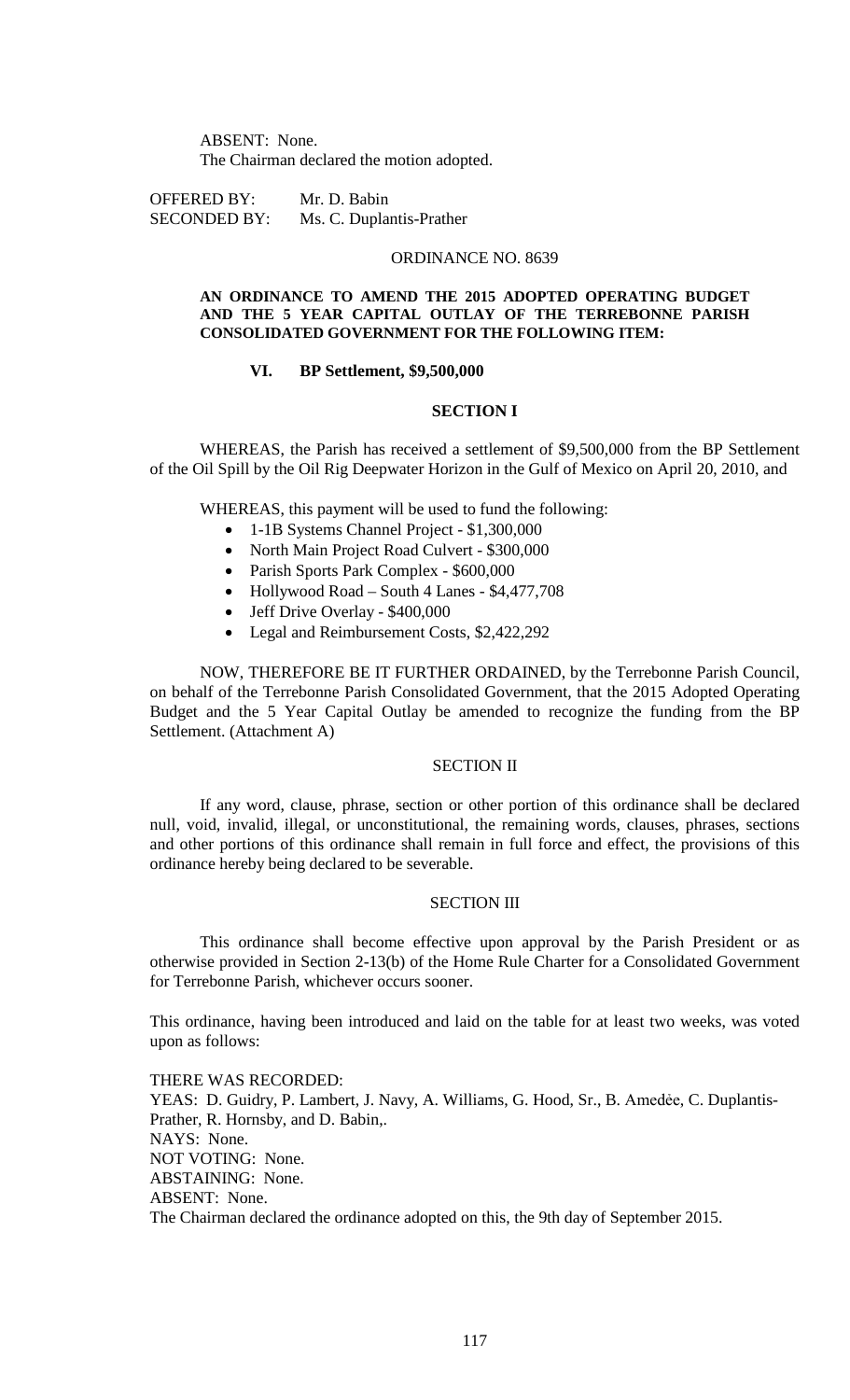Prepared By: Finance Department PC File: 2015-BP Settlement Date Prepared: 8/18/2015 BA #25

| <b>ATTACHMENT A - BP Settlement</b>       |                |               |                |
|-------------------------------------------|----------------|---------------|----------------|
|                                           |                |               |                |
|                                           | 2015           |               |                |
|                                           | <b>Adopted</b> | <b>Change</b> | <b>Amended</b> |
|                                           |                |               |                |
| <b>BP Settlement/Legal Fees</b>           |                | 2,375,000     | 2,375,000      |
| <b>Other Fees</b>                         | 600            | 47,292        | 47,892         |
| Transfer to Parishwide Drainage Constr.   | 100,000        | 1,600,000     | 1,700,000      |
| Transfer to Capital Project Control Fund  | 3,242,230      | 600,000       | 3,842,230      |
| <b>Transfer to Road Construction Fund</b> | 900,000        | 4,877,708     | 5,777,708      |
| <b>BP Claim Settlement</b>                |                | (9,500,000)   | (9,500,000)    |
|                                           |                |               |                |
| 1-1B Systems Channel Project              | 1,422,271      | 1,300,000     | 2,722,271      |
| North Main Project Road Culvert           |                | 300,000       | 300,000        |
| Transfer from General Fund                | (100,000)      | (1,600,000)   | (1,700,000)    |
|                                           |                |               |                |
| Parish Sports Park Complex                | 89,129         | 600,000       | 689,129        |
| Transfer from General Fund                | (3, 242, 230)  | (600,000)     | (3,842,230)    |
|                                           |                |               |                |
| Hollywood Road (South) - 4 Lane           | 9,613,224      | 4,477,700     | 14,090,924     |
| Jeff Drive Overlay                        |                | 400,008       | 400,008        |
| <b>Transfer from General Fund</b>         | (900,000)      | (4,877,708)   | (5,777,708)    |

Mr. D. Babin moved, seconded by Mr. R. Hornsby, "THAT, the Council continue with the regular order of business."

The Chairman called for a vote on the motion offered by Mr. D. Babin. THERE WAS RECORDED: YEAS: D. Guidry, P. Lambert, J. Navy, A. Williams, G. Hood, Sr., B. Amedée, C. Duplantis-Prather, R. Hornsby and D. Babin. NAYS: None. ABSENT: None.

The Chairman declared the motion adopted.

Announcements, Council Members

- Councilwoman A. Williams invited everyone to the Municipal Auditorium on Wednesday, September 16 at 10 a.m. for the 2nd annual Cookie and Computers event, which provides the upfront cost for computers to children within the Comcast service area. Computers, book sacks and other school supplies will also be given away at this event.
- Councilwoman C. Duplantis-Prather announced to every pet owner to have their pets spayed or neutered to help control the pet population and asked that if a stray animal is found, please contact the Animal Shelter at (985) 873-6709.
- Councilwoman C. Duplantis-Prather announced that Hollywood Road will be closed on the Highway 182 side soon.
- Councilman D. Guidry reminded everyone of the coming Patriot Day on September 11 which commemorates the tragic events that took place 14 years ago.
- Councilman D. Guidry announced that the mitigation contract was signed for the Ward 7 levee.
- Councilwoman B. Amedée announced that Constitution week is September 17-23.
- Councilwoman B. Amedée announced that the September Library newsletter is out.
- Councilwoman B. Amedée announced that RADD classes will begin on October 8 at the Houma Police Department.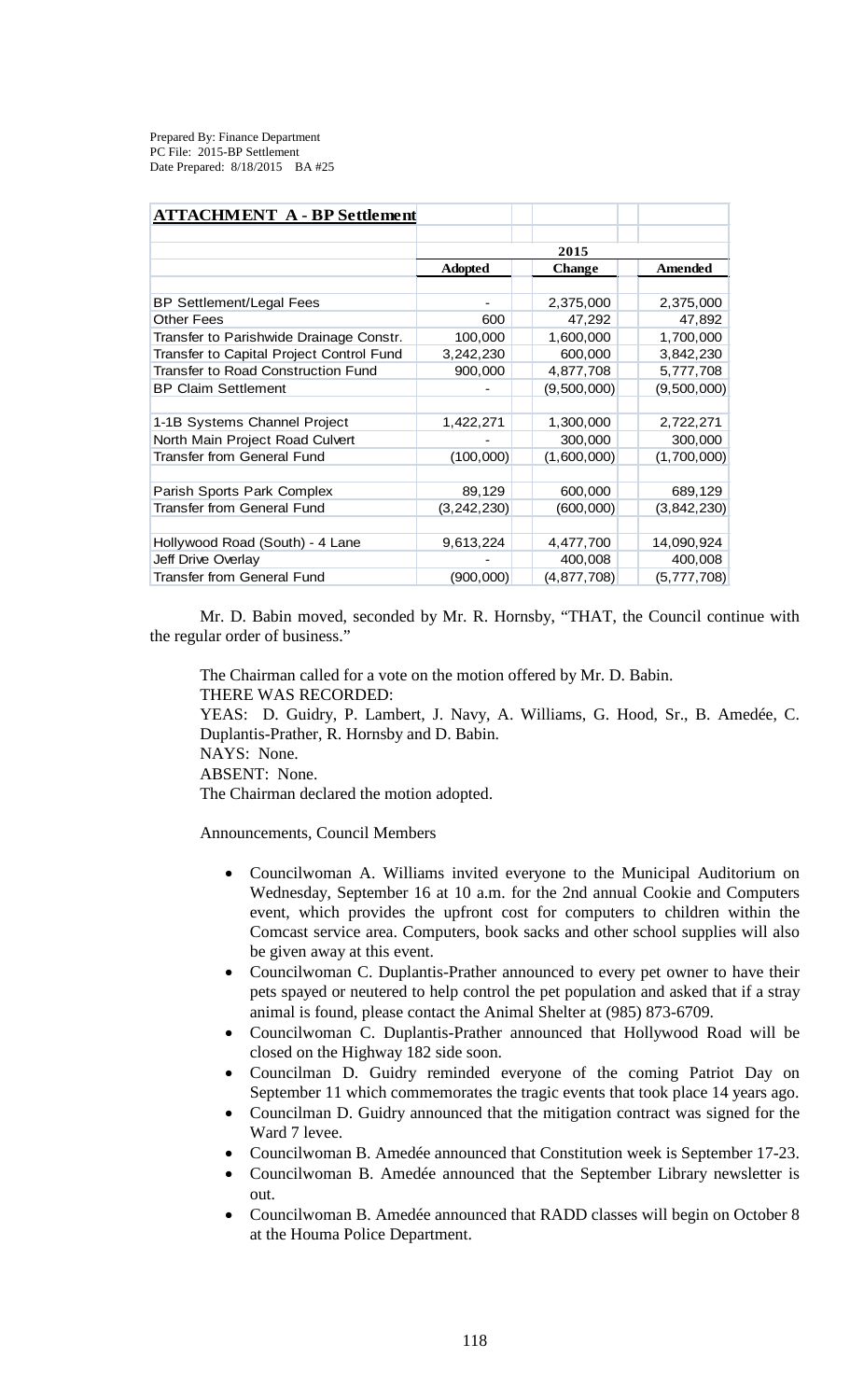- Councilman D. Babin reminded everyone of hurricane season and urged citizens to keep their ditches and drains around their home clean.
- Councilman D. Babin wished President Claudet an early Happy Birthday.
- Councilman P. Lambert announced that DOTD is having a meeting tomorrow, September 10 at 5:00 p.m. in the Council meeting room to discuss the removal and replacement of the Company Canal Bridge in Bourg; noting that this will be critical for the residents of Bourg due to bridge closure for approximately 18 months to two years.

Announcements, Parish President

- Ground breaking ceremony for the Terrebonne Parish Animal Shelter was today, which will be a wonderful thing for Terrebonne Parish.
- Bids were received for the Thompson Road extension from Grand Caillou Road to Hwy 56.
- Council approved the Hollywood Road extension at tonight's meeting, which will be from the intersection of Hollywood and Valhi to continue to Southdown Mandalay Road.
- Sylvia Street extension should be starting any day.
- A sewer main on Hollywood Road near Greg LeBlanc has been a problem and will finally be in place by the end of this week which will allow contractors to move to the next section.
- A sewer main is to be replaced around the bridge on 9th Street, on Highway 182 side, will cause road closure.
- Stated that there are numerous projects going out for bid and construction that is currently underway, which should make everyone proud of Terrebonne Parish.

Mr. G. Hood, Sr. moved, seconded by Ms. B. Amedée, "THAT, the Council approve the following Monthly Engineering Reports:

A. Milford and Associates, Inc.

B. CBI

C. Duplantis Design Group, PC."

The Chairman called for a vote on the motion offered by Mr. G. Hood, Sr. THERE WAS RECORDED: YEAS: D. Guidry, P. Lambert, J. Navy, A. Williams, G. Hood, Sr., B. Amedée, C. Duplantis-Prather, R. Hornsby and D. Babin.

NAYS: None. ABSENT: None.

The Chairman declared the motion adopted.

Mr. G. Hood, Sr. moved, seconded by Mr. R. Hornsby, "THAT, there being no further business to come before the Council the meeting be adjourned."

The Chairman called for a vote on the motion offered by Mr. G. Hood, Sr. THERE WAS RECORDED: YEAS: D. Guidry, P. Lambert, J. Navy, A. Williams, G. Hood, Sr., B. Amedée, C. Duplantis-Prather, R. Hornsby and D. Babin. NAYS: None. ABSENT: None. The Chairman declared the motion adopted and the meeting adjourned at 7:02 p.m.